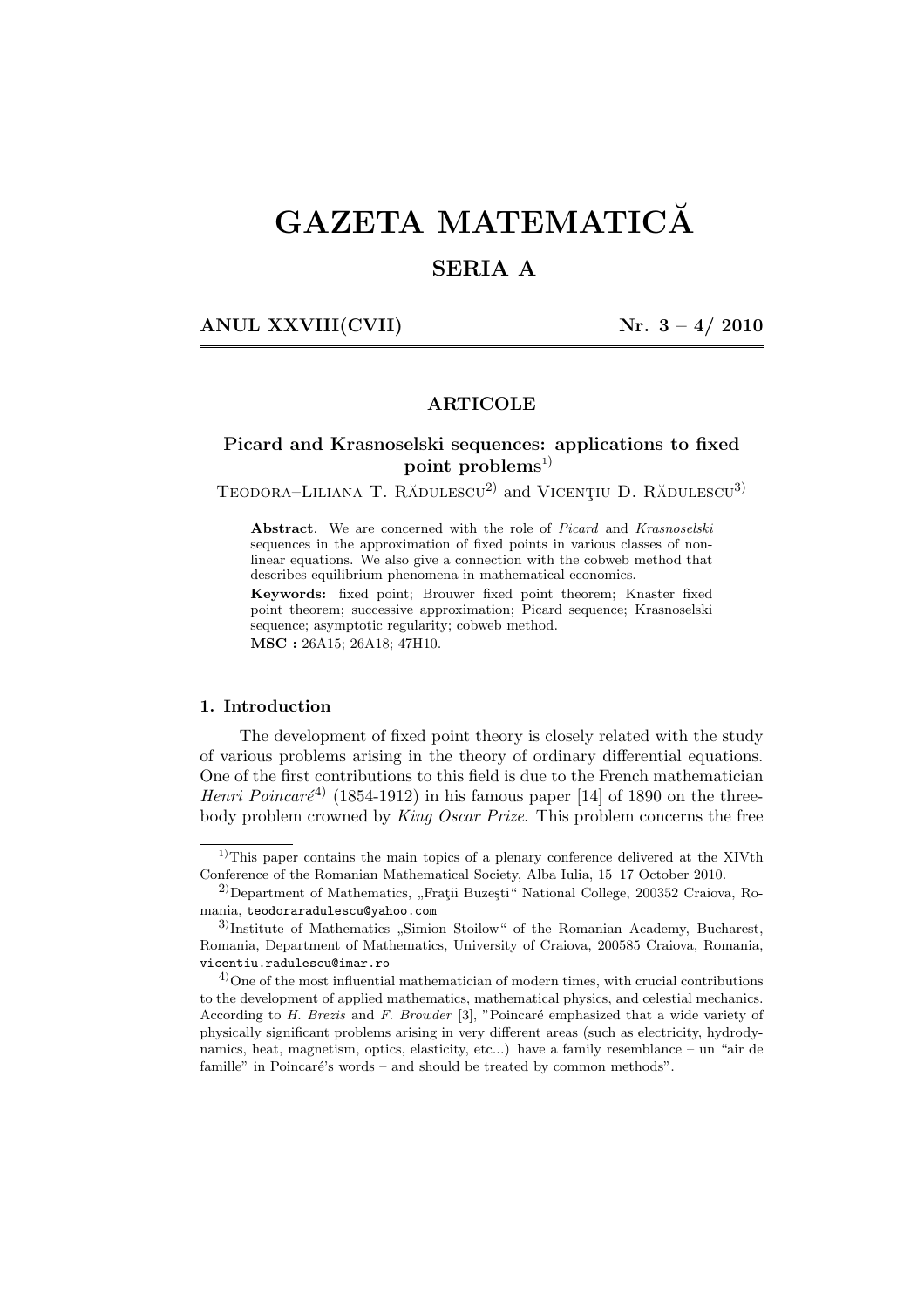78 Articole

motion of multiple orbiting bodies and *Poincaré* reduced the study to the qualitative analysis of the T-periodic solutions of a differential system in  $\mathbb{R}^n$ 

$$
x' = f(t, x) \tag{1}
$$

to the study of the fixed points of the operator  $P_T : \mathbb{R}^n \to \mathbb{R}^n$  defined by

$$
P_T(y) = p(T; 0, y),
$$

where  $p(t; s, y)$  denotes the solution of equation (1) verifying the initial condition  $x(s) = y$ . We refer to the survey paper by *Mawhin* [11] for more details and related results.

As early as 1883, *Poincaré* stated in [13] a theorem shown much later to be equivalent with a fixed point theorem for continuous functions on a closed ball into itself, published by *L.E.J. Brouwer*<sup>1</sup> in 1912 (see [4]). In its simplest one-dimensional case (see Figure ), the *Brouwer* fixed point theorem asserts the following property: *any continuous function*  $f : [a, b] \rightarrow [a, b]$  *has at least a fixed point*. The proof combines very simple arguments, which strongly rely



Fig. 1. *Brouwer* 's fixed point theorem (one dimensional case)

on the main continuity assumption combined with the order structure of the set of real numbers. In the general form, the *Brouwer* fixed point theorem asserts that any continuous function with domain the closed unit ball B in  $\mathbb{R}^N$  and range contained in B must have at least one fixed point. This result was first applied in 1943 to some forced *Liénard* equations by *Lefschetz* [9] and *Levinson* [10]. If  $N \geq 2$ , the proof of the the *Brouwer* theorem is much more complicated. However, simpler proofs have been found by means of powerful topological tools, such as the topological degree.

In this paper we are concerned with the following natural related questions:

– what happens if the continuity hypothesis in the *Brouwer* fixed point theorem is replaced with a monotonicity assumption;

– what about the approximation of the fixed point by means of two classical successive approximations:

 $x_{n+1} = f(x_n)$  (*Picard* sequence)

 $1)$ Dutch mathematician (1881–1966).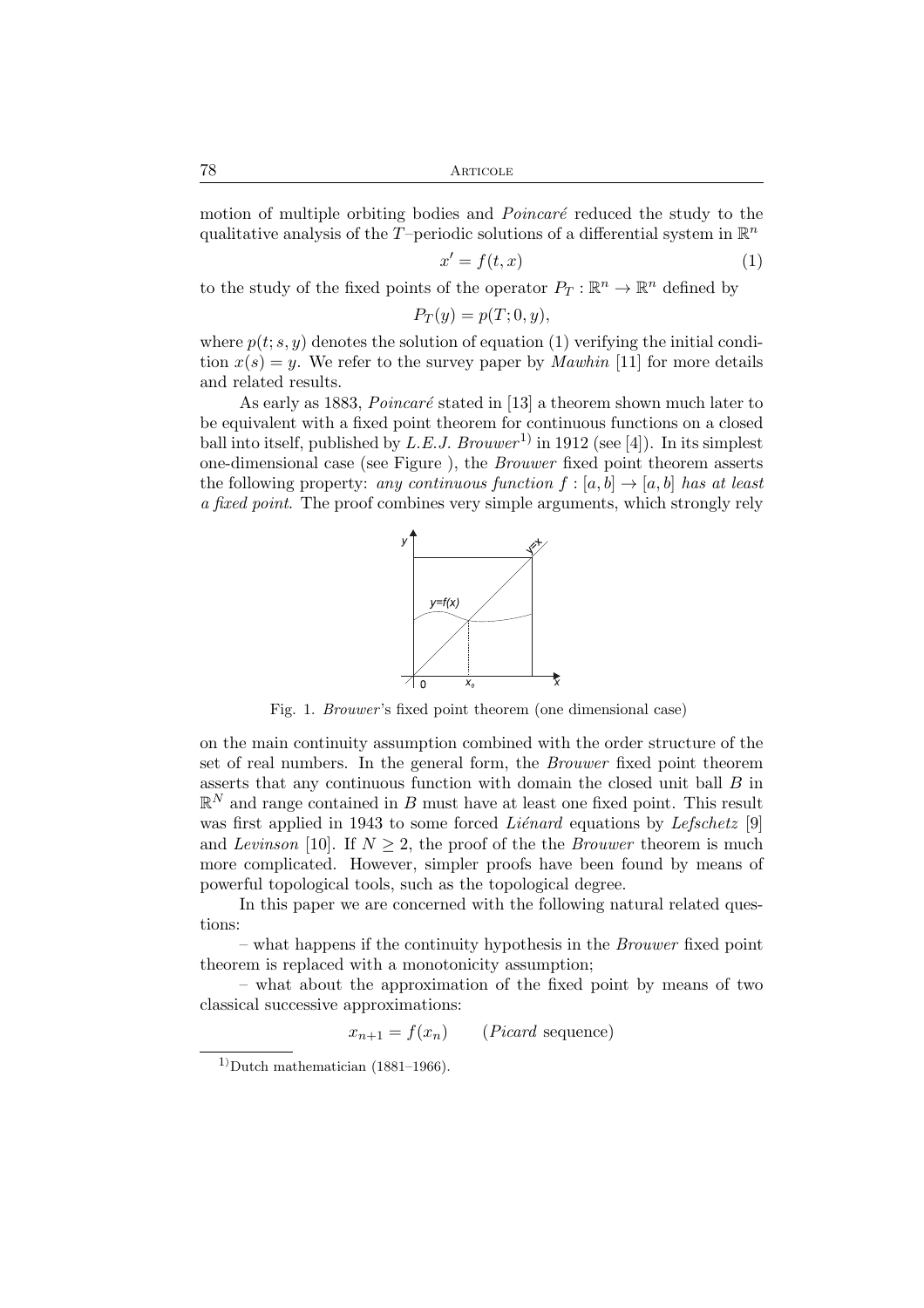$x_{n+1} = \frac{x_n + f(x_n)}{2}$  $\frac{J(\omega_n)}{2}$  (*Krasnoselski* sequence).

If  $f$  is continuous, these sequences provide fixed points, provided that they *are convergent*. Indeed, taking the function  $f : \mathbb{R} \to \mathbb{R}$  defined by  $f(x) = 1 - x$ , let us consider  $x_0 \in [0,1]$  and  $x_{n+1} = f(x_n)$ , for all  $n \ge 0$ . Then the *Picard* sequence  $(x_n)$  converges if and only if  $x_0 = 1/2$ . However, if we construct the *Krasnoselski* sequence  $x_{n+1} = [x_n + f(x_n)]/2$ , then  $(x_n)$ converges for any initial value  $x_0 \in [0, 1]$ .

We also establish in the present paper related fixed point properties. A particular interest is given to the cobweb method arising in mathematical economics, in strong relationship with successive approximations. We refer to the recent problem books [15], [16] for further results and relevant applications.

#### 2. Knaster fixed point theorem

In this section we argue that the fixed point property stated in the *Brouwer* theorem remains true if the continuity assumption is replaced with the hypothesis that the function  $f : [a, b] \rightarrow [a, b]$  is non-decreasing. The same property does not hold provided that if f is *decreasing*. In the nondecreasing case, the proof strongly relies on the order structure of the real axis.

## **Theorem 1.** Let  $f : [a, b] \rightarrow [a, b]$  be a non-decreasing function.

(*i*) *Then* f *has at least one fixed point.*

(*ii*) *There are decreasing function*  $f : [a, b] \rightarrow [a, b]$  *with no fixed points.* 

Proof. (i) Set

$$
A = \{ a \le x \le b; \ f(x) \ge x \}
$$

and  $x_0 = \sup A$ . The following situations may occur.



Fig. 2. Knaster's fixed point theorem

*Case* 1:  $x_0 \in A$ . By the definition of  $x_0$  it follows that  $f(x_0) \ge x_0$ . If  $f(x_0) = x_0$ , then the proof is concluded. If not, we argue by contradiction and assume that  $f(x_0) > x_0$ . By the definition of  $x_0$  we obtain  $f(x) < x, \forall x > x_0$ .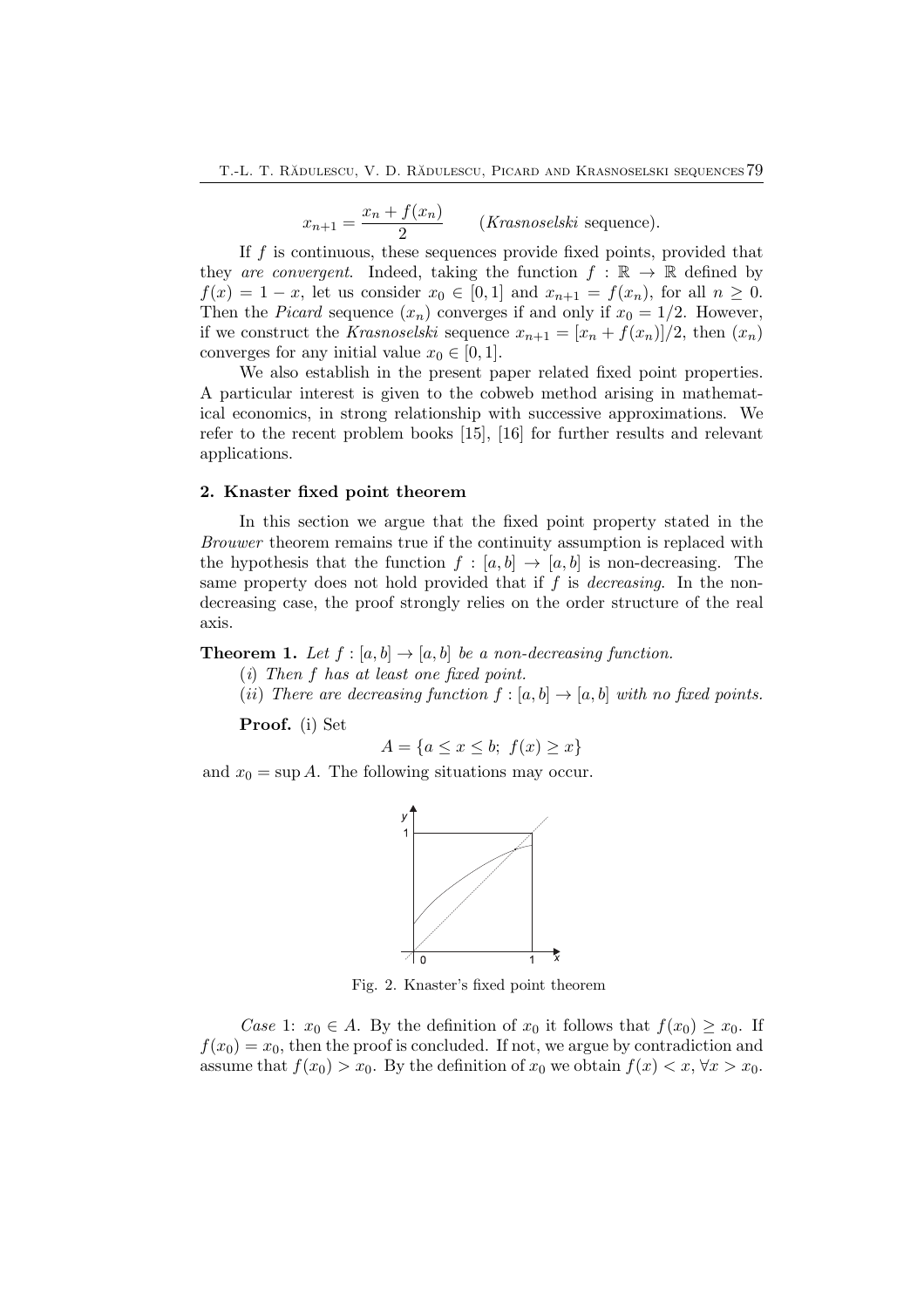On the other hand, for any  $x_0 < x < f(x_0)$  we have  $x > f(x) \ge f(x_0)$ , contradiction since  $x \in (x_0, f(x_0))$ , that is,  $x < f(x_0)$ . It follows that the assumption  $f(x_0) > x_0$  is false, so f has a fixed point.

*Case* 2:  $x_0 \notin A$ . We prove that, in fact, it is impossible to have  $x_0 \notin A$ , so  $x_0 \in A$ , which reduces the problem to Case 1. If  $x_0 \notin A$  then there exists a sequence  $x_n \to x_0$ ,  $x_n < x_0$ , such that  $x_n \in A$ . Since f is increasing, it follows that  $\lim_{n\to\infty} f(x_n) = x_0$ . On the other hand, from  $f(x_0) < x_0$  we deduce that there exists  $x_n < x_0$  such that  $f(x_n) > f(x_0)$ , contradiction with the fact that  $f$  is increasing.

(ii) Consider the function

$$
f(x) = \begin{cases} 1 - x & \text{if } 0 \le x < \frac{1}{2} \\ \frac{1}{2} - \frac{x}{2} & \text{if } \frac{1}{2} \le x \le 1. \end{cases}
$$

Then  $f : [0, 1] \rightarrow [0, 1]$  is decreasing but does not have any fixed point.  $\square$ 

A related counterexample is depicted in Figure 3.



Fig. 3. *Knaster* 's fixed point theorem fails for decreasing functions

#### 3. Further fixed point properties

We start with some simple facts regarding the hypotheses of the *Brouwer* fixed point theorem on the real axis.

(i) While a fixed point in  $[a, b]$  exists for a continuous function  $f : [a, b] \rightarrow [a, b]$ , it need **not** be unique. Indeed, any point  $x \in [a, b]$  is a fixed point of the function  $f : [a, b] \to [a, b]$  defined by  $f(x) = x$ .

(ii) The condition that f is defined on a closed subset of  $\mathbb R$  is essential for the existence of a fixed point. For example, if  $f : [0,1) \to \mathbb{R}$  is defined by  $f(x) = (1+x)/2$ , then f maps [0, 1) into itself, and f is continuous. However, f has **no** fixed point in  $[0, 1)$ .

(iii) The condition that f be defined on a bounded subset of  $\mathbb R$  is essential for the existence of a fixed point. For example, if  $f : [1, \infty) \to \mathbb{R}$  is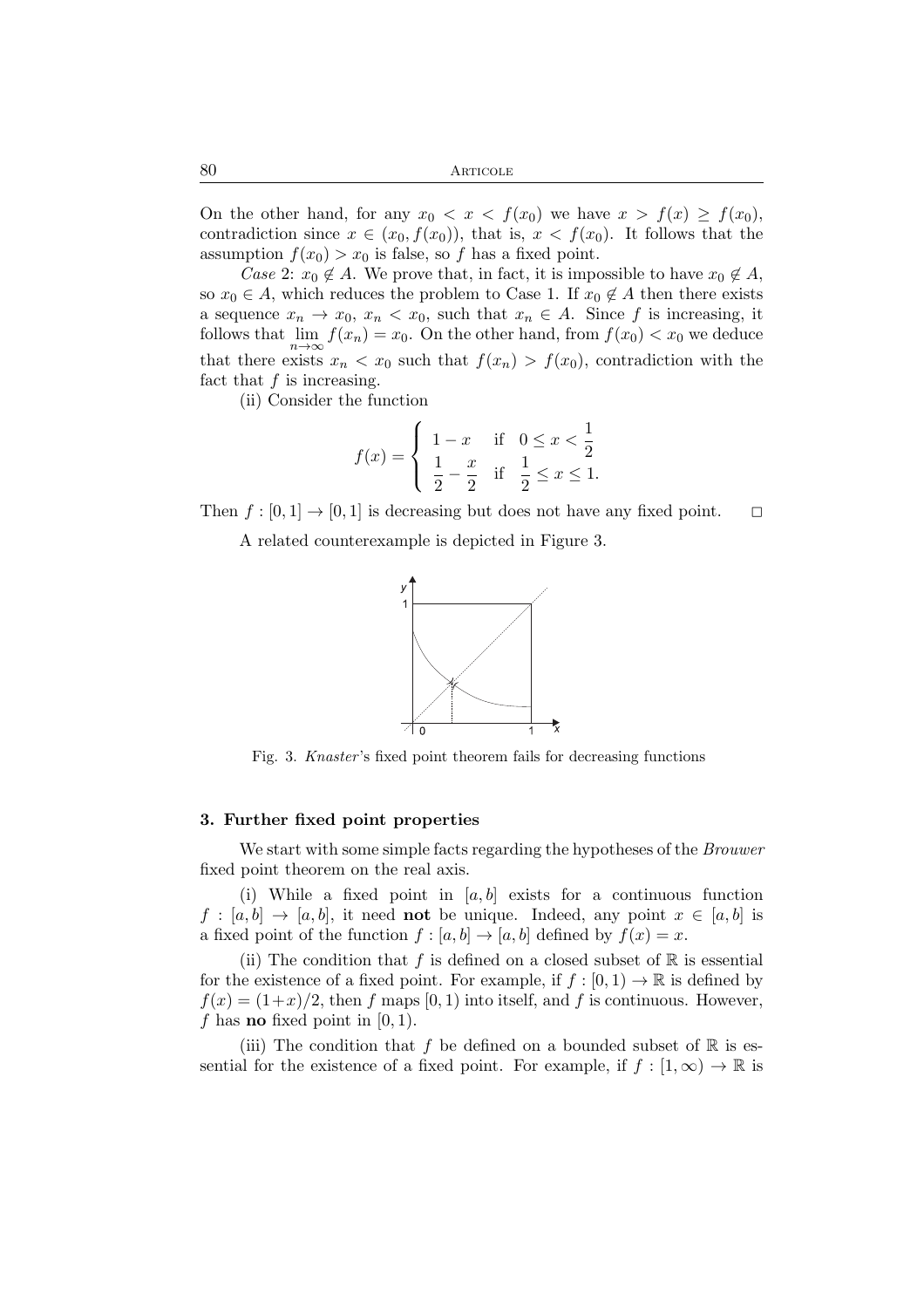defined by  $f(x) = x + x^{-1}$ , then f maps  $[1, \infty)$  into itself, f is continuous, but f has **no** fixed point in  $[1, \infty)$ .

(iv) The condition that f be defined on an interval in  $\mathbb R$  is essential for the existence of a fixed point. For example, if  $D = [-2, -1] \cup [1, 2]$ and  $f: D \to \mathbb{R}$  is defined by  $f(x) = -x$ , then f maps D into itself, f is continuous, but f has **no** fixed point in  $D$ .

We prove in what follows some elementary fixed point properties of real-valued functions.

**Proposition 1.** Let  $f : [0,1] \rightarrow [0,1]$  be a continuous function such that  $f(0) = 0, f(1) = 1$ . Denote  $f^n := f \circ f \circ \cdots \circ f$  (*n* times) and assume that *there exists a positive integer* m *such that*  $f<sup>m</sup>(x) = x$  *for all*  $x \in [0,1]$ *. Then*  $f(x) = x$  *for any*  $x \in [0, 1]$ *.* 

**Proof.** Our hypothesis implies that  $f$  is one–to–one, so increasing (since f is continuous). Assume, by contradiction, that there exists  $x \in (0, 1)$ such that  $f(x) > x$ . Then, for any  $n \in \mathbb{N}$ , we have  $f^{n}(x) > f^{n-1}(x) > \cdots >$  $f(x) > x$ . For  $n = m$  we find a contradiction. A similar argument shows that the case  $f(x) < x$  (for some x) is not possible.

Proposition 2. *Let* a*,* b *be real numbers,* a < b *and consider a continuous function*  $f : [a, b] \rightarrow \mathbb{R}$ .

*(i) If* [ $a, b$ ] ⊂  $f$ ([ $a, b$ ]) *then*  $f$  *has a fixed point.* 

(*ii*) Assume that there exists a closed interval  $I' \subset f([a, b])$ . Then  $I' = f(J)$ *, where J is a closed interval contained in* [a, b]*.* 

*(iii)* Assume that there exists n *closed intervals*  $I_0, \ldots, I_{n-1}$  *contained in* [a, b] *such that for all*  $0 \le k \le n-2$ ,  $I_{k+1} \subset f(I_k)$  *and*  $I_0 \subset f(I_{n-1})$ *. Then*  $f^n$  has a fixed point  $(f^n = f \circ \dots \circ f)$ .

**Proof.** (i) Denote  $f([a, b]) = [m, M]$  and let  $x_m, x_M \in [a, b]$  be such that  $f(x_m) = m$  and  $f(x_M) = M$ . Since  $f(x_m) - x_m \leq 0$  and  $f(x_M) - x_m \geq 0$ , it follows by the intermediate value property that  $f$  has at least a fixed point.

(ii) Set  $I' = [c, d]$  and consider  $u, v \in I$  such that  $f(u) = c$  and  $f(v) = d$ . Assume, without loss of generality, that  $u \leq v$ .

The set  $A = \{x \in [u, v]; f(x) = c\}$  is compact and non-empty, so there exists  $\alpha = \max\{x; x \in A\}$  and, moreover,  $\alpha \in A$ . Similarly, the set  $B = \{x \in [\alpha, v]; f(x) = d\}$  has a minimum point  $\beta$ . Then  $f(\alpha) = c$ ,  $f(\beta) = d$ and for all  $x \in (\alpha, \beta)$  we have  $f(x) \neq c$  and  $f(x) \neq d$ . So, by the intermediate value property,  $[c, d] \subset f((\alpha, \beta))$  and  $f((\alpha, \beta))$  is an interval which contains neither c nor d. It follows that  $I' = f(J)$ , where  $J = [\alpha, \beta]$ .

(iii) Since  $I_0 \subset f(I_{n-1})$ , it follows by b) that there exists a closed interval  $J_{n-1} \subset I_{n-1}$  such that  $I_0 = f(J_{n-1})$ . But  $J_{n-1} \subset I_{n-1} \subset f(J_{n-2})$ . So, by (ii), there exists a closed interval  $J_{n-2} \subset I_{n-2}$  such that  $J_{n-1} = f(J_{n-2})$ . Thus, we obtain *n* closed intervals  $J_0, \ldots, J_{n-1}$  such that

$$
J_k \subset I_k, \qquad \text{for all } 0 \le k \le n-1
$$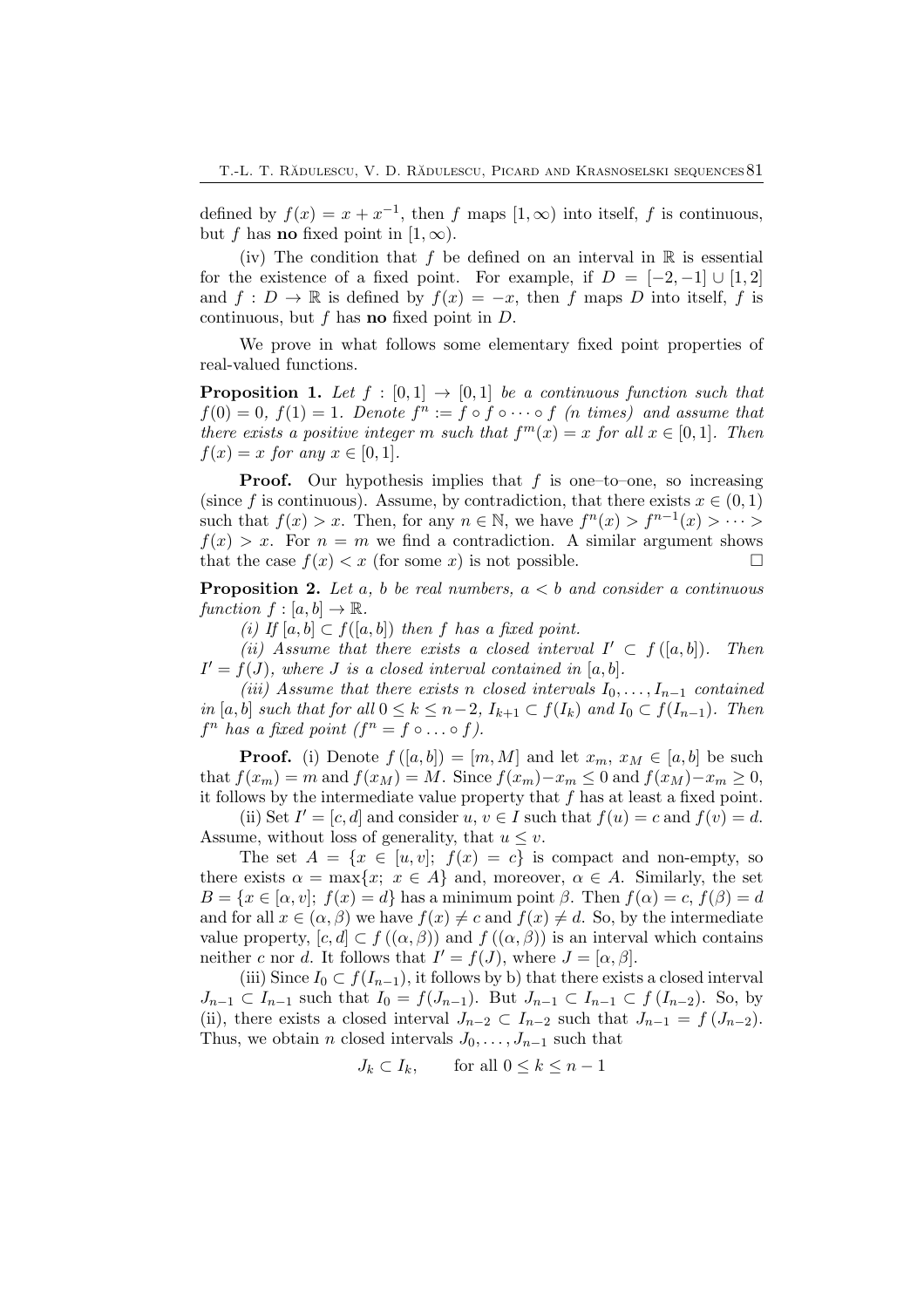and

 $J_{k+1} = f(J_k)$ , for all  $0 \le k \le n-2$  and  $I_0 = f(J_{n-1})$ .

Consequently,  $J_0$  is included in the domain of the *n*th iterate  $f^n$  and  $J_0 \subset I_0 = f^n(J_0)$ . By a) we deduce that  $f^n$  has a unique fixed point in  $J_0$ .

**Proposition 3.** Suppose that  $f : \mathbb{R} \to \mathbb{R}$  satisfies  $|f(x) - f(y)| < |x - y|$ *whenever*  $x \neq y$ *. Then there is some*  $\xi$  *in*  $[-\infty, +\infty]$  *such that, for any real*  $x, f^{n}(x) \rightarrow \xi \text{ as } n \rightarrow \infty.$ 

**Proof.** We suppose first that f has a fixed point, say  $\xi$ , in R. Then, from the contracting property of f,  $\xi$  is the only fixed point of f. We may assume that  $\xi = 0$ , and this implies that  $|f(x)| < |x|$  for all nonzero x. Thus, for any x, the sequence  $|f^n(x)|$  is decreasing, so converges to some nonnegative number  $\mu(x)$ . We want to show that  $\mu(x) = 0$  for every x, so suppose now that x is such that  $\mu(x) > 0$ . Then f maps  $\mu(x)$  and  $-\mu(x)$  to points  $y_1$  and  $y_2$ , say, where  $y_j < |\mu(x)|$  for each j. Thus, as f is continuous, there are open neighborhoods of  $\pm \mu(x)$  that are mapped by f into the open interval  $I = (-\mu(x), \mu(x))$  that contains  $y_1$  and  $y_2$ . This implies that, for sufficiently large n,  $f^{n}(x)$  lies in I, which contradicts the fact that  $|f^{n}(x)| \ge$  $\mu(x)$  for all *n*. Thus, for all *x*,  $\mu(x) = 0$  and  $f^{n}(x) \to 0$ .

Now suppose that f has no fixed point in R. Then the function  $f(x)-x$ is continuous and nonzero in R. By the intermediate value theorem,  $f(x) > x$ for al x, or  $f(x) < x$  for all x. We may assume that  $f(x) > x$  for all x, as similar argument holds in the other case. Now the sequence  $f^{(n)}(x)$  is strictly increasing, hence converges to some  $\xi$  in  $\mathbb{R} \cup \{+\infty\}$ . Moreover,  $\xi \notin \mathbb{R}$ , else  $\xi$  would be a fixed point of  $f$ . Thus  $f^n(x) \to +\infty$  for all  $x$ would be a fixed point of f. Thus  $f^{n}(x) \rightarrow +\infty$  for all x.

We conclude this paper with the following elementary property, which is due to *M.W. Botsko* [2].

**Proposition 4.** Let  $f : [0,1] \rightarrow [0,1]$  be a function such that |f(x) − f(y)| ≤ |x − y| *for all* x, y ∈ [0, 1]*. Then the set of all fixed points of* f *is either a single point or an interval.*

**Proof.** Let  $F = \{x \in [0,1]; f(x) = x\}$ . Since F is continuous, it follows that F is compact. Let a be the smallest number in  $F$  and b the largest number in F. It follows that  $F \subset [a, b]$ . Fix arbitrarily  $x_0 \in [a, b]$ . Since  $a$  is a fixed point of  $f$ , we have

$$
f(x_0)-a\leq |f(x_0)-a|=|f(x_0)-f(a)|\leq x_0-a.
$$

Therefore,  $f(x_0) \leq x_0$ . Similarly,

$$
b - f(x_0) \le |b - f(x_0)| = |f(b) - f(x_0)| \le b - x_0,
$$

which shows that  $f(x_0) \ge x_0$ . It follows that  $f(x_0) = x_0$ , hence  $x_0$  is a fixed point of f. Thus,  $F = [a, b]$ . point of f. Thus,  $F = [a, b]$ .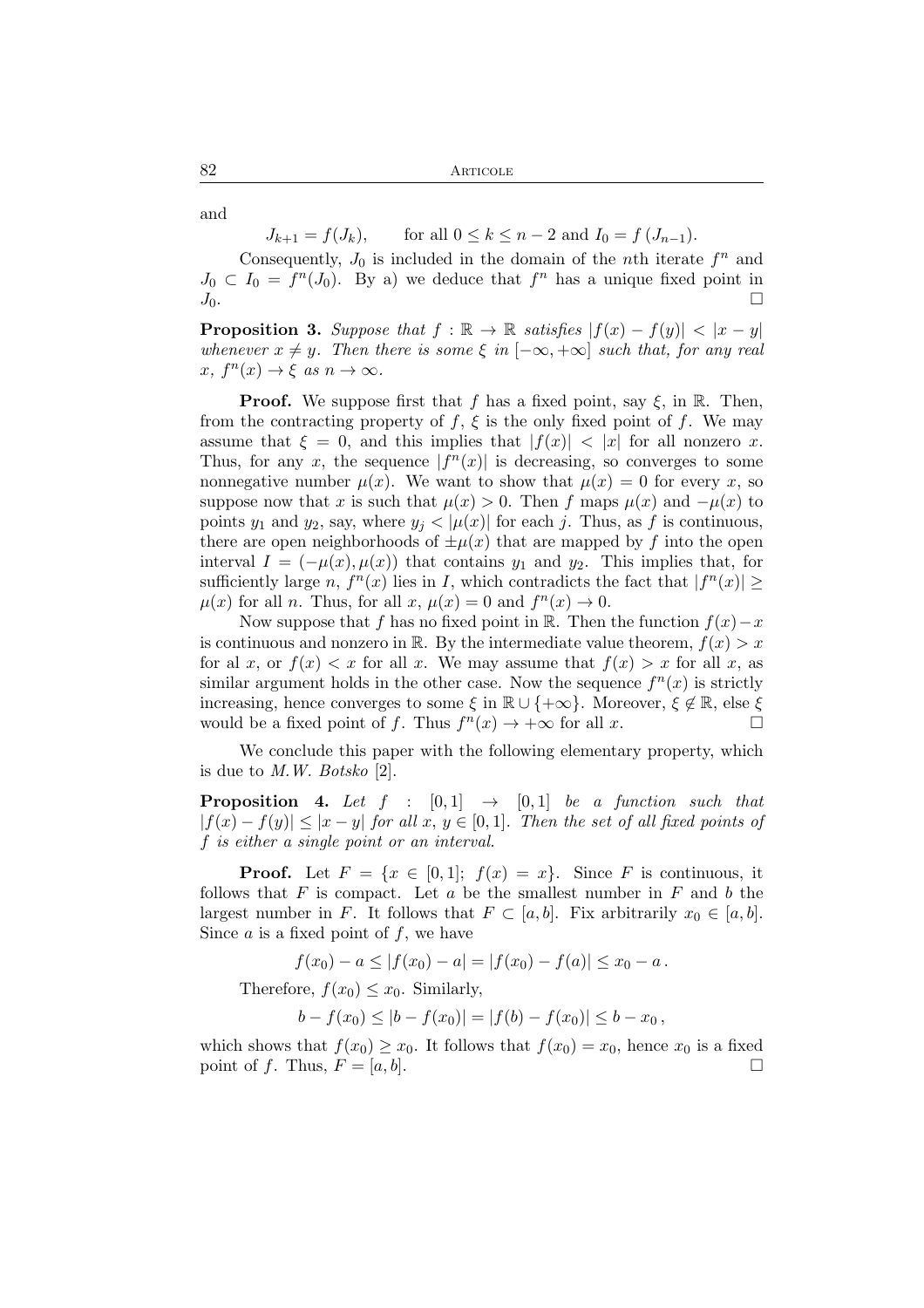## 4. Approximation of fixed points

We have observed that if  $f : [a, b] \to [a, b]$  is a continuous function then f must have at least one fixed point, that is, a point  $x \in [a, b]$  such that  $f(x) = x$ . A natural question in applications is to provide an algorithm for finding (or approximating) this point. One method of finding such a fixed point is by successive approximation. This technique is due to the French mathematician *Emile Picard ´* (1856–1941) and was introduced in his classical textbook on analysis [12]. More precisely, if  $x_1 \in [a, b]$  is chosen arbitrarily, define  $x_{n+1} = f(x_n)$  and the resulting sequence  $(x_n)_{n>1}$  is called the *sequence of successive approximations* of f (or a *Picard sequence* for the function f). If the sequence  $(x_n)_{n\geq 1}$  converges to some x, then a direct argument based on the continuity of  $f$  shows that  $x$  is a fixed point of  $f$ . Indeed,

$$
f(x) = f\left(\lim_{n \to \infty} x_n\right) = f\left(\lim_{n \to \infty} x_{n-1}\right) = \lim_{n \to \infty} f(x_{n-1}) = \lim_{n \to \infty} x_n = x.
$$

The usual method of showing that the sequence  $(x_n)_{n\geq 1}$  of successive approximations converges is to show that it satisfies the *Cauchy* convergence criterion: for every  $\varepsilon > 0$  there is an integer N, such that for all integers j,  $k \geq N$ , we have  $|x_i - x_k| < \varepsilon$ . The next exercise asserts that it is enough to set  $j = k + 1$  in the *Cauchy* criterion.

**Proposition 5.** Let  $f : [a, b] \rightarrow [a, b]$  be a continuous function. Let  $x_1$  be *a point in* [a, b] *and let*  $(x_n)_{n\geq 1}$  *denote the resulting sequence of successive approximations. Then the sequence*  $(x_n)_{n\geq 1}$  *converges to a fixed point of f if and only if*  $\lim_{n\to\infty}(x_{n+1}-x_n)=0$ .

**Proof.** Clearly  $\lim_{n\to\infty}(x_{n+1}-x_n)=0$  if  $(x_n)_{n\geq1}$  converges to a fixed point. Suppose  $\lim_{n\to\infty}(x_{n+1}-x_n)=0$  and the sequence  $(x_n)_{n\geq 1}$  does not converge. Since  $[a, b]$  is compact, there exist two subsequences of  $(x_n)_{n>1}$ that converge to  $\xi_1$  and  $\xi_2$  respectively. We may assume  $\xi_1 < \xi_2$ . It suffices to show that  $f(x) = x$  for all  $x \in (\xi_1, \xi_2)$ . Suppose this is not the case, hence there is some  $x^* \in (\xi_1, \xi_2)$  such that  $f(x^*) \neq x^*$ . Then a  $\delta > 0$  could be found such that  $[x^*-\delta, x^*+\delta] \subset (\xi_1, \xi_2)$  and  $f(\tilde{x}) \neq \tilde{x}$  whenever  $\tilde{x} \in (x^*-\delta, x^*+\delta)$ . Assume  $\tilde{x}-f(\tilde{x})>0$  (the proof in the other case being analogous) and choose N so that  $|f^n(x) - f^{n+1}(x)| < \delta$  for  $n > N$ . Since  $\xi_2$  is a cluster point, there exists a positive integer  $n > N$  such that  $f^{n}(x) > x^{*}$ . Let  $n_{0}$  be the smallest such integer. Then, clearly,

$$
f^{n_0-1}(x) < x^* < f^{n_0}(x)
$$

and since  $f^{n_0}(x) - f^{n_0-1}(x) < \delta$  we must have

$$
f^{n_0-1}(x) - f^{n_0}(x) > 0
$$
 so that  $f^{n_0}(x) < f^{n_0-1}(x) < x^*$ ,

a contradiction.  $\hfill \square$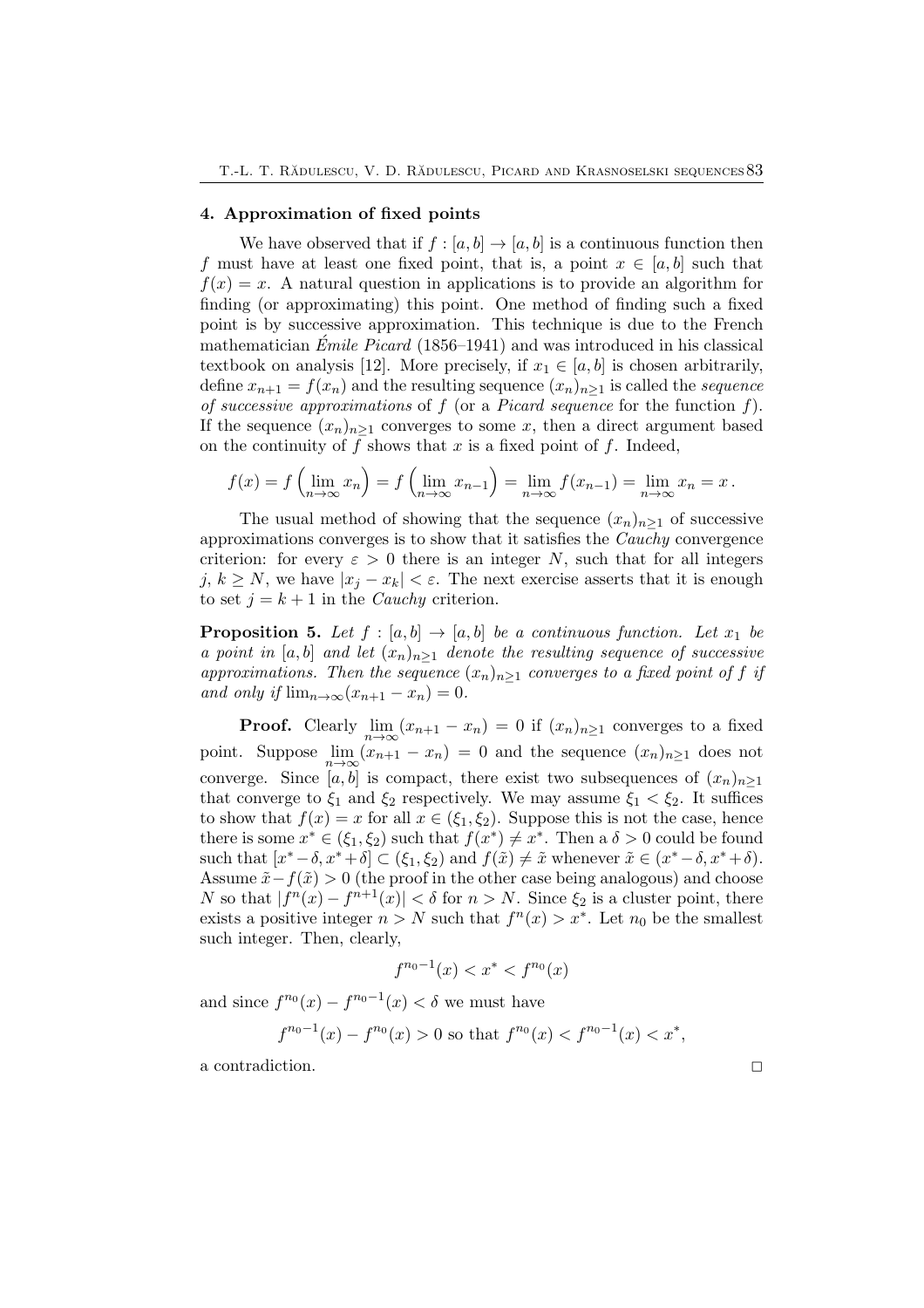The usual method of showing that the sequence  $(x_n)_{n>0}$  of successive approximations converges is to show that it satisfies the *Cauchy* convergence criterion. The next result establishes that this happens if and only if the difference of two consecutive terms in this iteration converges to zero. The American mathematician *Felix Browder* has called this condition *asymptotic regularity*.

The next result is due to *H.G. Barone* [1] and was established in 1939.

**Theorem 2.** Let  $(x_n)_{n>0}$  be a sequence of real numbers such that the sequence  $(x_{n+1} - x_n)$  *converges to zero. Then the set of cluster points of*  $(x_n)_{n \geq 0}$  *is a closed interval in*  $\overline{\mathbb{R}}$ *, eventually degenerated.* 

*Proof.* Set  $\ell_- := \liminf_{n \to \infty} x_n$ ,  $\ell_+ := \limsup_{n \to \infty} x_n$  and choose  $a \in (\ell_-, \ell_+).$ 

By the definition of  $\ell_{-}$ , there exists  $x_{n_1} < a$ . Let  $n_2$  be the least integer greater than  $n_1$  such that  $x_{n_2} > a$  (the existence of  $n_2$  follows by the definition of  $\ell_+$ ). Thus,  $x_{n_2-1} \leq a < x_{n_2}$ . Since  $\ell_- < a$ , there exists a positive integer  $n_3 > n_2$  such that  $x_{n_3} < a$ . Next, by the definition of  $\ell_+$ , there exists an integer  $N_4 > n_3$  such that  $x_{N_4} > a$ . If  $n_4$  denotes the least integer with these properties, then  $x_{n_4-1} \leq a < x_{n_4}$ . In this manner we construct an increasing sequence of positive numbers  $(n_{2k})_{k\geq 1}$  such that, for all  $k \geq 1$ ,  $x_{n_{2k}-1} \leq a < x_{n_{2k}}$ . Using the hypothesis we deduce that the sequences  $(x_{n_{2k}-1})_{k\geq 1}$  and  $(x_{n_{2k}})_{k\geq 1}$  converge to a, so a is a cluster point.  $\Box$ 

The following convergence result was established by *B.P. Hillam* [7] in 1976.

**Theorem 3.** Let  $f : [a, b] \rightarrow [a, b]$  be a continuous function. Consider the *sequence*  $(x_n)_{n>0}$  *defined by*  $x_0 \in [a, b]$  *and, for any positive integer* n,  $x_n =$ f(x<sub>n−1</sub>)*.* Then the sequence  $(x_n)_{n\geq 0}$  converges if and only if  $(x_{n+1} - x_n)$ *converges to zero.*

**Proof.** Assume that the sequence of successive approximations  $(x_n)_{n\geq 0}$ satisfies  $x_{n+1} - x_n \to 0$ , as  $n \to \infty$ . With the same notations as above, assume that  $\ell_- < \ell_+$ . The proof of (i) combined with the continuity of f imply  $a = f(a)$ , for all  $a \in (\ell_-, \ell_+)$ . But this contradicts our assumption  $\ell$ <sub>−</sub> <  $\ell$ <sub>+</sub>. Indeed, choose  $\ell$ <sub>−</sub> <  $c$  <  $d$  <  $\ell$ <sub>+</sub> and 0 <  $\varepsilon$  <  $(d - c)/3$ . Since  $x_{n+1} - x_n \to 0$ , there exists  $N_{\varepsilon}$  such that for all  $n \ge N_{\varepsilon}$ ,  $-\varepsilon < x_{n+1} - x_n < \varepsilon$ . Let  $N_2 > N_1 > N_{\varepsilon}$  be such that  $x_{N_1} < c < d < x_{N_2}$ . Our choice of  $\varepsilon$  implies that there exists an integer  $n \in (N_1, N_2)$  such that  $a := x_n \in (c, d)$ . Hence  $x_{n+1} = f(a) = a$ ,  $x_{n+2} = a$ , and so on. Therefore  $x_{N_2} = a$ , contradiction.

The reversed assertion is obvious.  $\Box$ 

The following result is a particular case of a fixed point theorem due to *Krasnoselski* (see [8]). We refer to [6] for the general framework corresponding to functions defined on a closed convex subset of strictly convex *Banach* spaces.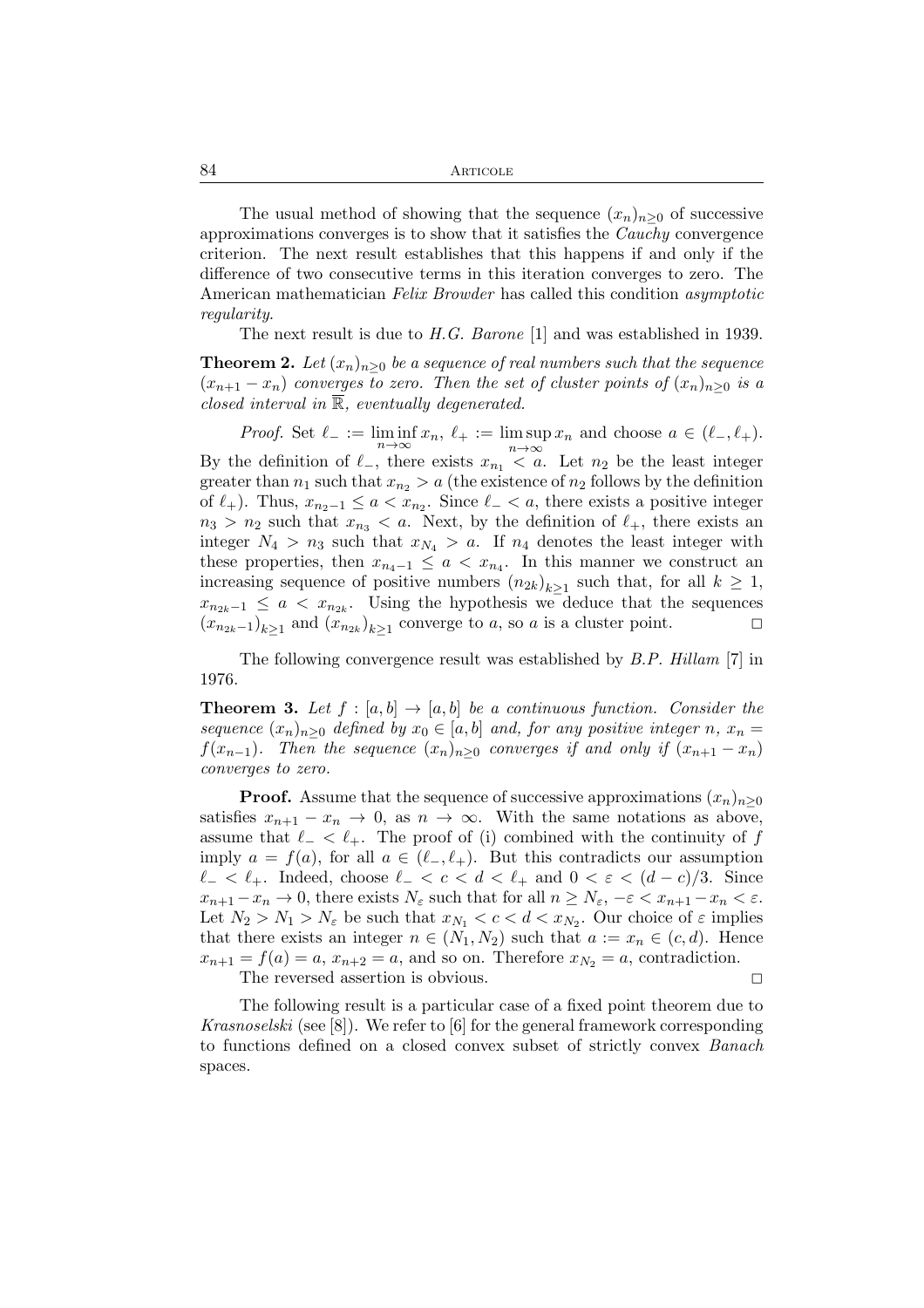**Theorem 4.** Let  $f : [a, b] \rightarrow [a, b]$  a function satisfying  $|f(x)-f(y)| \leq |x-y|$ , *for all*  $x, y \in [a, b]$ *. Define the sequence*  $(x_n)_{n \geq 1}$  *by*  $x_1 \in [a, b]$  *and, for all*  $n \geq 1, x_{n+1} = [x_n + f(x_n)]/2$ . Then the sequence  $(x_n)_{n \geq 1}$  converges to some *fixed point of* f*.*

**Proof.** We observe that it is enough to show that  $(x_n)_{n\geq 1}$  converges. In this case, by the recurrence relation and the continuity of  $f$ , it follows that the limit of  $(x_n)_{n>1}$  is a fixed point of f. We argue by contradiction and denote by A the set of all limit points of  $(x_n)_{n\geq 1}$ , that is,

$$
A := \{ \ell \in [a, b]; \text{ there exists a subsequence } (x_{n_k})_{k \ge 1} \text{ of } (x_n)_{n \ge 1} \text{ such that } x_{n_k} \to \ell \}.
$$

By our hypothesis and the compactness of  $[a, b]$ , we deduce that A contains at least two elements and is a closed set.

We split the proof into several steps.

(i) For any  $\ell \in A$  we have  $f(\ell) \neq \ell$ . Indeed, assume that  $\ell \in A$  and fix  $\varepsilon > 0$  and  $n_k \in \mathbb{N}$  such that  $|x_{n_k} - \ell| \leq \varepsilon$ . Then

$$
|\ell - x_{n_k+1}| = \left| \frac{\ell + f(\ell)}{2} - \frac{x_{n_k} + f(x_{n_k})}{2} \right| \le
$$
  

$$
\le \frac{|\ell - f(x_{n_k})|}{2} + \frac{|f(\ell) - f(x_{n_k})|}{2} \le |\ell - x_{n_k}| \le \varepsilon
$$

and so on. This shows that  $|x_n - \ell| \leq \varepsilon$ , for all  $n \geq n_k$ . Hence  $(x_n)_{n>1}$ converges to  $\ell$ , contradiction.

(ii) There exists  $\ell_0 \in A$  such that  $f(\ell_0) > \ell_0$ . Indeed, arguing by contradiction, set  $\ell_- = \min_{\ell \in A} \ell$ . Then  $\ell_- \in A$  and  $f(\ell_-) \leq \ell_-$ . The variant  $f(\ell_-) = \ell_-$  is excluded, by (i). But  $f(\ell_-) < \ell_-$  implies that  $\frac{[\ell_- + f(\ell_-)]}{2} \in A$ and  $\frac{[\ell_-+f(\ell_-)]}{\ell_-} < \ell_-,$  which contradicts the definition of  $\ell_-$ .

(iii) There exists  $\varepsilon > 0$  such that  $|f(\ell) - \ell| \geq \varepsilon$ , for all  $\ell \in A$ . For if not, let  $\ell_n \in A$  such that  $|f(\ell_n) - \ell_n| < \frac{1}{n}$ , for all  $n \geq 1$ . This implies that any limit point of  $(\ell_n)_{n\geq 1}$  (which lies in A, too) is a fixed point of f. This contradicts (i).

(iv) Conclusion. By (ii) and (iii), there exists a largest  $\ell_+ \in A$  such that  $f(\ell_+) > \ell_+$ . Let  $\ell' = \frac{[\ell_+ + f(\ell_+)]}{2}$  $\frac{f(\ell_+)}{2}$  and observe that  $f(\ell_+) > \ell' > \ell_+$  and  $f(\ell') < \ell'$ . By (iii), there exists a smallest  $\ell'' \in A$  such that  $\ell'' > \ell_+$  and  $f(\ell'') < \ell''$ . It follows that  $\ell_+ < \ell'' < f(\ell_+)$ . Next note that  $f(\ell'') < \ell_+$ ; for, if not,  $\ell''' := \frac{[\ell'' + f(\ell'')] }{2}$  $\frac{f(\ell'')}{2_{\text{max}}}$  satisfies  $\ell_+ < \ell'' < \ell''$  and, by definitions of  $\ell_+$  and  $\ell''$ , it follows that  $f(\bar{\ell}''') = \ell'''$ , contrary to (i). Thus  $f(\ell'') < \ell_+ < \ell'' < f(\ell_+).$  It then follows that  $|f(\ell'') - f(\ell_+)| > |\ell'' - \ell_+|$ . This contradicts the hypothesis and concludes the proof.  $\Box$ 

Remark. The iteration scheme described in the above *Krasnoselski*'s property does not apply to arbitrary continuous mappings of a closed interval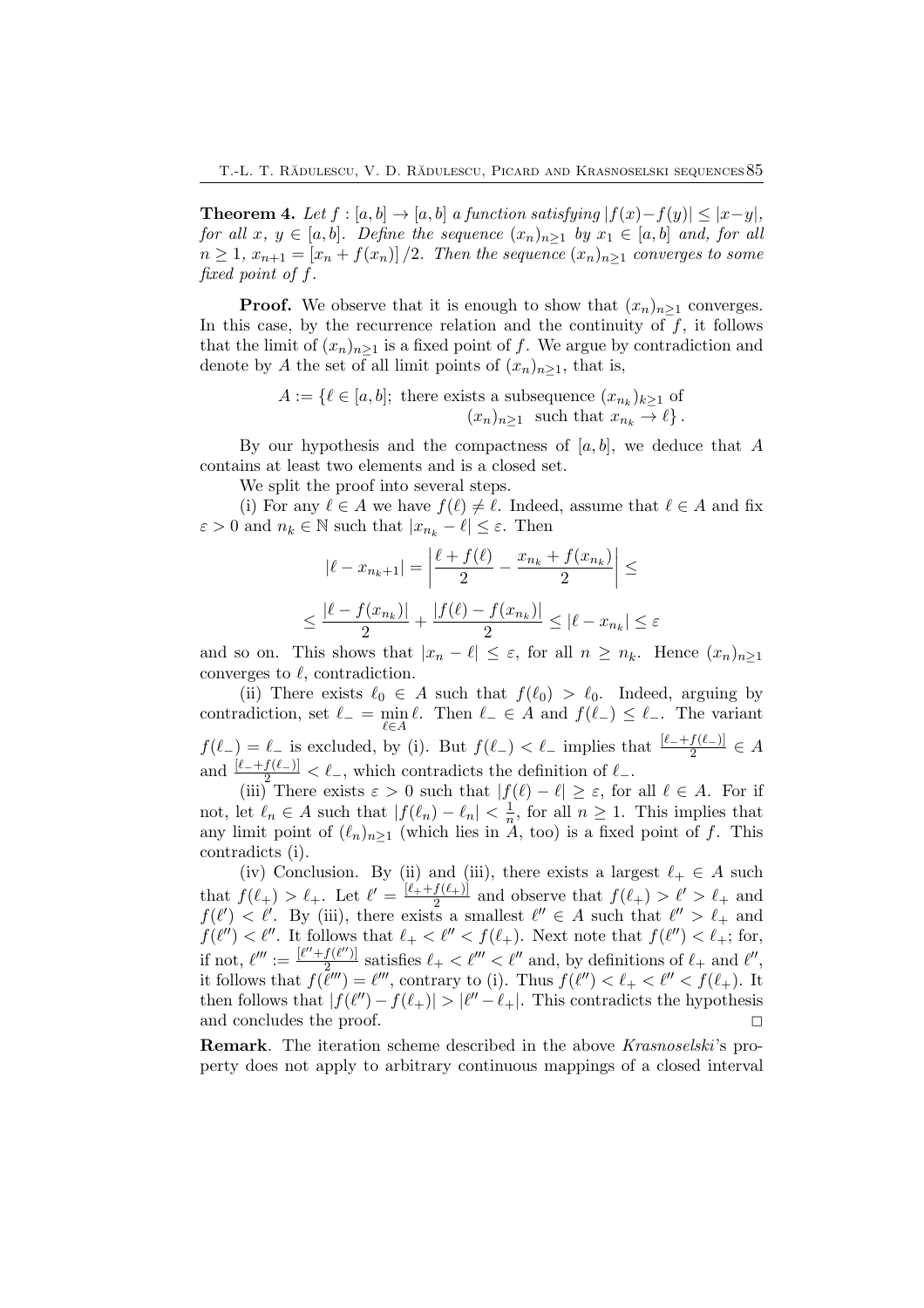86 Articole

into itself. Indeed, consider the function  $f : [0, 1] \rightarrow [0, 1]$  defined by

$$
f(x) = \begin{cases} \frac{3}{4}, & \text{if } 0 \le x \le \frac{1}{4} \\ -3x + \frac{3}{2}, & \text{if } \frac{1}{4} < x < \frac{1}{2} \\ 0, & \text{if } \frac{1}{2} \le x \le 1. \end{cases}
$$

Then the sequence defined in the above statement is defined by  $x_{2n} = \frac{1}{2}$  $\frac{1}{2}$  and  $x_{2n+1} = \frac{1}{4}$  $\frac{1}{4}$ , for any  $n \ge 1$ . So,  $(x_n)_{n \ge 1}$  is a divergent sequence.

The contraction mapping theorem states that if  $f : \mathbb{R} \to \mathbb{R}$  (or  $f : [a, \infty) \to [a, \infty)$  is a map such that for some k in  $(0, 1)$  and all x and y in  $\mathbb{R}, |f(x) - f(y)| \le k |x - y|$ , then the iterates  $f^n = f \circ \dots \circ f$  (*n* terms) of *f* converge to a (unique) fixed point  $\xi$  of f. This theorem can be accompanied by an example to show that the inequality cannot be replaced by the weaker condition  $|f(x) - f(y)| < |x - y|$ . The most common example of this type is  $f(x) = x + 1/x$  acting on  $[1, \infty)$ . Then  $f(x) > x$ , so that f has no fixed points. Also, for every x, the sequence x,  $f(x)$ ,  $f^{2}(x)$ , ... is strictly increasing and so must converge in the space  $[-\infty, +\infty]$ . In fact,  $f^{n}(x) \to +\infty$ , for otherwise  $f^{n}(x) \to a$  for some real a, and then  $f(f^{n}(x)) \to f(a)$  (because f is continuous) so that  $f(a) = a$ , which is not so. Thus we define  $f(+\infty)$ to be  $+\infty$  and deduce that this example is no longer a counterexample. The following property clarifies these ideas and provides an elementary, but interesting, adjunct to the contraction mapping theorem. We just point out that a mapping  $f : \mathbb{R} \to \mathbb{R}$  satisfying  $|f(x) - f(y)| < |x - y|$  for all  $x \neq y$  is called a *contractive* function.

We say that a function  $f : [a, b] \to \mathbb{R}$  satisfies the Lipschitz condition with constant  $L > 0$  if for all x and y in [a, b],  $|f(x)-f(y)| \le L |x-y|$ . A function that satisfies a *Lipschitz* condition is clearly continuous. Geometrically, if  $f : [a, b] \to \mathbb{R}$  satisfies the Lipschitz condition

 $|f(x) - f(y)| \le L |x - y|$  for all  $x, y \in [a, b],$ 

then for any  $x, y \in [a, b], x \neq y$ , the inequality

$$
\left|\frac{f(x)-f(y)}{x-y}\right| \le L
$$

indicates that the *slope* of the chord joining the points  $(x, f(x))$  and  $(y, f(y))$ on the graph of  $f$  is bounded by  $L$ .

Using the fact that the real line is totally ordered, the following more general theorem with much more elementary proof is possible.

**Proposition 6.** Let  $f : [a, b] \rightarrow [a, b]$  be a function that satisfies a Lipschitz *condition with constant* L. Let  $x_1$  *in* [a, b] *be arbitrary and define*  $x_{n+1} =$  $= (1 - \lambda)x_n + \lambda f(x_n)$  where  $\lambda = 1/(L + 1)$ *. If*  $(x_n)_{n>1}$  *denotes the resulting*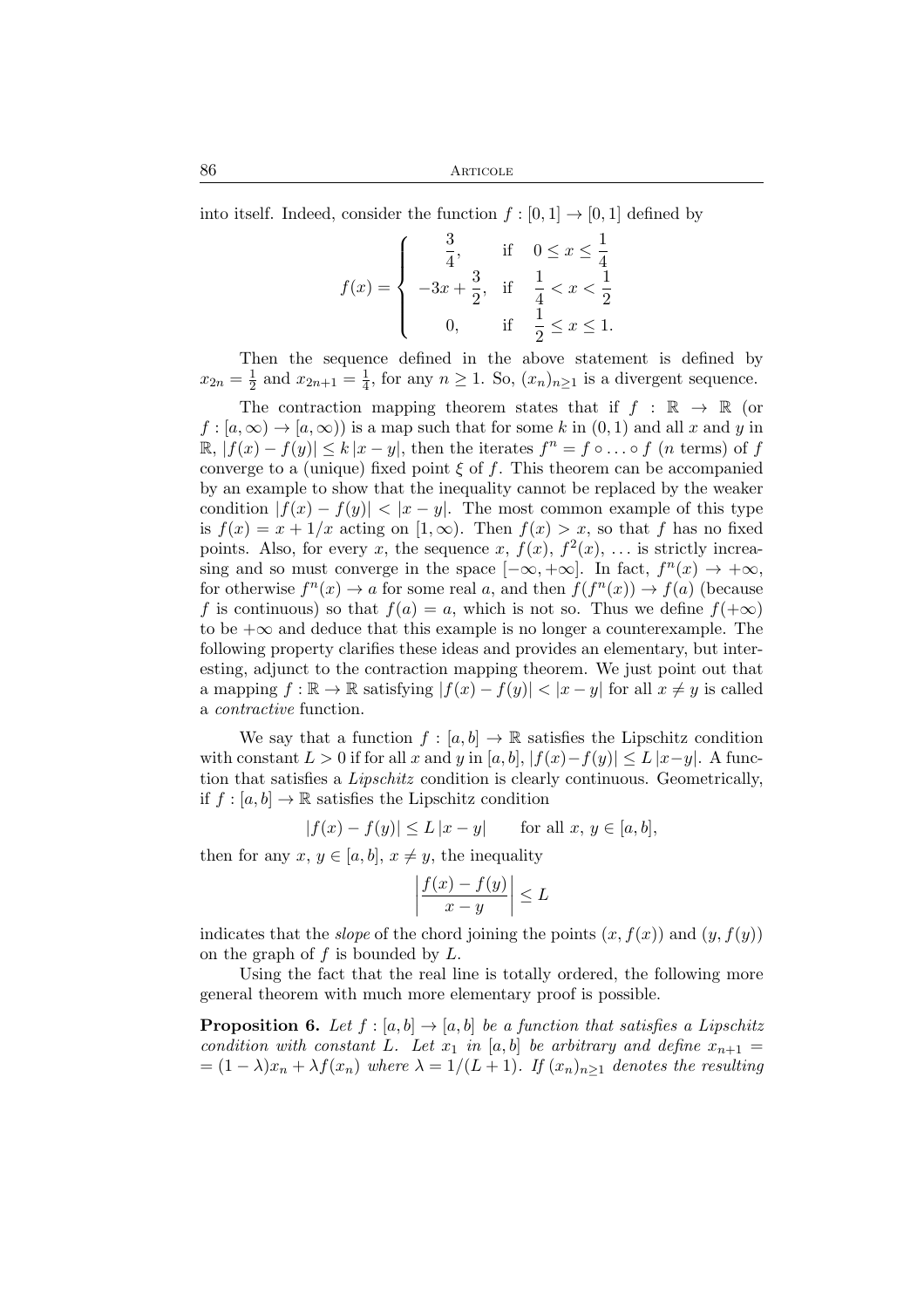*sequence then*  $(x_n)_{n\geq 1}$  *converges monotonically to a point* z *in* [a, b] *where*  $f(z) = z$ .

**Proof.** Without loss of generality we can assume  $f(x_n) \neq x_n$  for all n. Suppose  $f(x_1) > x_1$  and let p be the first point greater than  $x_1$  such that  $f(p) = p$ . Since  $f(x_1) > x_1$  and  $f(b) \leq b$ , the continuity of f implies there is such a point.

Next, we prove the following claim. If  $x_1 < x_2 < \ldots < x_n < p$  and  $f(x_i) > x_i$  for  $i = 1, 2, ..., n$ , then  $f(x_{n+1}) > x_{n+1}$  and  $x_{n+1} < p$ . Indeed, suppose  $p < x_{n+1}$ , then  $x_n < p < x_{n+1}$ , hence  $0 < p - x_n < x_{n+1} - x_n =$  $\lambda(f(x_n) - x_n)$ . Therefore

$$
0 < \frac{1}{\lambda} |x_n - p| = (L+1) |x_n - p| < |f(x_n) - x_n| \le
$$
  
 
$$
\leq |f(x_n) - f(p)| + |p - x_n|.
$$

It follows that

$$
L|x_n - p| < |f(x_n) - f(p)|,
$$

which contradicts the fact that f is a Lipschitz function. Thus  $x_{n+1} < p$  and  $f(x_{n+1}) > x_{n+1}$  by the choice of p, and the claim is proved.

Using the induction hypothesis it follows that  $x_n < x_{n+1} < p$  for all integers n. Since a bounded monotonic sequence converges,  $(x_n)_{n\geq 1}$  converges to some point z. By the triangle inequality it follows that

$$
|z - f(z)| \le |z - x_n| + |x_n - f(x_n)| + |f(x_n) - f(z)| =
$$
  
= 
$$
|z - x_n| + \frac{1}{\lambda} |x_{n+1} - x_n| + |f(x_n) - f(z)|.
$$

Since the right-hand side tends to 0 as  $n \to \infty$ , we conclude that  $f(z) = z$ .<br>If  $f(x_1) < x_1$  a similar argument holds. If  $f(x_1) < x_1$  a similar argument holds.

Applying a somewhat more sophisticated argument, one can allow  $\lambda$  to be any number less than  $2/(L+1)$  but the resulting sequence  $(x_n)_{n\geq 1}$  need not converge monotonically. The following example shows this last result is best possible.

Let  $f : [0,1] \rightarrow [0,1]$  be defined by

$$
f(x) = \begin{cases} 1, & 0 \le x < \frac{L-1}{2L} \\ -Lx + \frac{1}{2}(L+1), & \frac{L-1}{2L} \le x \le \frac{L+1}{2L} \\ 0, & \frac{L+1}{2L} < x \le 1, \end{cases}
$$

where  $L > 1$  is arbitrary. Note that f satisfies a *Lipschitz* condition with constant L. Let  $\lambda = 2/(L+1)$  and let  $x_1 = (L-1)/2L$ . Then  $x_2 =$  $=(1 - \lambda)x_1 + \lambda f(x_1) = (L + 1)/2L, x_3 = (1 - \lambda)x_2 + \lambda f(x_2) = (L - 1)/2L,$ etc.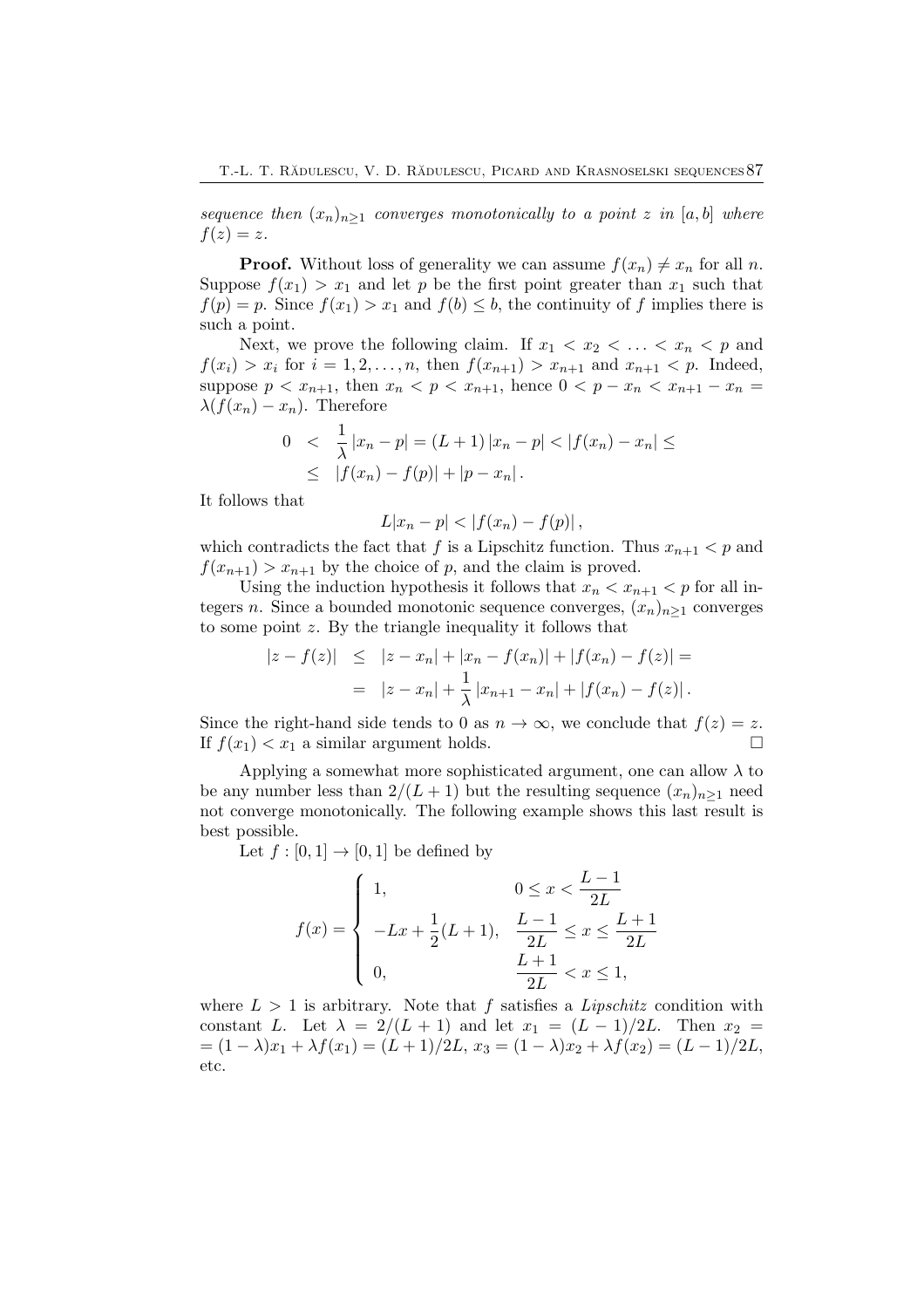## 5. Picard sequences versus the cobweb model and qualitative analysis of markets

We start with the following elementary geometric interpretation of the *Picard* method. First, take a point  $A(x_1, f(x_1))$  on the curve  $y = f(x)$ . Next, consider the point  $B_1(f(x_1), f(x_1))$  on the diagonal line  $y = x$  and then, project the point  $B_1$  vertically onto the curve  $y = f(x)$  to obtain a point  $A_2(x_2, f(x_2))$ . Again, project  $A_2$  horizontally to  $B_2$  on  $y = x$  and then, project  $B_2$  vertically onto  $y = f(x)$  to obtain  $A_3(x_3, f(x_3))$ . This process can be repeated a number of times. Often, it will weave a cobweb in which the fixed point of  $f$ , that is, the point of intersection of the curve  $y = f(x)$  and the diagonal line  $y = x$ , gets trapped. In fact, such trapping occurs if the slopes of tangents to the curve  $y = f(x)$  are smaller (in absolute value) than the slope of the diagonal line  $y = x$ . The situation described above is illustrated in Figure 4.



Fig. 4. *Picard* sequence converging to a fixed point

When the slope condition is not met, then the points  $A_1, A_2, \ldots$  may move away from a fixed point. This case is depicted in Figure 5.



Fig. 5. *Picard* sequence diverging away from a fixed point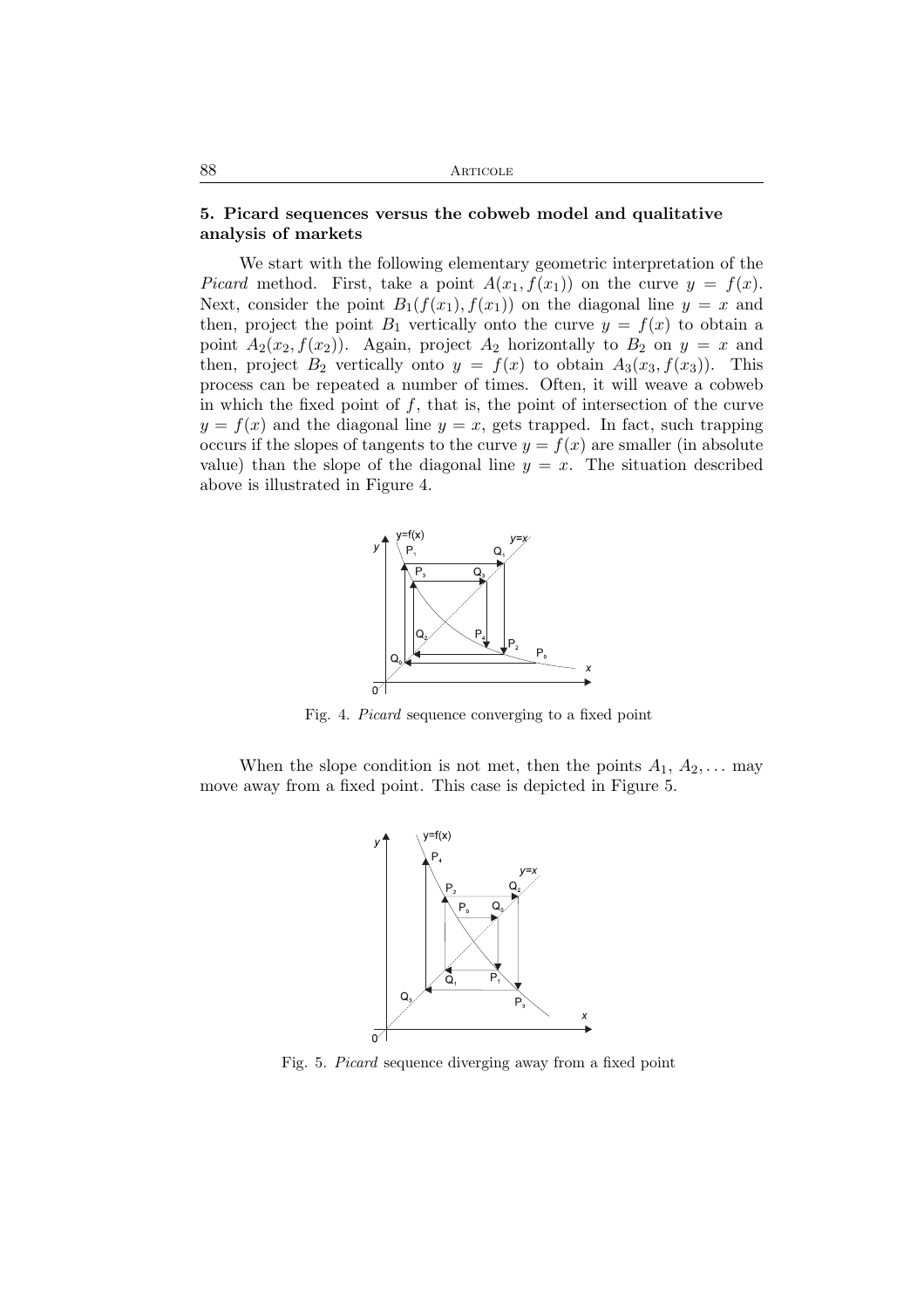In mathematical economics, the behaviour described in Figure 4 corresponds to the convergence to an equilibrium point, while the framework described in Figure 5 describes the divergence from equilibrium.

A sufficient condition for the convergence of a *Picard* sequence, which is a formal analogue of the geometric condition of slopes mentioned above, is stated in the following result, which is also referred as the *Picard convergence theorem*.

**Theorem 5.** Let  $f : [a, b] \rightarrow [a, b]$  be a continuous function which is diffe*rentiable on*  $(a, b)$ *, with*  $|f'(x)| < 1$  *for all*  $x \in (a, b)$ *.* 

*Then* f *has a unique fixed point. Moreover, any Picard sequence for* f *is convergent and converges to the unique fixed point of* f*.*

Proof. We first observe that the *Brouwer* fixed point theorem implies that  $f$  has at least one fixed point. Next, assuming that  $f$  has two fixed points x<sup>∗</sup> and x ∗ , the *Lagrange* mean value theorem implies that there exists  $\xi \in (a, b)$  such that

$$
|x_* - x^*| = |f(x_*) - f(x^*)| = |f'(\xi)| \cdot |x_* - x^*| < |x_* - x^*| \,,
$$

a contradiction. Thus, f has a unique fixed point.

We point out that the condition  $|f'(x)| < 1$  for all  $x \in (a, b)$  is essential for the uniqueness of a fixed point. For example, if  $f : [a, b] \to [a, b]$  is defined by  $f(x) = x$ , then  $f'(x) = 1$  for all  $x \in [a, b]$  and every point of  $[a, b]$  is a fixed point of  $f$ .

We prove in what follows that the corresponding *Picard* sequence converges. Let  $x^*$  denote the unique fixed point of  $f$ . Consider arbitrarily  $x_1 \in [a, b]$  and let  $(x_n)_{n \geq 1} \subset [a, b]$  be the *Picard* sequence for f with its initial point x<sub>1</sub>. This means that  $x_n = f(x_{n-1})$  for all  $n \geq 2$ . Fix an integer  $n \geq 1$ . Thus, by the *Lagrange* mean value theorem, there exists  $\xi_n$  between  $x_n$  and  $x^*$  such that

$$
x_{n+1} - x^* = f(x_n) - f(x^*) = f'(\xi_n)(x_n - x^*).
$$

This implies that  $|x_{n+1} - x^*| < |x_n - x^*|$ . Next, we prove that  $x_n \to x^*$ as  $n \to \infty$ . Since  $(x_n)_{n\geq 1}$  is bounded, it suffices to show that every convergent subsequence of  $(x_n)_{n\geq 1}$  converges to  $x^*$ . Let  $x \in \mathbb{R}$  and  $(x_{n_k})_{k\geq 1}$  be a subsequence of  $(x_n)_{n\geq 1}$  converging to x. Then

$$
|x_{n_{k+1}} - x^*| \le |x_{n_k+1} - x^*| \le |x_{n_k} - x^*|.
$$

But  $|x_{n_{k+1}} - x^*| \to |x - x^*|$  and

$$
|x_{n_{k+1}} - x^*| = |f(x_{n_k}) - f(x^*)| \to |f(x) - f(x^*)|,
$$
 as  $k \to \infty$ .

It follows that  $|f(x) - f(x^*)| = |x - x^*|$ . Now, if  $x \neq x^*$ , then by the *Lagrange* mean value theorem, there exists  $\xi \in (a, b)$  such that

$$
|x - x^*| = |f(x) - f(x^*)| = |f'(\xi)| \cdot |x - x^*| < |x - x^*| \,,
$$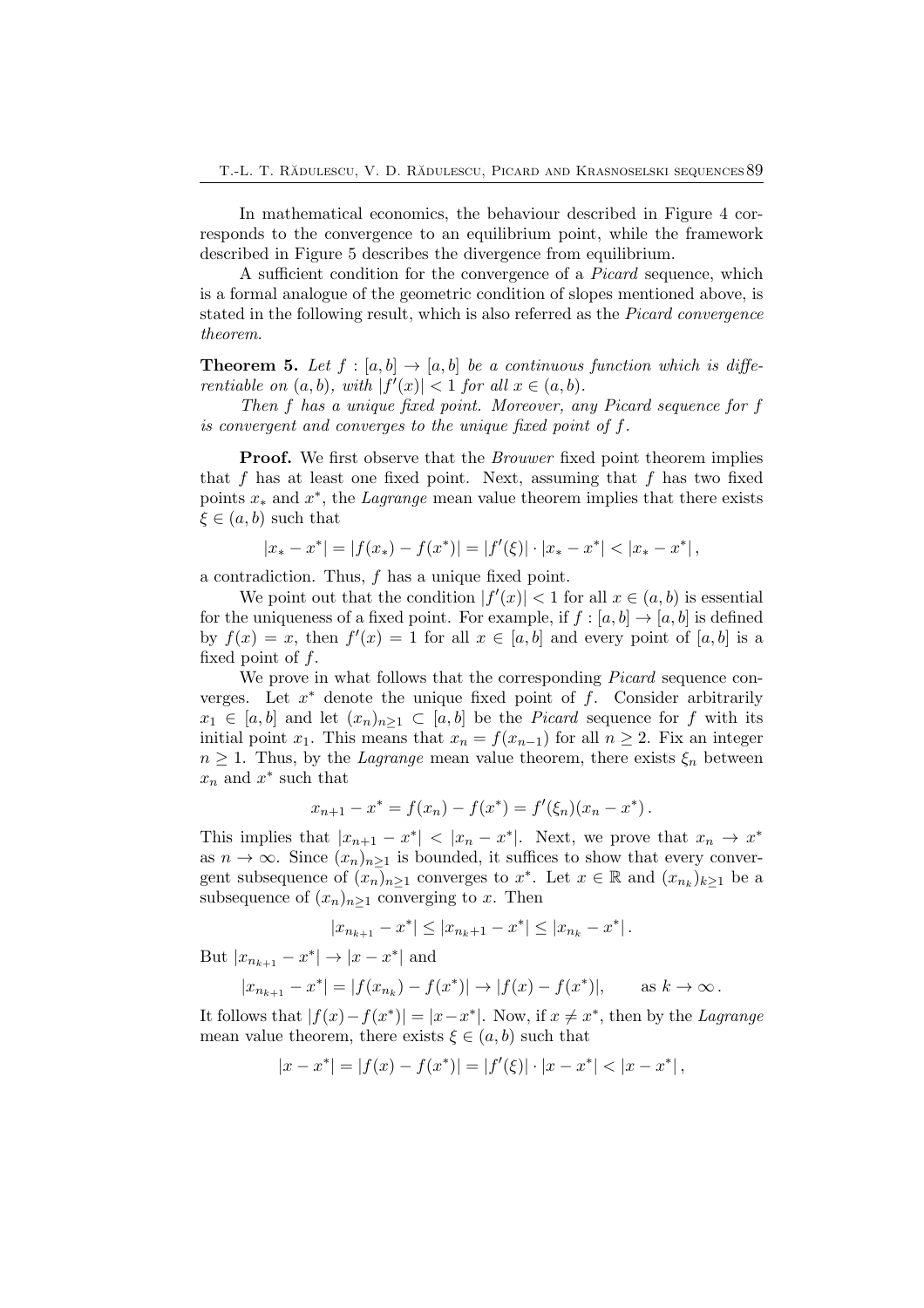which is a contradiction. This proves that  $x \neq x^*$ 

**Remark.** If the condition  $|f'(x)| < 1$  for all  $x \in (a, b)$  is not satisfied, then f can still have a unique fixed point  $x^*$  but the *Picard* sequence  $(x_n)_{n\geq 1}$  with initial point  $x_1 \neq x^*$  may not converge to  $x^*$ .

**Example.** Let  $f : [-1, 1] \rightarrow [-1, 1]$ ,  $f(x) = -x$ . Then f is differentiable,  $|f'(x)| = 1$  for all  $x \in [-1, 1]$ , and  $x^* = 0$  is the unique fixed point of f. If  $x_1 \neq 0$  then the corresponding *Picard* sequence is  $x_1, -x_1, x_1, -x_1, \ldots$ , which oscillates between  $x_1$  and  $-x_1$  and never reaches the fixed point. In geometric terms, the cobweb that we hope to weave just traces out a square over and over again.

When the hypotheses of the *Picard* convergence theorem are satisfied, a *Picard* sequence for  $f : [a, b] \to [a, b]$  with arbitrary  $x_1 \in [a, b]$  as its initial point, converges to a fixed point of f. It is natural to expect that if  $x_1$  is closer to the fixed point, then the convergence rate will be better. A fixed point of  $f$  lies not only in the range of  $f$  but also in the ranges of the iterates  $f \circ f$ ,  $f \circ f \circ f$ , and so on. Thus, if  $\mathcal{R}_n$  is the range of the *n*-fold composite  $f \circ \cdots \circ f$  (*n* times), then a fixed point is in each  $\mathcal{R}_n$ . If only a single point belongs to  $\bigcap^{\infty}$  $\bigcap_{n=1}$   $\mathcal{R}_n$ , then we have found our fixed point. In fact, the *Picard* method amounts to starting with any  $x_1 \in [a, b]$  and considering the image of  $x_1$  under the *n*–fold composite  $f \circ \cdots \circ f$ .

**Example.** If  $f : [0,1] \to [0,1]$  is defined by  $f(x) = \frac{x+1}{4}$ , then the *n*th iterate of  $f$  is given by

$$
f \circ \cdots \circ f(n \text{ times})(x) = \frac{3x + 4^n - 1}{3 \cdot 4^n}
$$

and

$$
\mathcal{R}_n = \left[\frac{1}{3}\left(1 - \frac{1}{4^n}\right), \frac{1}{3}\left(1 + \frac{2}{4^n}\right)\right].
$$

Thus,  $\bigcap^{\infty}$  $\bigcap_{n=1}$   $\mathcal{R}_n = \{\frac{1}{3}$  $\frac{1}{3}$ , hence  $\frac{1}{3}$  is the unique fixed point of f. In general, it is not convenient to determine the ranges  $\mathcal{R}_n$  for all n. So, it is simpler to use the *Picard* method, but this tool will be more effective if the above observations are used to some extent in choosing the initial point.

The *Picard* convergence theorem was extended in [5] to a framework arising frequently in mathematical economics. This corresponds to the *cobweb model* that concerns a qualitative analysis of markets in which supply adjustments have a time lag and demand adjustments occur with no delay. We briefly describe in what follows the cobweb model and we conclude with the *cobweb theorem*, which is a generalization of Theorem 5. Let  $s(p)$  denote the total quantity of the product that sellers are willing to supply at a given price level  $p > 0$ . Assume the demand function  $d(p)$  represent the total quantity of the product that buyers are willing to purchase at a given price

. 2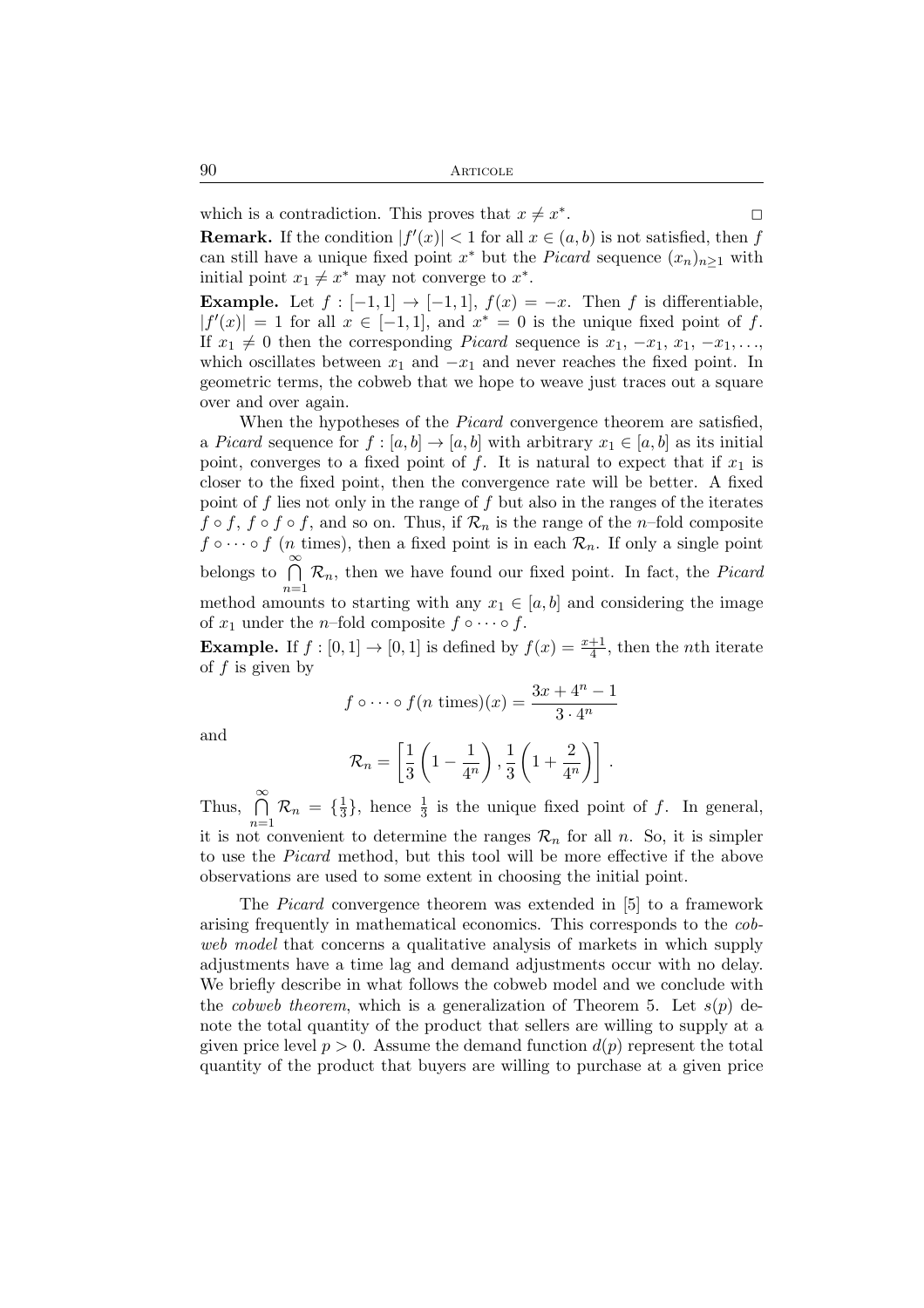level p. The situation described in the next result corresponds to price converging to an equilibrium price and it is described by economists as a "stable equilibrium". This means that if a small extraneous disturbance occurs in the market, eventually price will again converges to some equilibrium price. The same result shows that disturbance should be be large enough to remove the equilibrium. Such a disturbance might be a depression, drought, or large recession.

Theorem 6. *(Cobweb Theorem) Let* s *and* d *be real-valued functions of the real variable*  $p > 0$ , and *suppose that the graphs of* s and d *intersect* at the  $point (p^*, q^*)$  where  $q^* > 0$ . Let I be a closed interval centered at  $p^*$  on *which functions* s *and* d *have nonvanishing continuous derivatives. Define sequences*  $(p_n)$  *and*  $(q_n)$  *by letting*  $p_0$  *be any element of* I,  $q_n = s(p_{n-1})$  *and*  $p_n = d^{-1}(q_n)$  for all  $n \ge 1$ *. Assume that*  $|s'(p)| < |d'(p)|$  for all p in I. Then  $\lim_{n\to\infty} p_n = p^*$  *and*  $\lim_{n\to\infty} q_n = q^*$ .

The proof of Theorem 6 relies on the *Cauchy* mean value theorem; we refer to [5] for details and related properties.

Acknowledgments. The authors are greatly indebted to Professor *Jean Mawhin* for his interest in this work and for his numerous remarks, which have considerably improved the initial version of this paper.

#### References

- [1] H.G. Barone, Limit points of sequences and their transforms by methods of summability, *Duke Math. J.* 5 (1939). 740–752.
- [2] M.W. Botsko, Problem Q982, *Mathematics Magazine* 81 (2008), p. 304.
- [3] H. Brezis, F. Browder, Partial differential equations in the 20th century, *Adv. Math.* 135 (1998), 76–144.
- [4] L.E.J. Brouwer, Ueber Abbildungen von Mannigfaltigkeiten, *Math. Ann.* 71 (1912), 97–115.
- [5] E.H. Davis, Cauchy and economic cobwebs, *Mathematics Magazine* 53 (1980), 171– 173.
- [6] M. Edelstein, A remark on a theorem of M. A. Krasnoselski, *Amer. Math. Monthly* 73 (1966), 509–510.
- [7] B.P. Hillam, A characterization of the convergence of successive approximations, *Amer. Math. Monthly* 83 (1976), p. 273.
- [8] M.A. Krasnoselski, Two remarks on the method of successive approximations, *Math. Nauk (N. S.)* 10 (1955), 123–127.
- [9] S. Lefschetz, Existence of periodic solutions for certain differential equations, *Proc. Nat. Acad. Sci.* 29 (1943), 1–4.
- [10] N. Levinson, On the existence of periodic solutions for second order differential equations with a forcing term, *J. Math. Phys.* 22 (1943), 41–48.
- [11] J. Mawhin, Topological fixed point theory and nonlinear differential equations, in *Handbook of Topological Fixed Point Theory* (R.F. Brown, M. Furi, L. Górniewicz, B. Jiang, Eds.), pp. 867–904, Springer, Dordrecht, 2005.
- [12] E. Picard, *Traité d'Analyse*, Gauthier-Villars, Paris, 1891.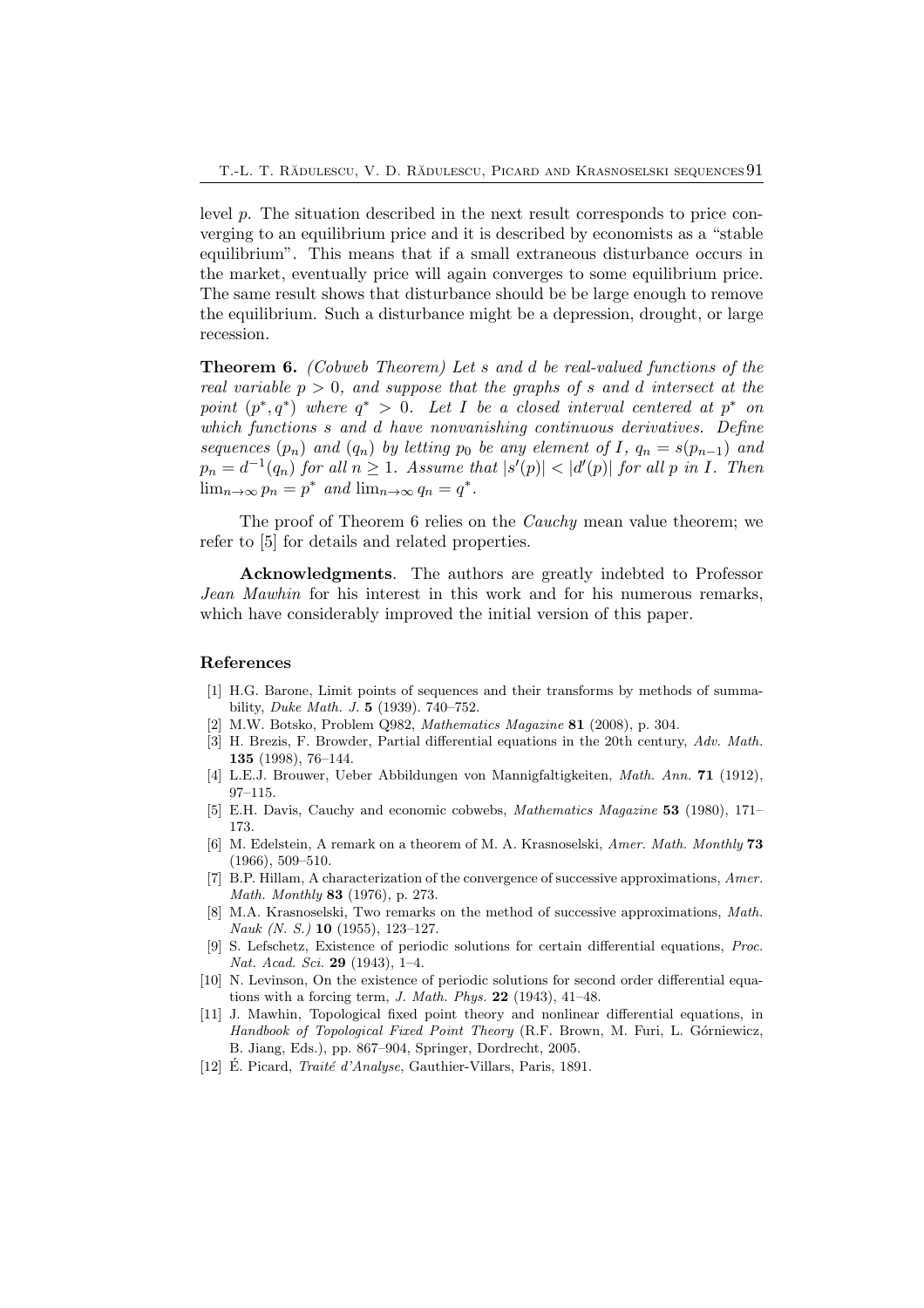| 92 | ARTICOLE |
|----|----------|
|    |          |

- [13] H. Poincaré, Sur certaines solutions particulières du problème de trois corps, *C.R. Acad. Sci. Paris S´er. I* 97 (1883), 251–252.
- [14] H. Poincar´e, Sur le probl`eme de trois corps et les ´equations de la dynamique, *Acta Math.* 13 (1890), 1–270.
- [15] M. Rădulescu, S. Rădulescu, V. Rădulescu: *Selected Problems in Mathematical Analysis*, Problem Books in Mathematics, Springer-Verlag, Heidelberg, in preparation.
- [16] T.-L. R˘adulescu, V. R˘adulescu, T. Andreescu, *Problems in Real Analysis: Advanced Calculus on the Real Axis*, Springer, New York, 2009.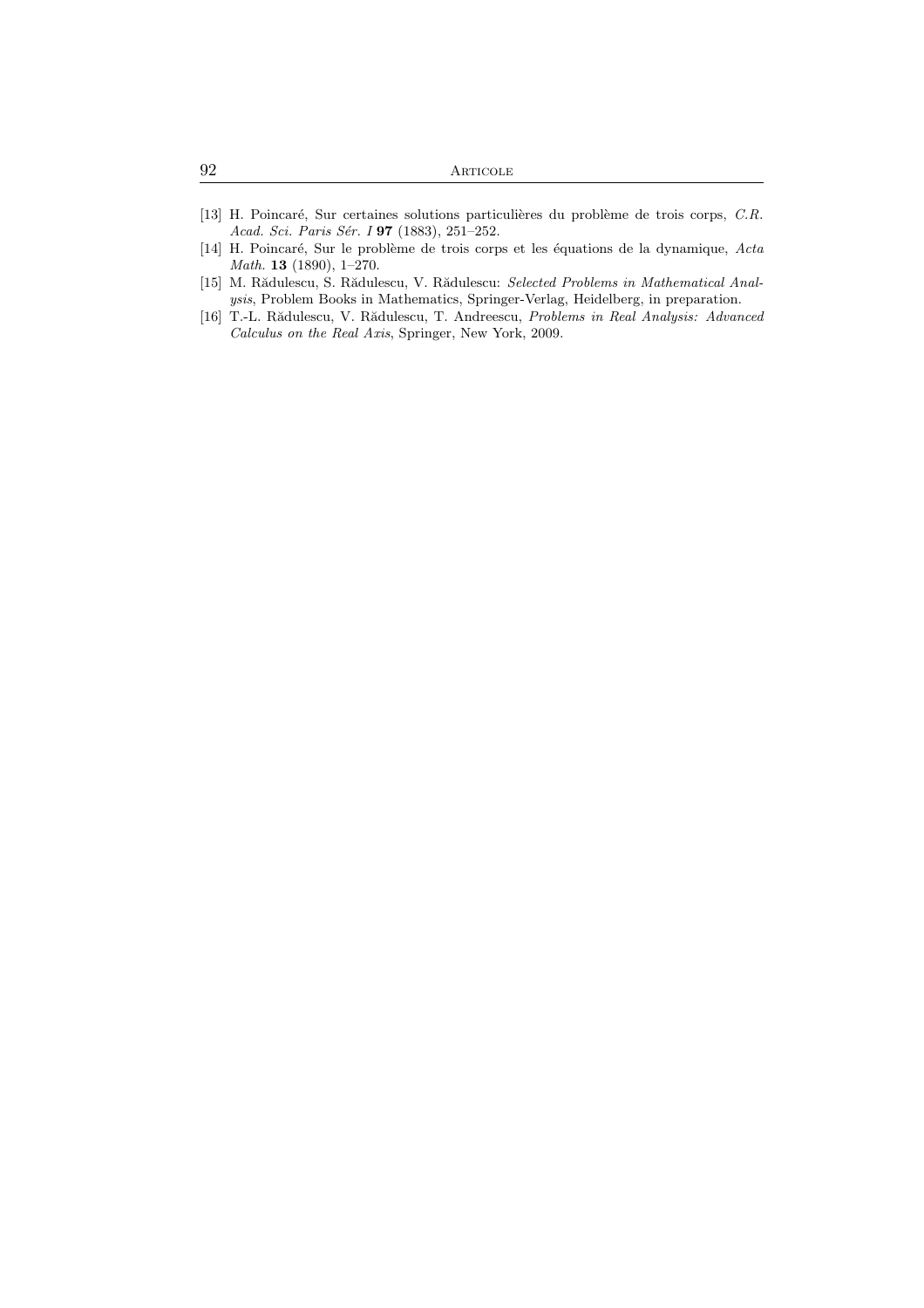## Proprietăți de derivabilitate de ordin superior a funcției-punct intermediar din teorema de medie a lui Lagrange

DOREL I. DUCA $<sup>1</sup>$ </sup>

Abstract. If the function  $f: I \to \mathbb{R}$  is differentiable on the interval  $I \subseteq \mathbb{R}$ , and  $a \in I$ , then for each  $x \in I$ , according to the mean value theorem, there exists a point  $c(x)$  belonging to the open interval determined by x and a, and there exists a real number  $\theta(x) \in ]0,1[$  such that

$$
f(x) - f(a) = (x - a) f(1) (c(x))
$$

and

 $f(x) - f(a) = (x - a) f<sup>(1)</sup> (a + (x - a) \theta (x)).$ In this paper we shall study the differentiability of high order of the functions c and  $\theta$  in a neighbourhood of a. Keywords: intermediate point, mean-value theorem. MSC : 26A24.

În lucrările anterioare [8] și [9], apărute în această revistă, dedicate studiului punctului intermediar din teorema de medie a lui *Lagrange* am demonstrat, printre altele, următoarea afirmație:

**Teorema 1.** Fie I un interval din R,  $a \in I$  si f : I  $\longrightarrow$  R. Dacă funcția f *este derivabil˘a pe intervalul* I, *atunci*

 $1^0$  *Există cel puțin o funcție*  $c: I \setminus \{a\} \rightarrow I \setminus \{a\}$  *care satisface relația* 

$$
f(x) - f(a) = (x - a) f(1) (c(x)),
$$
 *oricare ar fi*  $x \in I \setminus \{a\}.$  (1)

 $Dac\breve{a}$ , în plus, funcția f<sup>(1)</sup>este injectivă, atunci funcția c este unică.

 $2^{0}$  *Există cel puțin o funcție*  $\theta : I \backslash \{a\} \longrightarrow (0,1)$  *care satisface relația* 

 $f(x) - f(a) = (x - a) f<sup>(1)</sup> (a + (x - a) \theta(x)),$  *oricare ar fi*  $x \in I \setminus \{a\}.$  (2)

 $Dac\breve{a}$ , în plus, funcția f<sup>(1)</sup>este injectivă, atunci funcția  $\theta$  este unică.

In cele ce urmează avem nevoie de următoarele rezultate:

**Teorema 2.** Fie n un număr natural, I și J două intervale din  $\mathbb{R}$  și  $u: I \to \mathbb{R}$  $si f: J \to \mathbb{R}$  astfel încât  $u(I) \subseteq J$ .

Dacă:

(a) *funct¸ia* u *este derivabil˘a de* n *ori pe intervalul* I;

(b) *functia* f *este derivabilă de* n *ori pe multimea* J,

*atunci funct¸ia compus˘a* f ◦ u : I → R *este derivabil˘a de* n *ori pe intervalul* I *¸si*

 $1)$ Prof univ. dr., Facultatea de Matematică și Informatică, Universitatea Babeș-Bolyai, Cluj-Napoca, România, dorelduca@yahoo.com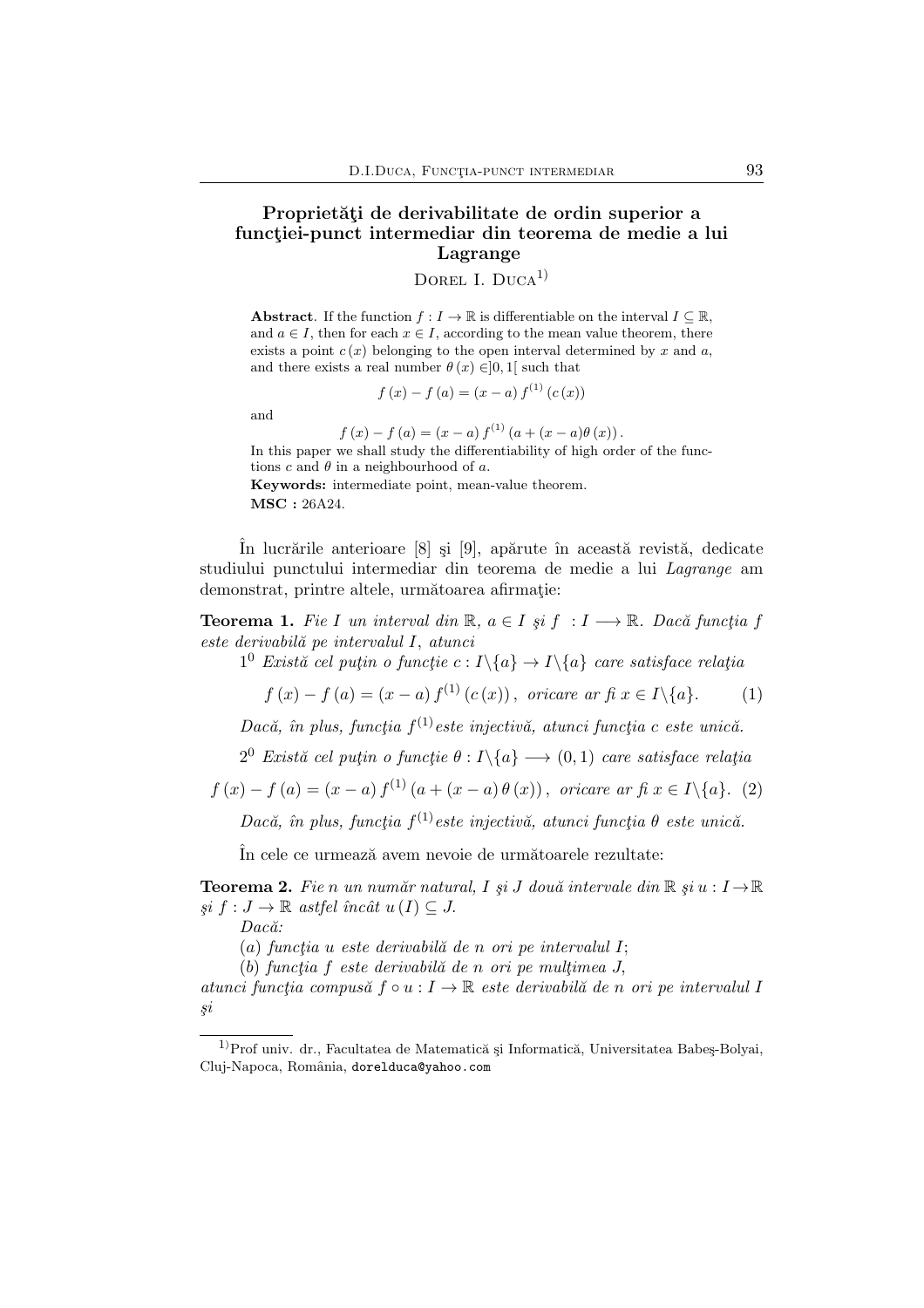$$
(f \circ u)^{(n)}(x) = \sum_{k=1}^{n} \left( f^{(k)} \circ u \right)(x) A_k^{(n)}(x), \text{ oricare ar f} (x \in I, \quad (3)
$$

*unde, pentru fiecare*  $k \in \{1, ..., n\}$  *și*  $x \in I$ *, avem* 

$$
A_{k}^{\langle n\rangle}(x) = \sum_{\substack{i_1+2i_2+\ldots+ni_n=n\\i_1+i_2+\ldots+i_n=k}} a_{i_1,i_2,\ldots,i_n}^{\langle n\rangle} G_{i_1,i_2,\ldots,i_n}^{\langle n\rangle}(x) ,\qquad (4)
$$

*cu*

$$
a_{i_1, i_2, \dots, i_n}^{(n)} = \frac{n!}{(i_1)! \cdots (i_n)! (1!)^{i_1} \cdots (n!)^{i_n}}
$$
(5)

$$
G_{i_1, i_2, \dots, i_n}^{(n)}(x) = (u^{(1)}(x))^{i_1} (u^{(2)}(x))^{i_2} \dots (u^{(n)}(x))^{i_n}
$$
 (6)

*oricare ar fi*  $i_1, ..., i_n \in \{1, ..., n\}$  *și*  $x \in I$ .

**Demonstratie.** Demonstratia se găsește, de exemplu, în [12].  $\Box$ 

**Teorema 3.** Fie I și J două intervale din  $\mathbb{R}$  și  $f: I \rightarrow J$  o funcție bijectivă. *Dac˘a*

- (i) *functia f este derivabilă de*  $n \geq 2$  *ori pe I*,
- $(ii)$   $f^{(1)}(x) \neq 0$ , *oricare ar fi*  $x \in I$ ,

 $\alpha$ *atunci funcția*  $f^{-1}: J \to I$  *este derivabilă de n ori pe J și*  $\sim$ 

$$
(f^{-1})^{(n)} =
$$
  
= 
$$
\frac{-1}{(f^{(1)} \circ f^{-1})^n} \sum_{k=1}^{n-1} (f^{-1})^{(k)} \times \left( \sum_{\substack{i_1+2i_2+\dots+ni_n=n\\i_1+i_2+\dots+i_n=k}} F_{i_1,i_2,\dots,i_n} \circ f^{-1} \right), \quad (7)
$$

 $u$ nde  $F_{i_1,i_2,\dots,i_n}: I \to \mathbb{R}$  este definită prin

$$
F_{i_1, i_2, \dots, i_n}(x) = \frac{n!}{(i_1)!(i_2)!\dots(i_n)!} \left(\frac{f^{(1)}(x)}{1!}\right)^{i_1} \left(\frac{f^{(2)}(x)}{2!}\right)^{i_2} \dots \left(\frac{f^{(n)}(x)}{n!}\right)^{i_n},
$$
  
orice as  $f_1 x \in I$ 

*oricare ar fi*  $x \in I$ .

**Demonstratie.** Demonstratia se găsește, de exemplu, în [7].  $\Box$ 

Teorema următoare, a cărei demonstrație se găsește în [9], [7], ne dă, în anumite conditii, comportarea punctului intermediar din teorema de medie a lui *Lagrange*.

Teorema 4. *Fie* I *un interval din* R*,* a *un punct interior intervalului* I *¸si*  $f: I \to \mathbb{R}$  *o functie care satisface următoarele conditii:* 

- (i) *funct¸ia* f *este derivabil˘a de dou˘a ori pe intervalul* I*;*
- $(iii)$  *funcția*  $f^{(2)}$  *este continuă în punctul a*;

(*iii*)  $f^{(2)}(a) \neq 0$ .

 $\overline{Atunci\ au\ loc\ următoarele\ afirmatii}:$ 

 $1^0$  *Există un număr real*  $\delta > 0$  *astfel încât*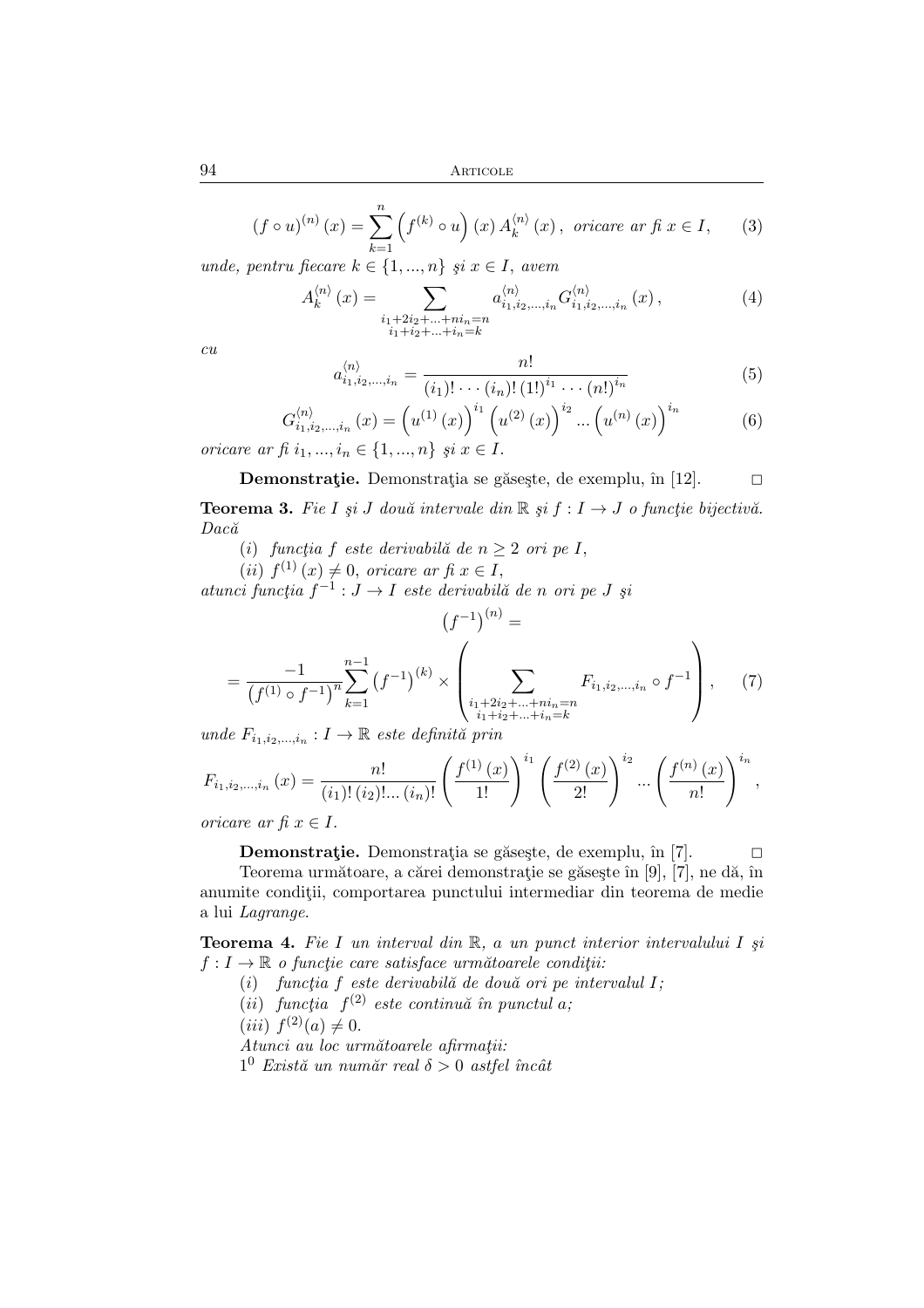a)  $(a - \delta, a + \delta) \subseteq I$ ;

b)  $f^{(2)}(x) \neq 0$ , *oricare ar fi*  $x \in (a - \delta, a + \delta);$ 

 $(c)$   $f^{(1)}$  *este injectivă pe*  $(a - \delta, a + \delta).$ 

 $2^0$  *Există o funcție* c :  $(a - \delta, a + \delta) \setminus \{a\} \rightarrow (a - \delta, a + \delta) \setminus \{a\}, \; si \; una$  $singur\check{a}$ , cu proprietatea că:

$$
f(x) - f(a) = (x - a)f(1)(c(x)),
$$
\n(8)

*oricare ar fi*  $x \in (a - \delta, a + \delta) \setminus \{a\}.$ 

 $3^0$  *Există o funcție*  $\theta : (a - \delta, a + \delta) \setminus \{a\} \rightarrow (0, 1)$ , *și una singură*, *cu proprietatea c˘a:*

$$
f(x) - f(a) = (x - a)f(1)(a + (x - a) \theta(x)),
$$
\n(9)

*oricare ar fi*  $x \in (a - \delta, a + \delta) \setminus \{a\}.$ 

 $4^0$  *Funcția*  $\theta$  *are limită în punctul*  $x = a$  *şi* 

$$
\lim_{x \to a} \theta(x) = \frac{1}{2}.
$$
  
5<sup>0</sup> Funcția  $\overline{c}$  :  $(a - \delta, a + \delta) \to (a - \delta, a + \delta)$  definită prin  

$$
\overline{c}(x) = \begin{cases} c(x), & \text{dacă } x \in (a - \delta, a + \delta) \setminus \{a\} \\ a, & \text{dacă } x = a, \end{cases}
$$

*este derivabil˘a ˆın punctul* a *¸si*

$$
\overline{c}^{(1)}(a) = \frac{1}{2}.
$$

Scopul urmărit în continuare este acela de a stabili conditii în care funcția  $\bar{c}$  este derivabilă de ordin superior și de a calcula derivatele ei. Are loc următoarea teoremă:

Teorema 5. *Fie* I *un interval din* R, a *un punct din interiorul intervalului*  $I \nvert s \nvert i : I \longrightarrow \mathbb{R}$  *o functie care îndeplinește conditiile*:

- $(i)$  *funcția f este derivabilă de trei ori pe intervalul I;*
- $(iii)$  *funcția*  $f^{(3)}$  *este continuă în punctul a*;

(*iii*)  $f^{(2)}(a) \neq 0$ .

*Atunci:*

 $1^0$  *Există un număr real*  $\delta > 0$  *astfel încât:* 

a)  $(a - \delta, a + \delta) \subseteq I;$ 

b)  $f^{(2)}(x) \neq 0$ , *oricare ar fi*  $x \in (a - \delta, a + \delta);$ 

c) *funcția*  $f^{(1)}$  *este injectivă* pe  $(a - \delta, a + \delta)$ .

 $2^0$  *Există o funcție* c :  $(a - \delta, a + \delta) \setminus \{a\} \rightarrow (a - \delta, a + \delta) \setminus \{a\}, \; si \; una$  $s$ *ingură, cu proprietatea că:* 

$$
f(x) - f(a) = (x - a)f(1)(c(x)),
$$

*oricare ar fi*  $x \in (a - \delta, a + \delta) \setminus \{a\}.$ 

 $3^0$  *Există o funcție*  $\theta$  :  $(a-\delta, a+\delta) \setminus \{a\} \rightarrow (0, 1)$ , *și una singură*, *astfel*  $\hat{u}nc\hat{a}t$ 

$$
f(x) - f(a) = (x - a)f(1)(a + (x - a)\theta(x)),
$$
\n(10)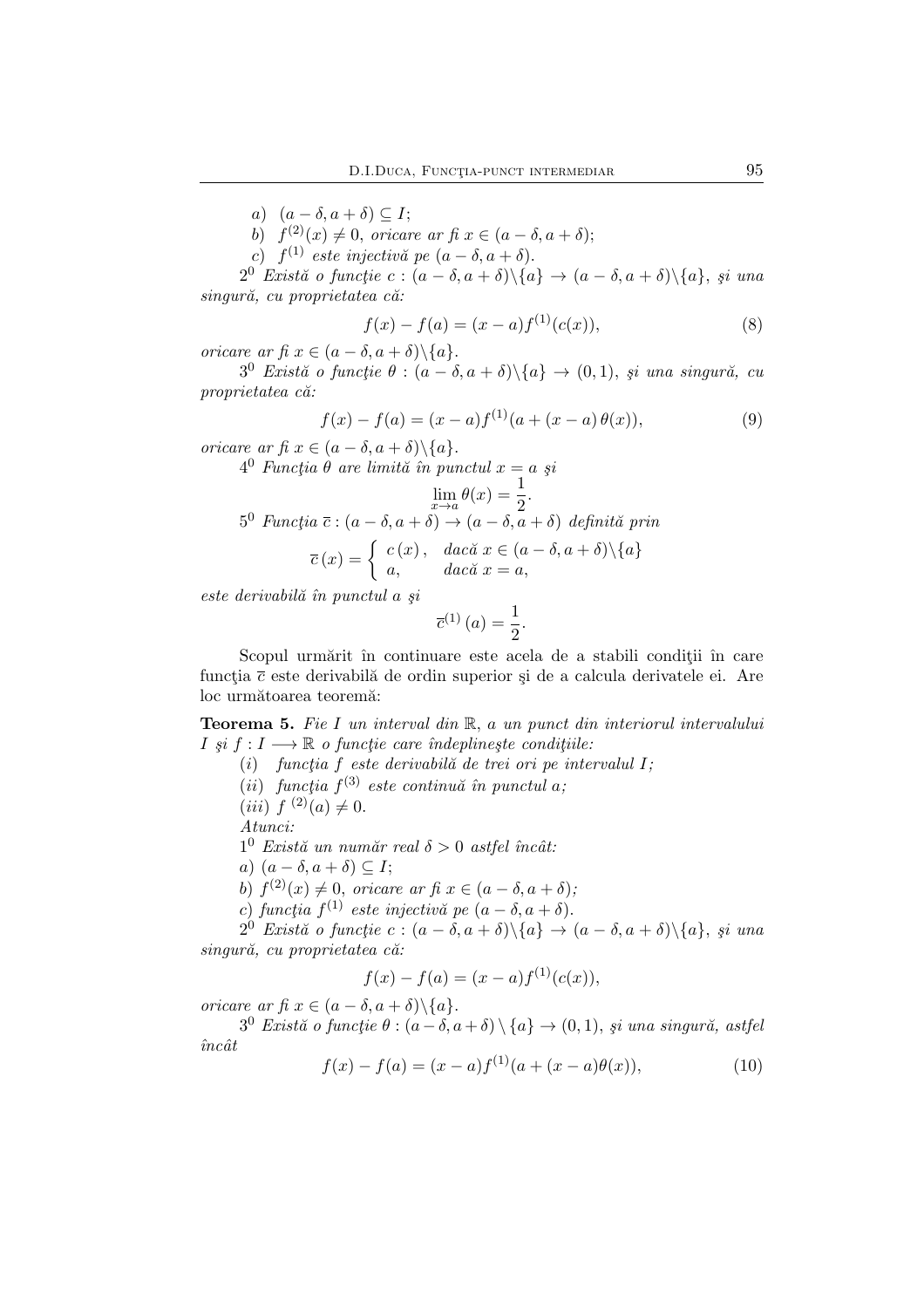*oricare ar fi*  $x \in (a - \delta, a + \delta) \setminus \{a\}.$ 

 $4^0$  *Funcția*  $\overline{\theta}$  :  $(a - \delta, a + \delta) \rightarrow (0, 1)$  *definită prin* 

$$
\overline{\theta}(x) = \begin{cases} \theta(x), & \text{dacă } x \in (a - \delta, a + \delta) \setminus \{a\} \\ 1/2, & \text{dacă } x = a, \end{cases}
$$

*este derivabilă în punctul*  $x = a$  *și* 

$$
\overline{\theta}^{(1)}(a) = \frac{f^{(3)}(a)}{24f^{(2)}(a)}.
$$

 $5^0$  *Funcția*  $\bar{c}$  :  $(a - \delta, a + \delta) \rightarrow (a - \delta, a + \delta)$  *definită prin* 

$$
\overline{c}(x) = \begin{cases} c(x), & \text{dacă } x \in (a - \delta, a + \delta) \setminus \{a\} \\ a, & \text{dacă } x = a, \end{cases}
$$

*este derivabil˘a de dou˘a ori ˆın punctul* a *¸si*

$$
\overline{c}^{(2)}(a) = \frac{f^{(3)}(a)}{12f^{(2)}(a)}.
$$

Demonstrație.  $1^0 - 3^0$ . Afirmațiile  $1^0$ ,  $2^0$  și  $3^0$  rezultă din teorema 4.

 $4^0$  Fie  $J = f^{(1)}((a-\delta, a+\delta))$ . Deoarece  $f^{(1)}$  este continuă pe  $(a-\delta, a+\delta)$ , multimea J este interval. Considerăm funcția  $\varphi : (a - \delta, a + \delta) \to J$ , definită prin

$$
\varphi(x) = f^{(1)}(x)
$$
, oricare ar fi  $x \in (a - \delta, a + \delta)$ .

Din afirmația 1<sup>0</sup> rezultă că funcția  $\varphi$  este bijectivă. Atunci funcția inversă  $\varphi^{-1}: J \to (a-\delta, a+\delta)$  este continuă pe J. Pe de altă parte din (10) rezultă că

$$
\frac{f(x) - f(a)}{x - a} = f^{(1)}(a + (x - a)\theta(x)),\tag{11}
$$

oricare ar fi  $x \in (a - \delta, a + \delta) \setminus \{a\}$  și deci

$$
\frac{f(x) - f(a)}{x - a} \in J
$$
, oricare ar fi  $x \in (a - \delta, a + \delta) \setminus \{a\}$ .

 $D$ in  $(11)$  obtinem

$$
\theta(x) = \frac{1}{x-a} [\varphi^{-1}(r(x)) - a],
$$
 *oricare* ar fi  $x \in (a - \delta, a + \delta) \setminus \{a\},$ 

unde  $r: I \setminus \{a\} \to \mathbb{R}$  este definită prin

$$
r(x) = \frac{f(x) - f(a)}{x - a},
$$
 *oricare* ar fi  $x \in (a - \delta, a + \delta) \setminus \{a\}.$ 

Deoarece funcțiile  $\varphi^{-1}$  și  $r$  sunt continue, rezultă că funcția  $\overline{\theta}$  este continuă pe  $(a - \delta, a + \delta) \setminus \{a\}$ . Din teorema 4 avem

$$
\lim_{x \to a} \overline{\theta}(x) = \lim_{x \to a} \theta(x) = \frac{1}{2} = \overline{\theta}(a).
$$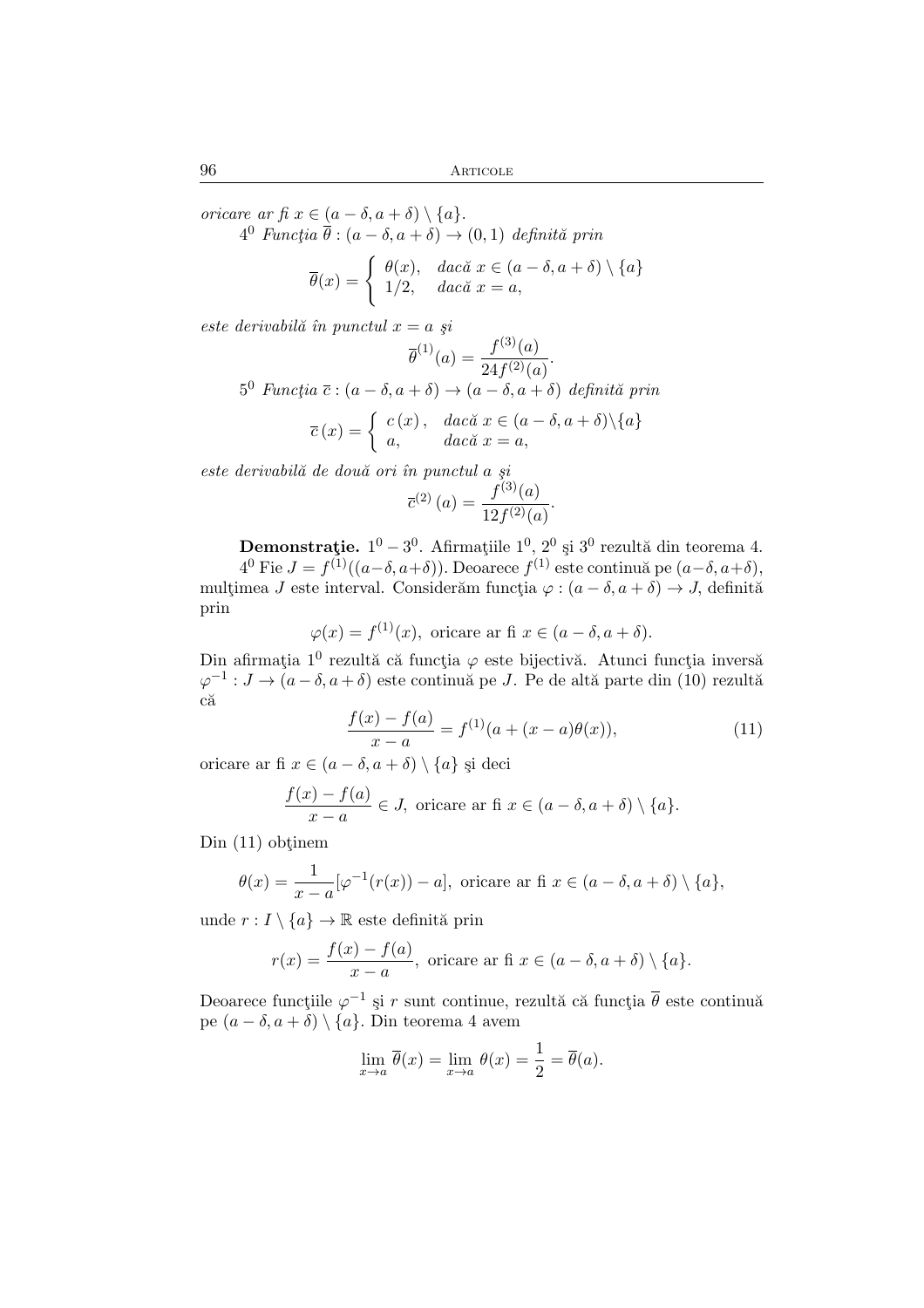Prin urmare funcția  $\bar{\theta}$  este continuă și în punctul  $x = a$ . Urmează că funcția  $\overline{\theta}$  este continuă pe mulțimea  $(a - \delta, a + \delta)$ . Intrucât funcția  $f^{(1)}$ este derivabilă pe $I$ și derivata

$$
\varphi^{(1)}(x) = f^{(2)}(x) \neq 0, \text{ oricare ar fi } x \in (a - \delta, a + \delta),
$$

obținem că funcția  $\varphi^{-1}$  este derivabilă în punctul  $\varphi(x) = f^{(1)}(x)$ , oricare ar fi  $x \in (a - \delta, a + \delta)$ , și

$$
(\varphi^{-1})^{(1)}(\varphi(x)) = \frac{1}{\varphi^{(1)}(x)} = \frac{1}{f^{(2)}(x)},
$$
 *oricare* ar fi  $x \in (a - \delta, a + \delta)$ .

Atunci funcția  $c = \varphi^{-1} \circ r$  este derivabilă pe mulțimea  $(a - \delta, a + \delta) \setminus \{a\}.$ 

Calculăm derivata lui  $\bar{\theta}$  în punctul  $x = a$  folosind definiția derivatei și regula lui l'*Hˆopital*. Avem

$$
\overline{\theta}^{(1)}(a) = \lim_{x \to a} \frac{\overline{\theta}(x) - \overline{\theta}(a)}{x - a} = \lim_{x \to a} \frac{\theta(x) - \frac{1}{2}}{x - a} = \lim_{x \to a} \frac{\frac{1}{x - a} (\varphi^{-1}(r(x)) - a) - \frac{1}{2}}{(x - a)} = \lim_{x \to a} \frac{\left(\varphi^{-1}(r(x)) - a - \frac{x - a}{2}\right)^{(1)}}{((x - a)^2)^{(1)}} = \lim_{x \to a} \frac{(\varphi^{-1})^{(1)} \left((r(x))r^{(1)}(x) - \frac{1}{2}\right)}{2(x - a)}.
$$

Intrucât

$$
\lim_{x \to a} r^{(1)}(x) = \lim_{x \to a} \left( \frac{f(x) - f(a)}{x - a} \right)^{(1)} = \frac{1}{2} f^{(2)}(a),
$$

¸si

$$
\lim_{x \to a} (\varphi^{-1})^{(1)}(r(x)) = \frac{1}{f^{(2)}(a)},
$$

putem aplica, din nou, teorema lui l'*Hˆopital*. Atunci

$$
\overline{\theta}^{(1)}(a) = \lim_{x \to a} \frac{1}{2} \left[ \left( \varphi^{-1} \right)^{(2)} (r(x)) \left( r^{(1)}(x) \right)^2 + \left( \varphi^{-1} \right)^{(1)} (r(x)) r^{(2)}(x) \right].
$$

Deoarece

$$
\lim_{x \to a} x^{(2)}(x) = \lim_{x \to a} \left( \frac{f(x) - f(a)}{x - a} \right)^{(2)} = \frac{1}{3} f^{(3)}(a)
$$

¸si

$$
(\varphi^{-1})^{(2)}(r(x)) = -\frac{f^{(3)}(a)}{(f^{(2)}(a))^3},
$$

obtinem

$$
\theta^{(1)}(a) = \frac{1}{2} \left( -\frac{f^{(3)}(a)}{4(f^{(2)}(a))^3} (f^{(2)}(a))^2 + \frac{1}{3f^{(2)}(a)} f^{(3)}(a) \right) = \frac{f^{(3)}(a)}{24f^{(2)}(a)}.
$$

5<sup>0</sup> Pentru fiecare  $x \in (a - \delta, a + \delta)$  avem

$$
\overline{c}(x) = \overline{c}(a) + (x - a) \theta(x).
$$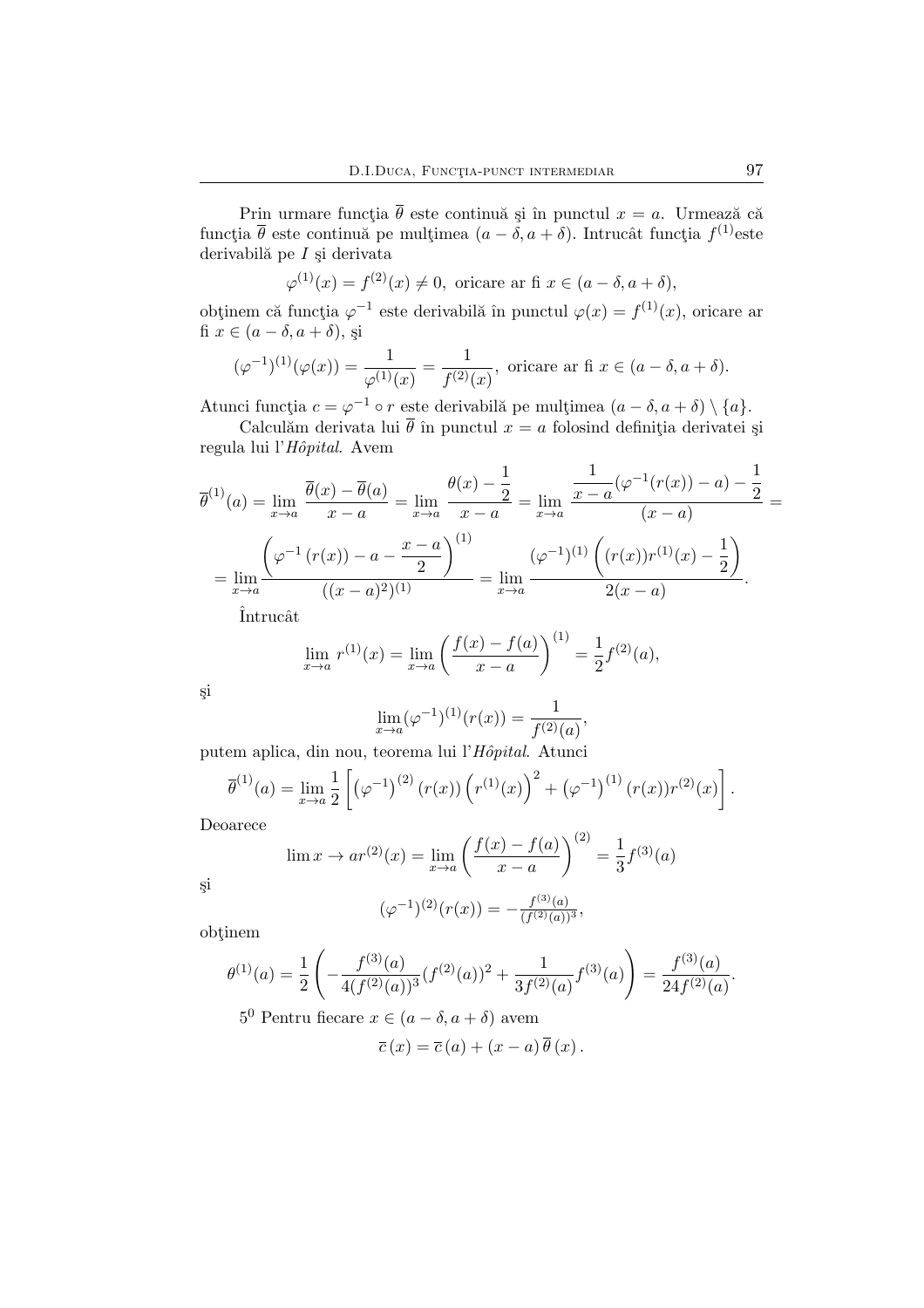Urmează că functia  $\bar{c}$  este derivabilă de două ori în punctul a și

$$
\overline{c}^{(2)}(a) = 2 \cdot \overline{\theta}^{(1)}(a) .
$$

Teorema este demonstrată. $\hfill \square$ 

Derivabilitatea de ordin superior a functiei punct intermediar este analizată în teorema următoare:

Teorema 6. *Fie* I *un interval din* R*,* a *un punct din interiorul intervalului*  $I \nvert si \nvert f : I \to \mathbb{R}$  *o functie care satisface conditiile:* 

- $(i)$  *functia* f *este derivabilă de*  $(n + 1)$  *ori pe intervalul I*;
- $(ii)$  *funcția*  $f^{(n+1)}$  *este continuă în punctul*  $x = a$ ;
- (*iii*)  $f^{(2)}(a) \neq 0$ .

*Atunci :*

 $1^0$  *Există un număr real*  $\delta > 0$  *astfel încât* 

- a)  $(a \delta, a + \delta) \subseteq I;$
- b)  $f^{(2)}(x) \neq 0$ , *oricare ar fi*  $x \in (a \delta, a + \delta);$
- c) *funcția*  $f^{(1)}$  *este injectivă* pe  $(a \delta, a + \delta)$ .

 $2^0$  *Există o funcție* c :  $(a - \delta, a + \delta) \setminus \{a\} \rightarrow (a - \delta, a + \delta) \setminus \{a\}, \; si \; una$ *singur˘a, cu proprietatea c˘a*

$$
f(x) - f(a) = (x - a)f(1)(c(x)),
$$
\n(12)

*oricare ar fi*  $x \in (a - \delta, a + \delta) \setminus \{a\}.$ 

 $3^0$  *Există o funcție*  $\theta : (a - \delta, a + \delta) \setminus \{a\} \to (0, 1)$ , *și una singură*, *cu proprietatea c˘a*

$$
f(x) - f(a) = (x - a)f(1)(a + (x - a) \theta (x)),
$$
\n(13)

*oricare ar fi*  $x \in (a - \delta, a + \delta) \setminus \{a\}.$ 

 $4^0$  *Funcția*  $\varphi : (a - \delta, a + \delta) \rightarrow f^{(1)} ((a - \delta, a + \delta))$  *definită prin* 

$$
\varphi(x) = f^{(1)}(x), \text{ oricare ar f}x \in (a - \delta, a + \delta),
$$

*este bijectiv˘a.*

 $5^0$  *Funcția*  $\overline{c}$  :  $(a - \delta, a + \delta) \rightarrow (a - \delta, a + \delta)$  *definită prin* 

$$
\overline{c}(x) = \begin{cases}\nc(x), & \text{dacă } x \in (a - \delta, a + \delta) \setminus \{a\} \\
a, & \text{dacă } x = a,\n\end{cases}
$$
\n(14)

*este derivabilă de n ori pe*  $(a-\delta, a+\delta)$  *și, pentru fiecare*  $x \in (a-\delta, a+\delta) \setminus \{a\}$ *¸si* m ∈ {1, . . . , n}, *avem*

$$
\overline{c}^{(m)}(x) = \sum_{k=1}^{m} (\varphi^{-1})^{(k)} \left( \frac{f(x) - f(a)}{x - a} \right) \times \sum_{\substack{i_1 + 2i_2 + \dots + mi_m = m \\ i_1 + i_2 + \dots + i_m = k}} \frac{m!}{i_1! i_2! \dots i_m!} F_{i_1, \dots, i_m}(x)
$$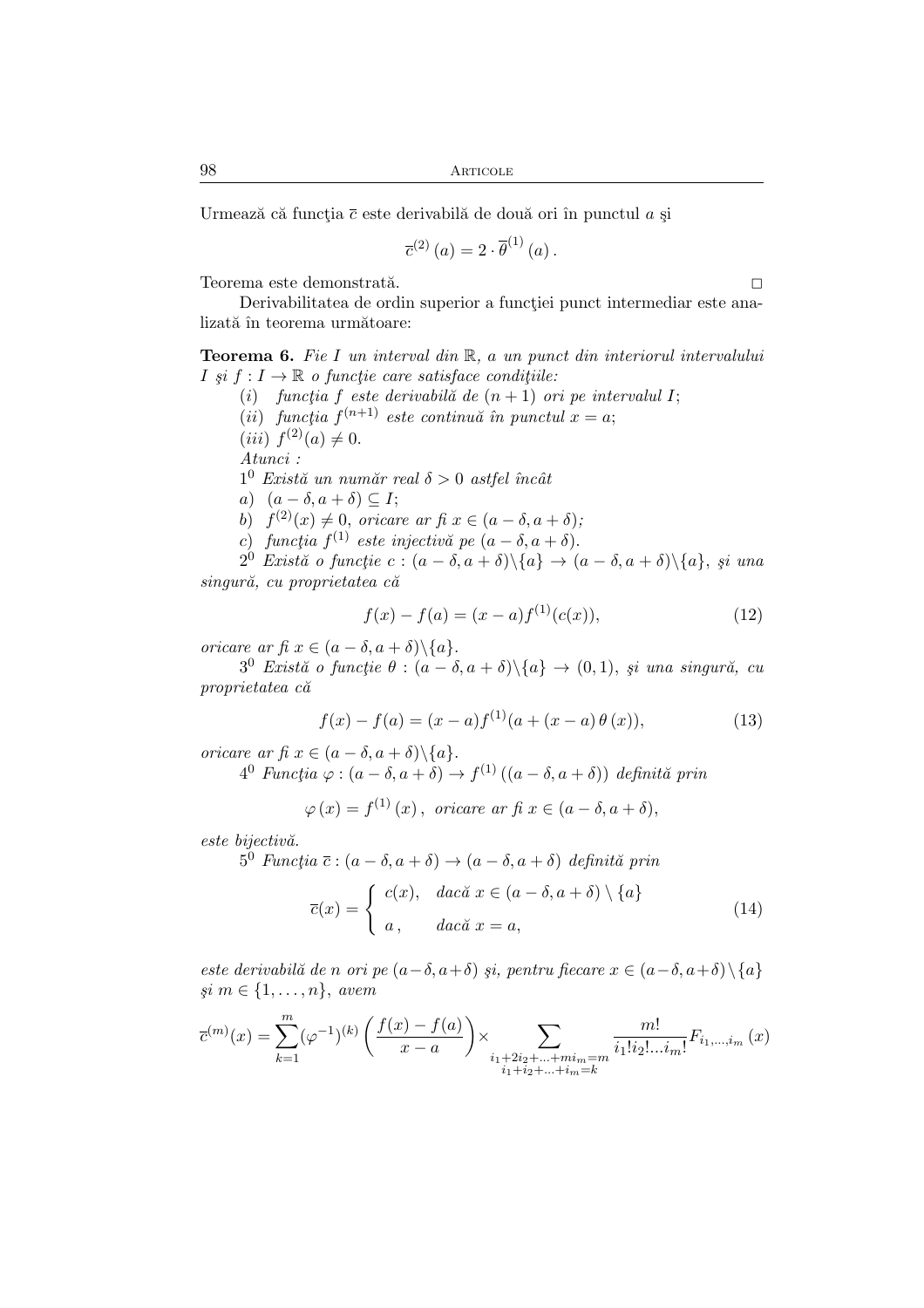*unde*

$$
F_{i_1,\dots,i_m}(x) = \left(\frac{1}{1!} \left(\frac{f(x) - f(a)}{x - a}\right)^{(1)}\right)^{i_1} \left(\frac{1}{2!} \left(\frac{f(x) - f(a)}{x - a}\right)^{(2)}\right)^{i_2} \times \cdots
$$

$$
\cdots \times \left(\frac{1}{m!} \left(\frac{f(x) - f(a)}{x - a}\right)^{(m)}\right)^{i_m}
$$

*oricare ar fi*  $x \in (a - \delta, a + \delta) \setminus \{a\}, \, \underline{\mathfrak{su}} \, i_1, ..., i_m \in \{1, ..., m\} \, \underline{\mathfrak{su}}$ 

$$
\bar{c}^{(m)}(a) = \sum_{k=1}^{m} (\varphi^{-1})^{(k)} \left( f^{(1)}(a) \right) \times
$$
 (15)

$$
\times \sum_{\substack{i_1+2i_2+\dots + mi_m=m\\i_1+i_2+\dots + i_m=k}} \frac{m!}{i_1! i_2! \dots i_m!} \left(\frac{f^{(2)}(a)}{2!}\right)^{i_1} \left(\frac{f^{(3)}(a)}{3!}\right)^{i_2} \cdots \left(\frac{f^{(m+1)}(a)}{(m+1)!}\right)^{i_m} =
$$
\n
$$
= \sum_{k=1}^m \left(\sum_{\substack{i_2+2i_3+\dots + (k-1)i_k=k-1\\i_1+i_2+\dots + i_k=k-1}} \frac{(-1)^{k-1+i_1} (2k-2-i_1)!}{i_2! i_3! \dots i_k! (f^{(2)}(a))^{2k-1}} \times \left(\frac{f^{(2)}(a)}{1!}\right)^{i_1} \left(\frac{f^{(3)}(a)}{2!}\right)^{i_2} \cdots \left(\frac{f^{(k+1)}(a)}{k!}\right)^{i_k} \times
$$
\n
$$
\times \sum_{\substack{i_1+2i_2+\dots + mi_m=m\\i_1+i_2+\dots + i_m=k}} \frac{m!}{i_1! i_2! \dots i_m!} \left(\frac{f^{(2)}(a)}{2!}\right)^{i_1} \left(\frac{f^{(3)}(a)}{3!}\right)^{i_2} \cdots \left(\frac{f^{(m+1)}(a)}{(m+1)!}\right)^{i_m}\right),
$$

*oricare ar fi*  $m \in \{1, ..., n\}$ .

 $6^0$  *Funcția*  $\overline{\theta}$  :  $(a - \delta, a + \delta) \rightarrow (0, 1)$  *definită prin* 

$$
\overline{\theta}(x) = \begin{cases} \theta(x), & \text{dacă } x \in (a - \delta, a + \delta) \setminus \{a\} \\ \frac{1}{2}, & \text{dacă } x = a \end{cases}
$$

*este derivabil˘a de* n−1 *ori pe* (a−δ, a+δ) *¸si pentru fiecare* x ∈ (a−δ, a+δ)\{a}

$$
\overline{\theta}^{(m)}(x) = \left(\frac{c(x) - a}{x - a}\right)^{(m)}, \text{ oricare ar f. } m \in \{1, ..., n - 1\} \tag{16}
$$

$$
\dot{s}i
$$

$$
\overline{\theta}^{(m)}(a) = \frac{1}{m+1} \overline{c}^{(m+1)}(a) = \tag{17}
$$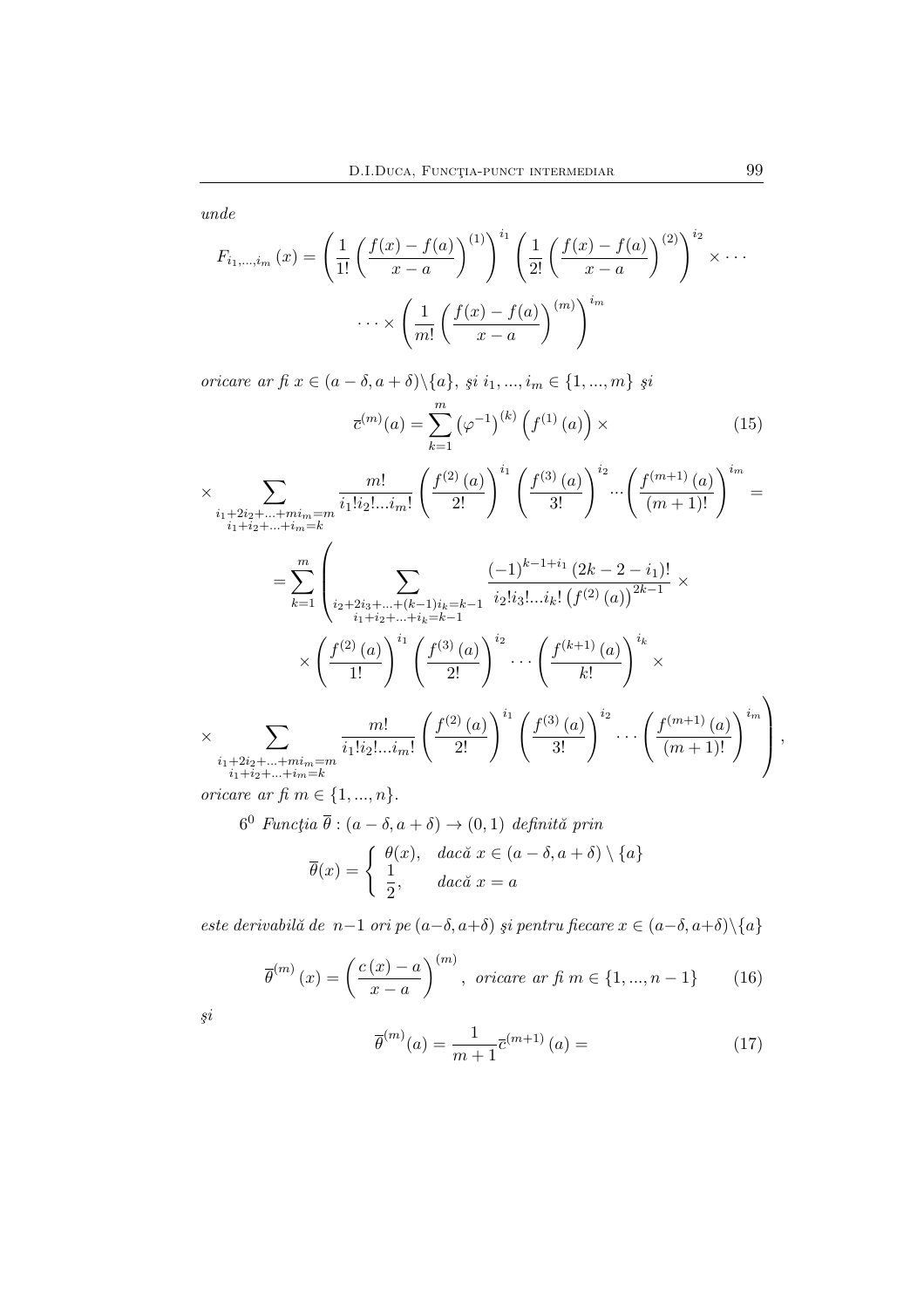$$
= \frac{1}{m+1} \sum_{k=1}^{m+1} (\varphi^{-1})^{(k)} (f^{(1)}(a)) \times \sum_{\substack{i_1+2i_2+\ldots+(m+1)i_{m+1}=m+1 \\ i_1+i_2+\ldots+i_{m+1}=k}} \frac{(m+1)!}{(i_1)!\ldots(i_{m+1})!} \times \left(\frac{f^{(2)}(a)}{2!}\right)^{i_1} \left(\frac{f^{(3)}(a)}{3!}\right)^{i_2} \ldots \left(\frac{f^{(m+2)}(a)}{(m+2)!}\right)^{i_{m+1}}.
$$
\npriceare

\nar

\nfi

\nar

\n
$$
= \frac{1}{m+1} \sum_{k=1}^{m+1} \frac{f^{(k)}(a)}{k!} \left(\frac{f^{(k)}(a)}{3!}\right)^{i_2} \ldots \left(\frac{f^{(m+2)}(a)}{m+2)!}\right)^{i_{m+1}}
$$

*oricare ar fi*  $m \in \{1, ..., n-1\}$ 

**Demonstrație.**  $1^0 - 3^0$ . Afirmațiile  $1^0$ ,  $2^0$  și  $3^0$  rezultă din teorema 4.

 $4^0$  Din afirmația  $1^0$ , c) avem că  $\varphi$  este injectivă, iar din modul cum a fost definită, funcția  $\varphi$  este surjectivă.

 $5^0$  Din  $(12)$ , rezultă că funcția c are următoarea expresie

$$
c(x) = \varphi^{-1}\left(\frac{f(x) - f(a)}{x - a}\right), \text{ oricare ar f} x \in (a - \delta, a + \delta) \setminus \{a\}. \tag{18}
$$

Întrucât

$$
\lim_{x \to a} c(x) = a = \overline{c}(a),
$$

funcția  $\bar{c}$  este continuă în punctul  $x = a$ .

Fie  $r : (a - \delta, a + \delta) \rightarrow \mathbb{R}$  funcția definită prin

$$
r(x) = \begin{cases} \frac{f(x) - f(a)}{x - a}, & \text{dacă } x \in (a - \delta, a + \delta) \setminus \{a\} \\ f^{(1)}(a), & \text{dacă } x = a. \end{cases}
$$

Atunci, din (18) rezultă că

$$
\overline{c}(x) = \begin{cases} (\varphi^{-1} \circ r)(x), & \text{dacă } x \in (a - \delta, a + \delta) \setminus \{a\} \\ a, & \text{dacă } x = a. \end{cases}
$$

Din (i), definiția lui r și proprietățile funcției f, deducem că funcția  $\bar{c}$  este derivabilă de n ori pe  $(a-\delta, a+\delta)$  și, în baza formulei de derivare a compusei a două funcții, pentru fiecare  $x \in (a - \delta, a + \delta) \setminus \{a\}$  și  $m \in \{1, ..., n\}$ , avem

$$
\overline{c}^{(m)}(x) = \sum_{k=1}^{m} \left( (\varphi^{-1})^{(k)} \circ r \right)(x) \times \left( \sum_{\substack{i_1 + 2i_2 + \dots + mi_m = m \\ i_1 + i_2 + \dots + i_m = k}} F_{i_1, \dots, i_m}(x) \right),
$$

unde, pentru fiecare  $i_1, i_2, ..., i_m \in \{0, 1, ..., m\},\$ 

$$
F_{i_1,\dots,i_m}(x) = \frac{m!}{i_1!i_2!\dots i_m!} \left(\frac{r^{(1)}(x)}{1!}\right)^{i_1} \left(\frac{r^{(2)}(x)}{2!}\right)^{i_2} \dots \left(\frac{r^{(m)}(x)}{m!}\right)^{i_m}.
$$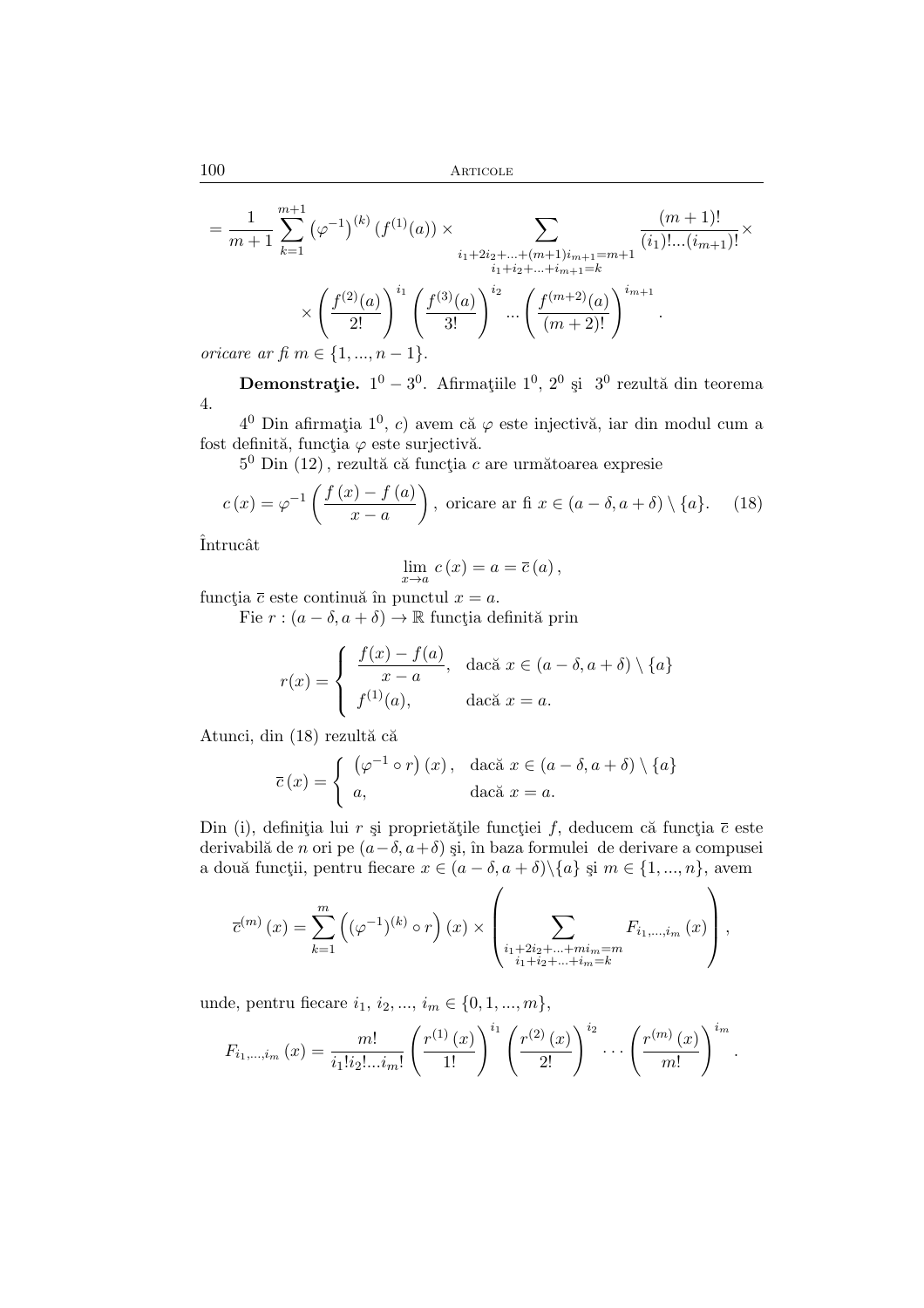Deoarece, pentru fiecare  $i\in\{1,...,n\},$ 

$$
r^{(i)}(a) = \lim_{x \to a} r^{(i)}(x) = \lim_{x \to a} \left( \frac{f(x) - f(a)}{x - a} \right)^{(i)} = \frac{1}{i + 1} f^{(i+1)}(a). \tag{19}
$$

deducem că

$$
\overline{c}^{(m)}(a) = \lim_{x \to a} \overline{c}^{(m)}(x) =
$$

$$
= \sum_{k=1}^{m} (\varphi^{-1})^{(k)} \left( f^{(1)}(a) \right) \times \left( \sum_{\substack{i_1+2i_2+\ldots+min=m\\i_1+i_2+\ldots+i_m=k}} F_{i_1,\ldots,i_m}(a) \right),
$$

unde

$$
F_{i_1,\dots,i_m}(a) = \frac{m!}{i_1!i_2!\dots i_m!} \left(\frac{f^{(2)}(a)}{2!}\right)^{i_1} \left(\frac{f^{(3)}(a)}{3!}\right)^{i_2} \dots \left(\frac{f^{(m+1)}(a)}{(m+1)!}\right)^{i_m},
$$

oricare ar fi  $i_1, i_2, ..., i_m \in \{0, 1, ..., m\}.$ 

 $6^0$  Din (13) și (14) deducem că funcția  $\overline{\theta}$  este derivabilă de  $n-1$  ori pe  $(a - \delta, a + \delta)$  și

$$
\overline{\theta}^{(m)}(x) = \left(\frac{\overline{c}(x) - \overline{c}(a)}{x - a}\right)^{(m)} = \left(\frac{c(x) - a}{x - a}\right)^{(m)}, \text{ oricare ar fi } m \in \{1, ..., n-1\}
$$

oricare ar fi  $x \in (a - \delta, a + \delta) \setminus \{a\}$  și deci

$$
\overline{\theta}^{(m)}(a) = \lim_{x \to a} \left( \frac{\overline{c}(x) - \overline{c}(a)}{x - a} \right)^{(m)}, \text{ oricare ar fi } m \in \{1, ..., n - 1\}.
$$

Dacă acum ținem seama de  $(18)$ , teorema este demonstrată.

Exemplul 1. *Pentru*  $n = 1$  *din* (15) *obtainem*  $c\breve{a}$ 

$$
\overline{c}^{(1)}(a) = \frac{1}{2},
$$

*¸si atunci, din* (17)*, rezult˘a c˘a*

$$
\overline{\theta}(a) = c^{(1)}(a) = \frac{1}{2}.
$$

Exemplul 2. *Pentru*  $n = 2$  *din* (15) *obtainem că* 

$$
\overline{c}^{(2)}(a) = \frac{f^{(3)}(a)}{12 f^{(2)}(a)},
$$

*¸si atunci*

$$
\overline{\theta}^{(1)}(a) = \frac{f^{(3)}(a)}{24 f^{(2)}(a)}.
$$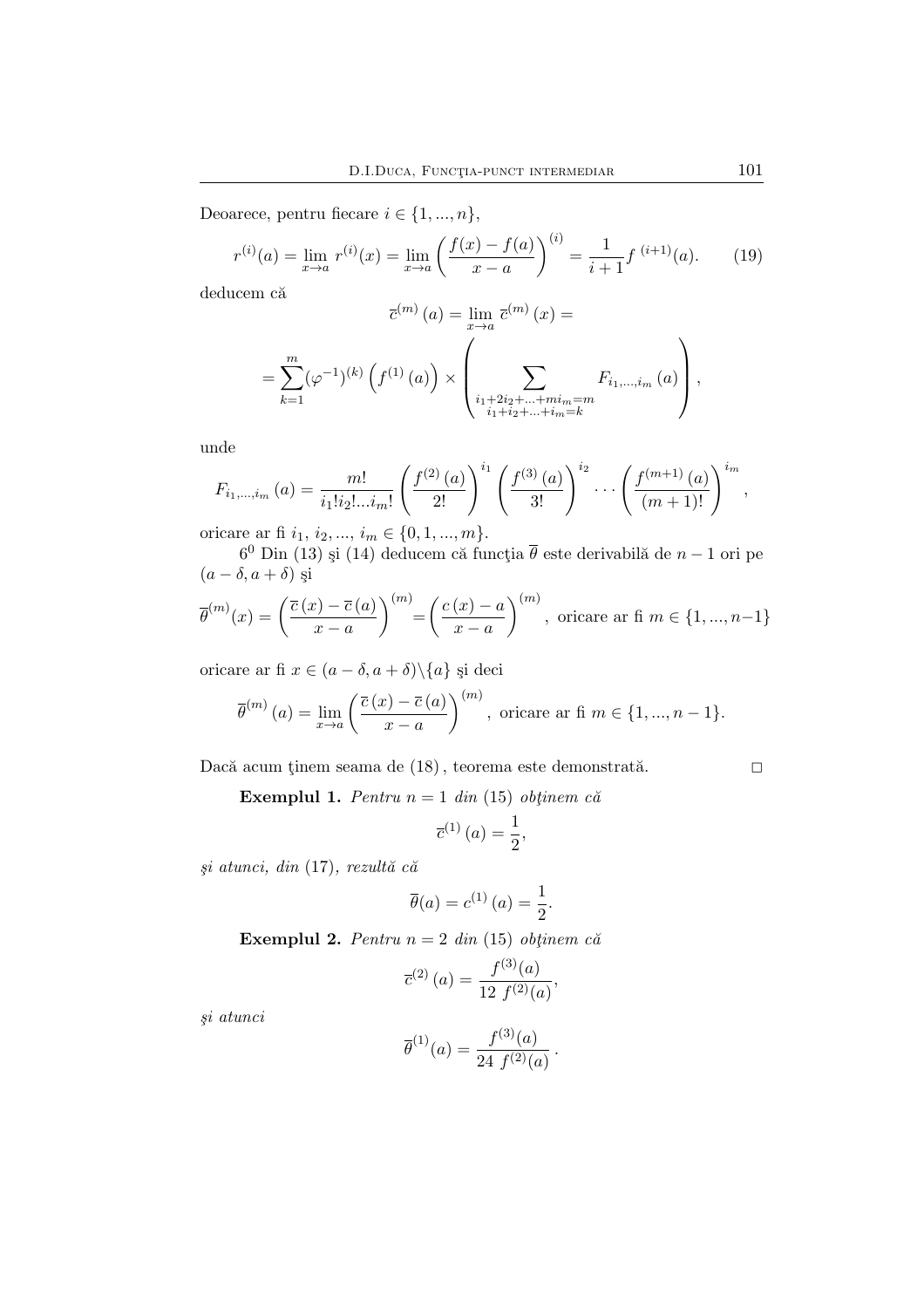**Exemplul 3.** *Pentru*  $n = 3$  *din* (15) *obtinem c* $\check{a}$ 

$$
\overline{c}^{(3)}(a) = \frac{f^{(2)}(a)f^{(4)}(a) - (f^{(3)}(a))^{2}}{8(f^{(2)}(a))^{2}}
$$

*¸si atunci*

$$
\overline{\theta}^{(2)}(a) = \frac{f^{(2)}(a)f^{(4)}(a) - (f^{(3)}(a))^{2}}{24 (f^{(2)}(a))^{2}}.
$$

**Observație.** Dacă punctul a este extremitatea stângă a intervalului I, atunci are loc următoarea afirmație:

**Teorema 7.** Fie I un interval din  $\mathbb{R}$ ,  $a \in I$ , extremitatea stângă a interva*lului I*, *si*  $f : I \to \mathbb{R}$  *o* functie care satisface conditiile:

- (i) *funcția* f este derivabilă de  $(n + 1)$  *ori pe intervalul* I;
- $(ii)$  *funcția*  $f^{(n+1)}$  *este continuă în punctul*  $x = a$ ;
- (*iii*)  $f^{(2)}(a) \neq 0$ .

*Atunci:*

- $1^0$  *Există un număr real*  $\delta > 0$  *astfel încât*
- a)  $[a, a + \delta) \subseteq I;$
- b)  $f^{(2)}(x) \neq 0$ , *oricare ar fi*  $x \in [a, a + \delta);$
- c) *funcția*  $f^{(1)}$  este injectivă pe  $[a, a + \delta)$ .

 $2^0$  *Există o funcție c* :  $(a, a + \delta) \rightarrow (a, a + \delta)$ , *și una singură, cu proprietatea c˘a*

$$
f(x) - f(a) = (x - a)f(1)(c(x)),
$$

*oricare ar fi*  $x \in (a, a + \delta)$ .

 $3^0$  *Există o funcție*  $\theta : (a, a+\delta) \rightarrow (0, 1)$ , *și una singură, cu proprietatea c˘a*

$$
f(x) - f(a) = (x - a) f(1) (a + (x - a) \theta (x)),
$$

*oricare ar fi*  $x \in (a, a + \delta)$ .

$$
4^0 \,\text{Functia } \varphi : [a, a + \delta) \to f^{(1)}\left( [a, a + \delta) \right) \,\text{definită prin}
$$

$$
\varphi(x) = f^{(1)}(x), \text{ oricare ar f}x \in [a, a + \delta),
$$

*este bijectiv˘a.*

 $5^0$  *Funcția*  $\overline{c}$ :  $[a, a + \delta) \rightarrow [a, a + \delta)$  *definită prin* 

$$
\overline{c}(x) = \begin{cases} c(x), & \text{dacă } x \in (a, a + \delta) \\ a, & \text{dacă } x = a, \end{cases}
$$

*este derivabilă de n ori pe*  $[a, a + \delta)$  *și, pentru fiecare*  $x \in (a, a + \delta)$  *și* m ∈ {1, ..., n}, *avem*

$$
\overline{c}^{(m)}(x) = \sum_{k=1}^{m} (\varphi^{-1})^{(k)} \left( \frac{f(x) - f(a)}{x - a} \right) \times \sum_{\substack{i_1 + 2i_2 + \dots + mi_m = m \\ i_1 + i_2 + \dots + i_m = k}} \frac{m!}{i_1! i_2! \dots i_m!} F_{i_1, \dots, i_m}(x)
$$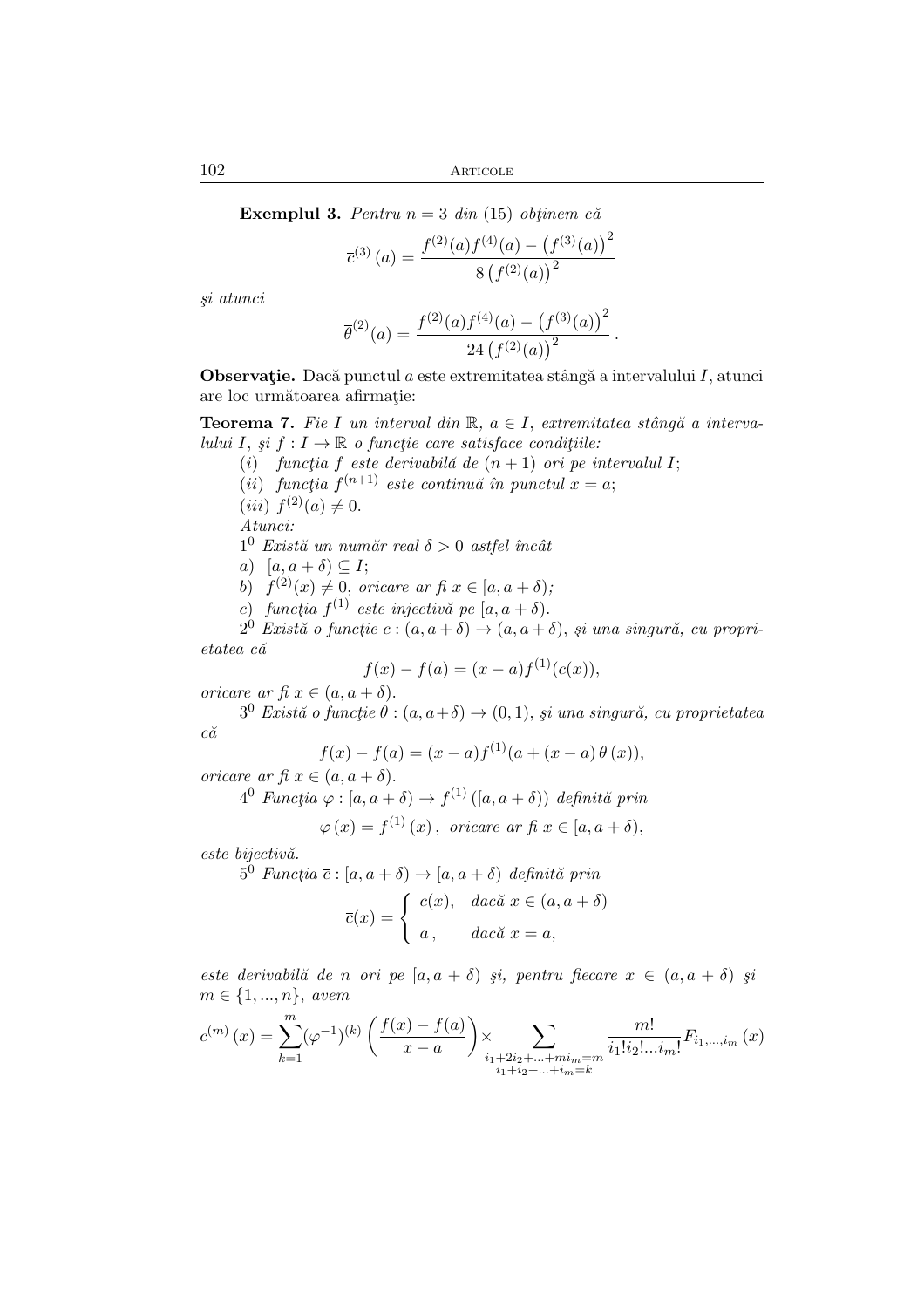*unde*

$$
F_{i_1,\dots,i_m}(x) = \left(\frac{1}{1!} \left(\frac{f(x) - f(a)}{x - a}\right)^{(1)}\right)^{i_1} \left(\frac{1}{2!} \left(\frac{f(x) - f(a)}{x - a}\right)^{(2)}\right)^{i_2} \times \cdots
$$

$$
\cdots \times \left(\frac{1}{m!} \left(\frac{f(x) - f(a)}{x - a}\right)^{(m)}\right)^{i_m}
$$

*oricare ar fi*  $x \in (a, a + \delta), \, \text{ } \{i_1, ..., i_m \in \{0, 1, ..., m\} \}$ 

$$
\overline{c}^{(m)}(a) = \sum_{k=1}^{m} (\varphi^{-1})^{(k)} (f^{(1)}(a)) \times
$$
  
\n
$$
\times \sum_{\substack{i_1+2i_2+\ldots+mi_m=m\\i_1+i_2+\ldots+i_m=k}} \frac{m!}{i_1!i_2!\ldots i_m!} \left(\frac{f^{(2)}(a)}{2!}\right)^{i_1} \left(\frac{f^{(3)}(a)}{3!}\right)^{i_2} \cdots \left(\frac{f^{(m+1)}(a)}{(m+1)!}\right)^{i_m} =
$$
  
\n
$$
= \sum_{k=1}^{m} \left(\sum_{\substack{i_2+2i_3+\ldots+(k-1)i_k=k-1\\i_1+i_2+\ldots+i_k=k-1}} \frac{(-1)^{k-1+i_1}(2k-2-i_1)!}{i_2!i_3!\ldots i_k! (f^{(2)}(a))^{2k-1}} \times \left(\frac{f^{(2)}(a)}{1!}\right)^{i_1} \left(\frac{f^{(3)}(a)}{2!}\right)^{i_2} \cdots \left(\frac{f^{(k+1)}(a)}{k!}\right)^{i_k} \times
$$
  
\n
$$
\times \sum_{\substack{i_1+2i_2+\ldots+mi_m=m\\i_1+i_2+\ldots+i_m=k}} \frac{m!}{i_1!i_2!\ldots i_m!} \left(\frac{f^{(2)}(a)}{2!}\right)^{i_1} \left(\frac{f^{(3)}(a)}{3!}\right)^{i_2} \cdots \left(\frac{f^{(m+1)}(a)}{(m+1)!}\right)^{i_m}\right),
$$

*oricare ar fi*  $m \in \{0, 1, ..., n\}$ .

 $6^0$  *Funcția*  $\overline{\theta}$  :  $[a, a + \delta) \rightarrow (0, 1)$  *definită prin* 

$$
\overline{\theta}(x) = \begin{cases} \theta(x), & \text{dacă } x \in (a, a + \delta) \\ \frac{1}{2}, & \text{dacă } x = a \end{cases}
$$

 $e$ *ste derivabilă de n* − 1 *ori pe* [a, a + δ) *și pentru fiecare*  $x \in (a, a + \delta)$ 

$$
\overline{\theta}^{(m)}(x) = \left(\frac{c(x) - a}{x - a}\right)^{(m)}, \text{ oricare ar f} \in \{1, ..., n - 1\}
$$

*¸si*

$$
\overline{\theta}^{(m)}(a) = \frac{1}{m+1} \overline{c}^{(m+1)}(a), \text{ oricare ar } f(m \in \{1, ..., n-1\}) =
$$

$$
= \frac{1}{m+1} \sum_{k=1}^{m+1} (\varphi^{-1})^{(k)} (f^{(1)}(a)) \times
$$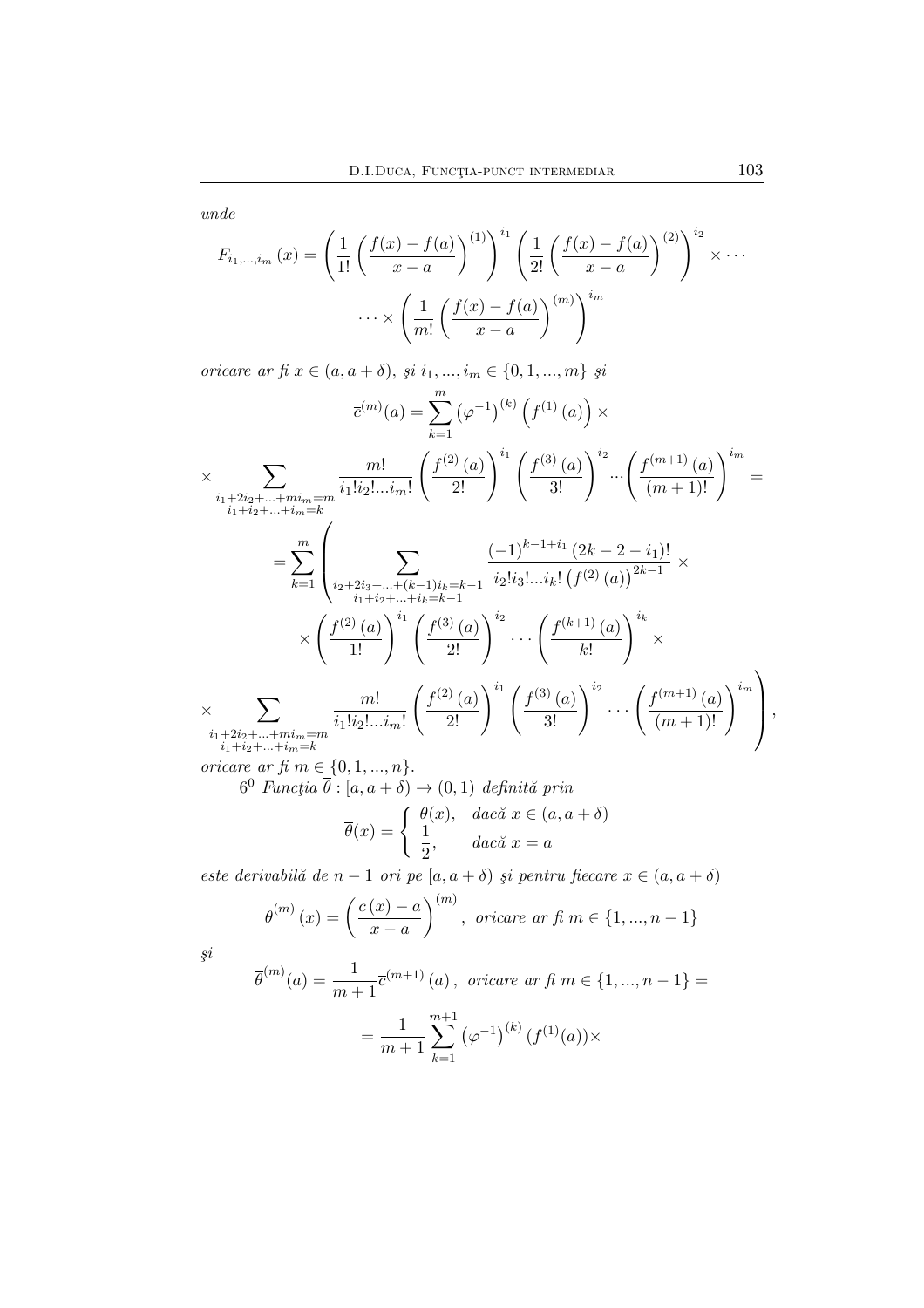$$
\times \sum_{\substack{i_1+2i_2+\ldots+(m+1)i_{m+1}=m+1\\i_1+i_2+\ldots+i_{m+1}=k}} \frac{(m+1)!}{(i_1)!\ldots(i_{m+1})!} \left(\frac{f^{(2)}(a)}{2!}\right)^{i_1} \left(\frac{f^{(3)}(a)}{3!}\right)^{i_2} \left(\frac{f^{(m+2)}(a)}{(m+2)!}\right)^{i_{m+1}}
$$

.

 $\Box$ 

Demonstrație. Demonstrația este similară cu a teoremei anterioare.

O teoremă asemănătoare se poate demonstra și în cazul în care  $a$  este  $capătul drept al intervalului I.$ 

#### Bibliografie

- [1] D. Andrica, D.I. Duca, I. Purdea și I. Pop, *Matematica de bază*, Casa Cărții de Știință, Cluj-Napoca, 2004.
- [2] D.I. Duca, *A Note on the Mean Value Theorem*, Didactica Matematicii, 19(2003), 91-102.
- [3] D.I. Duca și E. Duca, *Exerciții și probleme de analiză matematică*, vol. 1, Casa Cărții de Stiință, Cluj-Napoca, 2007.
- [4] D.I. Duca și E. Duca, *Exerciții și probleme de analiză matematică*, vol. 2, Casa Cărții de Stiință, Cluj-Napoca, 2009.
- [5] D.I. Duca și O. Pop, *Asupra punctului intermediar din teorema creșterilor finite*, Lucrările Seminarului de Didactica Matematicii, 19 (2003), 91-102.
- [6] D.I. Duca and O. Pop, *On the Intermediate Point in Cauchy's Mean-Value Theorem*, Mathematical Inequalities & Applications, 9 (2006) , no. 3, 375-389.
- [7] D.I. Duca and O.T. Pop, *Concerning the Intermediate Point in the Mean Value Theorem*, Mathematical Inequalities & Applications, 12 (2009) no. 3, 499-512.
- [8] D.I. Duca, *Proprietăți ale punctului intermediar din teorema de medie a lui Lagrange*, Gazeta matematică, seria A, 28 (57) 2010.
- [9] D.I. Duca, *Proprietăți de derivabilitate ale funcției punct intermediar din teorema de medie a lui Lagrange*, Gazeta matematică, seria A, 28(57) (2010).
- [10] J.J. Koliha, *Mean, Meaner, and the Meanest Mean Value Theorem*, The American Mathematical Monthly, 116(2009), no. 4, 356-361.
- [11] J.P. Penot, *On the Mean-Value Theorem*, Optimization, 19(1988), no. 1, 147-156.
- [12] J. Riordan: *Derivatives of Composite Function*s, The American Mathematical Monthly, 52(1946), 664-667.
- [13] T. Trif, *Asymptotic Behaivior of Intermediate Points in certain Main Value Theorems*, Journal of Mathematical Inequalities, 2 (2008), no. 2, 151-161.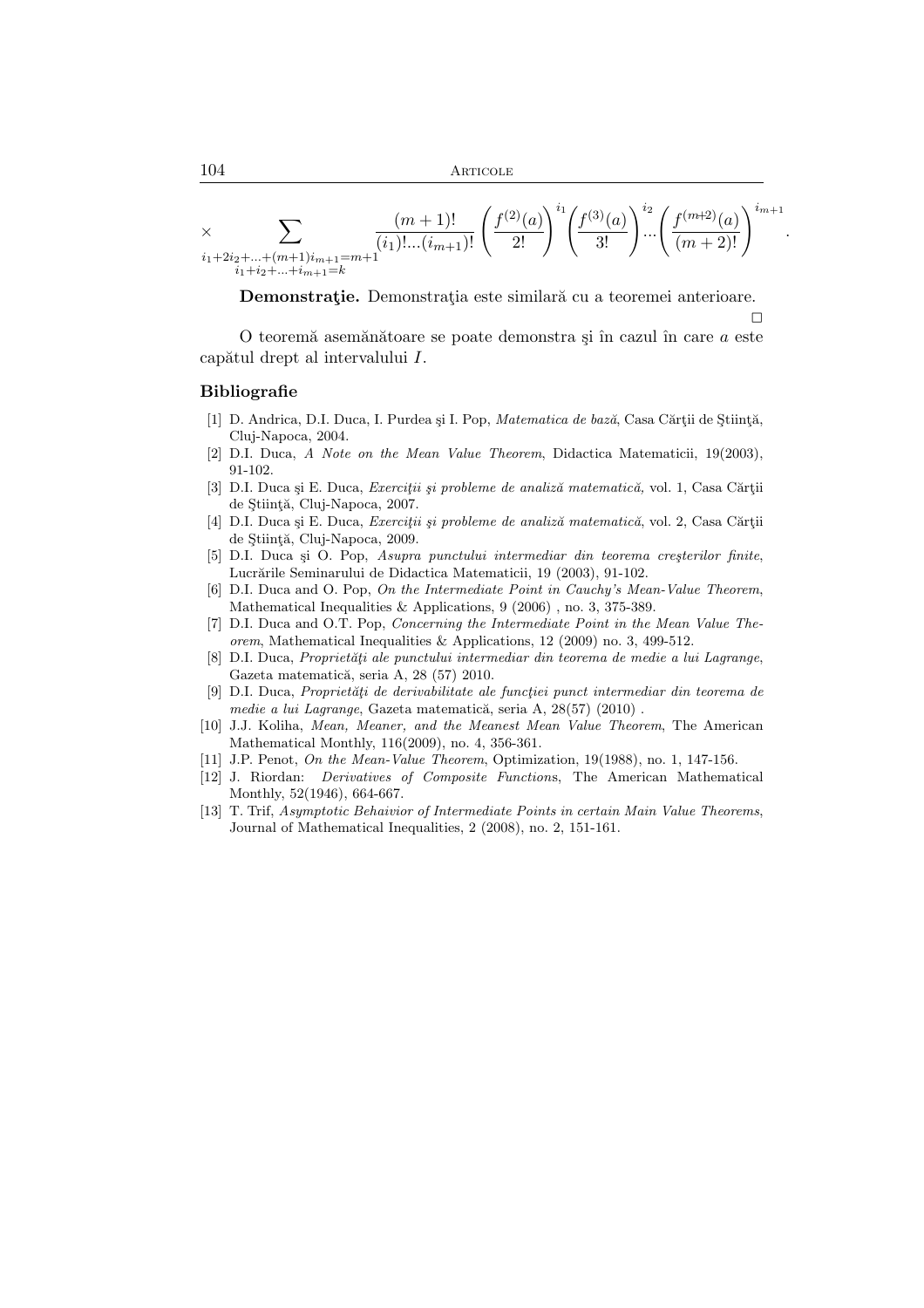# Asupra unor criterii de convergență  $E$ ugen Păltănea<sup>1)</sup>

Abstract. In this paper, we propose a short trip into the world of classical convergence criteria for real sequences. We point out some connections, extensions and integral versions. This presentation represents the first part of a recent exposure at the conference *A XIV-a Conferință Anuală a S.S.M.R., Alba Iulia, 15-17 octombrie 2010*. Keywords: convergence and divergence

MSC : 40A05

Lucrarea este dedicată comentării unor criterii clasice de convergență pentru siruri și serii numerice. Vom evidenția o serie de conexiuni și extinderi. Vom propune și unele rezultate originale, printre care o versiune integrală a Lemei lui *Kronecker*.

Prezentarea de față urmează firul expunerii sustinute recent la *A XIV-a Conferint¸˘a Anual˘a a S.S.M.R., Alba Iulia, 15-17 octombrie 2010*.

Un rezultat clasic, cu largă aplicabilitate, al analizei matematice reale asigură determinarea, în anumite conditii, a limitei raportului a două șiruri cu ajutorul limitei raportului diferentelor de termeni consecutivi. Rezultatul respectiv este datorat matematicianului austriac *Otto Stolz* (1842-1905) ¸si matematicianului italian *Ernesto Ces`aro* (1859-1906).

Fie două șiruri reale,  $(a_n)_{n\geq 1}$  și  $(b_n)_{n\geq 1}$ . Presupunem că șirul  $(b_n)_{n\geq 1}$ este strict pozitiv, strict crescător și divergent. În cele ce urmează, vom considera următoarele două șiruri asociate lui  $(a_n)_{n\geq 1}$  și  $(b_n)_{n\geq 1}$ :

$$
w_n = \frac{a_{n+1} - a_n}{b_{n+1} - b_n} \text{ si } v_n = \frac{a_n}{b_n}, \ n \ge 1. \tag{1}
$$

**Teorema 1. (Stolz-Cesàro).** *Dacă există limita*  $\lim_{n\to\infty} w_n = L$ *, unde*  $L \in \mathbb{R}$ *, atunci există limita*  $\lim_{n\to\infty} v_n = L$ . În fapt, teorema decurge din următoarea lemă binecunoscută.

Lema 1.

$$
\liminf_{n \to \infty} w_n \le \liminf_{n \to \infty} v_n \le \limsup_{n \to \infty} v_n \le \limsup_{n \to \infty} w_n. \tag{2}
$$

*Limita inferioară* și *limita superioară* ale unui șir reprezintă punctele limită extreme ale sirului considerat. Pentru detalii, pot fi consultate, de exemplu, lucrările [4] și [7]. Ilustrativ, vom prezenta demonstrația inegalității stângi a relatiei (2).

 $\textbf{Demonstratja inegalității} \liminf_{n\to\infty} w_n \leq \liminf_{n\to\infty} v_n.$ 

Fie  $\alpha_n = \inf_{k \geq n} w_k$ ,  $n \in \mathbb{N}^*$ . Avem  $w_k \geq \alpha_n$ ,  $\forall k \geq n$ , de unde  $a_{k+1} - a_k \geq$  $\geq \alpha_n(b_{k+1}-b_k), \forall k \geq n.$  Din aceste relații, obținem  $a_k - a_n \geq \alpha_n(b_k - b_n),$ 

<sup>&</sup>lt;sup>1)</sup>Prof. univ., Universitatea "Transilvania" din Braşov, epaltanea@unitbv.ro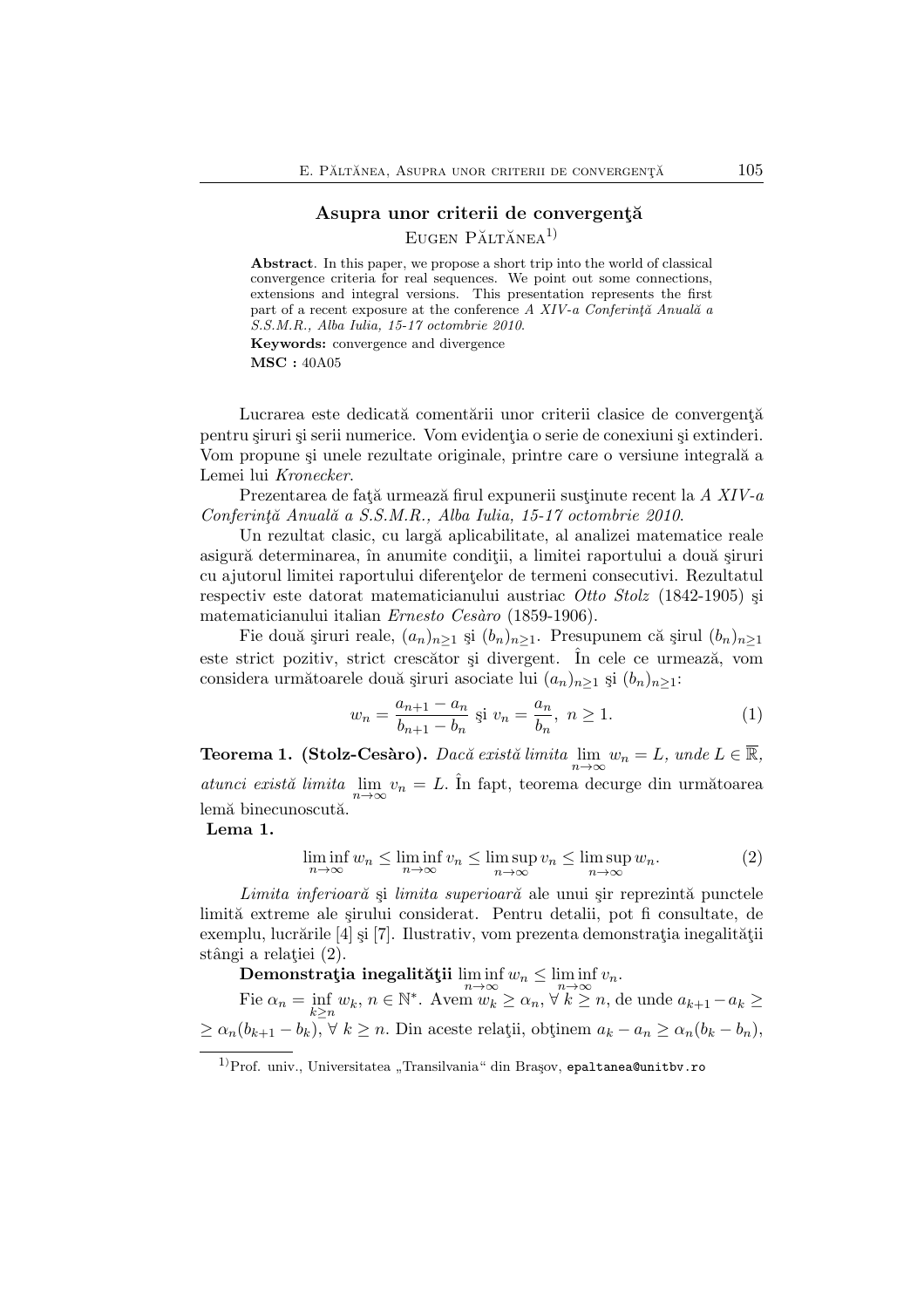$\forall k \geq n$ , sau

$$
v_k \ge \alpha_n + \frac{a_n - \alpha_n b_n}{b_k}, \ \forall \ k \ge n.
$$

Dar  $\lim_{k\to\infty}$  $a_n-\alpha_n b_n$  $\frac{c_{\alpha_n b_n}}{b_k} = 0.$  Rezultă  $\liminf_{m \to \infty} v_m = \lim_{m \to \infty} \left( \inf_{k \ge m} v_k \right) \ge \alpha_n,$  $\forall n \in \mathbb{N}^*,$  de unde  $\liminf_{n \to \infty} w_n = \sup_{n \ge 1} \alpha_n \le \liminf_{m \to \infty} v_m$ .

Teorema Stolz-Cesàro reprezintă o extensie a următorului rezultat. **Teorema 2 (Cesàro).** *Dacă șirul*  $(x_n)_{n\geq 1}$  *are limita*  $L$   $(L \in \mathbb{R})$ *, atunci*  $\text{ }$ *sirul*  $\left( \sum_{n=1}^{\infty} \right)$  $_{k=1}$  $x_k/n$  $n \geq 1$ (*¸sirul mediilor Ces`aro*) *are limita* L. Mentionăm de asemenea conceptul de *șir Cesàro sumabil*.

**Definiție.** *Fie un șir real*  $(x_n)_{n\geq 1}$ . Considerăm șirul  $s_n = \sum_{n=1}^n$ 

 $\sum_{k=1} x_k, n \geq 1$  $(sirul$  sumelor partiale ale seriei  $\sum_{n=1}^{\infty}$  $n=1$  $(x_n)$ . *Şirul*  $(x_n)_{n\geq 1}$  *se numeşte Cesàro sumabil, cu suma Cesàro*  $S \in \mathbb{R}$ *, dacă*  $\lim_{n \to \infty} \frac{1}{n} \sum_{k=1}^{n}$  $s_k = S$ .

 $k=1$ Vom observa cu ușurință că teorema Stolz-Cesàro rămâne valabilă și în cazul şirurilor  $(b_n)_{n\geq 1}$  strict descrescătoare, strict negative și divergente. Printre aplicațiile notabile ale teoremei *Stolz-Cesàro* amintim varianta  $\infty/\infty$ a regulii lui l'Hôpital<sup>1)</sup>.

**Teorema 3 (l'Hôpital).** *Fie*  $f, g : (a, \infty) \to \mathbb{R}$ , două funcții derivabile. *Presupunem*  $\lim_{x \to \infty} g(x) = \infty$  *şi*  $g'(x) > 0$ ,  $\forall x \in (a, \infty)$ *. Dacă*  $\lim_{x \to \infty} \frac{f'(x)}{g'(x)}$  $\frac{f^{\prime}\left(x\right)}{g^{\prime}\left(x\right)}=L$  $(unde L \in \overline{\mathbb{R}}),$   $atunci \lim_{x \to \infty} \frac{f(x)}{g(x)} = L.$ 

**Demonstrație.** Este suficient să dovedim  $\lim_{n \to \infty} \frac{f(t_n)}{g(t_n)} = L$  pentru un șir  $(t_n)_{n\geq 1}$  strict crescător și divergent, cu termenii în intervalul  $(a,\infty)$ . Conform teoremei de medie a lui *Cauchy*, există  $s_n \in (t_n, t_{n+1})$  astfel încât

$$
\frac{f(t_{n+1}) - f(t_n)}{g(t_{n+1}) - g(t_n)} = \frac{f'(s_n)}{g'(s_n)}, \ n \ge 1.
$$

Cum  $\lim_{n\to\infty}\frac{f'(s_n)}{g'(s_n)}$  $\frac{f(s_n)}{g'(s_n)} = L$ , concluzia se obține aplicând teorema *Stolz-Cesàro*.  $\Box$ 

Vom aminti faptul că teorema *Stolz-Cesàro* admite o binecunoscută versiune de tip  $0/0$  (a se vedea, spre exemplu, [2]). De asemenea există următoarea reciprocă a teoremei.

 $1)$ Guillaume François Antoine, Marquis de l'Hôpital (1661-1704), matematician francez.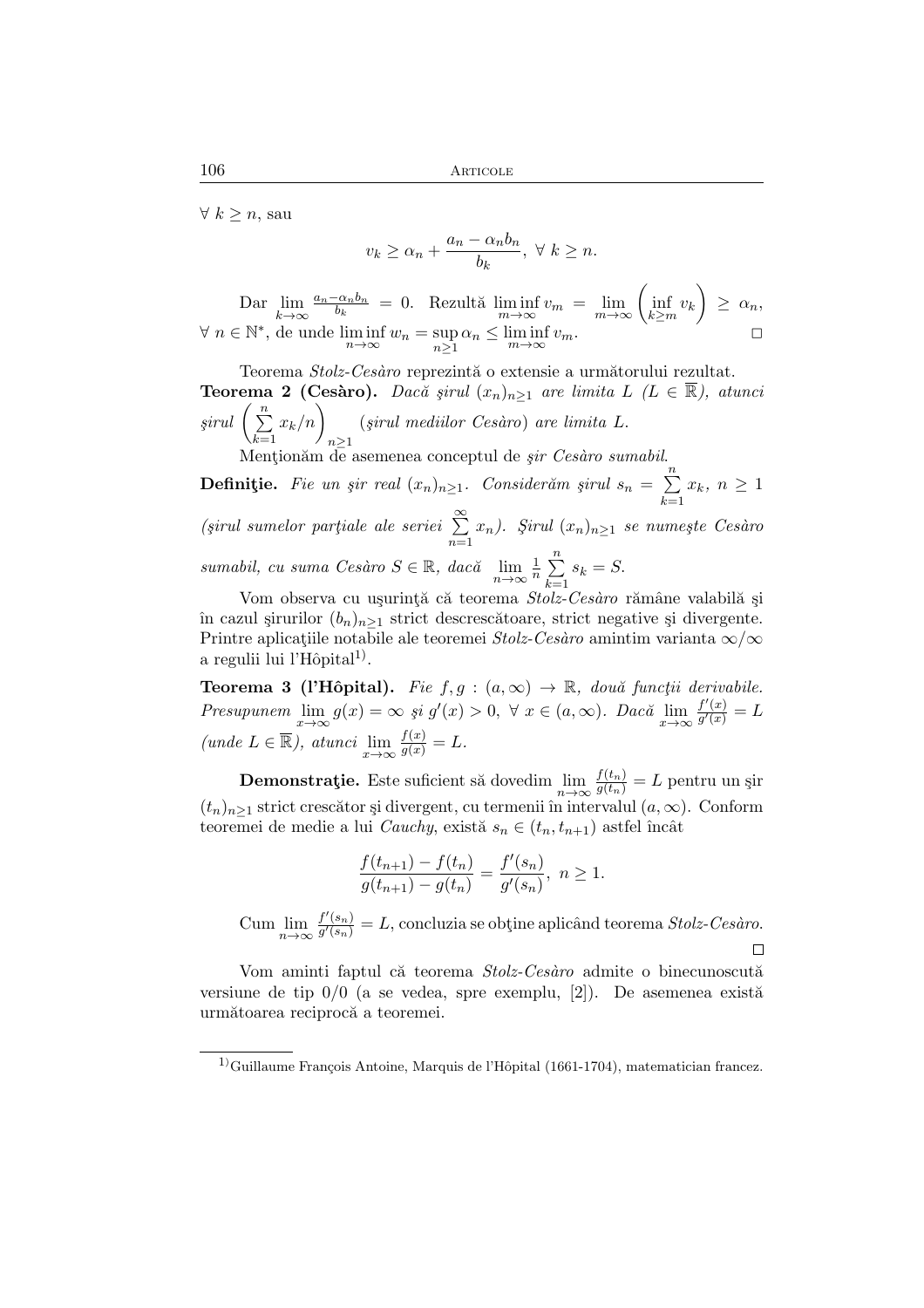**Teorema 4.** Fie şirurile reale  $(a_n)_{n\geq 1}$  și  $(b_n)_{n\geq 1}$ . Presupunem că șirul (bn)n≥<sup>1</sup> *este strict pozitiv ¸si strict cresc˘ator. Not˘am*:

$$
u_n = \frac{b_n}{b_{n+1}}, \ v_n = \frac{a_n}{b_n}, \ w_n = \frac{a_{n+1} - a_n}{b_{n+1} - b_n}, \ n \ge 1.
$$

 $Dac\breve{a}$   $\lim_{n\to\infty} v_n = L$  (*unde*  $L \in \mathbb{R}$ )  $\breve{s}i$   $\lim_{n\to\infty} u_n = \rho$ , *unde*  $\rho \in [0,1)$ , *atunci*  $\lim_{n\to\infty}w_n=L.$ 

**Demonstrație.** Şirul  $(w_n)_{n\geq 1}$  poate fi reprezentat prin

$$
w_n = v_n + \frac{v_{n+1} - v_n}{1 - u_n}, \ n \in \mathbb{N}^*,
$$

de unde concluzia.

In Gazeta Matematică, seriile A și B, au fost publicate recent unele rezultate care extind versiunea clasică a teoremei *Stolz-Cesàro*. Astfel, în [1] este formulată următoarea teoremă interesantă.

**Teorema 5. (Bârsan)** *Fie*  $(a_n)_{n\geq 0}$  *și*  $(b_n)_{n\geq 0}$  *două șiruri de numere reale care satisfac ipotezele*:

- (1)  $Sirul (b_n)_{n>1}$  *este strict monoton și nemărginit.*
- (2) *Există un număr natural nenul k astfel încât*  $\lim_{n\to\infty} \frac{a_{n+k}-a_n}{b_{n+k}-b_n}$  $\frac{a_{n+k}-a_n}{b_{n+k}-b_n} = L$

 $(L \in \overline{\mathbb{R}}).$ 

Atunci 
$$
\sin(l\left(\frac{a_n}{b_n}\right)_{n\geq 0}
$$
 are limita L.

**Demonstrație.** Se aplică teorema *Stolz-Cesàro* subșirurilor  $(a_{nk+r})_{n\geq 0}$  $\text{si } (b_{nk+r})_{n\geq 0}, \text{ unde } r \in \{0,1,\cdots,k-1\}, \text{ ale } \text{șirurilor } (a_n)_{n\geq 0} \text{ și respectiv }$  $(b_n)_{n>0}$ .  $\Box$ 

In lucrarea [6] se propun o serie de generalizări ale teoremei *Stolz*-Cesàro. În fapt, autorul speculează în diverse moduri următorul tip interesant de majorare:

$$
|v_n - L| \le \frac{|a_m - Lb_m| + \sup_{k \ge m} |w_k - L| \sum_{i=m}^{n-1} |b_{i+1} - b_i|}{|b_n|}, \ \forall \ n, m \in \mathbb{N}^*, \ n > m,
$$

unde  $L$  este un număr real arbitrar.

Teorema *Stolz-Cesàro* poate fi regândită din considerente elementare. Astfel, cu notațiile anterioare, avem

$$
a_n = a_1 + \sum_{k=1}^{n-1} (a_{k+1} - a_k) = a_1 + \sum_{k=1}^{n-1} w_k (b_{k+1} - b_k),
$$

 $\Box$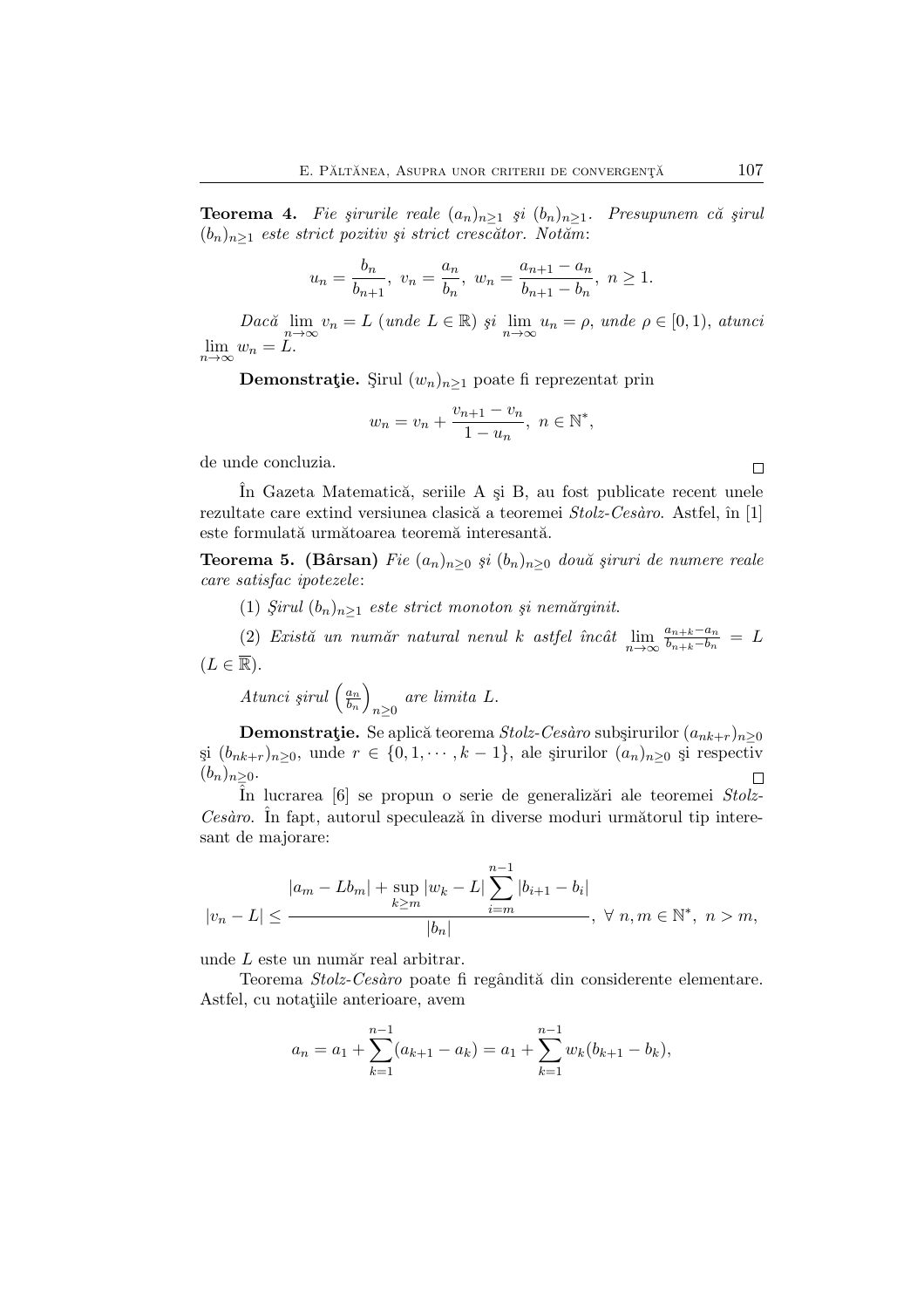108 Articole

deci, relația dintre șirurile  $(v_n)_{n\geq 1}$  și  $(w_n)_{n\geq 1}$  poate fi exprimată prin:

$$
v_n = \frac{a_1 + \sum_{k=1}^{n-1} w_k (b_{k+1} - b_k)}{b_n}, \ n \in \mathbb{N}^*.
$$

Mai mult, dacă vom considera  $a_0 = b_0 = 0$ , și ca urmare  $w_0 = a_1/b_1$ ,  $a_1 = w_0(b_1 - b_0)$ , relația de mai sus se va transcrie:

$$
v_n = \frac{\sum_{k=0}^{n-1} w_k (b_{k+1} - b_k)}{b_n} = \sum_{k=0}^{n-1} \left( \frac{b_{k+1} - b_k}{b_n} w_k \right), \ n \in \mathbb{N}^*.
$$
 (3)

Să observăm că  $\sum^{n-1}$  $_{k=0}$  $b_{k+1}-b_k$  $\frac{b_n}{b_n} = 1$ , iar dacă șirul  $(b_n)_{n \geq 1}$  este monoton și divergent, atunci  $\lim_{n\to\infty} \frac{b_{k+1}-b_k}{b_n}$  $\frac{e_1 - v_k}{b_n} = 0, \forall k \in \mathbb{N}$ . Astfel, matematicianul german *Otto Toeplitz* (1881-1940) a obtinut următoarea extindere a teoremei Stolz-*Cesàro*, evidentiind matricele triunghiulare infinite care conservă limitele de ¸siruri.

**Teorema 6 (Toeplitz).** *Fie*  $B = (b_{n,k})_{n,k \in \mathbb{N}^*}$  *o matrice infinită* (*şir dublu*)  $cu$  proprietățile:

- (1) B este o matrice triunghiulară  $(b_{n,k} = 0, \forall k > n);$
- (2)  $b_{n,k} \geq 0, \forall n, k \in \mathbb{N}^*;$  $(3) \sum_{n=1}^{\infty}$  $\sum_{k=1} b_{n,k} = 1, \ \forall \ n \in \mathbb{N}^*;$
- (4)  $\lim_{n\to\infty} b_{n,k} = 0, \forall k \in \mathbb{N}^*$ .

 $Dac\breve{a} (w_n)_{n \geq 1}$  *este un șir real cu limita*  $L \in \overline{\mathbb{R}}$ *, atunci șirul*  $v_n =$  $=$  $\sum_{n=1}^{n}$  $\sum_{k=1} b_{n,k} w_k, n \ge 1$ , are limita L.

Demonstrația teoremei poate fi urmărită, de exemplu, în [3]. Mentionăm că un rezultat mai general este oferit de teorema *Silverman-Toeplitz* (a se vedea PlanetMath [5]). Teorema *Silverman-Toeplitz* se referă la conservarea limitei pentru siruri de numere complexe.

Să revenin la cadrul specific teoremei *Stolz-Cesàro*. Având în vedere reprezentarea (3), propunem următorul enunț, în care se analizează și cazul unui șir  $(b_n)_{n>1}$  mărginit.

**Teorema 7.** Fie șirurile reale  $(w_n)_{n\geq 1}$  și  $(b_n)_{n\geq 1}$ , cu  $(b_n)_{n\geq 1}$  strict pozitiv  $\delta$ *si monoton crescător. Fie șirul*  $(v_n)_{n\geq 1}$ ,  $v_n =$  $\sum_{k=1}^{n-1} w_k(b_{k+1}-b_k)$  $\frac{1}{b_n}, n \in \mathbb{N}^*$ .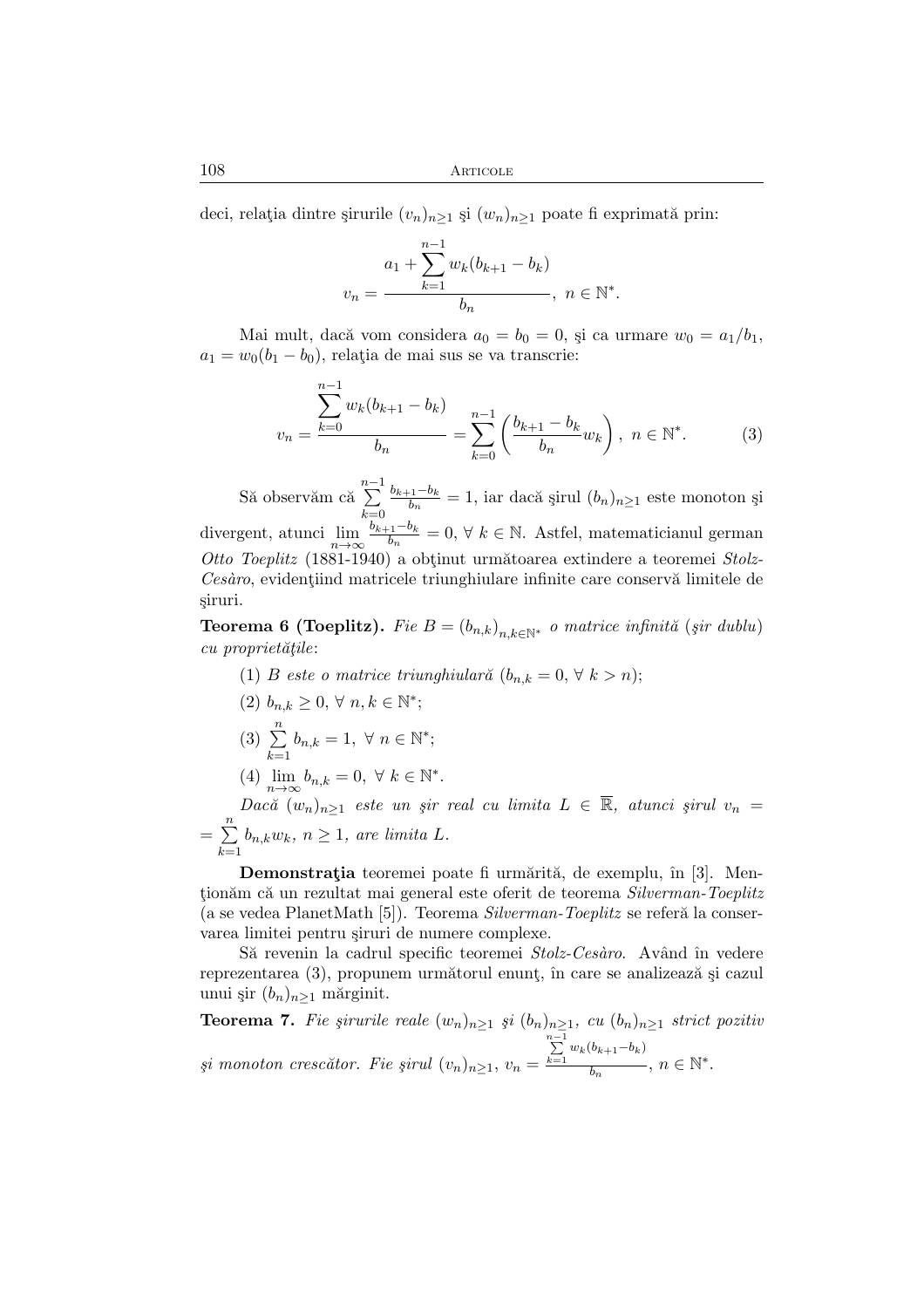(1)  $(\textit{Stolz-Cesàro-Toeplitz.})$  *Dacă*  $\lim_{n\to\infty} w_n = L$  (unde  $L \in \mathbb{R}$ ) și  $\lim_{n\to\infty} b_n = \infty$ , *atunci*  $\lim_{n\to\infty} v_n = L$ .

 $(2)$  *Dacă şirurile*  $(w_n)_{n>1}$  *și*  $(b_n)_{n>1}$  *sunt mărginite, atunci șirul*  $(v_n)_{n>1}$ *este convergent*.

**Demonstrația cazului (2).** Şirul  $(b_n)_{n\geq 1}$ , monoton și mărginit, este convergent. Fie  $u_n =$  $\sum^{n-1}$  $\sum_{k=1} w_k(b_{k+1}-b_k)$ ,  $n \ge 1$ . Arătăm că șirul  $(u_n)_{n \ge 1}$  este fundamental. Conform ipotezei, există  $M > 0$  astfel ca  $|w_n| \leq M$ ,  $\forall n \geq 1$ . Atunci, pentru oricare  $n, p \in \mathbb{N}^*$ , avem

$$
|u_{n+p} - u_n| \le \sum_{k=n}^{n+p-1} |w_k| \cdot |b_{k+1} - b_k| \le M(b_{n+p} - b_n).
$$

Din criteriul lui  $Cauchy<sup>1</sup>$  rezultă că, pentru  $\varepsilon > 0$ , arbitrar, există  $n_{\varepsilon} \in \mathbb{N}^*$  astfel încât  $0 \leq b_{n+p} - b_n < \frac{\varepsilon}{M}$ ,  $\forall n, p \in \mathbb{N}^*, n \geq n_{\varepsilon}$ . Atunci  $|u_{n+p} - u_n| < \varepsilon, \forall n, p \in \mathbb{N}^*, n \geq n_{\varepsilon}.$ 

Astfel, şirul  $(u_n)_{n\geq 1}$  este fundamental, deci convergent (criteriul lui *Cauchy*). Rezultă că șirul  $(v_n)_{n\geq 1}$  este convergent.  $\Box$ 

Următorul rezultat, datorat matematicianului german *Leopold Kronecker* (1823-1891), reprezintă o continuare teoretică a precedentelor teoreme. Importanta *Lemei lui Kronecker* decurge în principal din implicarea sa în demonstrația clasică a *legii tari a numerelor mari* în teoria probabilităților. Enunțul de mai jos conține și o completare a Lemei lui *Kronecker*.

Teorema 8. Fie  $\sum_{i=1}^{\infty}$  $n=1$  $x_n$  *o serie reală convergentă, iar*  $(b_n)_{n\geq 1}$  *un șir real strict pozitiv și monoton crescător. Considerăm șirul*  $(y_n)_{n\geq 1}$ ,

$$
y_n = \frac{\sum_{k=1}^n b_k x_k}{b_n}, \ n \in \mathbb{N}^*
$$

- (1) *Lema lui Kronecker. Dacă*  $\lim_{n \to \infty} b_n = \infty$  *atunci*  $\lim_{n \to \infty} y_n = 0$ .
- (2) *Dacă*  $(b_n)_{n\geq 1}$  *este mărginit atunci șirul*  $(y_n)_{n\geq 1}$  *este convergent.*

.

 $<sup>1</sup>$ Augustin Louis Cauchy (1789-1857), matematician francez</sup>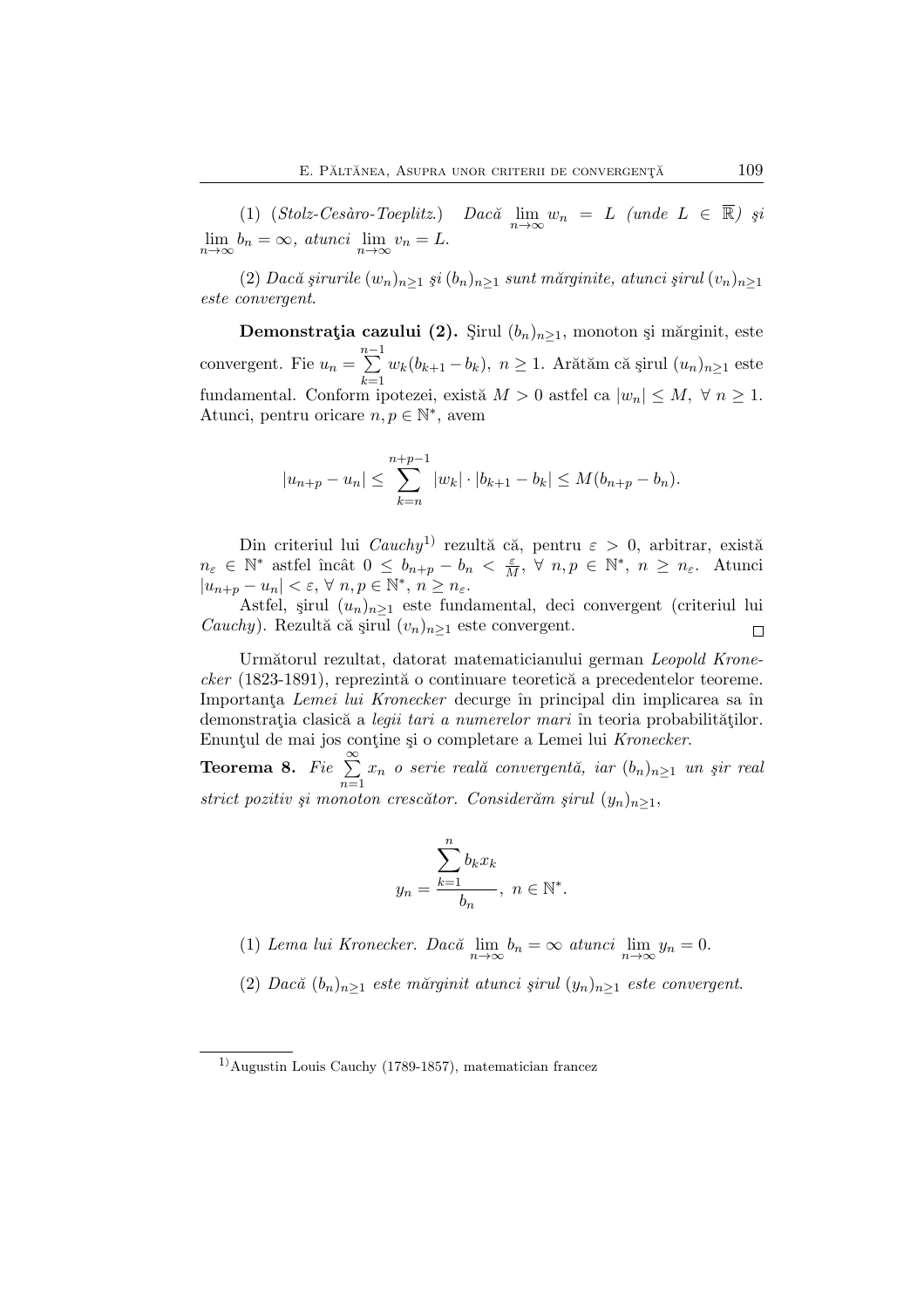**Demonstrație.** Notăm  $w_n = \sum_{n=1}^n$  $\sum_{k=1} x_k$ ,  $n \geq 1$ , sirul sumelor partiale ale seriei convergente  $\sum^{\infty}$  $n=1$  $x_n$ . Aplicând metoda de sumație  $Abel<sup>1</sup>$ , obținem

$$
y_n = \frac{b_1 w_1 + \sum_{k=2}^n b_k (w_k - w_{k-1})}{b_n} = \frac{b_n w_n + \sum_{k=1}^{n-1} w_k (b_k - b_{k+1})}{b_n} = \frac{\sum_{k=1}^{n-1} w_k (b_{k+1} - b_k)}{b_n} = w_n - \frac{\sum_{k=1}^{n-1} w_k (b_{k+1} - b_k)}{b_n}.
$$

Dar şirul  $(w_n)_{n\geq 1}$  este convergent (cu limită egală cu suma seriei  $\sum\limits^{\infty}$  $x_n$ ).  $n=1$ Atunci, concluziile decurg direct din Teorema 7.  $\Box$ 

ˆIn mod natural, teoremele precedente admit versiuni integrale. Astfel, Teorema 7 se poate reformula în "limbaj integral" în modul următor.

**Teorema 9.** Fie functiile reale  $f, g : [0, \infty) \to \mathbb{R}$ , integrabile Riemann  $pe [0, a],$  pentru oricare  $a > 0$ . Presupunem că, pentru orice  $x > 0$ , avem  $g(x) \geq 0$  *şi*  $\int_{0}^{x} g(t) dt > 0$ . *Definim*  $h : [0, \infty) \to \mathbb{R}$ ,

$$
h(x) = \frac{\int_{0}^{x} f(t)g(t) dt}{\int_{0}^{x} g(t) dt}, \quad x > 0.
$$

(1) *Dacă*  $\lim_{x \to \infty} f(x) = L$  (*unde*  $L \in \mathbb{\overline{R}}$  *şi*  $\int_{0}^{\infty} g(t) dt = \infty$ , *atunci*  $\lim_{x \to \infty} h(x) = L$ .

(2) *Dac˘a funct¸ia* <sup>f</sup> *este m˘arginit˘a ¸si integrala* <sup>R</sup><sup>∞</sup> 0  $g(t)$ dt este convergentă, *atunci funct¸ia* h *are limit˘a finit˘a spre* ∞.

**Demonstrație.** Fie funcția  $G : (0, \infty) \to (0, \infty)$ ,  $G(x) = \int_{0}^{x}$  $g(t)$  dt. G este monoton crescătoare, deci are limită la  $\infty$ .

$$
\text{Avem } \int_{0}^{\infty} g(t) \, \mathrm{d}t = \lim_{x \to \infty} G(x) = \sup_{x > 0} G(x).
$$

 $1)$ Niels Henrik Abel (1802-1829), matematician norvegian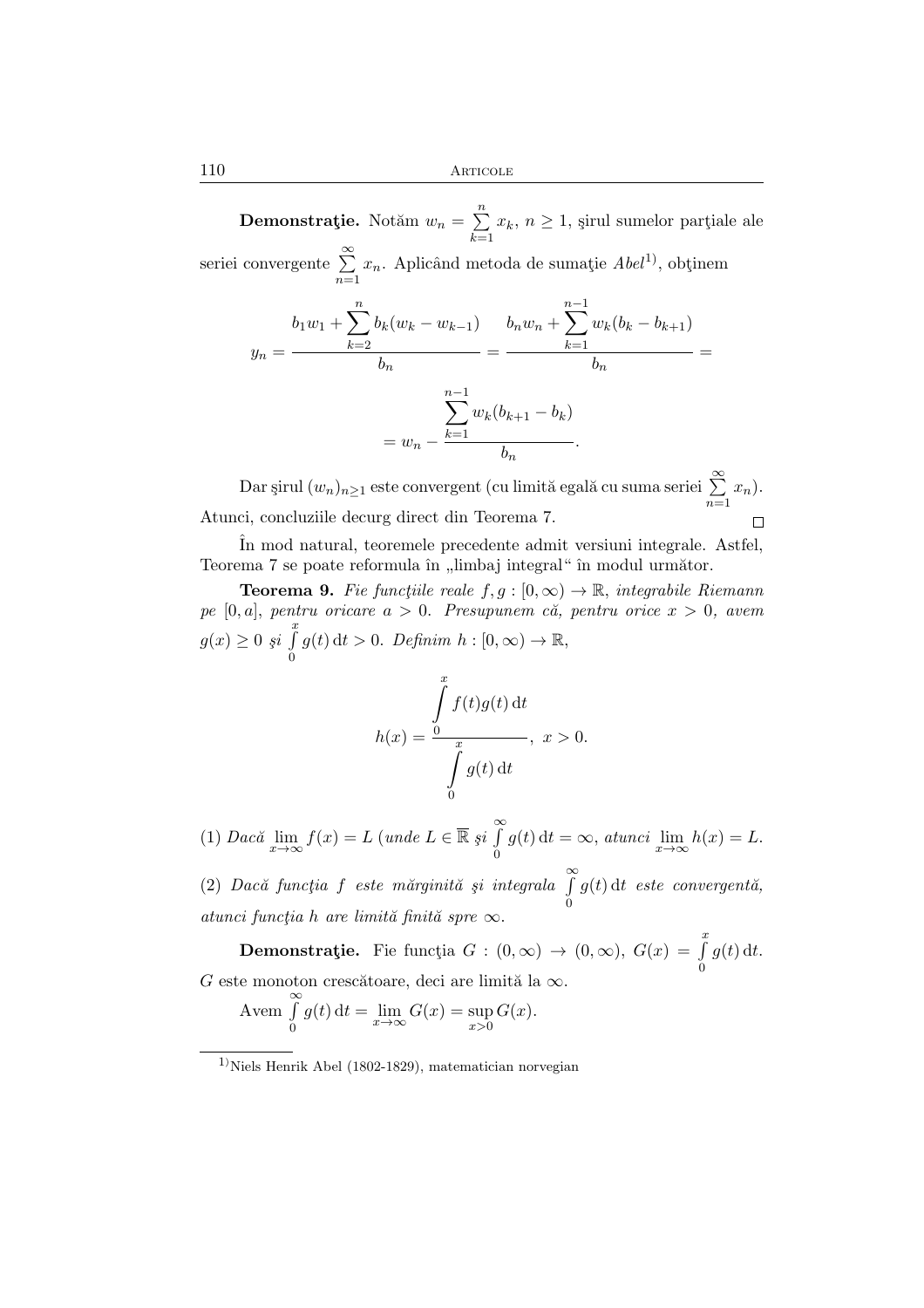(1) Analizăm cazul  $L \in \mathbb{R}$ . Functia f este mărginită deoarece are limită finită spre  $\infty$  și este integrabilă *Riemann* pe compactele [0, a],  $a > 0$ . Notăm  $M = \sup_{t \in \mathbb{R}^n} |f(x) - L|$ . Fie  $\varepsilon > 0$ . Există  $a > 0$  astfel încât  $|f(t) - L| < \frac{\varepsilon}{2}$  $x\in [0,\infty)$  $\frac{\varepsilon}{2}$ ,  $\forall t \geq a$ . Deoarece  $\lim_{x \to \infty} G(x) = \infty$ , există  $b > a$  astfel ca  $G(x) > \frac{2G(a)M}{\varepsilon}$  $\frac{a_{jM}}{\varepsilon},$ 

 $∀ x > b$ . Atunci  $\frac{x}{c}$ 

$$
|h(x) - L| \le \frac{\int_{0}^{\infty} |f(t) - L|g(t) dt}{\int_{0}^{x} g(t) dt} \le \frac{G(a)M}{G(x)} + \frac{\varepsilon(G(x) - G(a))}{2G(x)} < \varepsilon, \ \forall \ x > b.
$$

Rezultă  $\lim_{x \to \infty} h(x) = L$ .

 $\boldsymbol{0}$ 

Presupunem  $L = \infty$ . Fie  $c > 0$ . Există  $a > 0$  astfel ca  $f(t) > 2c$ ,  $\forall t \geq a$ . Notăm  $\alpha = \sup_{t \in [0,a]} |f(t)| \in \mathbb{R}$ .

Există  $b > a$  astfel ca  $G(x) > \frac{G(a)(\alpha+2c)}{c}$  $\frac{\alpha+2c}{c}$ ,  $\forall x > b$ . Atunci

$$
h(x) \ge \frac{\int_{0}^{a} |f(t)|g(t) dt + \int_{a}^{x} f(t)g(t) dt}{\int_{0}^{x} g(t) dt} \ge 2c - \frac{G(a)(\alpha + 2c)}{G(x)} > 2c - c = c,
$$

 $\forall x > b.$  Cum  $c > 0$  este arbitrar, deducem  $\lim_{x \to \infty} h(x) = \infty = L$ .

Cazul  $L = -\infty$  se reduce la precedentul caz, prin considerarea functiei  $-f.$ 

(2) Este suficient să dovedim convergența integralei improprii  $\int_{0}^{\infty} f(t)g(t)dt$ .  $\boldsymbol{0}$ 

Notăm  $s = \sup$  $\sup_{t\geq 0} |f(t)|$  și  $I = \int_{0}^{\infty}$ 0  $g(t)$  dt. Avem  $\int$  $|f(t)g(t)|dt =$  $\int$  $|f(t)|g(t)dt \leq sG(x) \leq sI, \quad \forall x > 0.$ 

0

Rezultă că  $\int^{\infty}$  $\int_{0}^{\infty} |f(t)g(t)|dt$  este convergentă. Atunci  $\int_{0}^{\infty}$  $f(t)g(t)dt$  este convergentă.  $\Box$ 

In final, prezentăm o versiune integrală a Teoremei 8.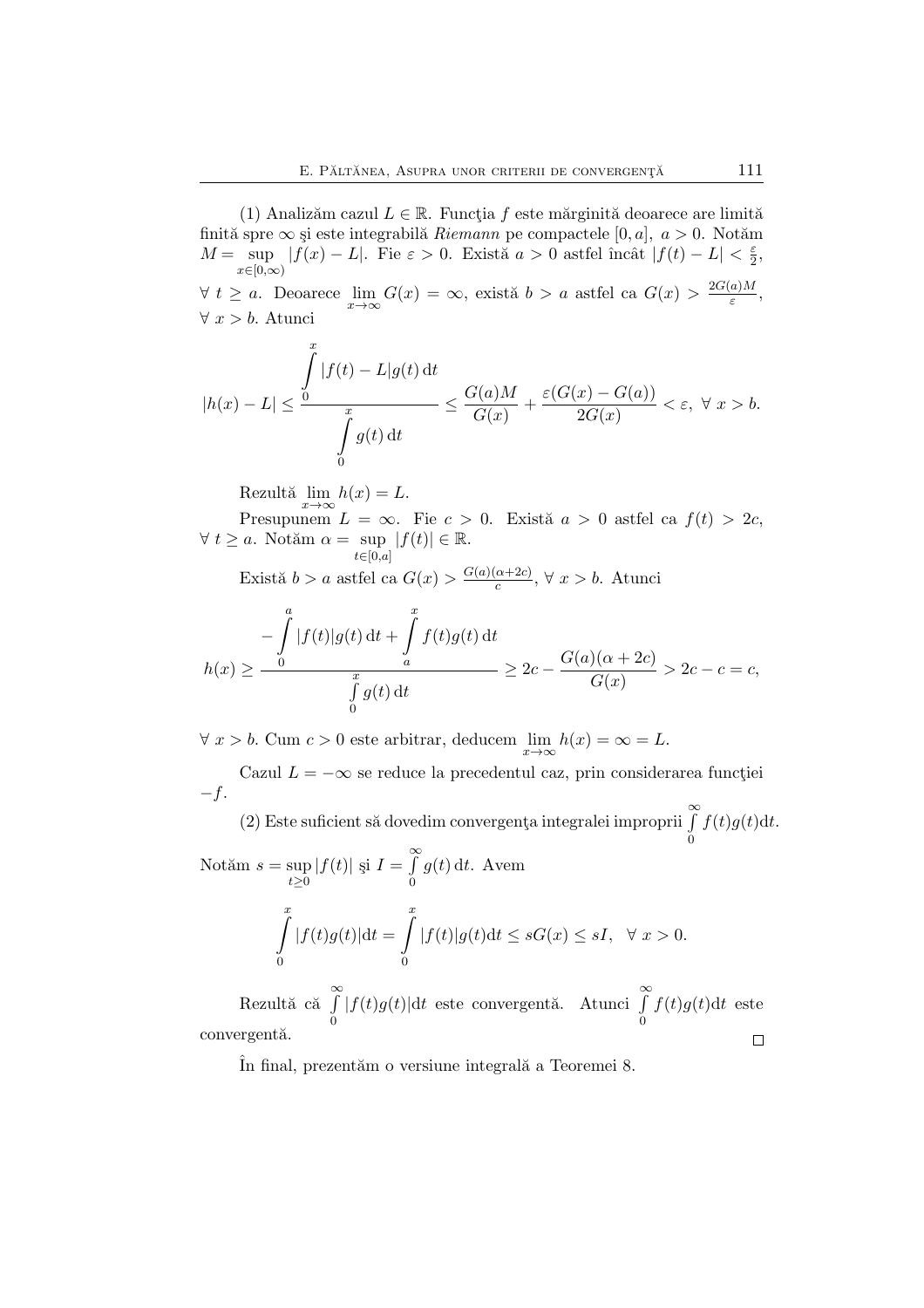**Teorema 10.** Fie functiile reale  $f, g : [0, \infty) \to \mathbb{R}$ , integrabile Riemann *pe* [0, a]*, pentru oricare* a > 0*. Presupunem c˘a* g *este strict pozitiv˘a ¸si monoton cresc*ătoare, iar integrala improprie  $\int^{\infty}$ 0  $f(t)$ dt *este convergentă.* Definim *functia*  $h:(0,\infty)\to\mathbb{R}$ ,

$$
h(x) = \frac{\int_{0}^{x} f(t)g(t) dt}{g(x)}, \quad x \ge 0.
$$

(1)  $Dac\breve{a} \lim_{x \to \infty} g(x) = \infty$ ,  $atunci \lim_{x \to \infty} h(x) = 0$ .

(2) *Dac˘a* g *este m˘arginit˘a, atunci* h *are limit˘a finit˘a spre* ∞.

**Demonstrație.** (1) Este suficient să dovedim  $\lim_{n\to\infty} h(t_n) = 0$  pentru un șir  $(t_n)_{n>0}$ , strict crescător și divergent, cu  $t_0 = 0$ .

Avem  $g(t_n) \leq g(t_{n+1}), \ \forall \ n \in \mathbb{N}.$  Conform teoremei de medie  $\textit{Bonnet}^{1}$  $Weierstrass<sup>2</sup>$ , pentru  $k \in \mathbb{N}^*$  există  $\xi_k \in [t_{k-1}, t_k]$  astfel încât:

$$
\int_{t_{k-1}}^{t_k} f(t)g(t) dt = g(t_{k-1}) \int_{t_{k-1}}^{\xi_k} f(t) dt + g(t_k) \int_{\xi_k}^{t_k} f(t) dt.
$$

Aplicând transformarea *Abel*, obtinem:

$$
h(t_n) = \frac{\sum_{k=1}^n g(t_k) \int_{t_{k-1}}^{t_k} f(t) dt}{g(t_n)} - \frac{\sum_{k=1}^n [g(t_k) - g(t_{k-1})] \int_{t_{k-1}}^{\xi_k} f(t) dt}{g(t_n)}.
$$

Conform Lemei lui *Kronecker* (Teorema 8),

$$
\lim_{n \to \infty} \frac{\sum_{k=1}^{n} g(t_k) \int_{t_{k-1}}^{t_k} f(t) dt}{g(t_n)} = 0,
$$

iar, conform Teoremei 7,

$$
\sum_{k=1}^{n} \left[ b(t_k) - b(t_{k-1}) \right] \int_{t_{k-1}}^{\xi_k} f(t) dt
$$
  
\n
$$
\lim_{n \to \infty} \frac{\lim_{t_{k-1}} f(t) dt}{b(t_n)} = 0.
$$
  
\nRezultă  $\lim_{n \to \infty} h(t_n) = 0.$ 

<sup>1</sup>)Pierre Ossian Bonnet (1819-1892), matematician francez

 $^{2)}$ Karl Theodor Wilhelm Weierstrass (1815-1897), matematician german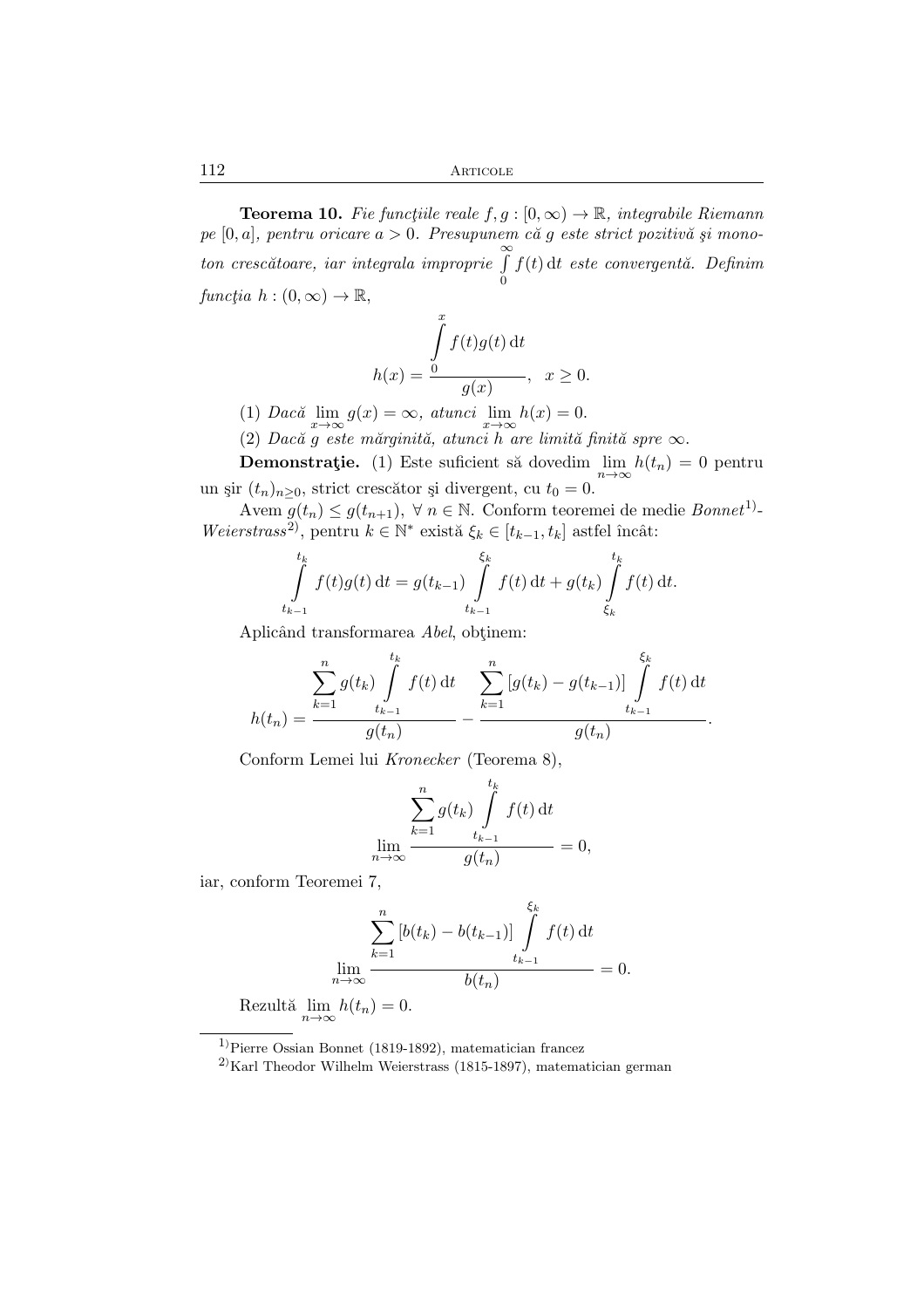(2) Fie  $M = \lim_{x \to \infty} g(x) = \sup_{x > 0}$  $\sup_{x>0} g(x) \in (0,\infty)$ . Pentru a dovedi existența limitei finite  $\lim_{x\to\infty}\int_{0}^{x}$  $\boldsymbol{0}$  $f(t)g(t)$  dt, deci convergența integralei  $\int_0^\infty$  $\boldsymbol{0}$  $f(t)g(t) dt$ , vom utiliza criteriul de convergență a lui *Cauchy* pentru integrale improprii. Fie  $\varepsilon > 0$ . Convergența integralei  $\int_0^\infty$ 0  $f(t)$ dt asigură existența unui  $c_{\varepsilon} > 0$ , astfel  $\overline{y}$ 

 $\hat{i}$ ncât R x  $f(t) dt$  $\langle \frac{\varepsilon}{2M}, \forall x, y \rangle$ c<sub>e</sub>. Atunci, pentru $c_{\varepsilon}$  <  $x$  <  $y$ , obtinem:

$$
\left| \int_{x}^{y} f(t)g(t) dt \right| = \left| g(x) \int_{x}^{z} f(t) dt + g(y) \int_{z}^{y} f(t) dt \right| \le
$$
  

$$
\le g(x) \left| \int_{x}^{z} f(t) dt \right| + g(y) \left| \int_{z}^{y} f(t) dt \right| < 2M \frac{\varepsilon}{2M} = \varepsilon,
$$

unde z ∈ [x, y] este punctul intermediar asigurat de teorema de medie *Bonnet-Weierstrass.* Rezultă că ∫  $f(t)g(t)$ dt este convergentă. Ca urmare, h are o  $\boldsymbol{0}$ limită finită spre  $\infty$ .  $\Box$ 

#### Bibliografie

- [1] A. Bˆarsan, *O extindere a criteriului Stolz-Ces`aro*, *Gazeta Matematic˘a Seria B*, nr. 2/2008, 63-65.
- [2] D.M. Bătinețu, *Șiruri*, Editura Albatros, București, 1979.
- [3] D. Duca, E. Copaciu, Gh. Lobont¸, *Analiz˘a matematic˘a, clasele XI-XII, pentru grupele*  $de\,\,e$ *zcelență*, Editura Studia, Cluj-Napoca, 2010.
- [4] R. Gologan, *Despre limitele superioar˘a ¸si inferioar˘a ale unui ¸sir*, Gazeta Matematic˘a Seria B nr. 4/2008, 169-177.
- [5] http://planetmath.org/encyclopedia/SilvermanToeplitzTheorem.html
- [6] S. Puspană, *O generalizare a teoremelor Stolz-Cesàro*, Gazeta Matematică Seria A, nr. 4/2007, 268-279.
- [7] Gh. Siretchi, *Calcul diferential și integral*, Vol. I, Ed. St. și Enc., București, 1985.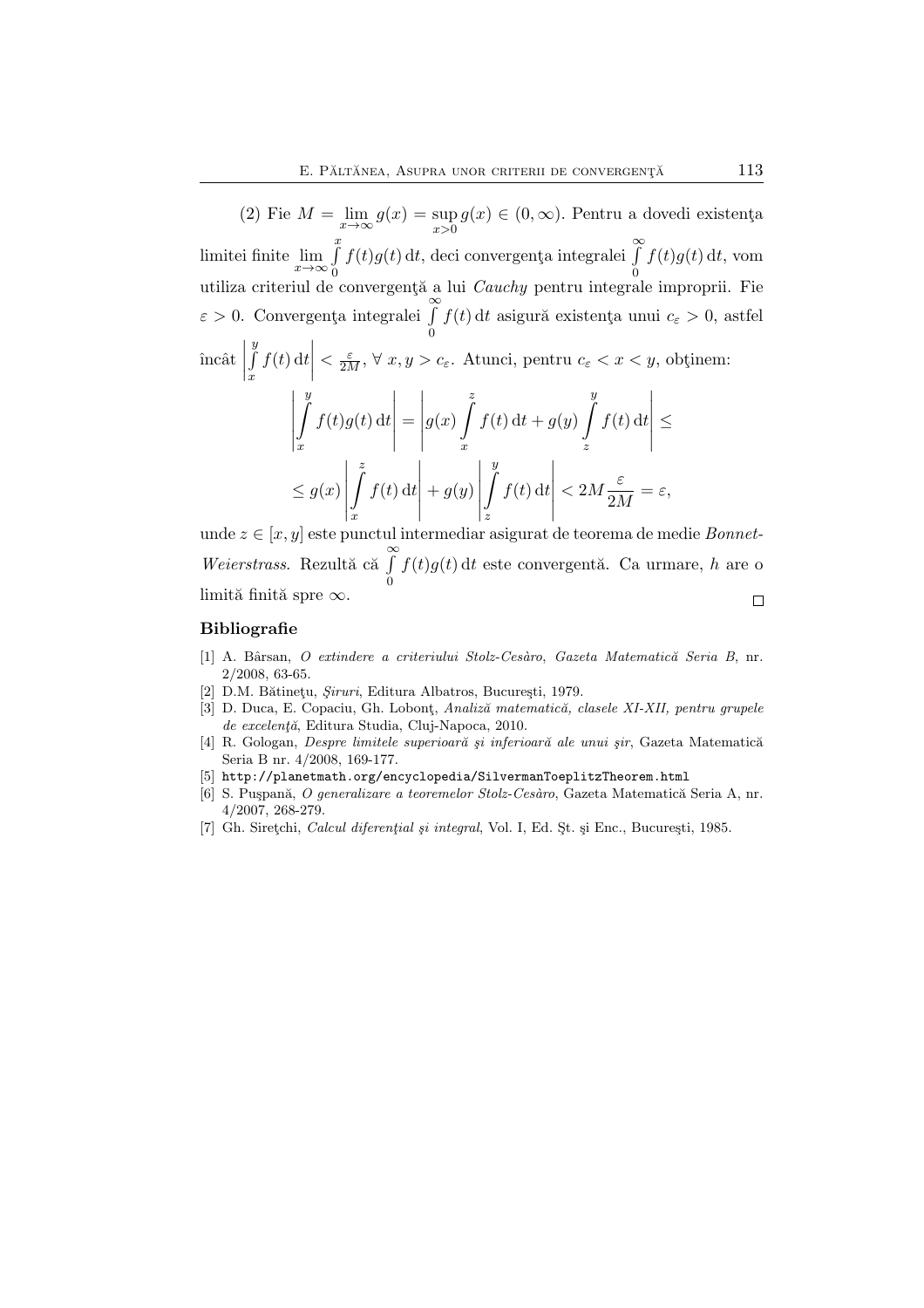# Multipliers on discrete and locally compact groups TANIA-LUMINITA COSTACHE<sup>1)</sup>

Abstract. This paper contains some results concerning normalized equivalent multipliers on discrete groups. We prove that for a given multiplier  $\omega$  on a locally compact group G we find a projective representation of G on the *Hilbert* space  $L^2(G)$  with  $\omega$  as the associated multiplier. We also give a necessary condition for a multiplier to be exact. Keywords: multiplier, projective representation.

MSC : 22Do5, 22D12, 43A70, 20C25

#### 1. Introduction

In Section 2 we prove that any multiplier  $\omega$  is equivalent with a normalized multiplier  $\omega_1$  on a discrete group G and we emphasize the fact that an  $ω$ -regular element *a* is also  $ω$ <sub>1</sub>-regular for any multiplier  $ω$ <sub>1</sub> equivalent with the multiplier  $\omega$ .

Section 3 is dedicated to the projective representations of locally compact groups and their associated multipliers. First we find a projective representation of a locally compact group G on the *Hilbert* space  $H = L^2(G)$ . After defining the equivalence between two projective representations of a locally compact group  $G$  on a *Hilbert* space  $H_1$ , respectively  $H_2$ , we prove that a multiplier  $\omega$  on a locally compact group G is exact if any projective representation of G on a *Hilbert* space  $H_1$  with the associated multiplier  $\omega$  is equivalent with an ordinary representation of  $G$  on a *Hilbert* space  $H_2$ .

#### 2. Multipliers on discrete groups

Throughout this section we denote by  $G$  a discrete group with the identity e and by T the group of complex numbers of modulus one.

**Definition 2.1.** ([5]) *A* multiplier  $\omega$  on G is a function  $\omega$ :  $G \times G \to \mathbb{T}$ *with the properties:*

i)  $\omega(x, e) = \omega(e, x) = 1$  *for all*  $x \in G$ ; ii)  $\omega(x, y)\omega(xy, z) = \omega(x, yz)\omega(y, z)$  *for all*  $x, y, z \in G$ *.* 

**Definition 2.2.** ([5]) *Two multipliers*  $\omega_1$  *and*  $\omega_2$  *on G are equivalent if there is a map*  $\mu: G \to \mathbb{T}$  *such that*  $\mu(e) = 1$  *and* 

$$
\omega_2(x, y) = \mu(x)\mu(y)\mu(xy)^{-1}\omega_1(x, y),
$$

*for all*  $x, y \in G$ *.* 

**Lemma 2.1.** Let  $\omega_1$  and  $\omega_2$  be two equivalent multipliers on G. Then

$$
\omega_1(x, y)\omega_1(y, x)^{-1} = \omega_2(x, y)\omega_2(y, x)^{-1},
$$

*for all*  $x, y \in G$  *with*  $xy = yx$ .

<sup>1</sup>) University of Bucharest, Romania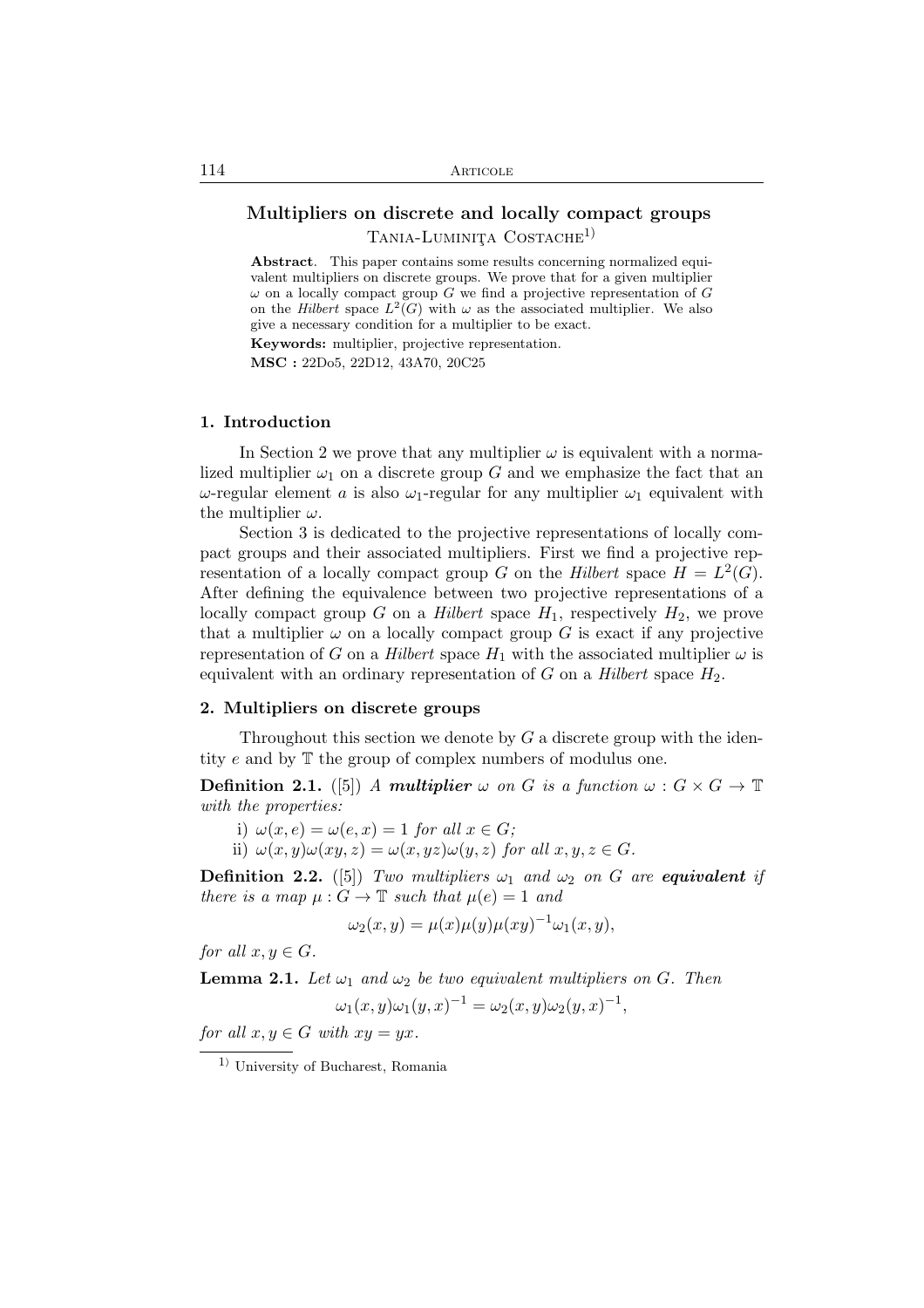**Proof.** Since  $\omega_1$  and  $\omega_2$  are equivalent, by Definition 2.2, there is a map  $\mu: G \to \mathbb{T}$  with  $\mu(e) = 1$  such that

$$
\omega_2(x, y) = \mu(x)\mu(y)\mu(xy)^{-1}\omega_1(x, y)
$$

$$
\omega_2(y, x) = \mu(y)\mu(x)\mu(yx)^{-1}\omega_1(y, x)
$$

for all  $x, y \in G$ . Therefore,

$$
\omega_2(x, y)\omega_2(y, x)^{-1} = \mu(x)\mu(y)\mu(xy)^{-1}\omega_1(x, y)(\mu(y)\mu(x)\mu(yx)^{-1}\omega_1(y, x))^{-1} =
$$
  
= 
$$
\mu(x)\mu(y)\mu(xy)^{-1}\omega_1(x, y)\mu(y)^{-1}\mu(x)^{-1}\mu(yx)\omega_1(y, x)^{-1} =
$$
  
= 
$$
\mu(x)\mu(y)\mu(xy)^{-1}\omega_1(x, y)\mu(y)^{-1}\mu(x)^{-1}\mu(xy)\omega_1(y, x)^{-1} = \omega_1(x, y)\omega_1(y, x)^{-1}.
$$

**Definition 2.3.** *(*[7]*)* Let  $\omega$  be a multiplier on G. An element  $a \in G$  is called  $\omega$ -regular if  $\omega(x, a) = \omega(a, x)$  for all  $x \in C_G(a) = \{x \in G | \ xa = ax\}$  the *centralizer of* a *in* G*.*

**Lemma 2.2.** If a is  $\omega$ -regular, then a is  $\omega_1$ -regular for all multipliers  $\omega_1$ *equivalent with* ω*.*

**Proof.** Since a is  $\omega$ -regular, by Definition 2.3,  $\omega(x, a) = \omega(a, x)$  for all  $x \in C_G(a)$ .

Since  $\omega$  and  $\omega_1$  are equivalent, by Definition 2.2, there is a map  $\mu : G \to$  $\rightarrow \mathbb{T}$ ,  $\mu(e) = 1$  such that

$$
\omega(x, a) = \mu(x)\mu(a)\mu(xa)^{-1}\omega_1(x, a),
$$
  

$$
\omega(a, x) = \mu(a)\mu(x)\mu(ax)^{-1}\omega_1(a, x),
$$

for  $a \in G$  and  $x \in C_G(a)$ .

Hence,  $\mu(x)\mu(a)\mu(xa)^{-1}\omega_1(x,a) = \mu(a)\mu(x)\mu(ax)^{-1}\omega_1(a,x)$  for all  $a \in G$  and  $x \in C_G(a)$ . Because  $x \in C_G(a)$ , we have  $xa = ax$ , so  $\mu(xa) =$ =  $\mu(ax)$ . Therefore  $\omega_1(x, a) = \omega_1(a, x)$  for all  $a \in G$  and  $x \in C_G(a)$ . So, a is  $\omega_1$ -regular.  $\omega_1$ -regular.

**Definition 2.4.** ([5]) *A multiplier*  $\omega$  *is called normalized if* 

$$
\omega(x, x^{-1}) = 1 \quad for all x \in G.
$$

**Remark 2.1.** ([5]) If  $\omega$  is a normalized multiplier, then it satisfies the equality  $\omega(x, y)^{-1} = \omega(y^{-1}, x^{-1})$  for all  $x, y \in G$ .

**Remark 2.2.** The identity of G is  $\omega$ -regular and if x is  $\omega$ -regular, then  $x^{-1}$ is  $\omega$ -regular, for a normalized multiplier  $\omega$ .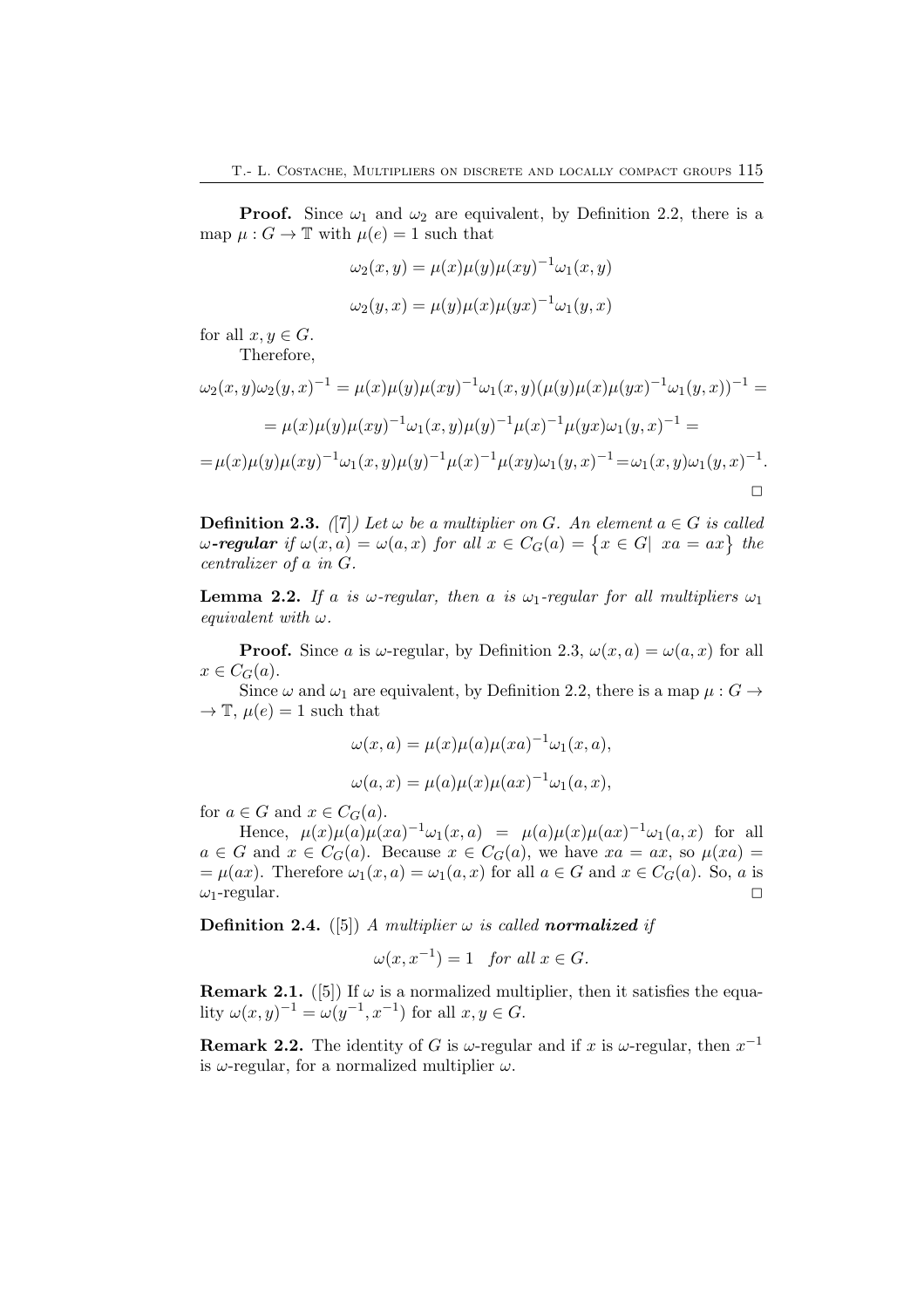**Proof.** By Definition 2.1 i),  $\omega(x, e) = \omega(e, x) = 1$  for all  $x \in G$  with  $xe = ex = x$ , so the identity is  $\omega$ -regular.

Since x is  $\omega$ -regular, by Definition 2.3,  $\omega(a,x) = \omega(x,a)$  for all  $a \in$ G with  $ax = xa \Leftrightarrow a = xax^{-1} \Leftrightarrow x^{-1}a = ax^{-1} \Leftrightarrow x^{-1} = ax^{-1}a^{-1} \Leftrightarrow$  $\Leftrightarrow a^{-1}x^{-1} = x^{-1}a^{-1}$  for all  $a \in G$ .

Since  $\omega(a,x) = \omega(x,a)$ , we obtain  $\omega(a,x)^{-1} = \omega(x,a)^{-1}$  and, by Remark

2.1, it results that  $\omega(x^{-1}, a^{-1}) = \omega(a^{-1}, x^{-1})$  for all  $a \in G$  with  $a^{-1}x^{-1} =$  $x^{-1}a^{-1}$ , so  $x^{-1}$  is  $\omega$ -regular.

**Lemma 2.3.** *Every multiplier*  $\omega$  *on*  $G$  *is equivalent with a normalized multiplier*  $\omega_1$  *on*  $G$ *.* 

**Proof.** Let  $\omega$  be a multiplier on G. We take

$$
\omega_1(x, y) = [\omega(x, x^{-1})\omega(y, y^{-1})]^{-\frac{1}{2}}\omega(xy, y^{-1}x^{-1})^{\frac{1}{2}}\omega(x, y),
$$

for all  $x, y \in G$ .

We show that  $\omega_1$  is a normalized multiplier on G equivalent with  $\omega$ . We verify the conditions in Definition 2.1:

i)  $\omega_1(x,e) = [\omega(x,x^{-1})\omega(e,e^{-1})]^{-\frac{1}{2}}\omega(xe,e^{-1}x^{-1})^{\frac{1}{2}}\omega(x,e) =$  $=\omega(x,x^{-1})^{-\frac{1}{2}}\omega(x,x^{-1})^{\frac{1}{2}}=1$ , using Definition 2.1 i) for the multiplier  $\omega$  and the fact that  $e$  is the identity of  $G$ .

ii) 
$$
\omega_1(x, y)\omega_1(xy, z) = [\omega(x, x^{-1})\omega(y, y^{-1})]^{-\frac{1}{2}}\omega(xy, y^{-1}x^{-1})^{\frac{1}{2}}\omega(x, y) \cdot
$$
  
\n $\cdot[\omega(xy, (xy)^{-1})\omega(z, z^{-1})]^{-\frac{1}{2}}\omega(xyz, z^{-1}(xy)^{-1})^{\frac{1}{2}}\omega(xy, z) =$   
\n $= \omega(x, x^{-1})^{-\frac{1}{2}}\omega(y, y^{-1})^{-\frac{1}{2}}\omega(xy, y^{-1}x^{-1})^{\frac{1}{2}}\omega(x, y)\omega(xy, y^{-1}x^{-1})^{-\frac{1}{2}} \cdot$   
\n $\cdot\omega(z, z^{-1})^{-\frac{1}{2}}\omega(xyz, z^{-1}y^{-1}x^{-1})^{\frac{1}{2}}\omega(xy, z) = \omega(x, x^{-1})^{-\frac{1}{2}}\omega(y, y^{-1})^{-\frac{1}{2}} \cdot$   
\n $\cdot\omega(z, z^{-1})^{-\frac{1}{2}}\omega(x, y)\omega(xy, z)\omega(xyz, z^{-1}y^{-1}x^{-1})^{\frac{1}{2}},$  (2.1)

for all  $x, y, z \in G$ .

On the other hand,

$$
\omega_1(x, yz)\omega_1(y, z) = [\omega(x, x^{-1})\omega(yz, (yz)^{-1})]^{-\frac{1}{2}}\omega(xyz, (yz)^{-1}x^{-1})^{\frac{1}{2}}.
$$

$$
\cdot \omega(x, yz)[\omega(y, y^{-1})\omega(z, z^{-1})]^{-\frac{1}{2}}\omega(yz, z^{-1}y^{-1})^{\frac{1}{2}}\omega(y, z) =
$$

$$
= \omega(x, x^{-1})^{-\frac{1}{2}}\omega(yz, z^{-1}y^{-1})^{-\frac{1}{2}}\omega(xyz, z^{-1}y^{-1}x^{-1})^{\frac{1}{2}}\omega(x, yz)\omega(y, y^{-1})^{-\frac{1}{2}}.
$$

$$
\cdot \omega(z, z^{-1})^{-\frac{1}{2}}\omega(yz, z^{-1}y^{-1})^{\frac{1}{2}}\omega(y, z) = \omega(x, x^{-1})^{-\frac{1}{2}}\omega(y, y^{-1})^{-\frac{1}{2}}\omega(z, z^{-1})^{-\frac{1}{2}}.
$$
(2.2)

From relations (2.1) and (2.2) and by Definition 2.1 ii) applied to  $\omega$ , it results that condition ii) in Definition 2.1 is verified for  $\omega_1$ .

We have

$$
\omega_1(x, x^{-1}) = \omega(x, x^{-1})^{-\frac{1}{2}} \omega(x^{-1}, (x^{-1})^{-1})^{-\frac{1}{2}} \omega(xx^{-1}, (x^{-1})^{-1}x^{-1})^{\frac{1}{2}}.
$$

$$
\omega(x, x^{-1}) = \omega(x, x^{-1})^{\frac{1}{2}} \omega(x^{-1}, x)^{-\frac{1}{2}} \omega(e, e)^{\frac{1}{2}} = \omega(x, x^{-1})^{\frac{1}{2}} \omega(x^{-1}, x)^{-\frac{1}{2}} = 1,
$$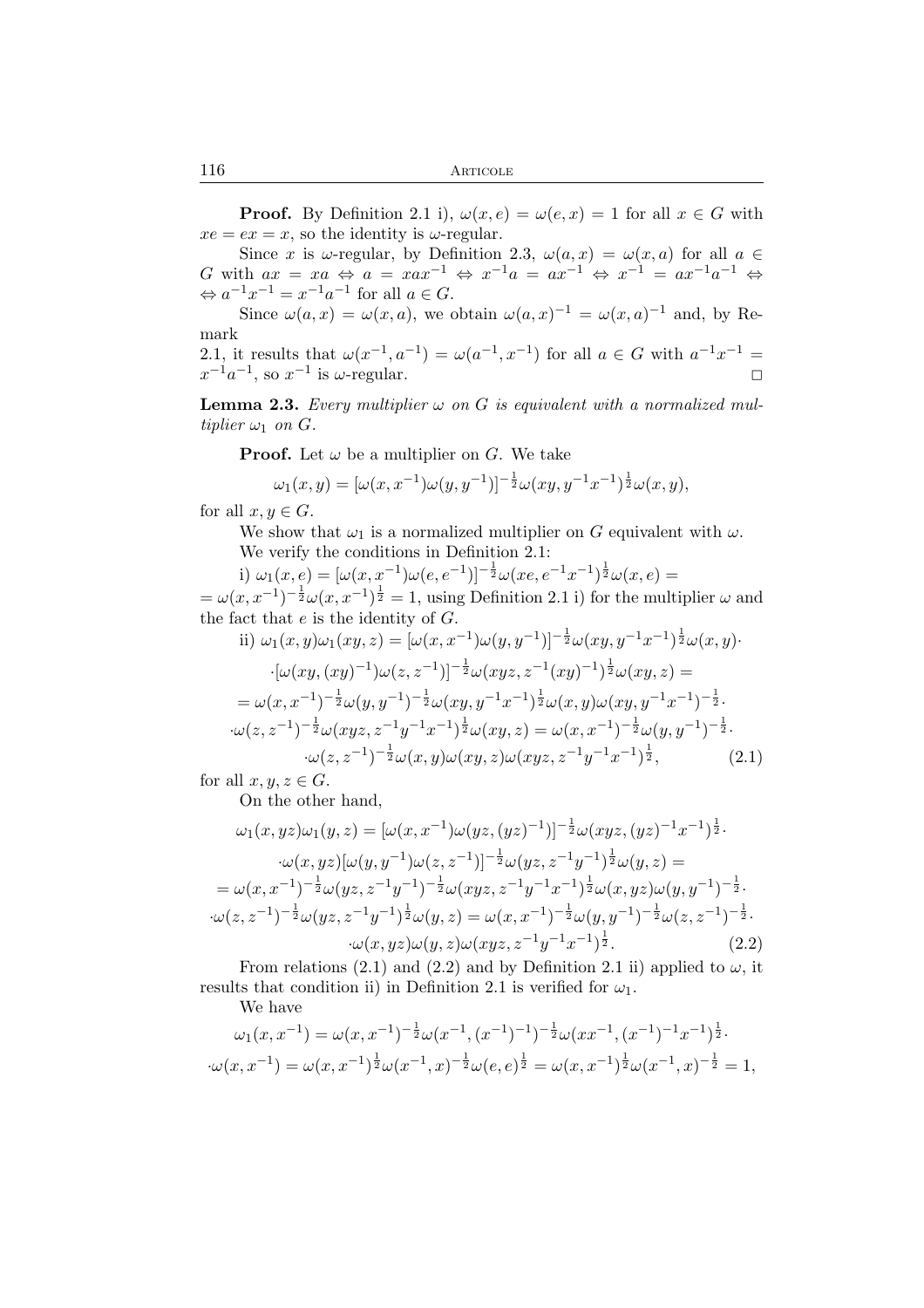because, applying Definition 2.1 ii) for  $\omega$ , we have

 $\omega(x, x^{-1})\omega(xx^{-1}, x) = \omega(x, x^{-1}x)\omega(x^{-1}, x) \Rightarrow$ 

 $\Rightarrow \omega(x, x^{-1})\omega(e, x) = \omega(x, e)\omega(x^{-1}, x) \Rightarrow \omega(x, x^{-1}) = \omega(x^{-1}, x),$ 

for all  $x \in G$ , by Definition 2.1 i) applied to  $\omega$ . Hence, by Definition 2.4,  $\omega_1$ is normalized.

In definition of the multiplier  $\omega_1$  we take  $\mu(x) = \omega(x, x^{-1})^{-\frac{1}{2}}$ . Therefore,  $\mu: G \to \mathbb{T}$  and  $\mu(e) = \omega(e, e^{-1})^{-\frac{1}{2}} = 1$ . Hence  $\omega$  and  $\omega_1$  are equivalent.  $\hfill \square$ 

**Definition 2.5.** ([7]) *Given a multiplier*  $\omega$  *on G*, *we define* 

$$
f_{\omega}(x,a) = \omega(x,a)\omega(xax^{-1},x)^{-1},
$$

*for all*  $a \in G$  *ω*-regular and for all  $x \in G$ .

**Lemma 2.4.** *Let*  $\omega$  *be a multiplier on G. Then* 

$$
f_{\omega}(xy, z) = f_{\omega}(y, z) f_{\omega}(x, yzy^{-1}),
$$

*for all*  $x, y, z \in G$ *.* 

Proof. Using Definition 2.5, the given equality is equivalent with

$$
\omega(xy, z)\omega(xyzy^{-1}x^{-1}, xy)^{-1} =
$$
  
=  $\omega(y, z)\omega(yzy^{-1}, y)^{-1}\omega(x, yzy^{-1})\omega(xyzy^{-1}x^{-1}, x)^{-1}.$ 

So we have to verify the following equality:

$$
\omega(xy, z)\omega(yzy^{-1}, y)\omega(xyzy^{-1}x^{-1}, x) =
$$
  
=  $\omega(y, z)\omega(x, yzy^{-1})\omega(xyzy^{-1}x^{-1}, xy).$  (2.3)

By Definition 2.1 ii), we have:

$$
\omega(y, z)\omega(x, yzy^{-1})\omega(xyzy^{-1}x^{-1}, xy) =
$$
  
=  $\omega(y, z)\omega(x, yz)\omega(xyz, y^{-1})\omega(yz, y^{-1})^{-1}\omega(xyzy^{-1}x^{-1}, xy)$ 

The relation (2.3) becomes:

$$
\begin{aligned} \omega(xy,z)\omega(yzy^{-1},y)\omega(xyzy^{-1}x^{-1},x)= \\ =\omega(x,yz)\omega(y,z)\omega(xyz,y^{-1})\omega(yz,y^{-1})^{-1}\omega(xyzy^{-1}x^{-1},xy) \end{aligned}
$$

Hence,

$$
\omega(xy, z)\omega(yzy^{-1}, y)\omega(xyzy^{-1}x^{-1}, x)\omega(yz, y^{-1}) =
$$
  
=  $\omega(x, yz)\omega(y, z)\omega(xyz, y^{-1})\omega(xyzy^{-1}x^{-1}, xy).$  (2.4)

Applying Definition 2.1 ii) in the right side of the relation (2.4), we obtain:

$$
\omega(xy, z)\omega(yzy^{-1}, y)\omega(xyzy^{-1}x^{-1}, x)\omega(yz, y^{-1}) = \n= \omega(x, y)\omega(xy, z)\omega(xyz, y^{-1})\omega(xyzy^{-1}x^{-1}, xy).
$$

Therefore,

$$
\omega(yzy^{-1},y)\omega(xyzy^{-1}x^{-1},x)\omega(yz,y^{-1}) =
$$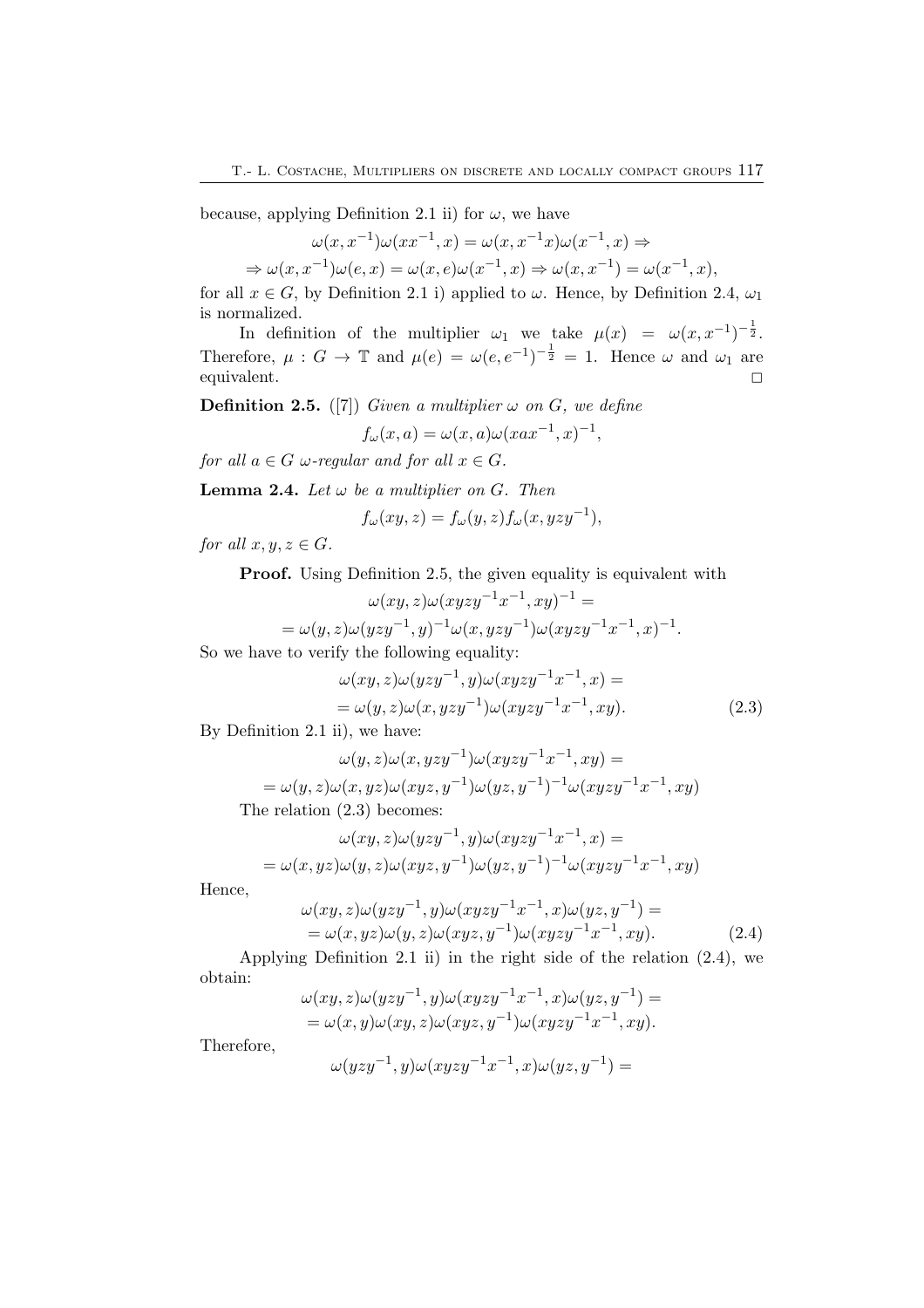118 Articole

$$
= \omega(x, y)\omega(xyz, y^{-1})\omega(xyzy^{-1}x^{-1}, xy)
$$
\n(2.5)

Applying again Definition 2.1 ii) in the right side of the relation (2.5), we obtain:

$$
\omega(yzy^{-1}, y)\omega(xyzy^{-1}x^{-1}, x)\omega(yz, y^{-1}) =
$$
  
= 
$$
\omega(x, y)\omega(xyzy^{-1}x^{-1}, xy)\omega(xyzy^{-1}x^{-1}xy, y^{-1}) =
$$
  
= 
$$
\omega(x, y)\omega(xyzy^{-1}x^{-1}, xyy^{-1})\omega(xy, y^{-1}) =
$$
  
= 
$$
\omega(x, y)\omega(xyzy^{-1}x^{-1}, x)\omega(xy, y^{-1}).
$$

Hence,

$$
\omega(yzy^{-1}, y)\omega(yz, y^{-1}) = \omega(x, y)\omega(xy, y^{-1}).
$$
\n(2.6)

By Definition 2.1 ii), the relation (2.6) becomes:

$$
\omega(yzy^{-1}, yy^{-1})\omega(y,y^{-1}) = \omega(x, yy^{-1})\omega(y,y^{-1}) \Leftrightarrow \omega(yzy^{-1}, e) = \omega(x, e),
$$
  
which is true by Definition 2.1 i).

**Definition 2.6.** ([7]) Let  $\omega$  be a multiplier on G. We define

$$
\omega'(x, y) = \omega(x, y)\omega(y, x)^{-1},
$$

*for all*  $x, y \in G$ *.* 

**Lemma 2.5.** *Let*  $x, y, z \in G$  *such that*  $y, z \in C_G(x)$ *. Then* 

$$
\omega'(x, yz) = \omega'(x, y)\omega'(x, z).
$$

Proof. By Definition 2.6, the given relation becomes:

$$
\omega(x, yz)\omega(yz, x)^{-1} = \omega(x, y)\omega(y, x)^{-1}\omega(x, z)\omega(z, x)^{-1} \Leftrightarrow
$$
  

$$
\Leftrightarrow \omega(y, x)\omega(z, x)\omega(x, yz) = \omega(yz, x)\omega(x, y)\omega(x, z).
$$
 (2.7)

Applying Definition 2.1 ii) in (2.7), we obtain:

$$
\omega(y, x)\omega(z, x)\omega(x, y)\omega(xy, z)\omega(y, z)^{-1} = \omega(yz, x)\omega(x, y)\omega(x, z) \Leftrightarrow
$$
  
\n
$$
\Leftrightarrow \omega(y, x)\omega(z, x)\omega(x, y)\omega(xy, z) = \omega(y, z)\omega(yz, x)\omega(x, y)\omega(x, z) \Leftrightarrow
$$
  
\n
$$
\Leftrightarrow \omega(y, x)\omega(z, x)\omega(xy, z) = \omega(y, z)\omega(yz, x)\omega(x, z) \Leftrightarrow
$$
  
\n
$$
\Leftrightarrow \omega(y, x)\omega(z, x)\omega(xy, z) = \omega(y, zx)\omega(z, x)\omega(x, z) \Leftrightarrow
$$
  
\n
$$
\Leftrightarrow \omega(y, x)\omega(xy, z) = \omega(y, zx)\omega(x, z).
$$
 (2.8)

Since  $y, z \in C_G(x)$ , we have  $xy = yx$  and  $zx = xz$ .

So relation (2.8) becomes  $\omega(y, x)\omega(y, z) = \omega(y, xz)\omega(x, z)$ , which is true by Definition 2.1 ii).  $\square$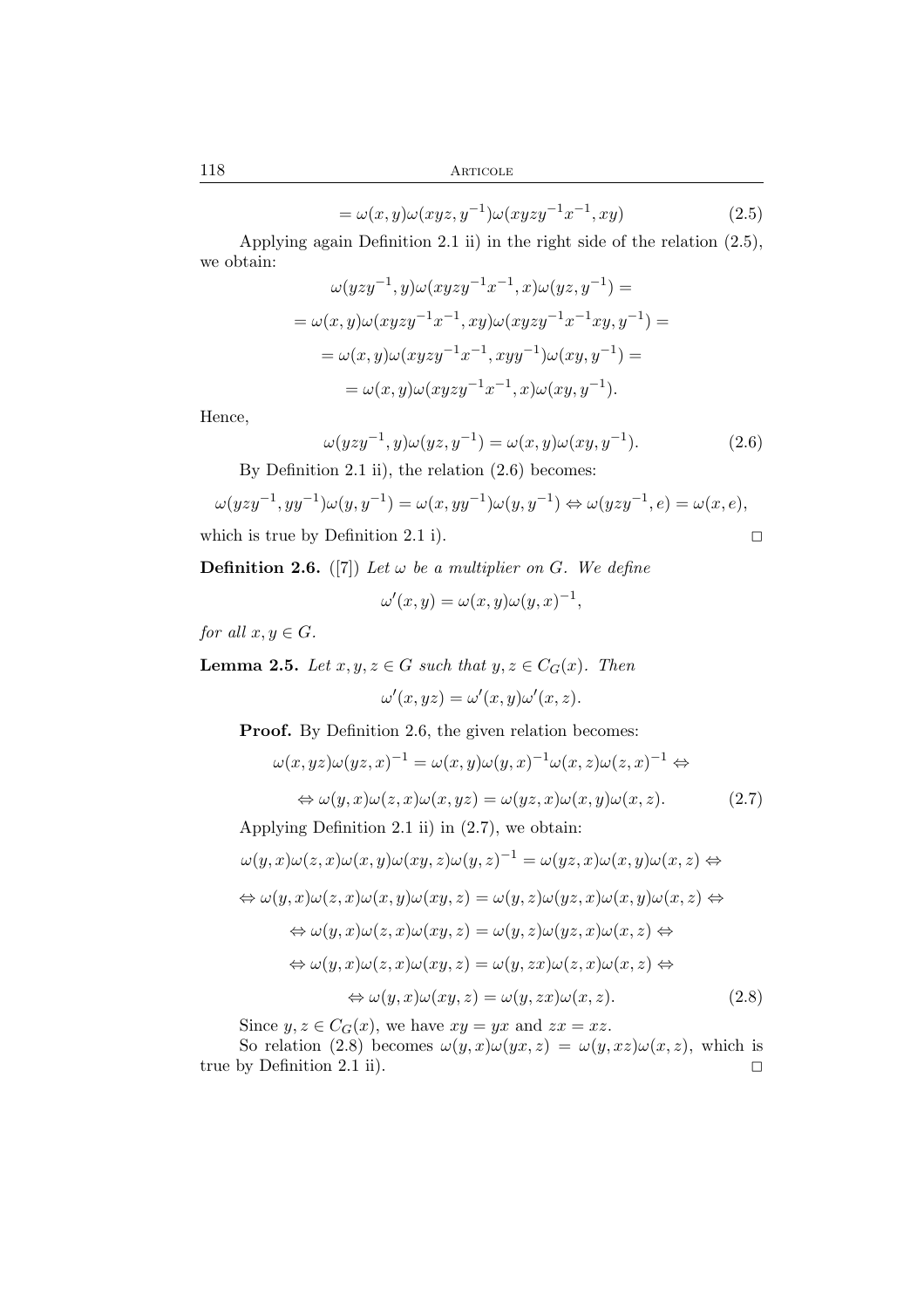## 3. Multipliers on locally compact groups. Projective representations of locally compact groups on Hilbert spaces

Throughout this section  $G$  will be a locally compact group with the identity e.

**Definition 3.1.** ([5]) Let G be a locally compact group. A **multiplier**  $\omega$  on G is a Borel function  $\omega$ :  $G \times G \rightarrow \mathbb{T}$  with the properties:

- i)  $\omega(x, e) = \omega(e, x) = 1$  *for all*  $x \in G$ ;
- ii)  $\omega(x, y)\omega(xy, z) = \omega(x, yz)\omega(y, z)$  *for all*  $x, y, z \in G$ *.*

Definition 3.2. ([1]) *A* (unitary) projective representation ρ *of a locally compact group* G *on a Hilbert space* H *with the multiplier*  $\omega$  *is a map*  $\pi$  :  $G \rightarrow$  $\rightarrow \mathcal{U}(H)$ *, where*  $\mathcal{U}(H)$  *is the group of all unitary operators on the Hilbert space* H *onto itself, such that*

- i)  $\pi(xy) = \omega(x, y)\pi(x)\pi(y)$  *for all*  $x, y \in G$ *;*
- ii)  $\pi(e) = I_H$ , where  $I_H$  *is the identity operator on* H.
- A representation is called **ordinary** if  $\omega \equiv 1$ .

**Proposition 3.1.** If  $\omega$  is a multiplier on G, then, taking  $H = L^2(G)$  (relative *to the Haar measure on* G*), we define*  $\pi : G \to \mathcal{U}(H)$  *by* 

$$
(\pi(x)f)(y) = \overline{\omega(y^{-1},x)}f(x^{-1}y),
$$

for all  $x, y \in G, f \in L^2(G)$ . Then  $\pi$  *is a projective representation of* G with *the associated multiplier* ω*.*

**Proof.** Let  $y \in G$  and  $f \in L^2(G)$ . By Definition 3.1 i), we have :

$$
(\pi(e)f)(y) = \omega(y^{-1}, e)f(y) = f(y) \Rightarrow \pi(e) = I_H.
$$

Let  $x, y, z \in G$  and  $f \in L^2(G)$ . Then:

$$
(\pi(xy)f)(z) = \overline{\omega(z^{-1}, xy)} f((xy)^{-1}z) = \overline{\omega(z^{-1}, xy)} f(y^{-1}x^{-1}z).
$$

On the other hand,

$$
(\omega(x, y)\pi(x)\pi(y)f)(z) = \omega(x, y)\overline{\omega(z^{-1}, x)}(\pi(y)f)(x^{-1}z) =
$$
  
=  $\omega(x, y)\overline{\omega(z^{-1}, x)}\omega((x^{-1}z)^{-1}, y)f(y^{-1}x^{-1}z) =$   
=  $\omega(x, y)\overline{\omega(z^{-1}, x)}\omega(z^{-1}x, y)f(y^{-1}x^{-1}z).$ 

To show i) in Definition 3.2, we verify the equality

$$
\overline{\omega(z^{-1}, xy)} = \omega(x, y)\overline{\omega(z^{-1}, x)\omega(z^{-1}x, y)}.
$$
\n(3.1)

By Definition 3.1 ii), we have

$$
\overline{\omega(z^{-1},x)\omega(z^{-1}x,y)} = \overline{\omega(z^{-1},xy)\omega(x,y)}.
$$

So the relation  $(3.1)$  becomes:

$$
\overline{\omega(z^{-1}, xy)} = \omega(x, y)\overline{\omega(z^{-1}, xy)\omega(x, y)}
$$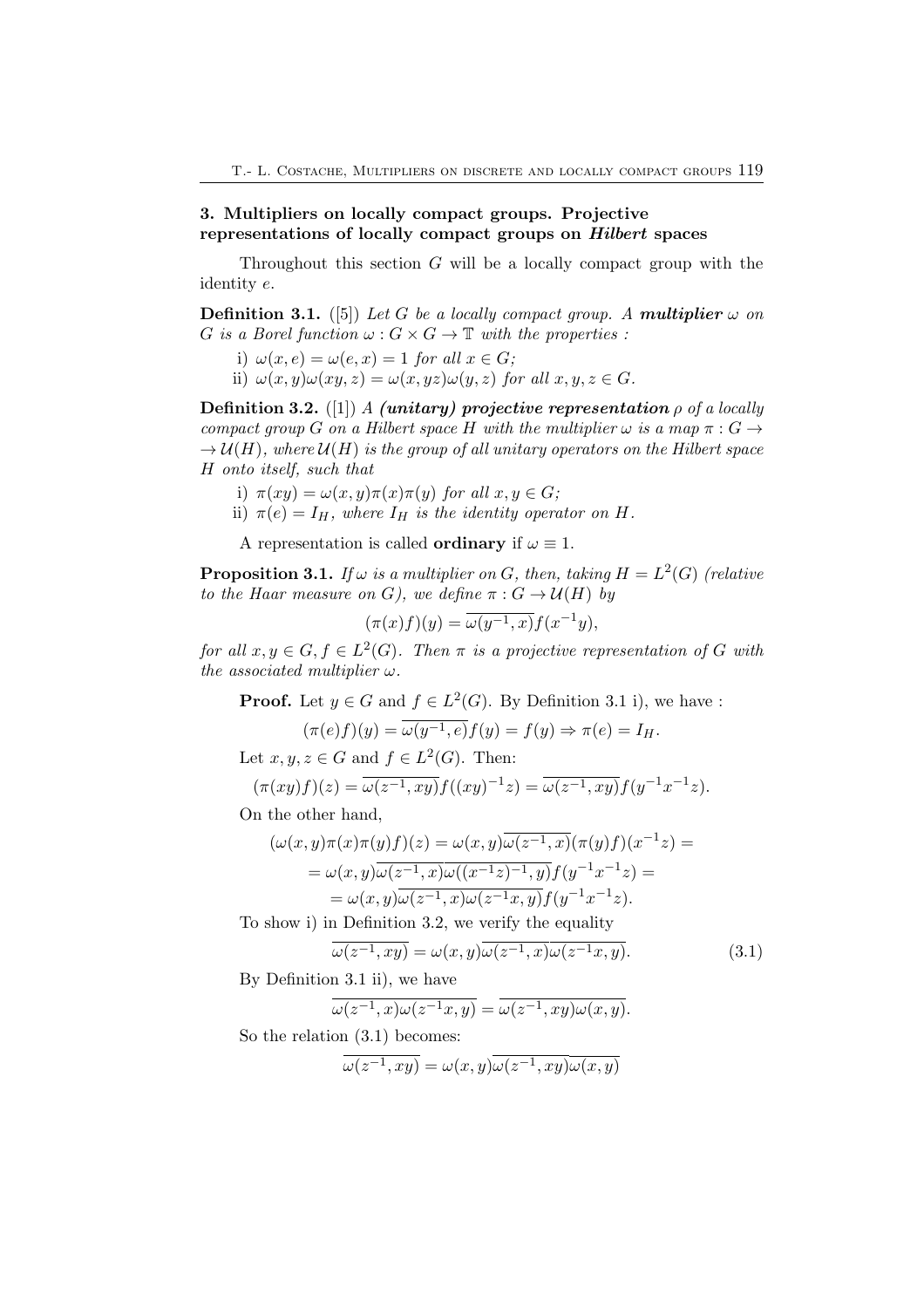120 ARTICOLE

equivalent with  $1 = \omega(x, y) \overline{\omega(x, y)}$  (true because of the fact that  $\omega$  takes values in T).  $\Box$ 

**Definition 3.3.** ([1]) *A multiplier*  $\omega$  *on G is called* **exact** *if there is a Borel function*  $\nu: G \to \mathbb{T}$  *such that* 

$$
\omega(x,y) = \frac{\nu(x)\nu(y)}{\nu(xy)}
$$

*for all*  $x, y \in G$ *.* 

**Definition 3.4.** ([1]) *Two projective representations*  $\pi_1$  *and*  $\pi_2$  *of* G *on the Hilbert spaces*  $H_1$ *, respectively*  $H_2$  *are equivalent if there is a unitary operator*  $U: H_1 \to H_2$  *and a Borel function*  $\mu: G \to \mathbb{T}$  *such that* 

$$
\pi_2(x)U = \mu(x)U\pi_1(x),
$$

*for all*  $x \in G$ *.* 

**Proposition 3.2.** A multiplier  $\omega$  on G is exact if any projective represen*tation of* G *on a Hilbert space*  $H_1$  *with the multiplier*  $\omega$  *is equivalent with an ordinary representation of* G *on a Hilbert space* H2*.*

**Proof.** Let  $\pi_1$  be a projective representation of G on a *Hilbert* space  $H_1$  with the multiplier  $\omega$ .

Since  $\pi_1$  is equivalent with an ordinary representation  $\pi_2$ , by Definition 3.4, there is a unitary operator  $U : H_1 \to H_2$  and a *Borel* function  $\mu : G \to \mathbb{T}$ such that

$$
\pi_2(x)U = \mu(x)U\pi_1(x), \tag{3.2}
$$

for all  $x \in G$ .

Relation (3.2) is also true for  $y \in G$  and  $xy \in G$ :

$$
\pi_2(y)U = \mu(y)U\pi_1(y),\tag{3.3}
$$

$$
\pi_2(xy)U = \mu(xy)U\pi_1(xy). \tag{3.4}
$$

Since  $\pi_1$  is a projective representation with multiplier  $\omega$  and  $\pi_2$  is an ordinary representation, we have  $\pi_1(xy) = \omega(x, y)\pi_1(x)\pi_1(y)$  and  $\pi_2(xy) =$  $=\pi_2(x)\pi_2(y).$ 

Therefore, relation (3.4) becomes:

$$
\pi_2(x)\pi_2(y)U = \mu(xy)U\omega(x,y)\pi_1(x)\pi_1(y)
$$

and by relations  $(3.2)$  and  $(3.3)$ , we have:

$$
\mu(x)U\pi_1(x)U^*\mu(y)U\pi_1(y)U^*U=\mu(xy)\omega(x,y)U\pi_1(x)\pi_1(y).
$$

which is equivalent with  $\mu(x)\mu(y)U\pi_1(x)\pi_1(y) = \mu(xy)\omega(x,y)U\pi_1(x)\pi_1(y),$ so  $\mu(x)\mu(y) = \mu(xy)\omega(x, y)$ , which means that  $\omega$  is exact.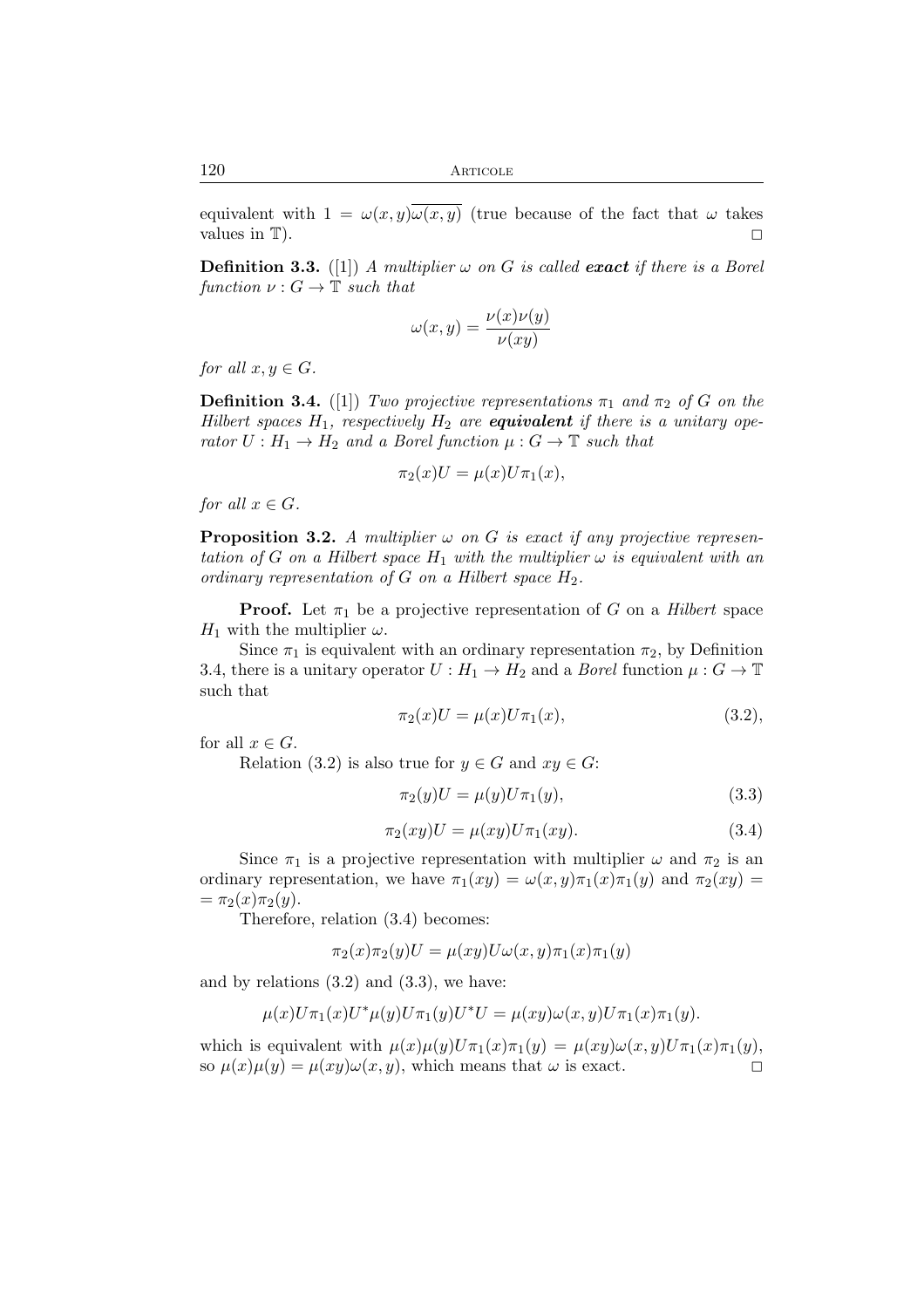#### References

- [1] B. Bagchi, G. Misra, *A note on the multipliers and projective representations of semisimple Lie groups*, The Indian J. of Statistics, Special Issue on 2000, Vol. 62, Series A, Pt. 3.
- [2] B. Bagchi, G. Misra, *Homogeneous operators and projective representations of the Möbius group: A survey*, Proc. Indian Acad. Sci. (Math. Sci.), Vol. 111, No.4 (2001), 415-437.
- [3] A. Kleppner, *The structure of some induced representations*, Duke Math. J. 29 (1962), 555-572.
- [4] A. Kleppner, *Multipliers on Abelian Groups*, Math. Annalen 158 (1965), 11-34.
- [5] A. Kleppner, *Continuity and measurability of multiplier and projective representations*, J. Funct. Analysis 17 (1974), 214-226.
- [6] E. W. Read, *Projective characters of the Weyl group of type*  $F_4$ , J. London Math. Soc. (2), 8 (1974), 83-93.
- [7] E. W. Read, *On projective representations of finite reflection groups of type*  $B_l$  *and*  $D_l$ *,* J. London Math. Soc. (2), 10 (1975), 129-142.
- [8] E. W. Read, *The Projective Representations of the Generalized Symmetric Group*, J. of Algebra 46 (1977), 102-133.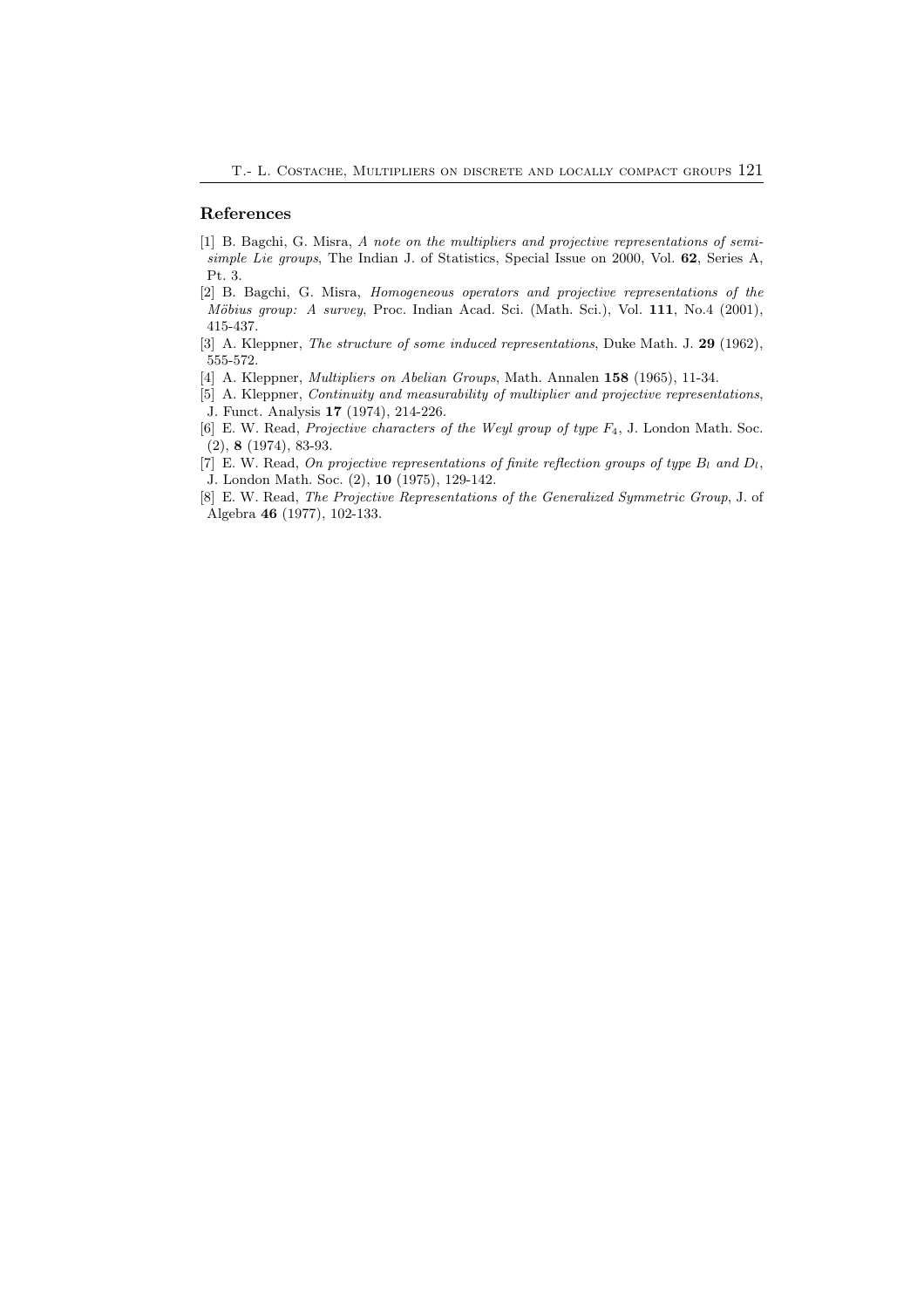## O proprietate a functiilor derivabile

DAN ŞTEFAN MARINESCU<sup>1</sup>), MIHAI MONEA<sup>2)</sup>, MIHAI OPINCARIU<sup>3)</sup> MARIAN STROE<sup>4)</sup>

Abstract. În această notă, vom pune în evidentă o proprietate a functiilor derivabile pe care o vom utiliza apoi pentru a deduce o nouă demonstrație a teoremei lui *Jarnik* sau a prezenta reciproce ale teoremei de medie a lui *Cauchy*.

Keywords: Funcții derivabile, Teorema lui Lagrange, Teorema lui Cauchy.

MSC : 26A24,26A06.

## 1. Introducere

ˆIn num˘arul 2/2010 al revistei American Mathematical Monthly, *Sam B. Nadler Jr.* prezintă o nouă demonstrație a teoremei lui *Darboux* (vezi[3]). Autorul utilizează rezultatul descris detaliat în propoziția următoare:

**Propozitia 1.1.** *Fie I un interval nedegenerat si*  $f: I \to \mathbb{R}$  *o functie deri* $vabilă. Se consideră multimea$ 

$$
A = \left\{ \frac{f(b) - f(a)}{b - a} \mid a, b \in I, a \neq b \right\}.
$$

*Atunci:*

- *a*) *Mult¸imea* A *este interval ;*
- *b*) *Avem*  $A \subseteq f'(I) \subseteq \overline{A}$ *, unde cu*  $\overline{A}$  *am notat aderența mulțimii*  $A$ .

Acest rezultat este problema nr. 1, dată la faza finală a Olimpiadei de Matematică din România, ediția 1996.(vezi [1], pag.120) al cărei autor este Ioan Rașa. Demonstrația se găsesște în [1], pag. 434. Ulterior, la ediția din 2008 a fazei finale a Olimpiadei de Matematică din România, problema nr. 3 de la clasa a XI-a, autor *Bogdan Enescu* (vezi [5], pag. 15) a primit din partea lui *G. Dospinescu* și *F. Bozgan* o soluție care se bazează pe aceeași idee (vezi [5], pag.68). În această notă ne propunem să generalizăm rezultatul din propoziția 1.1., iar drept consecință vom obține, printre altele, o nouă demonstrație pentru teorema lui *Jarnik*, precum și variante de reciprocă pentru teorema lui *Cauchy*.

 $1)$ C. N. "Iancu de Hunedoara", Hunedoara, România, marinescuds@yahoo.com

 $^{2)}$ C. N. "Decebal", Deva, România, mihaimonea@yahoo.com

 $3$ C. N. "Avram Iancu", Brad, România, opincariumihai@yahoo.com

 $4$ C. N. "Emanoil Gojdu", Hunedoara, România, maricu\_stroe@yahoo.com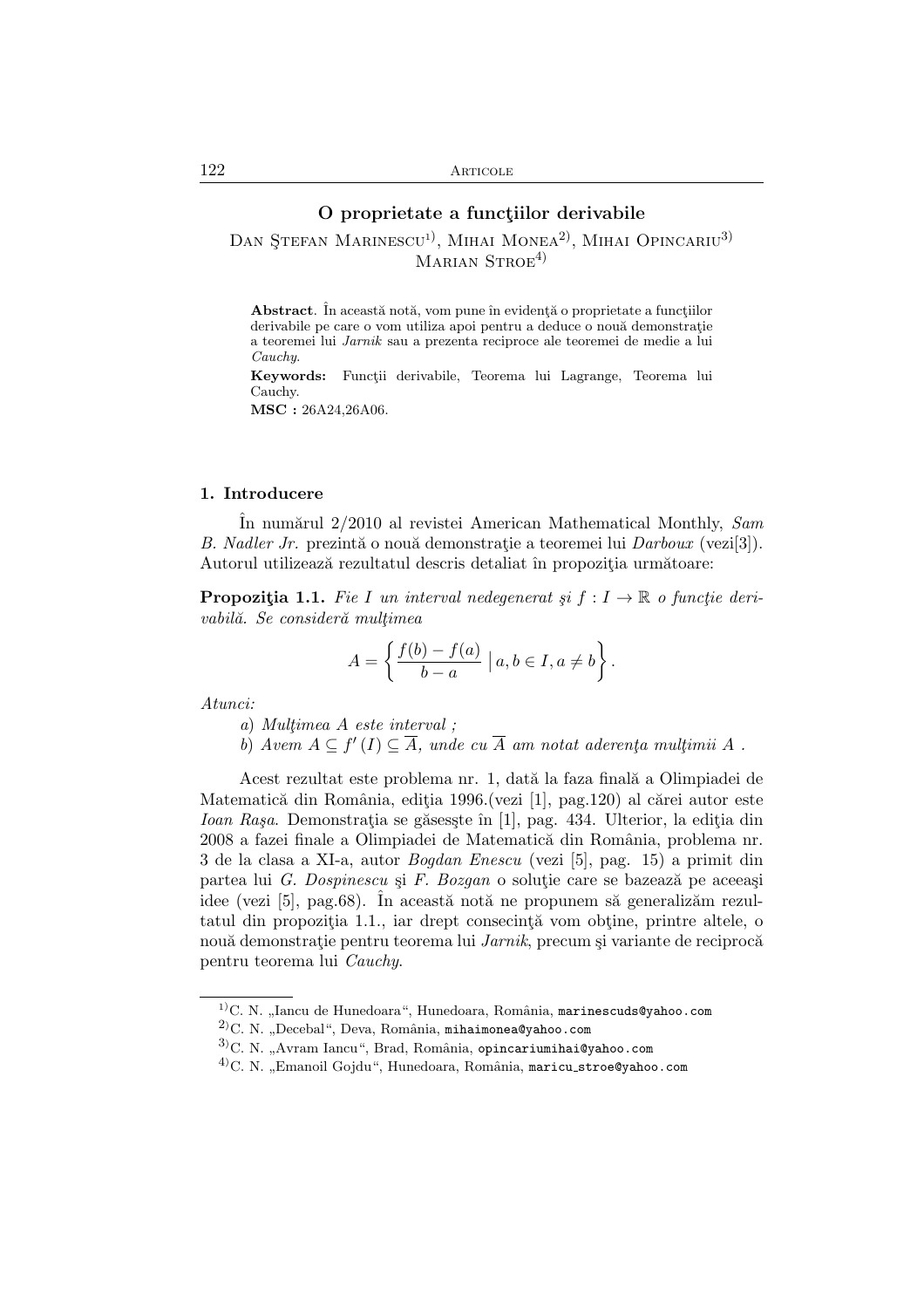## 2. Rezultatul principal

Vom enunța și demonstra rezultatul principal al acestei note în teorema 2.1. Mentionăm că pe tot parcursul acestui text vom considera  $I \subset \mathbb{R}$ , ca fiind un interval nedegenerat de numere reale.

**Teorema 2.1.** Fie  $f, g: I \to \mathbb{R}$  două funcții derivabile astfel încât  $g'(x) \neq 0$ ,  $pentru$  *orice*  $x \in I$ *. Se consideră multimea* 

$$
A = \left\{ \frac{f(b) - f(a)}{g(b) - g(a)} \, \middle| \, a, b \in I, \ a < b \right\}.
$$

*Atunci:*

*a*) *Mult¸imea* A *este interval ;*

*b*) *Avem*  $A \subseteq \frac{f'}{g'}$  $\frac{f}{g'}(I) \subseteq A$ .

Demonstrație. Deoarece  $g'$  este nenulă,  $g$  este injectivă, deci elementele multimii  $A$  sunt corect definite.

Pentru punctul a), considerăm  $u, v \in A$ ,  $u < v$  și demonstrăm că pentru orice  $w \in (u, v)$  avem  $w \in A$ . Dacă  $u \in A$  atunci există  $a, b \in I$ ,  $a < b$  astfel încât

$$
u = \frac{f(b) - f(a)}{g(b) - g(a)}.
$$

De asemenea, există  $c, d \in I, c < d$ , astfel încât

$$
v = \frac{f\left(d\right) - f\left(c\right)}{g\left(d\right) - g\left(c\right)}.
$$

Construim funcția

$$
h: [0,1] \to \mathbb{R}, h(t) = \frac{f(tb + (1-t) d) - f(ta + (1-t) c)}{g(tb + (1-t) d) - g(ta + (1-t) c)}.
$$

Functia este corect definită deoarece  $q(tb + (1-t)d) = q(ta + (1-t)c)$ ar conduce la  $tb + (1-t) d = ta + (1-t)c$  pe baza injectivității lui g și apoi la  $t(b - a) + (1 - t)(d - c) = 0$  ceea ce este imposibil.

Observăm că funcția h este continuă și în plus avem  $h(0) = v, h(1) = u$ . Atunci  $h(1) < w < h(0)$ , deci există  $s \in (0,1)$  astfel încât  $h(s) = w$ , prin urmare

$$
w = \frac{f(sb + (1 - s) d) - f(sa + (1 - s)c)}{g(sb + (1 - s) d) - g(sa + (1 - s)c)}.
$$

Cum  $sb + (1-s)d$ ,  $sa + (1-s)c \in I$   $si$   $sa + (1-s)c < sb + (1-s)d$ , deducem că  $w \in A$ , deci A este interval.

Pentru punctul b) fie  $y \in A$ . Atunci există  $a, b \in I$ ,  $a < b$ , astfel încât

$$
y = \frac{f(b) - f(a)}{g(b) - g(a)}.
$$

Din teorema de medie a lui *Cauchy* obtinem existenta unui punct  $c \in (a, b)$  astfel încât  $y = \frac{f'(c)}{g'(c)}$  $\frac{f'(c)}{g'(c)}$ , deci $y \in \frac{f'}{g'}$  $\frac{f'}{g'}(I)$ , adică  $A \subseteq \frac{f'}{g'}$  $\frac{J}{g'}(I).$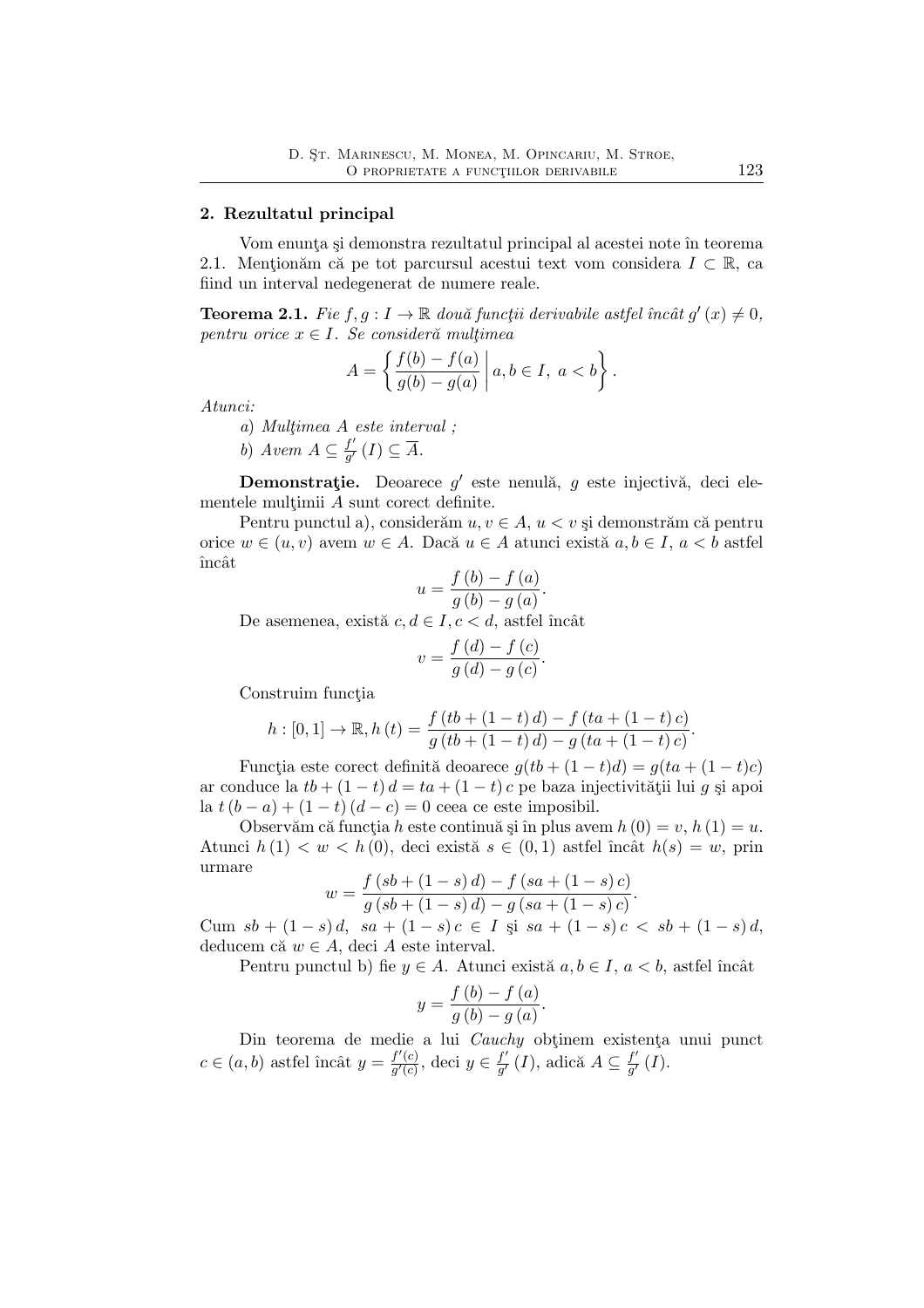Pentru a demonstra a doua incluziune, fie  $z \in \frac{f'}{g'}$  $\frac{J}{g'}(I)$ . Atunci există  $c \in I$  astfel încât  $z = \frac{f'(c)}{g'(c)}$  $\frac{f'(c)}{g'(c)}$ . Deoarece I este interval, deducem că există un şir de numere  $(c_n)_{n \in \mathbb{N}}$  din *I* astfel încât  $c_n \neq c$  pentru orice  $n \in \mathbb{N}$  și  $c_n \to c$ . Atunci

$$
f'(c) = \lim_{n \to \infty} \frac{f(c_n) - f(c)}{c_n - c}
$$

¸si

$$
g'(c) = \lim_{n \to \infty} \frac{g(c_n) - g(c)}{c_n - c},
$$

de unde obtinem

$$
\frac{f'(c)}{g'(c)} = \lim_{n \to \infty} \frac{f(c_n) - f(c)}{g(c_n) - g(c)}
$$

şi concluzia $z \in \overline{A}$ , adică $\frac{f'}{g'}$  $\frac{f}{g'}(I) \subseteq A.$ 

Cu aceasta demonstrația este încheiată.  $\Box$ 

## 3. Consecinte

In acest paragraf vom prezenta câteva rezultate care decurg din propozitia 2.1. Prima consecintă o reprezintă teorema lui *Jarnik*, căreia îi vom da o nouă și foarte scurtă demonstratie.

**Propoziția 3.1.** *(Teorema lui Jarnik). Fie*  $f, g: I \to \mathbb{R}$  două funcții de $rivable \; a stfel \; inc\^{at} g'(x) \neq 0, \; pentru \; orice \; x \in I. \; Atunci \; funcția \; \frac{f'}{g'}$ g ′ *are proprietatea lui Darboux pe* I*.*

**Demonstrație.** Fie  $J \subset I$  un interval oarecare. Atunci, conform 2.1.b) rezultă că  $\frac{\vec{f}^{\prime}}{g^{\prime}}$  $\frac{f'}{g'}(J)$  este tot interval. Prin urmare  $\frac{f'}{g'}$  $\frac{J}{g'}$  are proprietatea lui  $Darboux.$ 

In continuare vom enunta și demonstra o propoziție pe care o putem considera ca o întărire a teoremei lui *Cauchy* și evident, ca un caz particular, se obtime o întărire a teoremei lui *Lagrange*.

**Propozitia 3.2.** Fie  $f, g: I \to \mathbb{R}$  două funcții derivabile cu  $g'(x) \neq 0$ , *pentru orice*  $x \in I$ *. Fie*  $a.b \in I, a < b$ *, pentru care există*  $d \in (a, b)$  *cu proprietatea*

$$
\frac{f(b) - f(d)}{g(b) - g(d)} \neq \frac{f(d) - f(a)}{g(d) - g(a)}.
$$

*Atunci există o vecinătate V a numărului*  $\frac{f(b)-f(a)}{g(b)-g(a)}$  *astfel încât pentru orice*  $\lambda \in V$  *există*  $c \in I$  *pentru care* 

$$
\frac{f'(c)}{g'(c)} = \lambda.
$$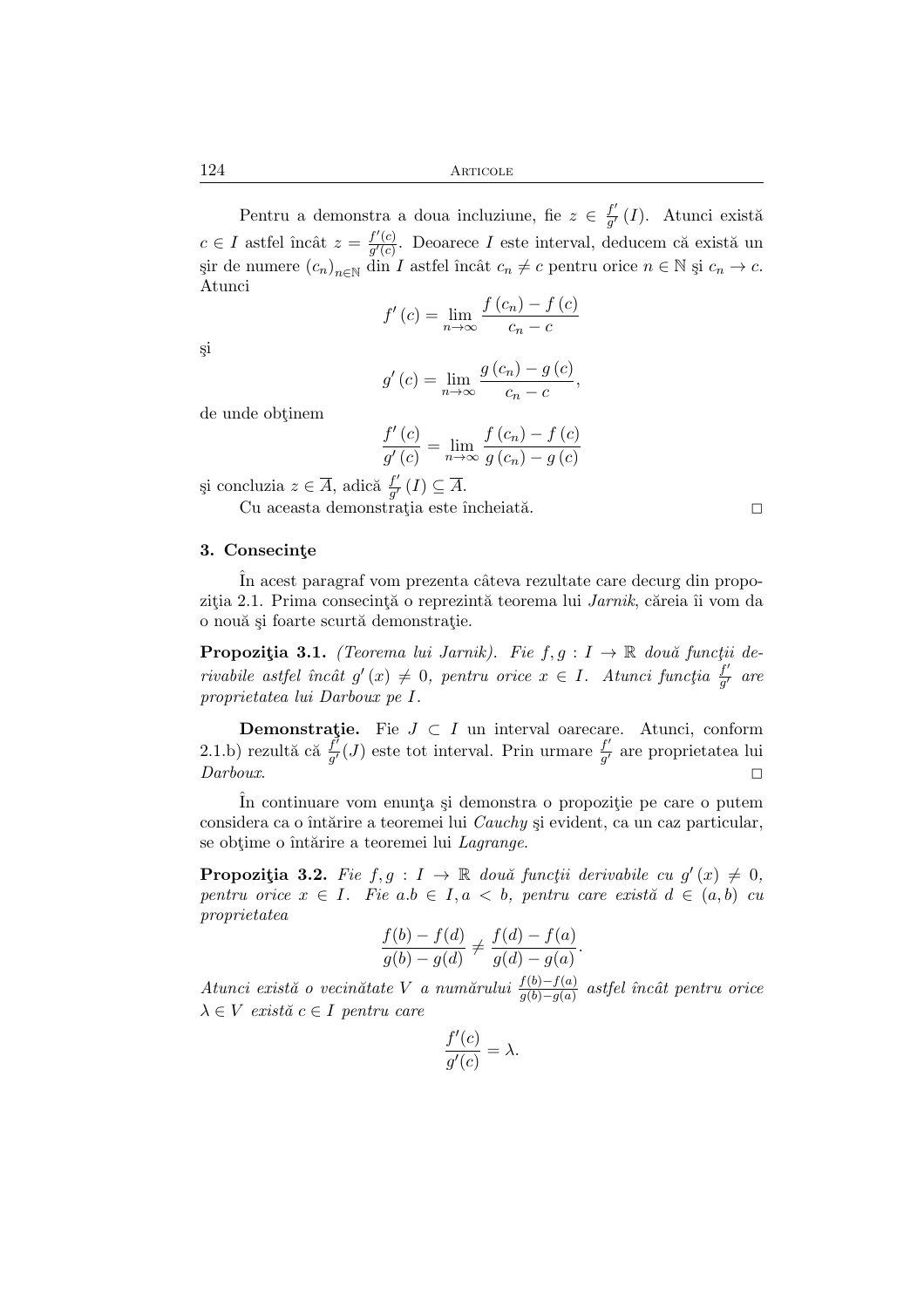Demonstratie. Avem identitatea

$$
\frac{f(b) - f(a)}{g(b) - g(a)} = \frac{g(d) - g(a)}{g(b) - g(a)} \frac{f(d) - f(a)}{g(d) - g(a)} + \frac{g(b) - g(d)}{g(b) - g(a)} \frac{f(b) - f(d)}{g(b) - g(d)}.
$$

Deoarece  $g'$  este nenulă, atunci funcția  $g$  este strict monotonă și atunci vom avea  $\frac{g(d)-g(a)}{g(b)-g(a)} > 0$  și  $\frac{g(b)-g(d)}{g(b)-g(a)} > 0$ .

Dacă notăm 
$$
\frac{f(d)-f(a)}{g(d)-g(a)} = A
$$
,  $\frac{f(b)-f(d)}{g(b)-g(d)} = B$  și  $\frac{g(d)-g(a)}{g(b)-g(a)} = t$ , atunci  

$$
\frac{f(b)-f(a)}{g(b)-g(a)} = tA + (1-t)B.
$$

Presupunând că  $A < B$ , vom obține

$$
A < \frac{f(b) - f(a)}{g(b) - g(a)} < B.
$$

Fie  $V = (A, B)$ ; vom vedea că aceasta este vecinătatea căutată. Pentru aceasta considerăm mulțimea

$$
J = \left\{ \frac{f(u) - f(v)}{g(u) - g(v)} | u, v \in [a, b], v < u \right\}.
$$

Din 2.1, obtinem că J este interval. Cum  $A, B \in J$  atunci  $V = (A, B) \subset J$ . Tot din 2.1 avem

$$
J\subset \frac{f'}{g'}\left(\left[a.b\right]\right).
$$

Cu aceasta demonstrația este încheiată deoarece pentru orice  $\lambda \in V$ avem

$$
\lambda\in\frac{f'}{g'}\left([a.b]\right)
$$

care este echivalent cu cerința din enunț.  $\square$ 

Propoziția următoare prezintă un rezultat extrem de util pe care îl vom exploata ulterior cu unele consecinte.

**Propozitia 3.3.** *Fie*  $f, g: I \to \mathbb{R}$  *două funcții derivabile astfel încât*  $g'(x) \neq$ 0*, pentru orice*  $x \in I$ *. Dacă există*  $c \in I$  *astfel încât* 

$$
\frac{f'(c)}{g'(c)} \neq \frac{f(b) - f(a)}{g(b) - g(a)},
$$

*pentru orice*  $a, b \in I$ ,  $a < b$ , *atuncic c este punct de extrem pentru*  $\frac{f'}{g'}$  $\frac{J'}{g'}$  .

Demonstratie. Dacă considerăm multimea

$$
A = \left\{ \frac{f(b) - f(a)}{g(b) - g(a)} | a, b \in I, a < b \right\},\,
$$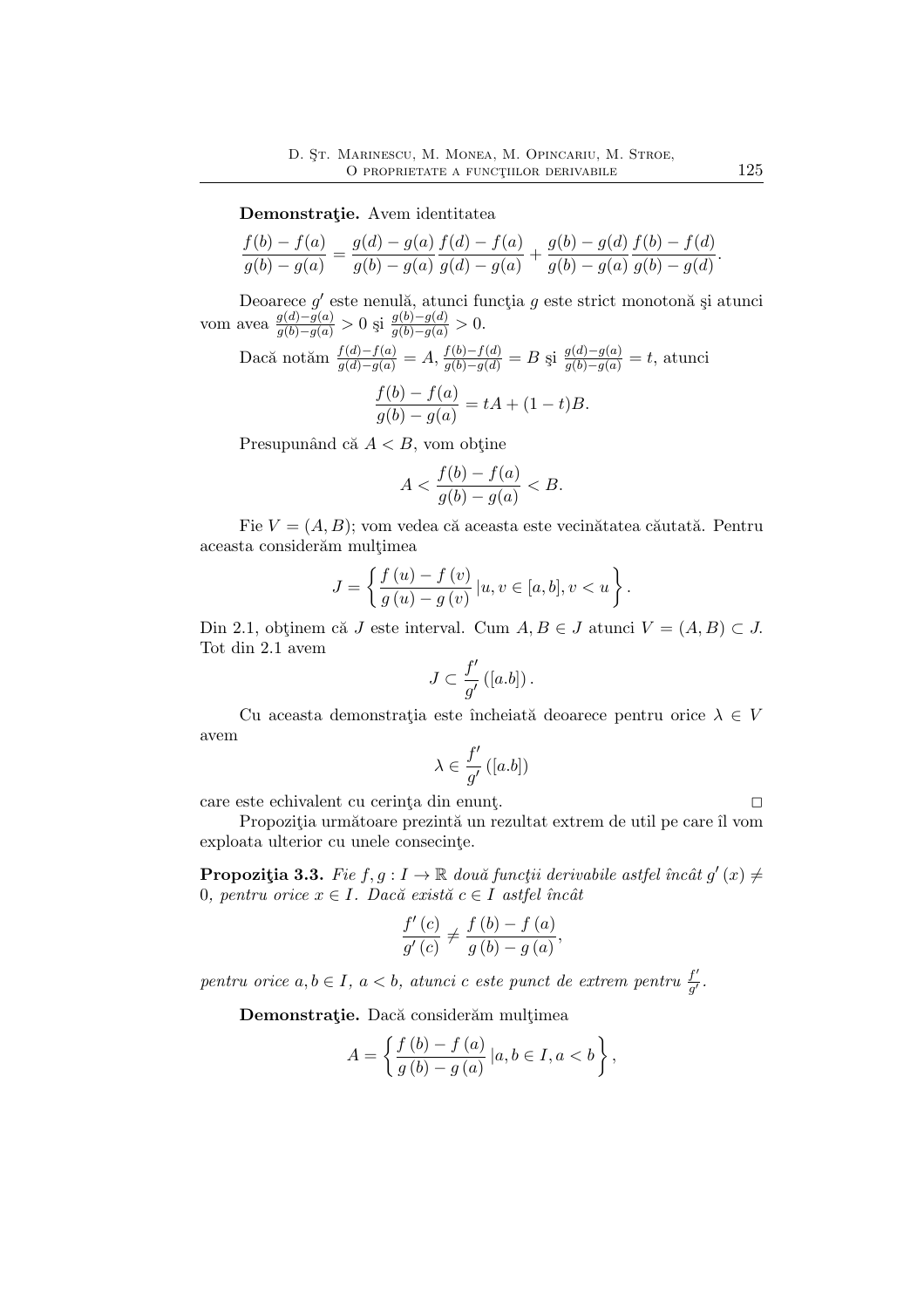atunci  $\frac{f'(c)}{g'(c)}$  $\frac{f'(c)}{g'(c)} \notin A$ . Aplicând 2.1.b, deducem că  $\frac{f'(c)}{g'(c)}$  $\frac{f(c)}{g'(c)} \in A$ . Dar A este interval, de unde deducem că  $\frac{f'(c)}{a'(c)}$  $\frac{f(c)}{g'(c)}$  este una dintre extremitățile lui A, deci c este punct de extrem pentru  $\frac{f'}{q'}$ g  $\frac{7}{7}$ .

**Consecinta 3.4.** (*Bogdan Enescu*) *Fie*  $f : \mathbb{R} \to \mathbb{R}$  *o functie de două ori*  $derivabil\breve{a}$  pe  $\mathbb R$  pentru care există un  $c \in \mathbb R$  astfel încât

$$
\frac{f(b)-f(a)}{b-a}\neq f'(c),
$$

*pentru orice*  $a, b \in \mathbb{R}$ ,  $a \neq b$ *. Atunci*  $f''(c) = 0$ *.* 

**Demonstratie.** Aplicăm 3.3. pentru funcția  $g : \mathbb{R} \to \mathbb{R}$ ,  $g(x) = x$ și deducem că punctul c este punct de extrem pentru funcția  $f'$ , de unde obtinem  $f''(c) = 0$  conform teoremei lui *Fermat*.

 $\hat{\text{In}}$  [4], *J. Tong* și *P. Braza* prezintă următorul rezultat:

 $Fie f: I \to \mathbb{R}$  *o functie derivabilă și*  $c \in I$  *care nu este punct de extrem pentru f'. Atunci există a,b* ∈ *I astfel încât* 

$$
\frac{f(b)-f(a)}{b-a}=f'(c).
$$

Autorii îl numesc "*forma slabă a reciprocei teoremei lui Lagrange"*. Propoziția 3.5 va generaliza acest rezultat, motiv pentru care o putem numi "*forma slabă a reciprocei teoremei lui Cauchy"*. O formă a acestui rezultat însoțită de o altă demonstrație o regăsim în teorema 3.a din [2], autor *C. Mortici*.

**Propoziția 3.5.** *Fie*  $f, g: I \to \mathbb{R}$  două funcții derivabile astfel încât  $g'(x) \neq 0$ ,  ${\it part {\it wave}}$  *pentru orice*  $x \in I$ *. Fie*  $c \in I$ *, care nu este punct de extrem pentru*  $\frac{f^j}{g^{\prime}}$ g ′ *. Atunci*  $exist\check{a} a, b \in I, a < b, astfel \text{ } \hat{u}ac\hat{a}t$ 

$$
\frac{f\left(b\right)-f\left(a\right)}{g\left(b\right)-g\left(a\right)}=\frac{f'\left(c\right)}{g'\left(c\right)}.
$$

Demonstratie. Dacă am presupune prin reducere la absurd că

$$
\frac{f'(c)}{g'(c)} \neq \frac{f(b) - f(a)}{g(b) - g(a)},
$$

pentru orice $a,b\in I, a< b,$ atunci $c$ ar fi punct de extrem pentru $\frac{f'}{g'}$  $\frac{f}{g'}$  conform lui 3.2, ceea ce contrazice ipoteza. 2

Tot o versiune a reciprocei teoremei lui *Lagrange* este dată și de rezultatul următor:

 $Fie \ f: I \to \mathbb{R}$  *o funcție derivabilă și c un punct interior lui I. Dacă*  $f'$ *este strict monotonă atunci există*  $a, b \in I$ ,  $a < c < b$ , astfel încât

$$
\frac{f(b) - f(a)}{b - a} = f'(c).
$$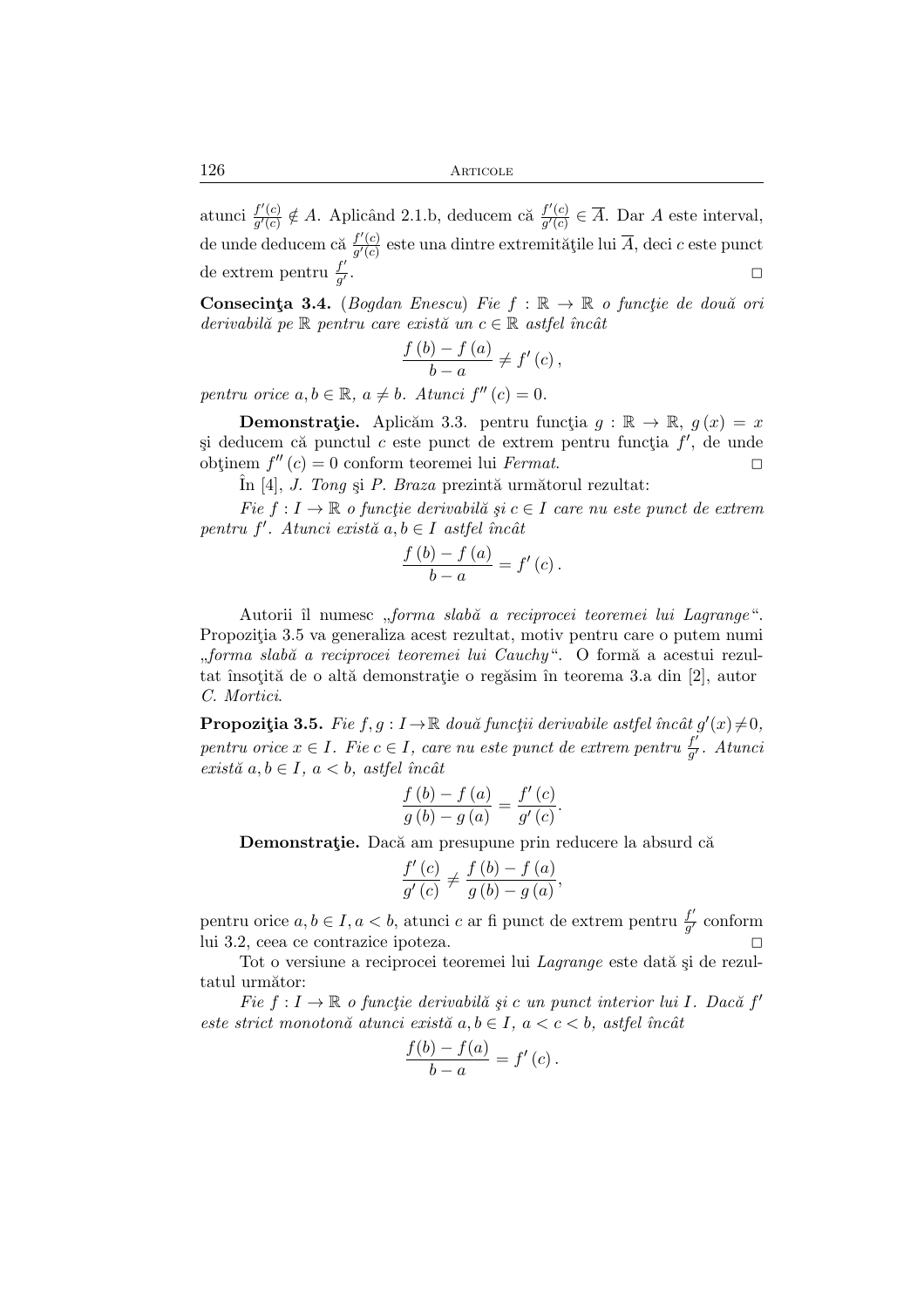Generalizarea acestui rezultat este dată de propoziția care urmează.

**Propoziția 3.6.** *Fie*  $f, g: I \to \mathbb{R}$  două funcții derivabile astfel încât  $g'(x) \neq 0$ , *pentru orice*  $x \in I$  *și*  $\frac{f'}{g'}$ g ′ *este strict monoton˘a. Fie* c *un punct interior lui* I*. Atunci există*  $a, b \in I$ ,  $a < c < b$ , astfel încât

$$
\frac{f(b) - f(a)}{g(b) - g(a)} = \frac{f'(c)}{g'(c)}.
$$

Demonstrație. Dacă  $\frac{f'}{a'}$  $\frac{J'}{g'}$  este strict monotonă pe *I*, atunci este injectivă. Deoarece  $c$  este punct interior al intervalului  $I$ , atunci nu este punct de extrem pentru $\frac{f'}{g'}$ și există  $a, b \in I$ ,  $a < b$ , astfel încât

$$
\frac{f\left(b\right)-f\left(a\right)}{g\left(b\right)-g\left(a\right)}=\frac{f'\left(c\right)}{g'\left(c\right)},
$$

conform consecintei 3.4. Aplicând teorema lui *Cauchy* pe intervalul  $[a, b]$ , găsim un punct  $d \in (a, b)$  astfel încât

$$
\frac{f(b) - f(a)}{g(b) - g(a)} = \frac{f'(d)}{g'(d)},
$$

de unde

$$
\frac{f'(c)}{g'(c)} = \frac{f'(d)}{g'(d)}.
$$

Cum  $\frac{f'}{q'}$  $\frac{f}{g'}$  este injectivă obținem  $d = c$  adică  $a < c < b$ , ceea ce trebuia demonstrat.  $\Box$ 

Tot în [4], *Tong* și *Braza* prezintă și o "formă tare a teoremei lui La*grange*", adică:

 $Fie f: I \to \mathbb{R}$  *o functie derivabil* $\tilde{a}$  *si c un punct interior lui I care nu este punct de extrem local pentru* f ′ *. Dac˘a* c *nu este punct de acumulare al*  $multimi$ 

$$
A = \{ x \in I | f'(x) = f'(c) \},
$$

 $atunci\ exist\ a,b\in I,\ a < c < b,\ astfel\ inc\`at$ 

$$
\frac{f(b)-f(a)}{b-a}=f'(c).
$$

ˆIn finalul acestei note vom prezenta o generalizare pe care o vom numi ,,*forma tare a reciprocei teoremei lui Cauchy*". O formulare a acestui rezultat se regăsește de asemenea în [2], respectiv teorema 3.b, fără a fi însotită de o soluție. Noi vom prezenta însă două demonstrații pentru acest rezultat.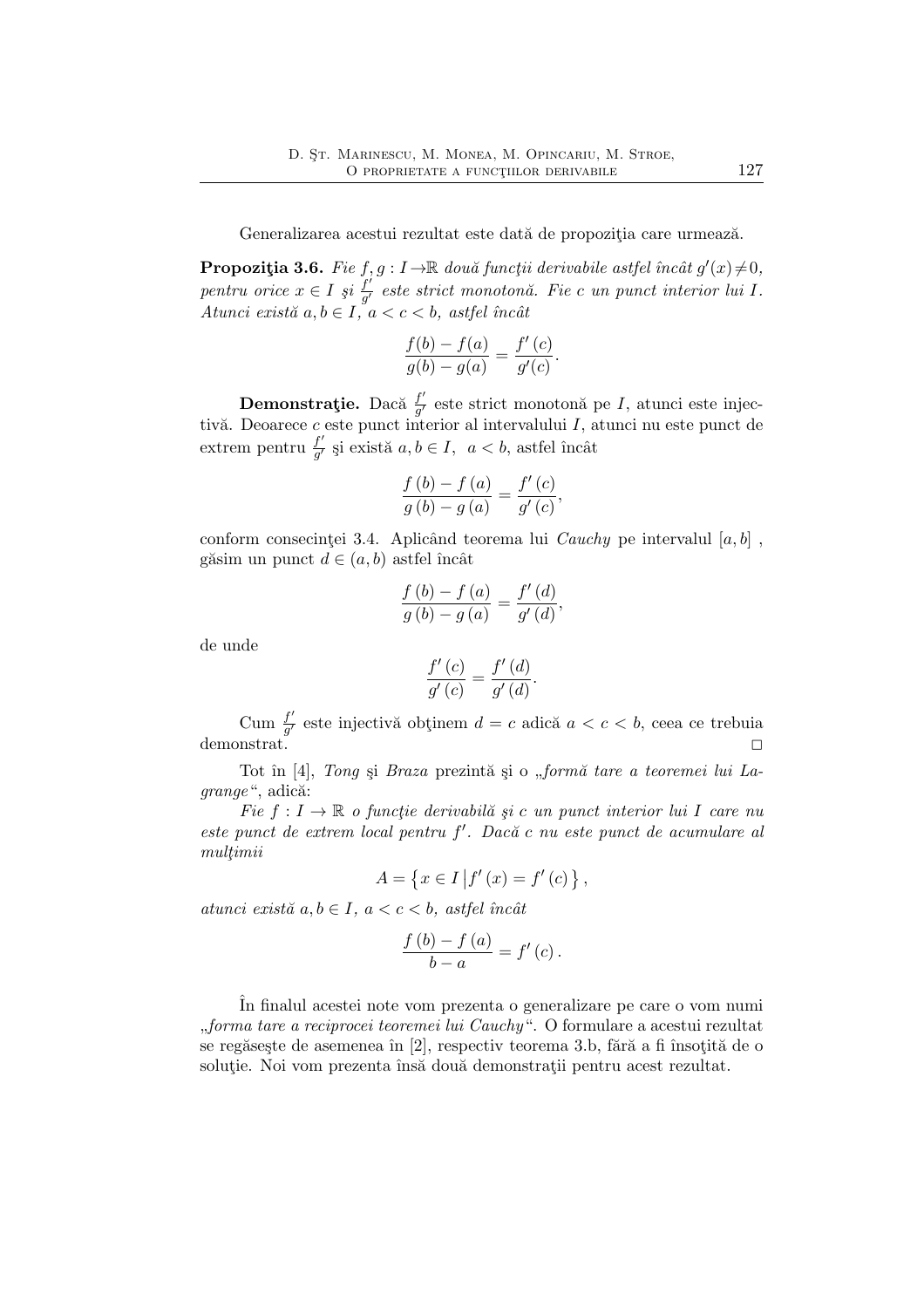128 Articole

**Propozitia 3.7.** *Fie*  $f, g: I \to \mathbb{R}$  *două funcții derivabile astfel încât*  $g'(x) \neq$ 0*, pentru orice* x ∈ I*. Fie* c *un punct interior lui* I*, care nu este punct de*  $extrem$  *local pentru*  $\frac{f'}{g'}$  $\frac{J'}{g'}$ *. Dacă c nu este punct de acumulare pentru mulțimea* 

$$
A = \left\{ x \in I \left| \frac{f'(x)}{g'(x)} \right| = \frac{f'(c)}{g'(c)} \right\},\,
$$

 $atunci\;exist\check{a}\;a,b\in I,\;a$ 

$$
\frac{f\left(b\right)-f\left(a\right)}{g\left(b\right)-g\left(a\right)}=\frac{f'\left(c\right)}{g'\left(c\right)}
$$

.

Demonstrație. *Prima soluție*. Dacă c nu este punct de extrem local pentru  $\frac{f'}{g'}$ , atunci există  $a, b \in I$ ,  $a < c < b$ , astfel încât c nu este punct de extrem pe intervalul  $(a, b)$ . Definim două șiruri  $(a_n)_{n \in \mathbb{N}}$  și  $(b_n)_{n \in \mathbb{N}}$  astfel:

$$
a_0 = a, \ a_{n+1} = \frac{a_n + c}{2},
$$

respectiv

$$
b_0 = b, \ b_{n+1} = \frac{b_n + c}{2}.
$$

Evident, vom avea

$$
a_0 \leqslant a_1 \leqslant \ldots \leqslant a_n \leqslant \ldots \leqslant c \leqslant \ldots \leqslant b_n \leqslant \ldots \leqslant b_1 \leqslant b_0
$$

¸si, deoarece

$$
b_{n+1} - a_{n+1} = \frac{b_n - a_n}{2},
$$

deducem că

$$
\lim_{n \to \infty} (b_n - a_n) = 0,
$$

de unde  $\lim_{n \to \infty} a_n = \lim_{n \to \infty} b_n = c.$ 

Pentru fiecare  $n \in \mathbb{N}$ , avem  $c \in (a_n, b_n)$ . Aplicăm propoziția 3.4. și găsim două numere distincte  $p_n, q_n \in (a_n, b_n), p_n < q_n$ , astfel încât

$$
\frac{f'(c)}{g'(c)} = \frac{f(q_n) - f(p_n)}{g(q_n) - g(p_n)}.
$$

Demonstrația este încheiată dacă arătăm că există un $n_0 \in \mathbb{N}$ , pentru care  $c \in (p_{n_0}, q_{n_0}).$ 

Presupunem contrariul. Atunci , pentru orice  $n \in \mathbb{N}$ , avem  $c \notin (p_n, q_n)$ . Aplicând teorema lui *Cauchy* pe fiecare interval găsim un  $c_n \in (p_n, q_n)$  astfel încât

$$
\frac{f(q_n) - f(p_n)}{g(q_n) - g(p_n)} = \frac{f'(c_n)}{g'(c_n)}.
$$

Obtinem atunci

$$
\frac{f'(c_n)}{g'(c_n)} = \frac{f'(c)}{g'(c)},
$$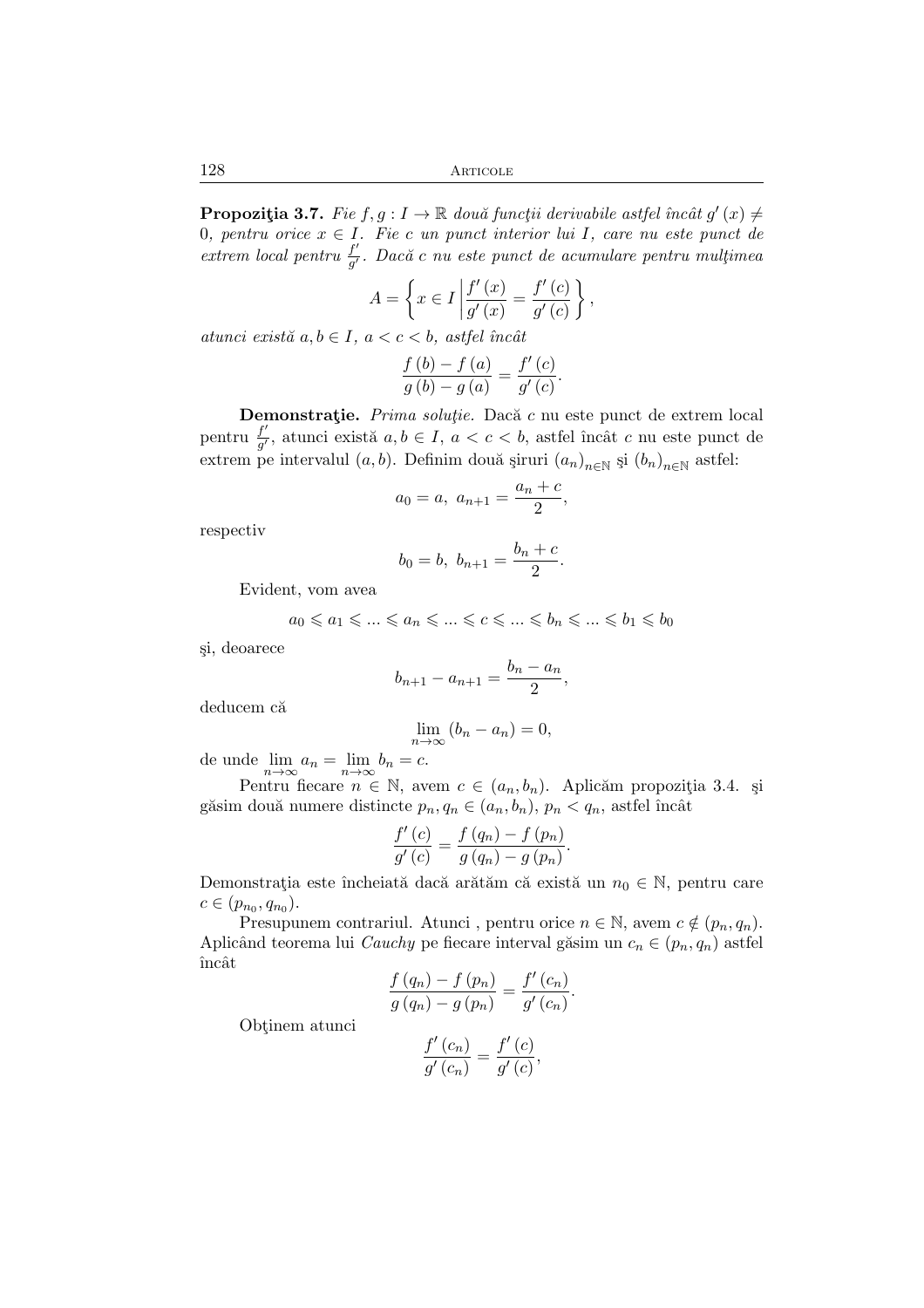pentru orice  $n \in \mathbb{N}$ . Dar  $c_n \in (p_n, q_n) \subset (a_n, b_n)$ , deci  $\lim_{n \to \infty} c_n = c$ , deci punctul  $c$  este punct de acumulare al multimii  $A$  ceea ce contrazice ipoteza si încheie demonstrația.

*A doua soluție.* Deoarece c nu este punct de acumulare al mulțimii A atunci exită  $u, v \in I$ ,  $u < v$ , astfel încât

$$
\frac{f'(x)}{g'(x)} \neq \frac{f'(c)}{g'(c)},
$$

pentru orice  $x \in (u, v) - \{c\}$ . Definim funcția

$$
h: (u, v) \to \mathbb{R}, h(x) = f(x) - \frac{f'(c)}{g'(c)}g(x),
$$

care este derivabiă. Avem

$$
h'(x) = f'(x) - \frac{f'(c)}{g'(c)}g'(x)
$$

și evident  $h'(c) = 0$  și  $h'(x) ≠ 0$  dacă  $x ∈ (u, v) - \{c\}$ . Deoarece c nu este punct de extrem pentru  $\frac{\hat{f}'}{g'}$  $\frac{J}{g'}$  atunci funcția h are semn diferit pe intervalele  $(u, c)$  și respectiv  $(c, v)$ . Deducem că punctul c este punct de extrem pentru h. Atunci există  $a \in (u, c)$  și  $b \in (c, v)$ , astfel încât  $h(a) = h(b)$  care este echivalent cu

$$
\frac{f\left(b\right) - f\left(a\right)}{g\left(b\right) - g\left(a\right)} = \frac{f'\left(c\right)}{g'\left(c\right)}
$$

,

ceea ce încheie demonstrația. $\hfill \square$ 

#### Bibliografie

- [1] D.M. Bătinețu-Giurgiu, I. Tomescu, *Olimpiadele Nationale de matematică pentru liceu* 1954-2003, Ed. Enciclopedică, București, 2004.
- [2] C. Mortici, *A converse of mean value theorem made easy*,Internat. J. Math., Ed. Sci. Tech., Vol 41, Issue 7.
- [3] S. B. Nedler Jr., *A Proof of Darboux's Theorem*, American Mathematical Monthly, 117(2010), nr. 2, 174-175.
- [4] J. Tong, P. Braza, *A converse of the mean value theorem*, American Mathematical Monthly, 104 (1997), nr. 10, 939-942.
- [5] \* \* \*, *Romanian Mathematical Competitions*, Ed. Theta, București, 2008.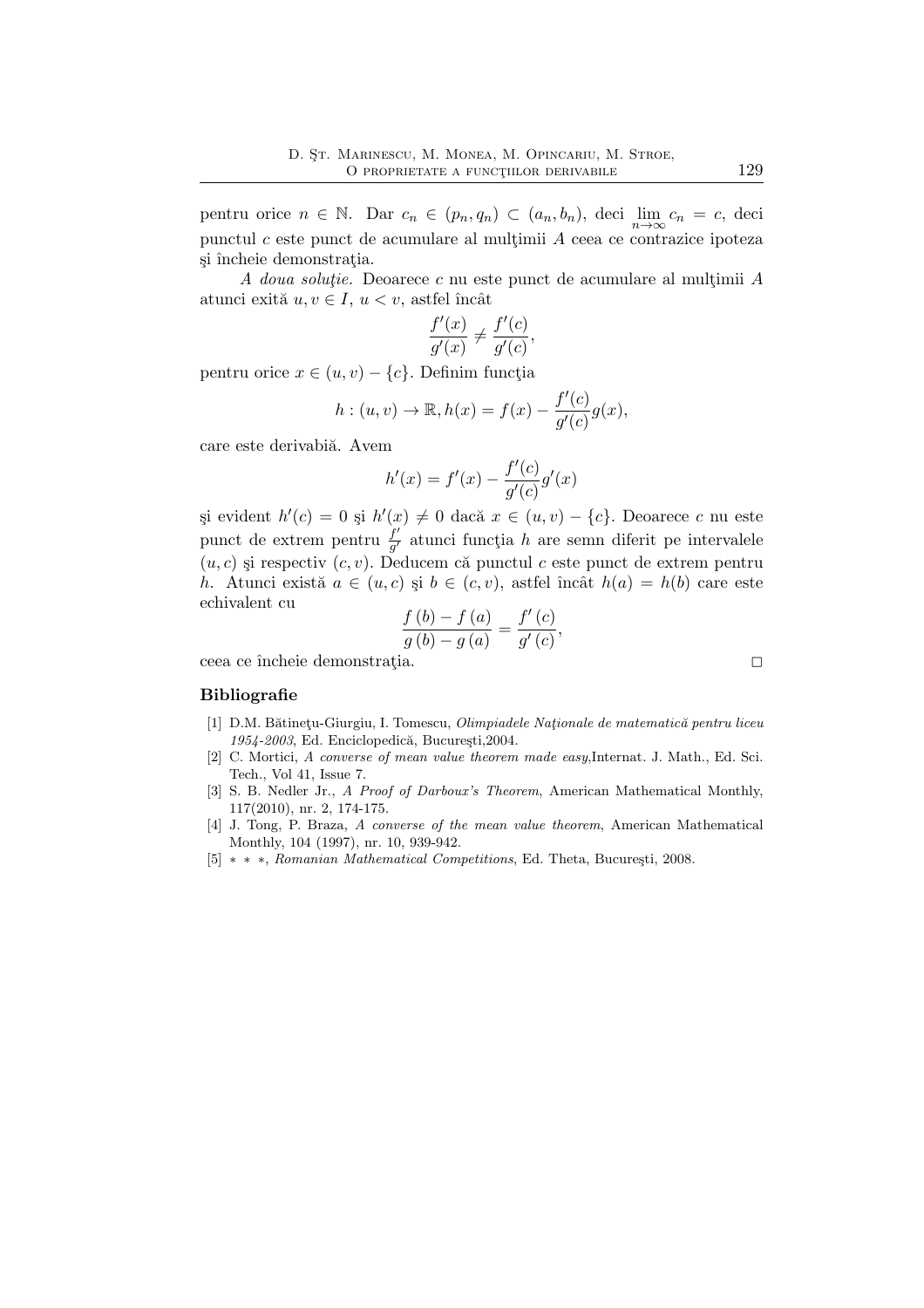## NOTE MATEMATICE

## Improved Finsler-Hadwiger inequality revisited

CEZAR  $LUPU<sup>1</sup>$  and VIRGIL NICULA<sup>2)</sup>

Abstract. In this note we give another generalized and sharpened version of the Finsler-Hadwiger inequality different from the one given by Wu and Debnath in [6]. Our approach is rather elementary and it doesn't use auxiliary trigonometric inequalities.

Keywords: inequality, Finsler-Hadwiger inequality, trigonometric inequality.

MSC : 51Mxx, 51Nxx, 51Axx, 26D15.

## 1. Introduction and Main result

Throughout this note we use the notation  $\Sigma$  to express the cyclic sum, for example:  $\sum f(A) = f(A) + f(B) + f(C)$ .

In [6] it is proved the following generalized sharpened version of the Finsler-Hadwiger inequality, namely

Theorem 1.1. *Let* a, b, c *be the lengths of sides of triangle* ABC *and let* F, R, d *denote respectively its area, circumradius and the distance between circumcenter and the incenter. Then for real numbers*  $\lambda \geq 2$ *, the following inequality is true*

$$
\sum a^{\lambda} \ge 2^{\lambda} 3^{1-\frac{\lambda}{2}} \left(3 + \frac{d^2}{R^2}\right)^{\frac{\lambda}{4}} F^{\frac{\lambda}{4}} + \sum |a - b|^{\lambda}.
$$

This theorem is an improvment of the following generalized Finsler-Hadwiger inequality given by Wu in [4],

Theorem 1.2. *For any triangle* ABC *we have the inequality*

$$
\sum a^{\lambda} \ge 2^{\lambda} 3^{1 - \frac{\lambda}{4}} F^{\frac{\lambda}{2}} + \sum |a - b|^2.
$$

For  $\lambda = 2$ , we obtain the celebrated Finsler-Hadwiger inequality (see [1]), namely

Theorem 1.3. *For any triangle* ABC *we have the inequality*

$$
\sum a^2 \ge 4\sqrt{3}F + \sum (a-b)^2.
$$

<sup>&</sup>lt;sup>1)</sup>University of Bucharest, Faculty of Mathematics, Bucharest and University of Craiova, Faculty of Mathematics, Craiova, Romania, lupucezar@yahoo.com, lupucezar@gmail.com

 $^{2)}$ Ion Creangă High School, Bucharest, Romania, 1evinicula@yahoo.com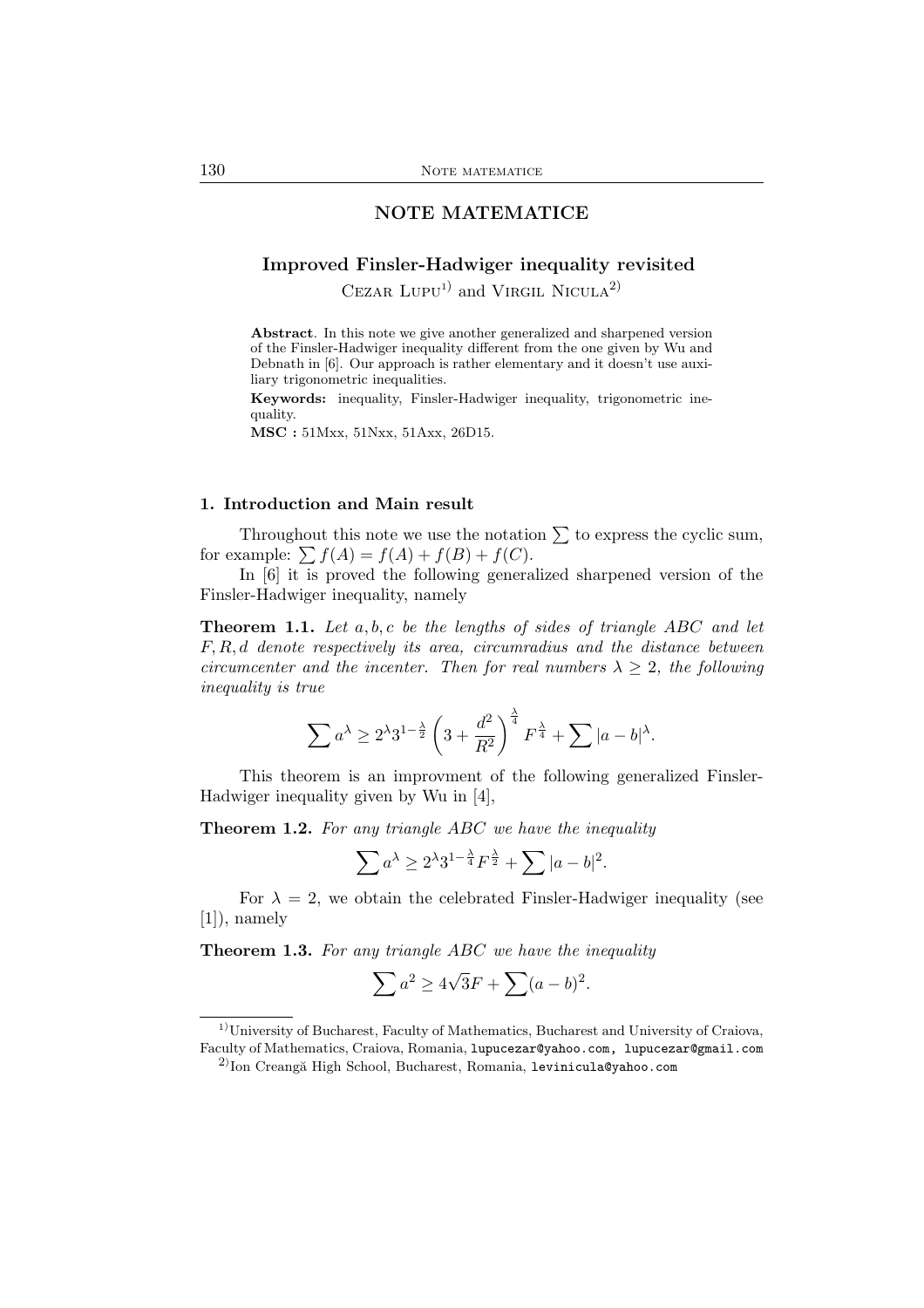In this paper, we prove other generalized and improved version of the Finsler-Hadwiger inequality. Our approach is rather elementary and different from the one of Wu and Debnath from [6].

The main result of this note is the following

Theorem 1.4. *Let* a*,* b*,* c *be the lengths of sides of triangle* ABC *and let* F*,* R*,* r*,* s *denote respectively its area, circumradius, inradius and the semiperimeter. Then for real numbers*  $\lambda \geq 2$ *, the following inequality is true* 

$$
\sum a^{\lambda} \ge 2^{\lambda} 3^{1-\frac{\lambda}{2}} (KP)^{\frac{\lambda}{2}} F^{\frac{\lambda}{2}} + \sum |a-b|^{\lambda},
$$
  
where  $K = \frac{1}{s} \sqrt{4R^2 + 4Rr + 3r^2}$  and  $P = \sqrt{3 + \frac{4(R - 2r)}{4R + r}}$ .

#### 2. Proof of the Main result

In the proof of Theorem 1.5, we shall use the following result from [2].

**Lemma 2.1.** Let  $x_1, x_2, \ldots, x_n$  be nonnegative numbers, and  $p \geq 1$ . Then

$$
\sum_{i=1}^{n} x_i^p \ge n^{1-p} \left(\sum_{i=1}^{n} x_i\right)^p,
$$

*with equality holding if and only if*  $x_1 = x_2 = \ldots = x_n$  *or*  $p = 1$ *. Moreover,* 

 $(x_1+x_2)^p \ge x_1^p + x_2^p$  $\frac{p}{2}$ 

*with equality holding if and only if*  $x_1 = 0$  *of*  $x_2 = 0$  *or*  $p = 1$ *.* 

This lemma as a consequence of Holder's inequality and it is used also to prove other inequalities in [4] and [6]. Now, we give the

Proof of Theorem 1.4. By Lemma 2.1 we have

$$
\sum a^{\lambda} = \sum ((b-c)^2 + (c+a-b)(a+b-c))^{\frac{\lambda}{2}} \ge \sum (|b-c|^{\lambda} + (c+a-b)^{\frac{\lambda}{2}}(a+b-c)^{\frac{\lambda}{2}}).
$$

Further again, by Lemma 2.1, we have

$$
\sum (c+a-b)^{\frac{\lambda}{2}}(a+b-c)^{\frac{\lambda}{2}} \ge 3^{1-\frac{\lambda}{2}} \left(\sum (b+c-a)(c+a-b)\right)^{\frac{\lambda}{2}}.
$$

Thus, we obtain

$$
\sum a^{\lambda} \ge \sum |b - c|^{\lambda} + 3^{1 - \frac{\lambda}{2}} \left( \sum (b + c - a)(c + a - b) \right)^{\frac{\lambda}{2}}.
$$

Now, we prove that

$$
\sum (b + c - a)(c + a - b) \ge 4F \cdot K \cdot P,
$$

where  $K$  and  $P$  were defined in the previous section. By the well-known equalities in a triangle,  $ab + bc + ca = s^2 + 4Rr + r^2$  and  $a^2 + b^2 + c^2 =$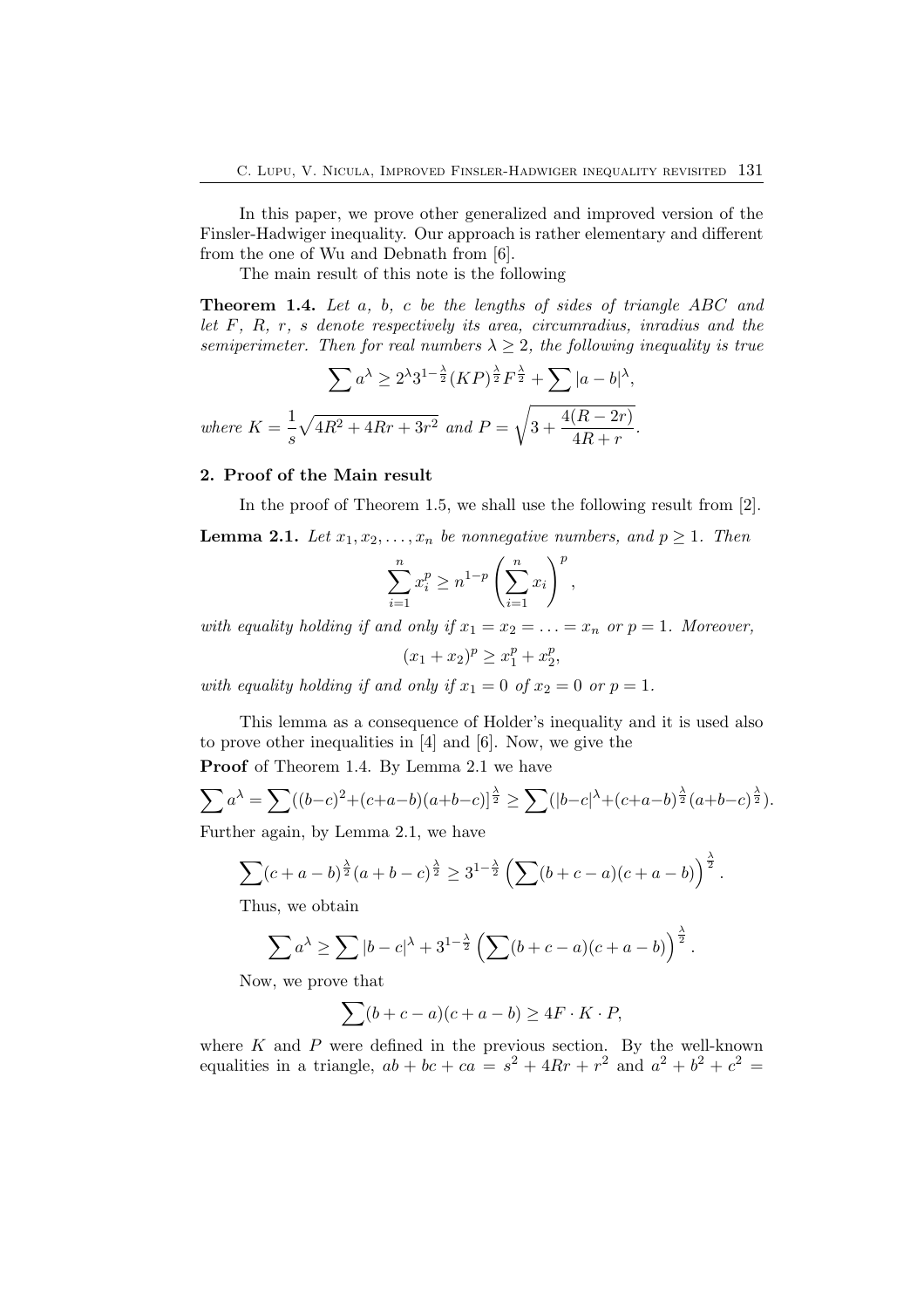$= 2(s^2 - r^2 - 4Rr)$ , we deduce that  $\sum (b + c - a)(c + a - b) = 4r(4R + r)$  and we have to prove that

$$
4r(4R+r) \ge 4F \cdot K \cdot P
$$

which is succesively equivalent to

$$
4R + r \ge \sqrt{4R^2 + 4Rr + 3r^2} \cdot \sqrt{3 + \frac{4(R - 2r)}{4R + r}},
$$
  

$$
(4R^2 + 4Rr + 3r^2)(16R - 5r) \le (4R + r)^3,
$$

$$
64R^3 + 44R^2r + 28Rr^2 - 15r^3 \le 64R^3 + 48R^2r + 12Rr^2 + r^3
$$

and finally equivalent to

$$
4r(R - 2r)^2 \ge 0.
$$

Finally, we obtain

$$
\sum a^{\lambda} \ge 2^{\lambda} 3^{1-\frac{\lambda}{2}} (KP)^{\frac{\lambda}{2}} F^{\frac{\lambda}{2}} + \sum |a-b|^{\lambda},
$$

where  $K = \frac{1}{1}$ s  $\sqrt{4R^2+4Rr+3r^2}$  and  $P=$ <sup>1</sup>  $3 + \frac{4(R - 2r)}{4R}$ 

 $\frac{(n-2r)}{4R+r}$ . By the well-known *Gerretsen*'s inequality,  $s^2 \leq 4R^2 + 4Rr + 3r^2$  (see [7]), we obtain a generalization of Theorem 5 from [8], namely

Theorem 2.2. *For any trianagle* ABC*, we have the inequality*

$$
\sum a^{\lambda} \ge 2^{\lambda} 3^{1-\frac{\lambda}{2}} (P)^{\frac{\lambda}{2}} F^{\frac{\lambda}{2}} + \sum |a-b|^{\lambda}.
$$

For  $\lambda = 2$ , Theorem 1.4 and Theorem 2.2 leads to the following refinements of the *Finsler-Hadwiger* inequality

Corollary 2.3. *For any triangle* ABC*, we have the inequality*

$$
\sum a^{2} \geq 4F \cdot \frac{1}{s} \sqrt{4R^{2} + 4Rr + 3r^{2}} \cdot \sqrt{3 + \frac{4(R - 2r)}{4R + r}} + \sum (a - b)^{2}.
$$

Corollary 2.4. *For any triangle* ABC*, we have the inequality*

$$
\sum a^{2} \geq 4F \cdot \sqrt{3 + \frac{4(R - 2r)}{4R + r}} + \sum (a - b)^{2}.
$$

Corollary 2.4 appears also in [8]. The proof was based on a variant of a particular case of *Schur* 's algebraic inequality.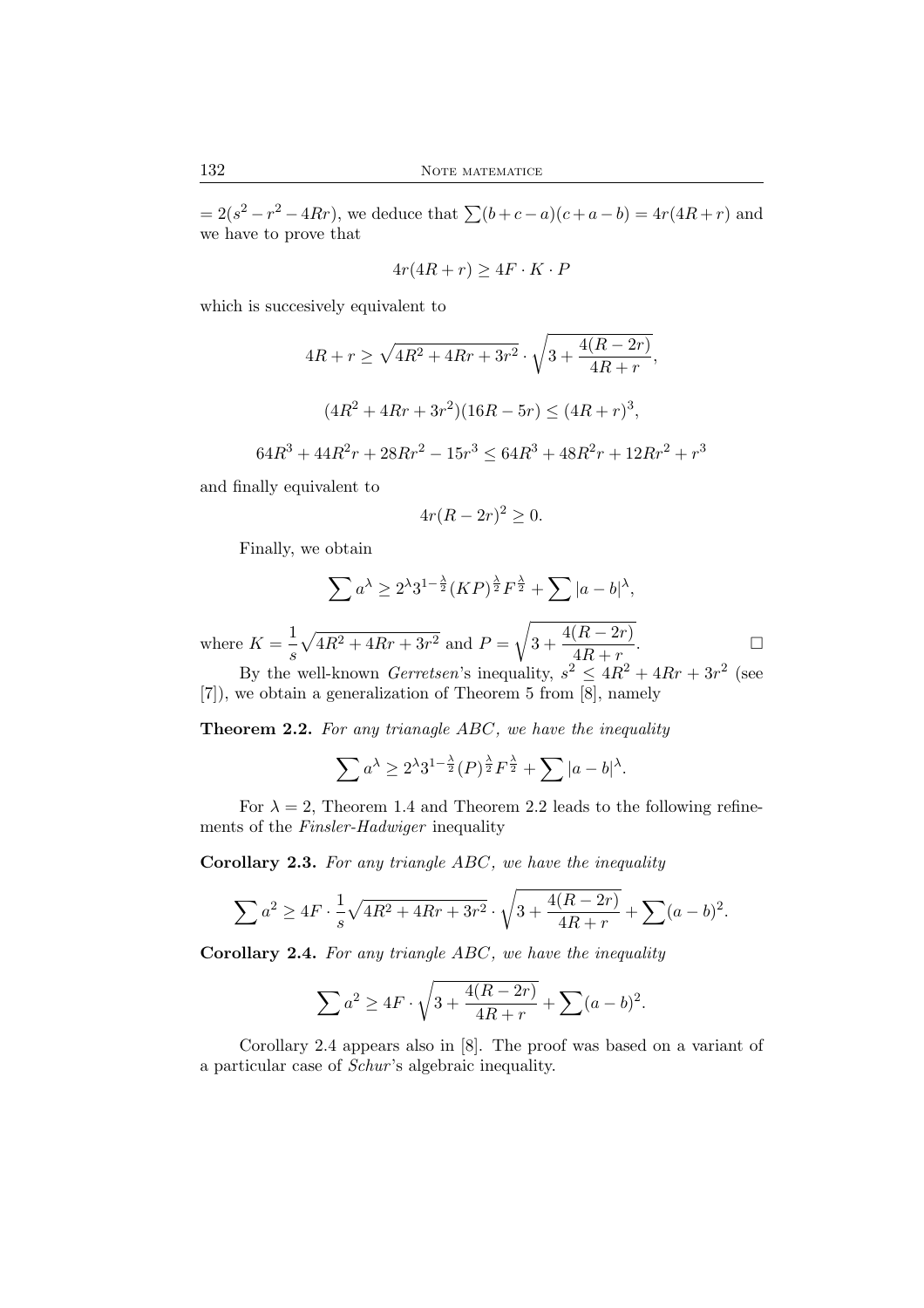#### References

- [1] P. Finsler, H. Hadwiger, *Einige Relationen im Dreick*, Comm. Mat. Helv., 10(1937), 316–326.
- [2] G. Hardy, J. E. Littlewood, G. Polya, *Inequalities*, 2nd edition, Cambridge University Press, 1952.
- [3] D.S. Mitrinovic, J. E. Pecaric, V. Volonec, *Recent Advances in Geometric Inequalities*, Kluwer Academic Publishers, Dordrecht, Netherlands, 1989.
- [4] S. Wu, *Generalization and sharpness of Finsler-Hadwiger's inequality and its applications*, Math. Inequal. Appl. (MIA), 9(2006), 421–426.
- [5] S. Wu, *A new sharpened version of the Neuberg-Pedoe inequality*, Appl. Math. Lett., 21(2008), 558–562.
- [6] S. Wu, L. Debnath, *Parametrized Garfunkel-Bankoff inequality and improved Finsler-Hadwiger*, Appl. Math. Lett., 23(2010), 331–336.
- [7] S. Wu, M. Bencze, *An equivalent form of the fundamental trinagle inequality and its applications*, JIPAM, 10(2009), article 16, 6pp.
- [8] C. Lupu, C. Pohoată, *Sharpening the Hadwiger-Finsler inequality*, Crux Math., 34(2008), 97–101.
- [9] C. Lupu, V. Nicula, *Another look at some geometric inequalities*, in preparation.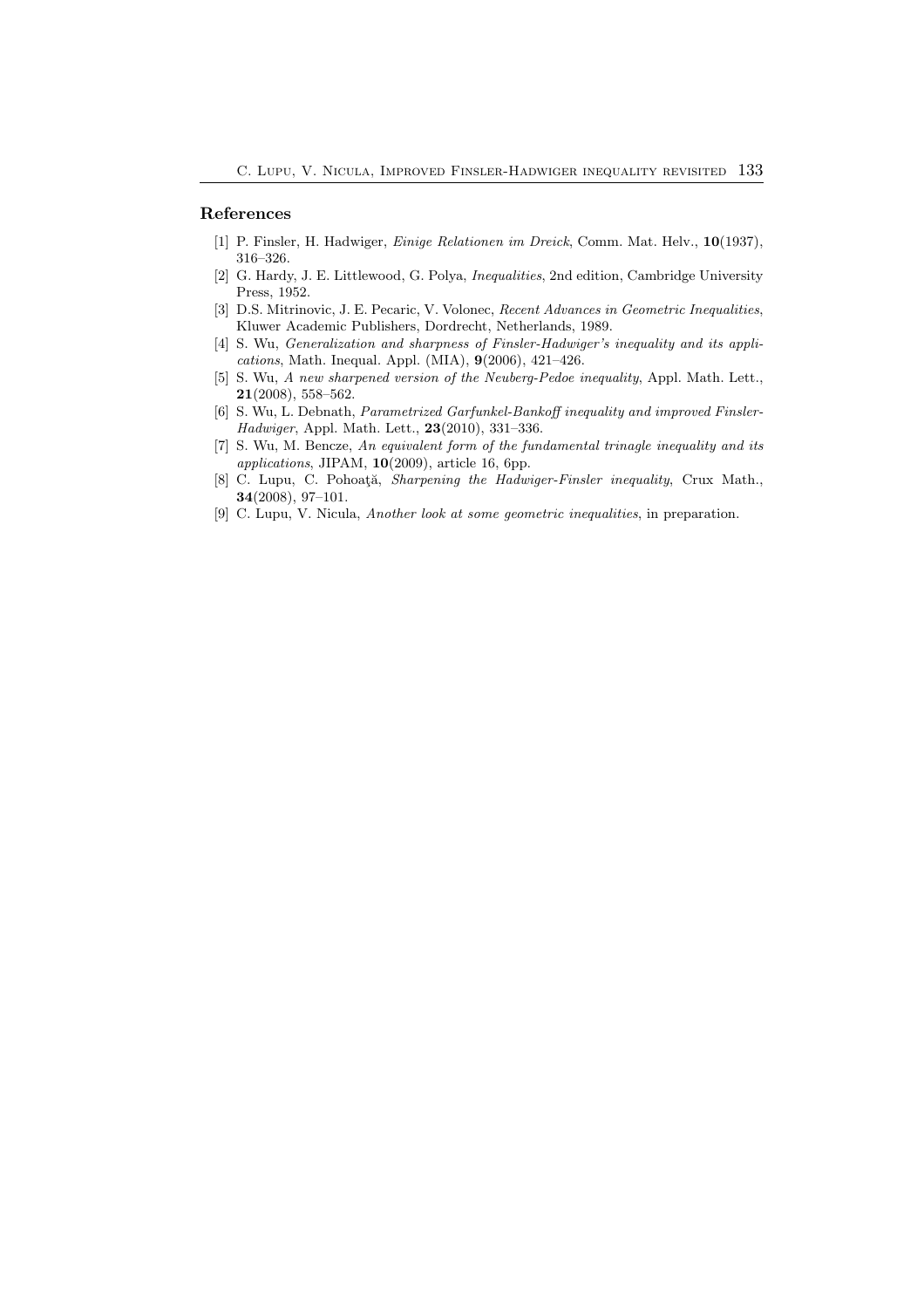## On positivity of bivariate polynomials EUGEN J. IONAS $CU<sup>1</sup>$

Abstract. We give two solutions of a problem that appeared in the AMM which has connections to a wide range of similar questions in real algebraic geometry.

Keywords: inequalities, real algebraic geometry MSC : 26C05.

#### 1. Introduction

In a recent issue of Amer. Math. Monthly [4], *A. Yakub* proposed the following problem which we considered interesting because of its connections with the topic in real algebraic geometry of finding decompositions as sums of squares of polynomials for non-negative polynomials in several variables.

**Problem 1.1.** Let a, b and c be positive real numbers with  $a + b + c = 1$ . *Prove that*

$$
\frac{1}{a} + \frac{1}{b} + \frac{1}{b} \ge \frac{25}{1 + 48abc}.
$$

One way to approach this problem is to reduce it to the following:

$$
\begin{cases}\n a > 0, \, b > 0, \, c > 0 \\
a + b + c = 1\n\end{cases} \Rightarrow f(a, b, c) :=
$$
\n
$$
= [(a + b + c)^3 + 48abc](ab + bc + ac) - 25abc(a + b + c)^2 \ge 0.
$$

We observe that  $f$  is a homogeneous polynomial in  $a, b$  and  $c$ . Expanding we obtain

$$
f(a, b, c) = 10ab^{2}c^{2} + 10a^{2}bc^{2} + 10a^{2}b^{2}c + a^{4}b + a^{4}c + b^{4}a + b^{4}c + c^{4}b + c^{4}a + a^{3}b^{2} + 3c^{2}a^{3} + 3a^{2}b^{3} + 3a^{2}c^{3} + 3b^{3}c^{2} + 3b^{2}c^{3} - 18a^{3}bc - 18ab^{3}c - 18abc^{3}.
$$

Let us observe that the coefficients of the expected monomials are nonnegative except three of them. Related with this one may try to solve this problem using the following theorem of  $P\'{o}lya$  ([2]):

**Theorem 1.1.** *For*  $n \in \mathbb{N}$  *let*  $P \in R[x_1, x_2, \ldots, x_n]$  *be a homogeneous polynomial in variables*  $x_1, x_2, \ldots, x_n$  *and* 

$$
\Delta = \{(x_1, x_2, \dots, x_n) \mid x_1 \ge 0, x_2 \ge 0, \dots, x_n \ge 0, \text{ and } x_1 + x_2 + \dots + x_n = 1\}.
$$

*Then* f *is (strictly)* positive on  $\Delta_n$  *if and only if there exist* m *such that*  $(x_1 + x_2 + \ldots + x_n)^m P(x_1, \ldots, x_n)$  *is a polynomial whose coefficients are all positive real numbers.*

 $^{\rm 1)}$  Columbus State University, Columbus, GA 31907, ionascu\_eugen@colstate.edu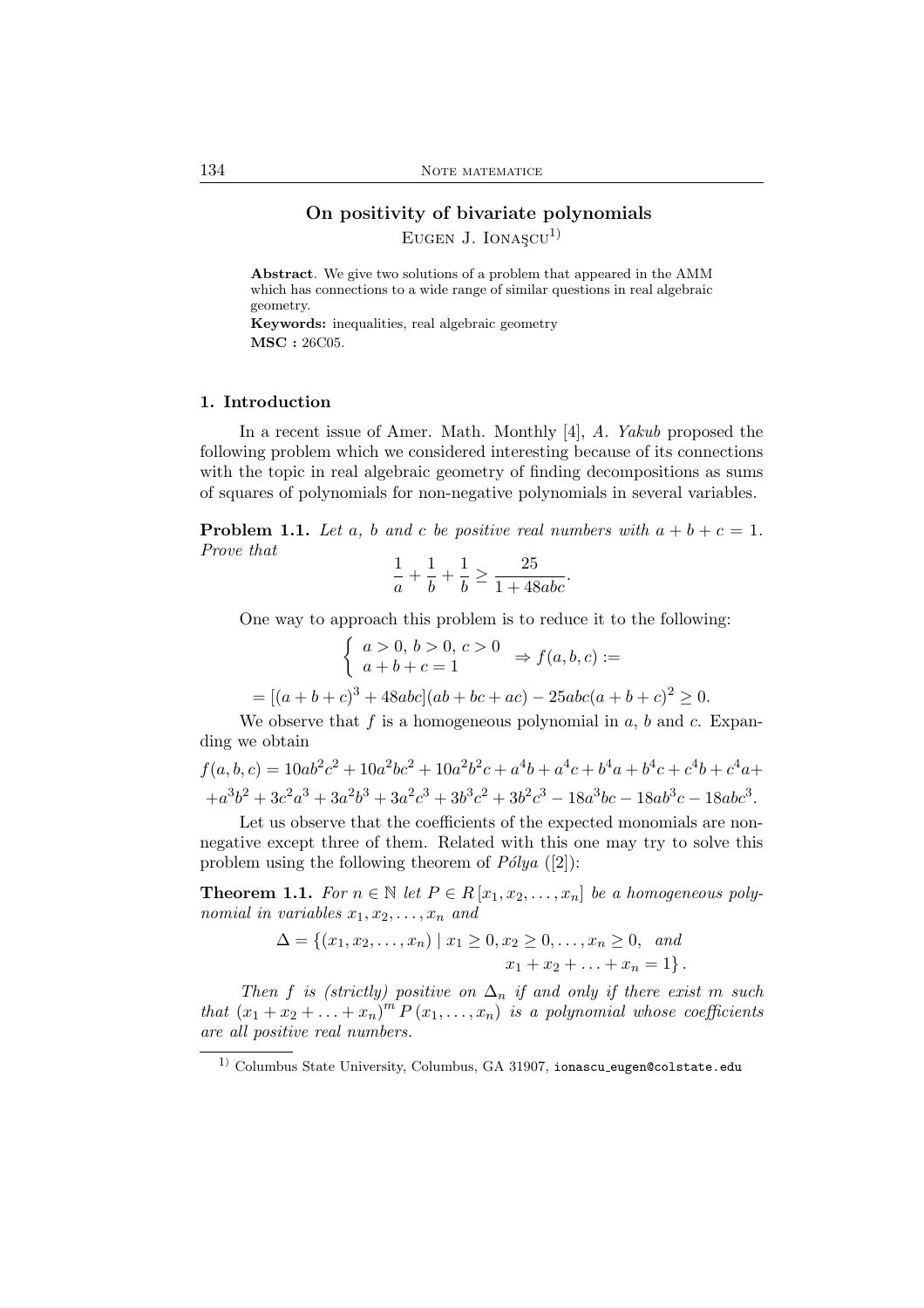So one may try to prove that for every  $\varepsilon > 0$  there exists m, such that the polynomial  $(a+b+c)^{m_{\varepsilon}} \left[ f(a,b,c) + \varepsilon (a+b+c)^5 \right]$  has only positive coefficients. The value of  $m_{\varepsilon}$  can be found from [3] where *Reznick* and *Powers* show that

$$
N > \frac{d(d-1)}{2}\frac{L}{\lambda} - d
$$

where  $L = \max\{P(x) | x \in \Delta_n\}$  and  $\lambda = \min\{P(x) | x \in \Delta_n\}$ . Using the well-known inequalities  $abc \leq \left(\frac{a+b+c}{3}\right)$  $\left(\frac{b+c}{3}\right)^3 = \frac{1}{27}$  and  $a^2 + b^2 + c^2 \ge ab + bc + ac$ we obtain  $abc \leq \frac{1}{27}$  and  $ab + bc + ac \leq \frac{1}{3}$  $\frac{1}{3}$ . This gives an upper bound for  $P(a, b, c) = f(a, b, c) + \varepsilon (a + b + c)^5$  on  $\Delta_3$  to be  $L = \frac{25}{27} + \varepsilon$ . Hence if  $\varepsilon < \frac{2}{\alpha}$  $\frac{2}{27}$  then  $m_{\varepsilon}$  could be taken to be the smallest integer greater than  $\frac{10}{\varepsilon} - 5$ . However for  $\varepsilon = \frac{1}{10}$  we calculated using Maple that it is enough to take  $m_{\varepsilon}\geq 7.$ 

Another important result along these lines is *E. Artin*'s theorem in [1], which is the celebrated solution of *Hilbert*'s 17th problem: *a polynomial is non-negative if and only if it is the sum of squares of rational functions*. One knows then that such a representation exists for  $f(x^2, y^2, z^2)$  (the restriction  $x^2 + y^2 + z^2 = 1$  can be ignored at this point) and so if one can can find this representation it proves the problem.

#### 2. A different approach

**Proof** of Problem 1.1. Without loss of generality we may assume that  $a \ge b \ge c$ . Then we can substitute  $a - b = x$ ,  $b - c = y$  and  $c = z$ . The new variables are then satisfying  $x \geq 0$ ,  $y \geq 0$ ,  $z > 0$  and  $x + 2y + 3z = 1$ . If we substitute  $a = x + y + z$ ,  $b = y + z$  and  $c = z$  into f and define  $q(x, y, z) :=$  $=f(a, b, c)$ . The advantage of doing this is that we obtain a polynomial with only two negative coefficients whose corresponding monomials one contains y and one does not:

$$
g(x, y, z) = 7x3y2 + 18x2y3 + x4y + 20xy4 + 16x2y2z - 3x2yz2 + 32xy3z ++ 15xy2z2 + 2xyz3 + 2x4z - 4x3z2 + 2x2z3 + 8y5 + 16y4z + 10y3z2 + 2y2z3.
$$

Observe that  $g(x, 0, z) = 2x^2z(x - z)^2 \ge 0$  under our assumptions on x, y, z. Let us define  $h(x, y, z)$  by  $g(x, y, z) = g(x, 0, z) + yh(x, y, z)$ . Then  $h(x, 0, z) = x(x + 2z)(x - z)^{2} \ge 0$ . Hence

$$
g(x, y, z) = (7x3 + 8y3 + 2z3 + 20xy2 + 18x2y + 15xz2 +
$$

$$
+16x^{2}z + 10yz^{2} + 16y^{2}z + 32xyz y^{2} + yh(x, 0, z) + g(x, 0, z) \ge 0.
$$

We observe that the equality  $g(x, y, z) = 0$  happens only if  $y = 0$  and  $x = 0$ , corresponding to  $a = b = c = \frac{1}{2}$  $\frac{1}{3}$ , or if  $y = 0$  and  $x = z$  which corresponds to  $a = \frac{1}{2}$  $\frac{1}{2}$  and  $b = c = \frac{1}{4}$  $\frac{1}{4}$ .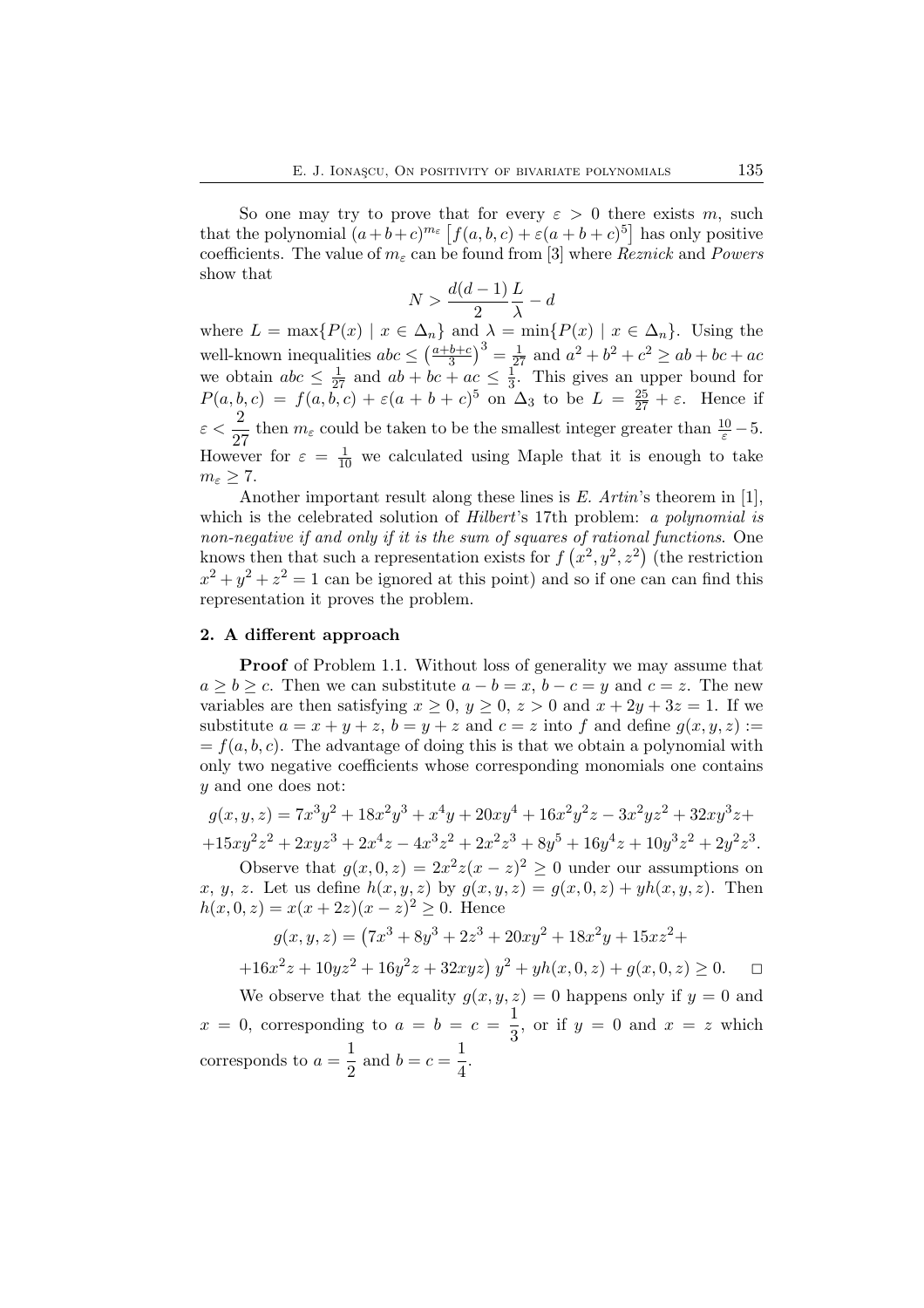One interesting question at this point is whether or not the next case of four variables is true:  $does a, b, c, d > 0, a + b + c + d = 1$  *imply* 

$$
\frac{1}{a} + \frac{1}{b} + \frac{1}{c} + \frac{1}{d} \ge \frac{791}{26 + 6000abcd}?
$$

#### References

- [1] E. Artin, *Über die Zerlegung definiter Funktionen in Quadrate*, Hamb. Abh. 5, p. 100-115 (1927), The collected papers of Emil Artin, p 273-288 (1965).
- [2] G. Polya, *Über positive Darstenllung von Polynomen Vierteljsche*, Naturforsch. Ges. Zurich 73 (1928) p. 141- 145, in Collecled Papers 2 (1974), MIT Press, p. 309-313.
- [3] V. Powers and B. Reznick, *A new bound for Polya's Theorem with applications to polynomials positive on polyhedra*, J. Pure Appl. Algebra, 164(2001), no. 1-2, p. 221- 229.
- [4] A. Yakub, *Problem 11199*, American Mathematical Montly, Vol. , no. 1, 2006, p. 80 .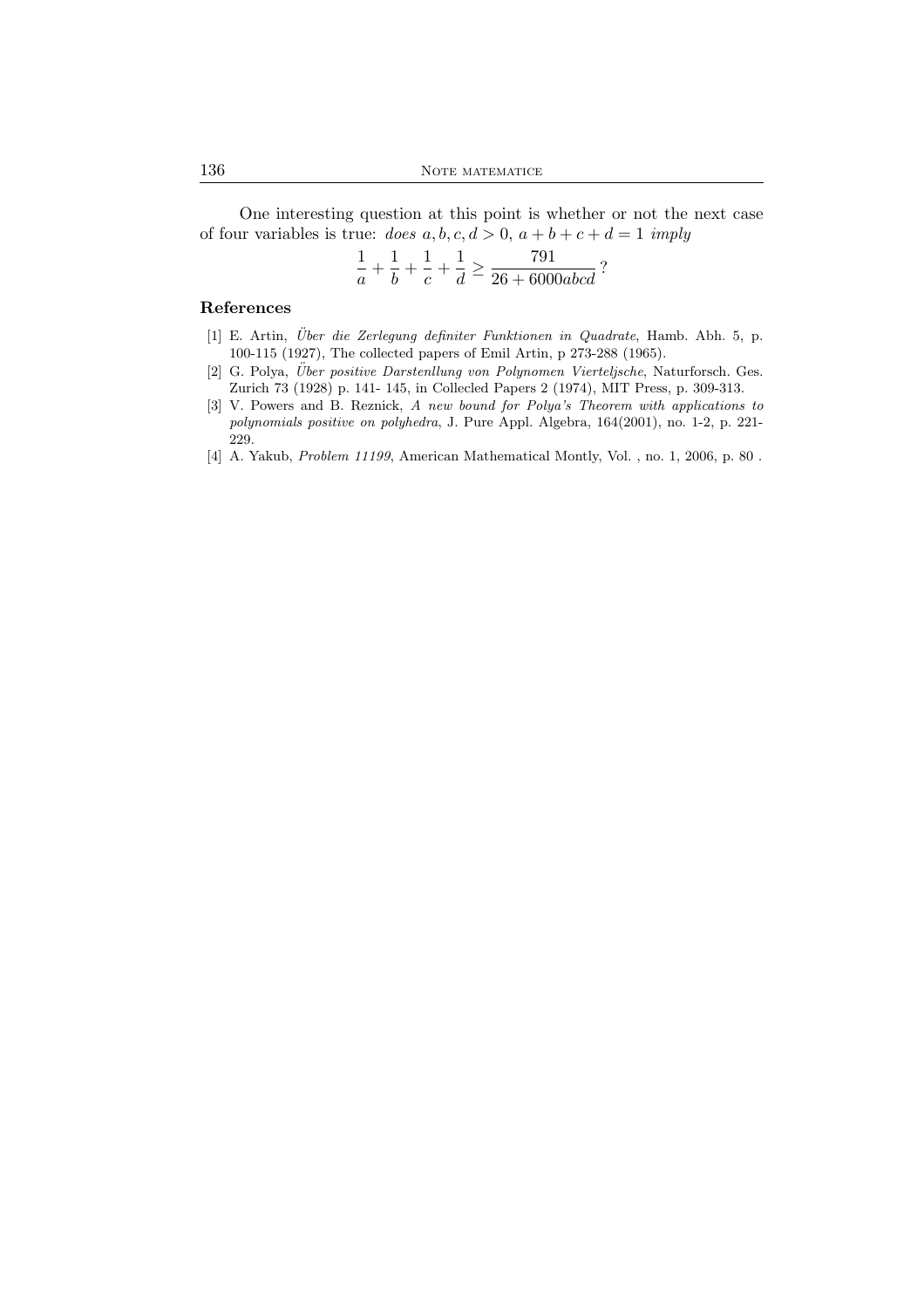# Another trace inequality for unitary matrices  $CezAR LUPU<sup>1</sup>$

Abstract. In this short note we give another interresting trace inequality for unitary matrices different from the one given in [6]. Our inequality relies on a *Cauchy-Schwarz* 3-vectors type inequality to which we present three proofs. In fact, the main result is that for any unitary matrices U, V the following inequality holds:  $|m(U)|^2 + |m(V)|^2 + |m(UV)|^2 \le$  $\leq 1 + 2|m(U)||m(V)||m(UV)|$ , where  $m(X)$  is the arithmetic mean of the elements from the principal diagonal of the matrix X.

Keywords: Cauchy-Schwarz inequality, Bessel inequality, Gram inequality, unitary matrix, trace, inner product MSC : 15A03, 15A42, 15A45.

#### 1. Introduction and main result

In this short note we prove another trace inequality for real unitary matrices which is a *Cauchy-Schwarz* -type inequality relating the average of the eigenvalues of each of two unitary matrices to that of their product. As it has been already highlighted in [2], these kind of trace inequalities are in connection with Connes embedding problem from  $C^*$ -algebras. The main idea is to study the set of unitary matrices

$$
\{[\text{tr}(U_i^*U_j)]_{ij}, U_1, U_2, \dots, U_n \in M_m(\mathbb{C}), m \ge 1\},\
$$

which seems to be unknown even for  $n = 3$ . In this case, we deal with the set of triples  $(tr(U), tr(V), tr(UV))$  where U, V are unitary. As remarked in [2], the only connection between these traces seems to be the inequality established by *Wang* and *Zhang* in [5] and [6], namely

$$
\sqrt{1-|\operatorname{tr}(UV)|^2} \le \sqrt{1-|\operatorname{tr}(U)|^2} + \sqrt{1-|\operatorname{tr}(V)|^2}.
$$

It is well-known that the trace of a *n*-square matrix  $X$  is equal with the sum of the eigenvalues of X. We denote by  $m(X)$  the algebraic mean of the eigenvalues of  $X$ . We will show the following

Theorem 1.1. *For any unitary complex matrices* U, V *the following inequality holds true*

$$
|m(U)|^2 + |m(V)|^2 + |m(UV)|^2 \le 1 + 2|m(U)||m(V)||m(UV)|.
$$

In what follows we shall prove an inequality in a linear space  $V$  endowed with the inner product (·, ·). This is basically a *Cauchy-Schwarz* -type inequality for three vectors.

 $1)$ University of Bucharest, Faculty of Mathematics, Bucharest and University of Craiova, Faculty of Mathematics, Craiova, Romania, lupucezar@yahoo.com, lupucezar@gmail.com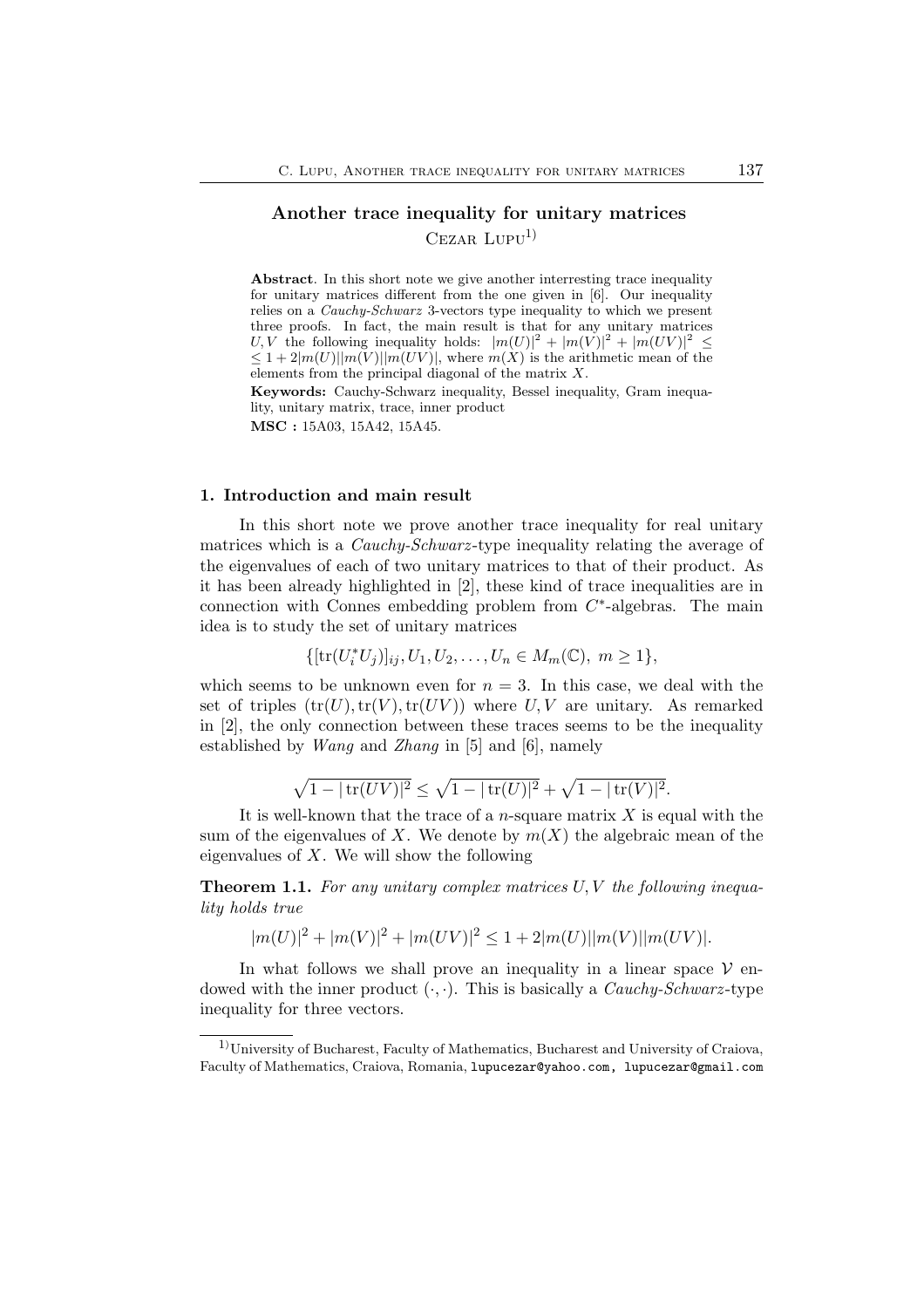**Lemma 1.2.** For any vectors  $u, v, w \in V$  the following inequality holds

$$
||u||2|(v, w)|2 + ||v||2|(w, u)|2 + ||w||2|(u, v)|2 \le
$$
  
\n
$$
\leq ||u||2||v||2||w||2 + 2|(u, v)||(w, v)||(w, u)|.
$$
 (1)

*First proof.* For  $u, v, w \in V$  we consider the *Gram* matrix

$$
G(u, v, w) = \begin{pmatrix} ||u||^2 & (u, v) & (u, w) \\ (v, u) & ||v||^2 & (v, w) \\ (w, u) & (w, v) & ||w||^2 \end{pmatrix}.
$$

It is a well-known fact that  $\det G(u, v, w) \geq 0$ , so by computing the determinant by *Sarrus* or triangle rule, we have

$$
0 \le \det G(u, v, w) = ||u||^2 ||v||^2 ||w||^2 + 2|(u, v)||(v, w)||(w, u)| -
$$
  
-(||u||<sup>2</sup>|(v, w)|<sup>2</sup> + ||v||<sup>2</sup>|(w, u)|<sup>2</sup> + ||w||<sup>2</sup>|(u, v)|<sup>2</sup>),

which is equivalent to the inequality (1).

*Second proof.* By *Cauchy-Schwarz* inequality, for any real number  $\lambda$ , we infer

$$
||u - \lambda v||^{2}||w||^{2} \ge |(u - \lambda v, w)|^{2}.
$$

This is succesively equivalent to

$$
(||u||2 - 2\lambda|(u, v)| + \lambda2||v||2)||w||2 \ge |(w, u)|2 - 2\lambda|(w, u)||(v, w)| + \lambda2|(v, w)|2,(||v||2||w||2 - |(v, w)|2) \lambda2 + 2\lambda (|(u, v)|||w||2 - |(w, u)||(v, w)|) ++||u||2||w||2 - |(u, w)|2 \ge 0.
$$

Denote

$$
p(\lambda) = (||v||^2||w||^2 - |(v, w)|^2) \lambda^2 + 2\lambda (|(u, v)|||w||^2 - |(w, u)||(v, w)|) + ||u||^2||w||^2 - |(u, w)|^2.
$$

By the *Cauchy-Schwarz* inequality we have that the coefficient of  $\lambda^2$  is positive and since  $p(\lambda) \geq 0, \forall \lambda \in \mathbb{R}$  we conclude that the discriminant of p must be negative. The discriminant of  $p$  is given by

$$
\Delta_{\lambda} = 4(|(u, v)|||w||^2 - |(w, u)||(v, w)|)^2 - 4(||v||^2||w||^2 -
$$
  
–
$$
|((v, w)|^2)(||u||^2||w||^2 - |(u, w)|^2).
$$

It follows that

 $(|(u, v)| ||w||^2 - |(w, u)||(v, w)|)^2 \le (||v||^2 ||w||^2 - |(v, w)|^2)(||u||^2 ||w||^2 - |(u, w)|^2)$ which is equivalent to

$$
|(u, v)|^2 ||w||^2 - 2|(u, v)||(v, w)||(w, u)|||w||^2 \le
$$
  
\n
$$
\leq ||u||^2 ||v||^2 ||w||^4 - |(w, u)|^2 ||v||^2 ||w||^2.
$$

Without loss of generality, we assume that  $||w||^2 \neq 0$ , so the inequality follows immediately.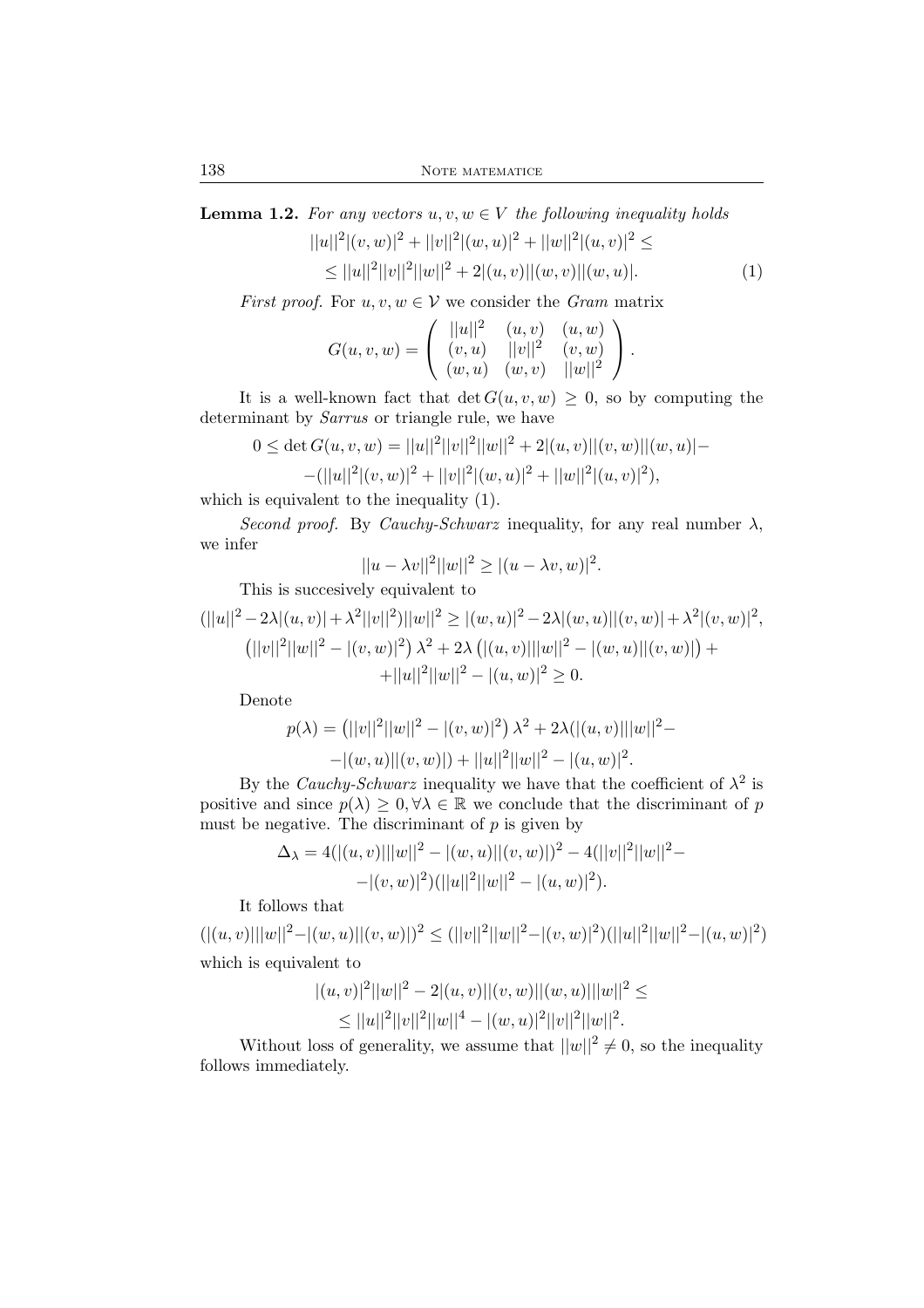*Third proof.* Consider the following matrix

$$
D(u, v) = \left( \begin{array}{cc} (w, w) & (w, u) \\ (v, w) & (u, v) \end{array} \right).
$$

We will prove that

$$
(\det D(u,v))^2 \le |\det D(u,u)| \cdot |\det D(v,v)|. \tag{2}
$$

Denote the polynomial

$$
f(t) = D(u, u)t^{2} - 2D(u, v)t + D(v, v).
$$

A simple calculation shows that

$$
f(t) = \det D(ut - v, ut - v) = \det \begin{pmatrix} (w, w) & (tu - v, w) \\ (w, ut - v) & (ut - v, ut - v) \end{pmatrix} = ||w||^2 ||ut - v||^2 - |(ut - v, w)|^2 \ge 0
$$

by the *Cauchy-Schwarz* inequality. Thus  $f(t) \geq 0, \forall t \in \mathbb{R}$  and this means that the discriminant must be negative,

$$
\Delta_t = (\det D(u, v))^2 - |\det D(u, u)| \cdot |\det D(v, v)| \le 0
$$

which is equivalent to  $(2)$ . The inequality  $(2)$  is equivalent to  $(||w||^2 |(u, v)| - |(w, u)| |(w, v)|)^2 \le (||w||^2 ||u||^2 - |(w, u)|^2) (||w||^2 ||v||^2 - |(v, w)|^2).$ By expanding this inequality we obtain (1).  $\Box$ 

Remark 1.3. *By definition the angle of two vectors in the inner product space is given by the formula*

$$
\cos \theta_{u,v} = \frac{(u,v)}{||u|| ||v||}.
$$

In this sense, we can rewrite the inequality (1) as

$$
\cos^2 \theta_{u,v} + \cos^2 \theta_{v,w} + \cos^2 \theta_{w,u} \le 1 + 2|\cos \theta_{u,v}||\cos \theta_{v,w}||\cos \theta_{w,u}|.
$$

**Proof of Theorem 1.1.** For any complex matrices  $A, B$  of size  $n$ , we denote the *Frobenius* inner product by  $(A, B) := \text{tr}(B^*A)$ , where  $*$  means the conjugate of the transpose. Puttting

$$
w = \frac{1}{\sqrt{n}} I_n, \quad u = \frac{1}{\sqrt{n}} U, \quad v = \frac{1}{\sqrt{n}} V^*,
$$

where  $I_n$  is the identity matrix and  $U, V$  are any unitary  $n \times n$  matrices. Clearly  $||u|| = ||v|| = ||w|| = 1$  and

$$
(u, v) = \frac{1}{n} tr(UV^*) = \frac{1}{n} tr(UV),
$$
  
\n
$$
(v, w) = \frac{1}{n} tr(I_n^*U) = \frac{1}{n} tr(U),
$$
  
\n
$$
(w, u) = \frac{1}{n} tr(V).
$$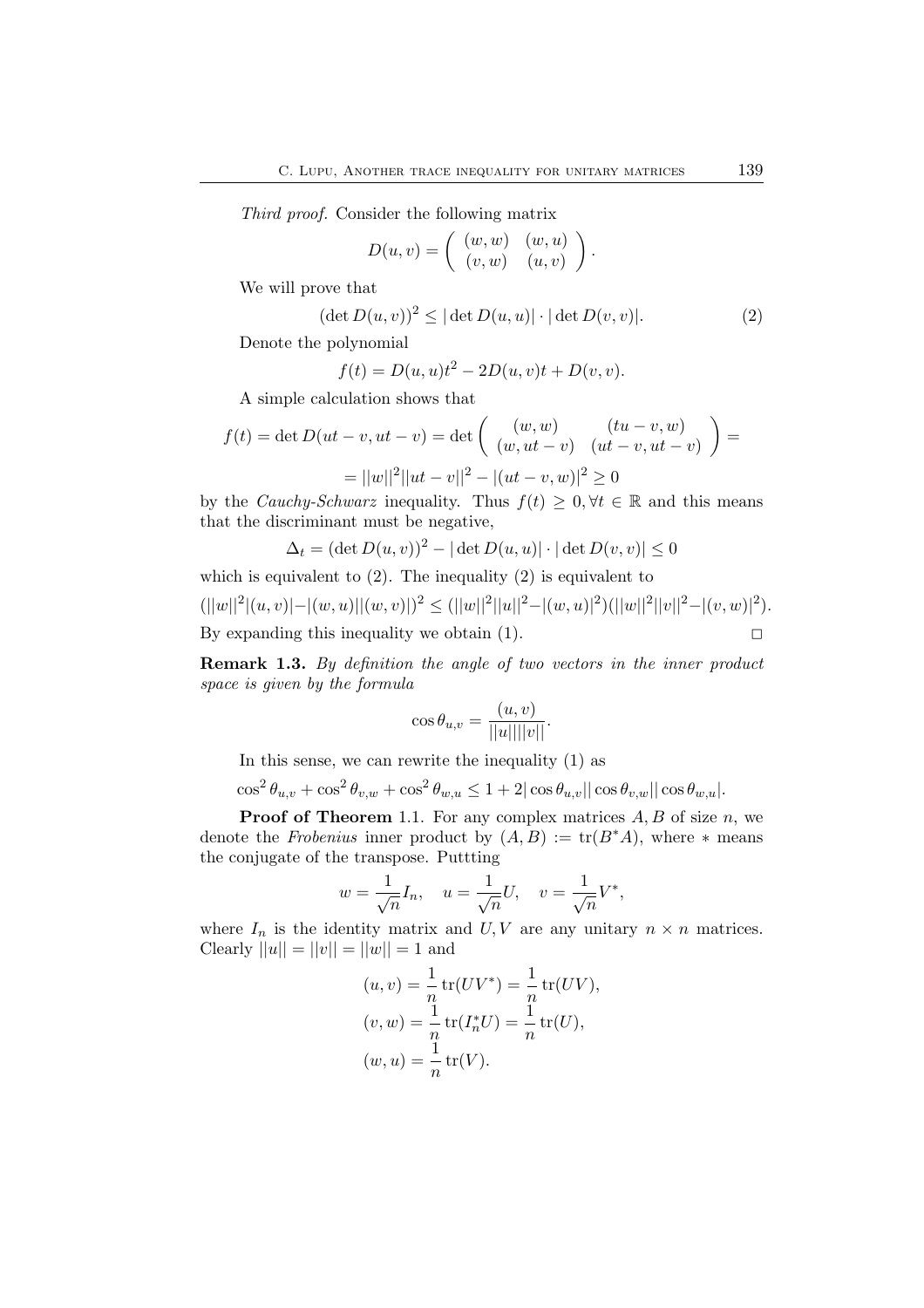By applying Lemma 1.2, we employ

$$
\frac{1}{n^2}(|\operatorname{tr}(UV)|^2+|\operatorname{tr}(U)|^2+|\operatorname{tr}(V)|^2)\leq 1+\frac{2}{n^3}(|\operatorname{tr}(UV)||\operatorname{tr}(U)||\operatorname{tr}(V)|
$$

equivalent to

$$
|m(U)|^2 + |m(V)|^2 + |m(UV)|^2 \le 1 + 2|m(U)||m(V)||m(UV)|.
$$

Lemma 1.2 can be also extended in the framework of Probability Theory. If  $X, Y$  are two random variables, then we can define their inner product as  $(X, Y) = E(XY)$ , where  $E(M)$  is the expectation of M. In this case, by Lemma 1.2 we deduce that for  $X, Y, Z$  random variables we have

$$
\sum_{cyc} E(X^2) |E(YZ)|^2 \le \prod E(X^2) + 2 \prod |E(XY)|.
$$

Moreover, if we put  $\mu = E(X)$  and  $\nu = E(Y)$ , then we have

$$
|\text{Cov}(X,Y)|^2 = |E((X-\mu)(E-\nu))|^2 = |(X-\mu, X-\nu)|^2.
$$

By Lemma 1.2, we have

$$
\sum_{cyc} |\text{Cov}(X,Y)|^2 \text{Var}(Z) \le \prod \text{Var}(X) + 2 \prod |\text{Cov}(XY)|.
$$

Other generalizations of Lemma 1.2 exist in the context of Operator Theory where one can discuss inner products as positive functionals. More specific, given a *Hilbert* space  $L^2(\gamma)$ , where  $\gamma$  is a measure, the inner product  $(\cdot, \cdot)$  gives rise to a positive functional  $\varphi$  by  $\varphi(g) = (g, 1)$ . For all  $f \in L^2(\gamma)$ every positive functional  $\varphi$  gives a corresponding iner product

$$
(f,g)_{\varphi} = \varphi(g^*f),
$$

where  $g^*$  is the pointwise conjugate of g.

Now, Lemma 1.2 will become

$$
\sum_{cyc} |\varphi(g^*f)|^2 \varphi(h^*h) \le \prod \varphi(f^*f) + 2 \prod |\varphi(g^*f)|,
$$

for all  $f, g, h \in L^2(\gamma)$ . The extension of the above inequality to  $C^*$ -algebras as well as other extensions, generalizations and applications will be given in [3] and [4].

Acknoledgements. The author is grateful to the Department of Mathematics of the Central European University, Budapest for hospitality during February–May 2010 when this note has been completed. The author is also indebted to *C˘alin Popescu* for many fruitful discussions regarding this topic. Many thanks go also to ,,Dinu Patriciu" Foundation for support.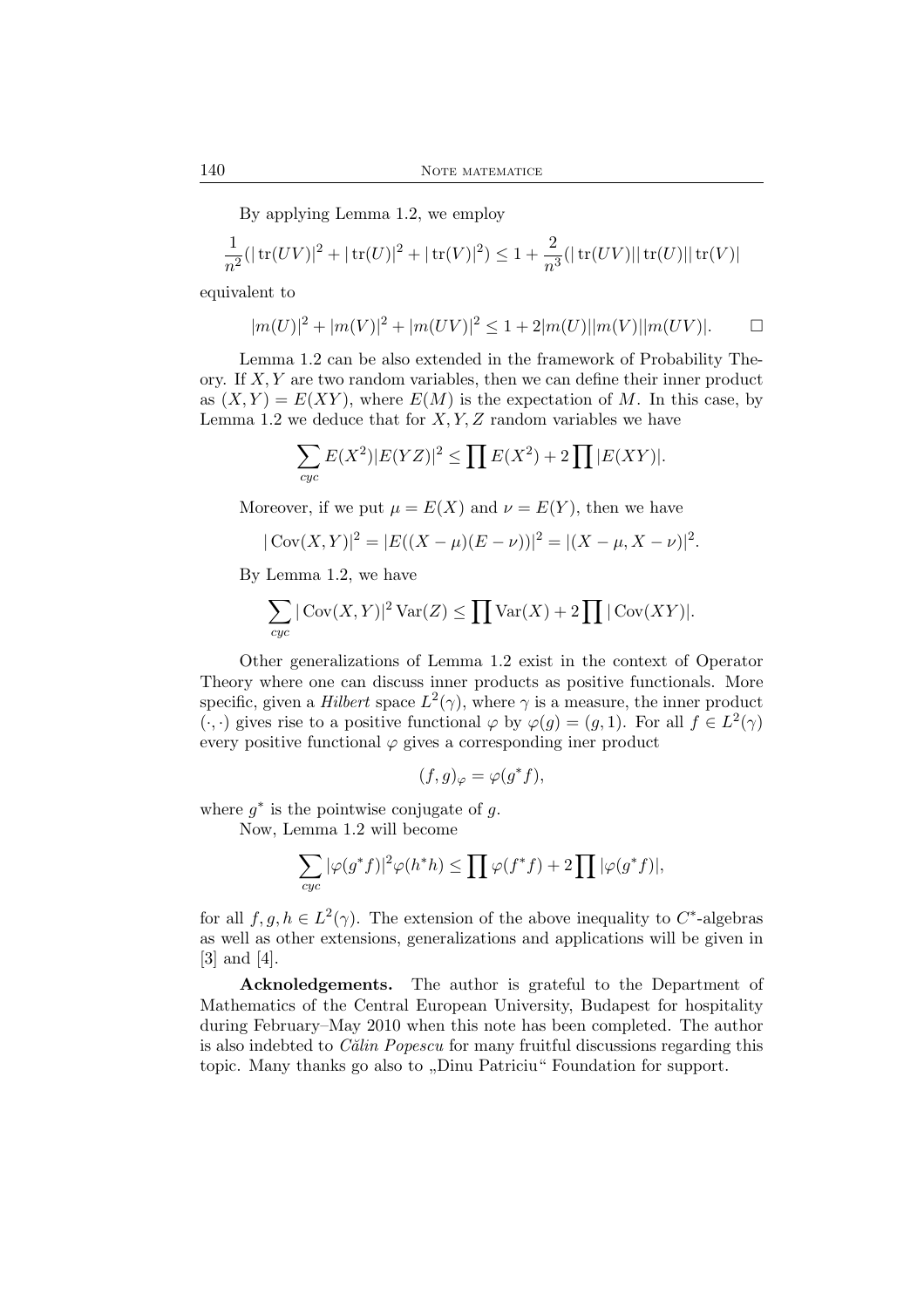#### References

- [1] W. Fulton, *Eigenvalues, invariant factors, highest weights and Schubert calculus*, Bull. Amer. Math. Soc. 37(2000), 209–249.
- [2] K. Juschenko, S. Popovych, *Algebraic reformulation of Connes emebedding problem and the free group algebra*, preprint at
	- http : //www.math.chalmers.se/ stanislp/files/cep.pdf.
- [3] C. Lupu, T. Lupu, *Another look at the equivalence of Cauchy-Schwarz, Bessel, Gram inequalities and applications*, in preparation.
- [4] C. Lupu, C.P. Niculescu, *An extension of a Cauchy-Schwarz type inequality for positive maps on C\*-algebras*, in preparation.
- [5] B. Y. Wang, F. Zhang, *A trace inequality for unitary matrices*, Amer. Math. Mon., 101(1994), 453–455.
- [6] F. Zhang, *Matrix Theory: Basic Results and Techniques*, Springer Verlag, 2001.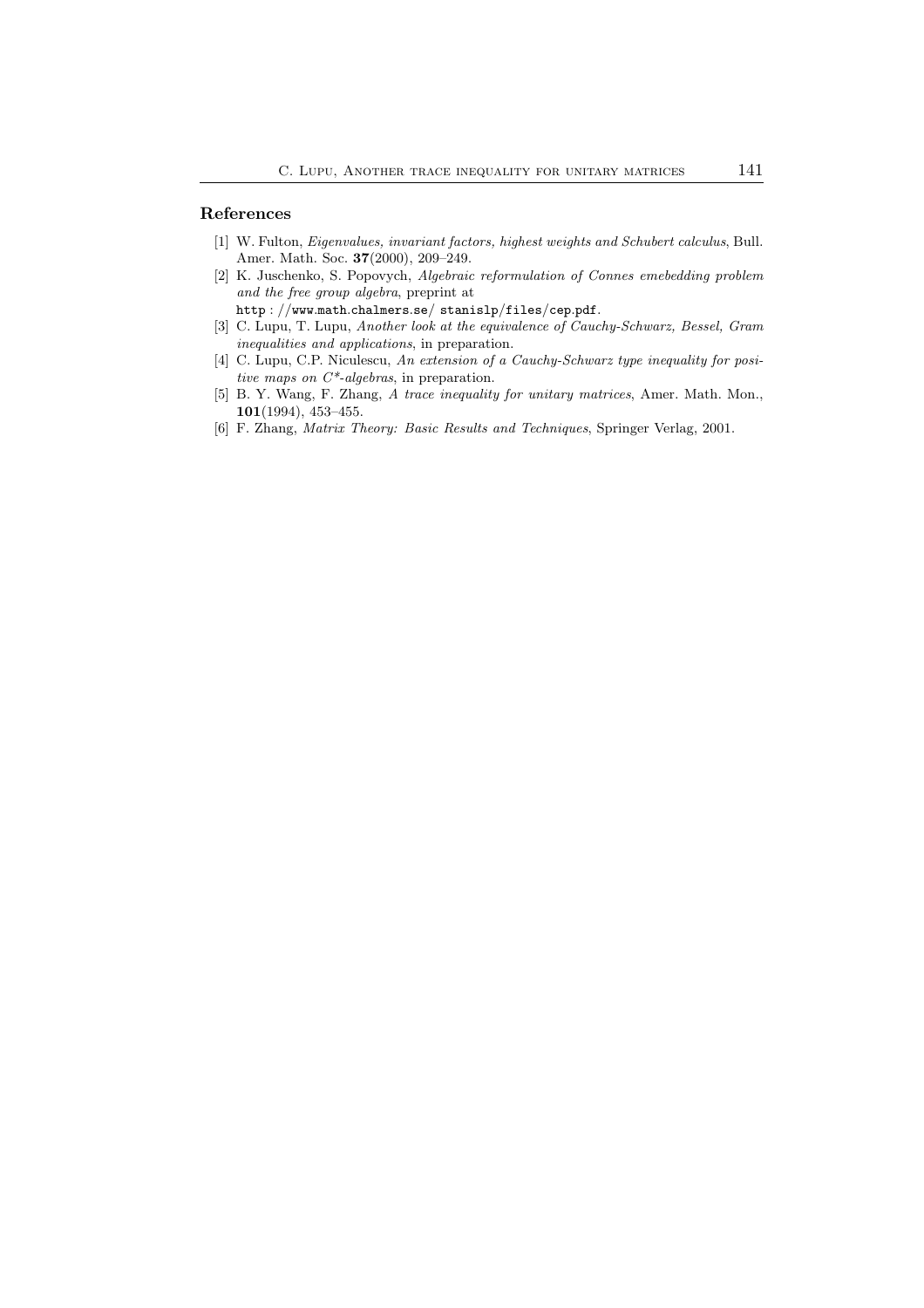## PROBLEMS

Authors should submit proposed problems to office@rms.unibuc.ro or to gmaproblems@gmail.com. Files shold be in PDF or DVI format. Once a problem is accepted and considered for publication, the author will be asked to submit the TeX file also, if avalaible. The referee process will usually take between several weeks and two months. Solutions may also be submitted to the same e-mail adress. For this issue, solutions should arrive before March 15, 2011.

Editors: RADU GOLOGAN, CĂLIN POPESCU, DAN RADU Assistant Editor: Cezar Lupu

#### PROPOSED PROBLEMS

**309.** Consider p prime and a is a rational number with  $\sqrt[p]{a} \notin \mathbb{Q}$ . Define the sequence of polynomials by  $f_1 = X^p - a$  and  $f_{n+1} = f_n^p - a$  for all  $n \ge 1$ . Show that all terms of the sequence  $f_n$  are irreductible polynomials.

Proposed by Marius Cavachi, Ovidius University of Constanta, Romania.

**310.** If  $n \geq 4, 1 \leq \delta \leq \Delta \leq n-1, n, \delta, \Delta \in \mathbb{N}$ , consider the function

$$
f(x_{\delta}, x_{\delta+1}, \dots, x_{\Delta}) = \sum_{\delta \leq i < j \leq \Delta} \left( \frac{1}{\sqrt{i}} - \frac{1}{\sqrt{j}} \right)^2 x_i x_j
$$

and the domain

$$
D = \{(x_{\delta}, x_{\delta+1}, \dots, x_{\Delta}) : x_i \in \mathbb{N} \text{ for } \delta \leq i \leq \Delta, \sum_{i=\delta}^{\Delta} x_i = n\}.
$$

Show that if  $(x_\delta, \ldots, x_\Delta) \in D$  then

$$
f(x_{\delta},\ldots,x_{\Delta}) \leq \left(\frac{1}{\sqrt{\delta}} - \frac{1}{\sqrt{\Delta}}\right)^2 \alpha(n),
$$

where  $\alpha(n) = \frac{n^2}{4}$  $\frac{n^2}{4}$  for *n* even and  $\alpha(n) = (n^2 - 1)/4$  for *n* odd. When does equality hold?

Proposed by Ioan Tomescu, University of Bucharest, Romania.

**311.** Show that for any matrix  $A \in M_2(\mathbb{R})$  there exist  $X, Y \in M_2(\mathbb{R})$ with  $XY = YX$  such that  $A = X^{2n+1} + Y^{2n+1}$  for all  $n \ge 1$ .

Proposed by Vlad Matei, student, University of Bucharest, Romania.

**312.** Let  $p_n$  be the *n*-th prime number. Show that the sequence  $(x_n)_{n\geq 1}$ defined by

$$
x_n = \left\{ \frac{1}{p_1} + \frac{1}{p_2} + \ldots + \frac{1}{p_n} \right\} - \{ \log \log n \}.
$$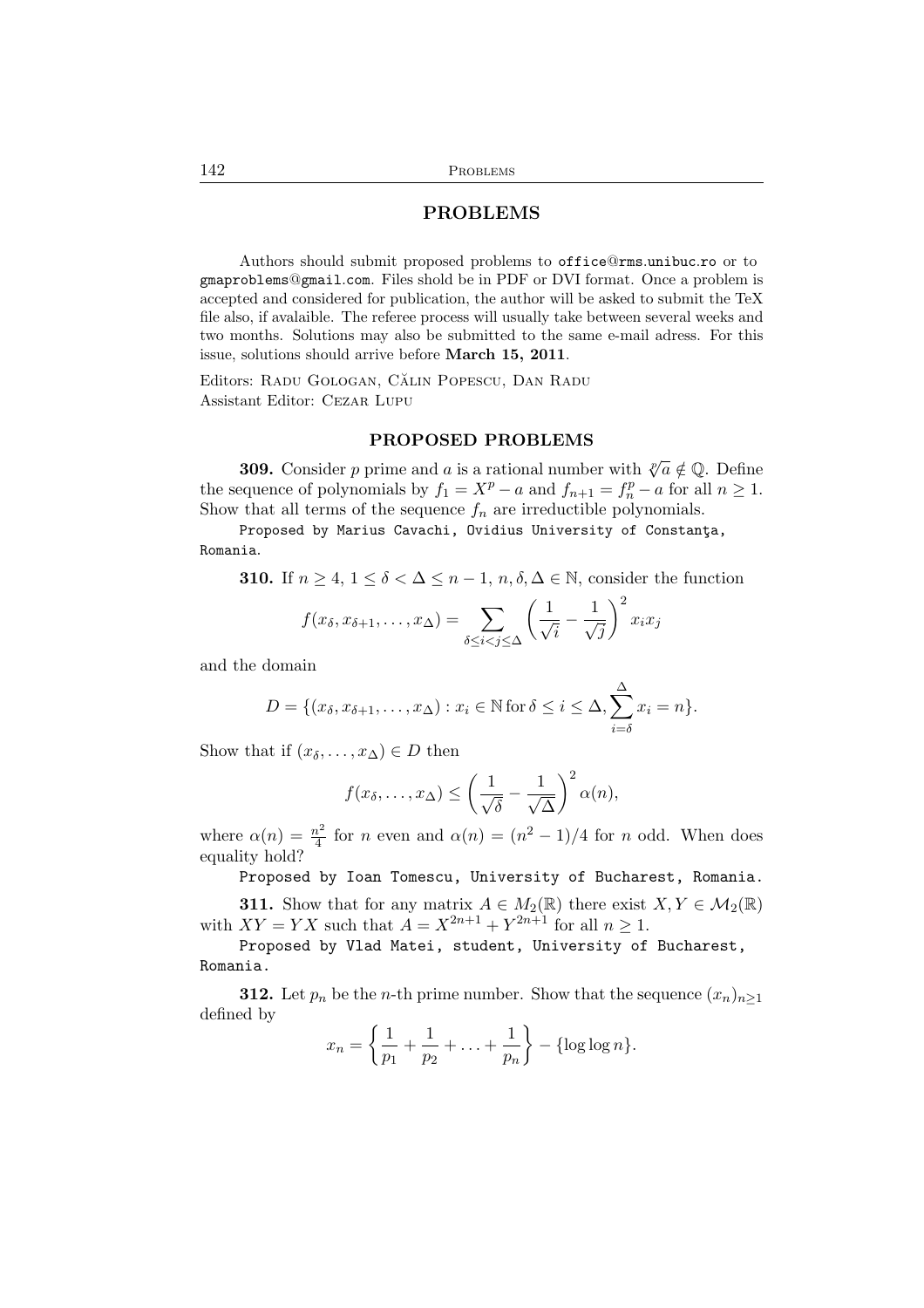is divergent. Here  $\{x\}$  denotes the fractional part of the real number x. Proposed by Cezar Lupu, Polytechnic University of

Bucharest, Romania and Cristinel Mortici, Valahia University, Târgovişte, Romania.

**313.** Does there exist a set  $M$  of points in the Euclidian plane such that the distance between any two of them is larger than 1 and such that there is a point in  $M$  between any two distinct parallel lines in the plane? Justify your answer.

Proposed by Marius Cavachi, Ovidius University of Constanta, Romania.

**314.** Let  $f : [0, 1] \to \mathbb{R}$  be a  $C^2$  real-valued function on  $[0, 1]$  which is convex on [0, 1]. Show that

$$
\int_{0}^{1} f(x) dx \leq \frac{1}{4} \left( f(0) + f\left(\frac{1}{3}\right) + f\left(\frac{2}{3}\right) + f(1) \right).
$$

Proposed by Tudorel Lupu, Decebal High School of Constanta, Romania.

**315.** Let 
$$
f : [0; 2\pi] \to \mathbb{R}
$$
 such that  $\int_{0}^{2\pi} f(x) \cos kx \,dx = 1$ , for all  $k = \overline{1, n}$ ,

where  $n \geq 2$  is a fixed positive integer. Find the minimum of  $\int$ 0  $f^2(x) dx$ , over all such functions f.

Proposed by Vlad Matei, student, University of Bucharest,

Romania.

**316.** Let  $f : [0,1] \rightarrow [0,\infty)$  and  $g : [0,1] \rightarrow [0,1]$  be two integrable functions. Prove that for any positive integers  $p, q, s, t, p \neq q$ , the following inequality holds

$$
\int_{0}^{1} f^{p}(x)g^{s}(x)dx \cdot \int_{0}^{1} f^{q}(x)g^{t}(x)dx \leq \int_{0}^{1} f^{p+q}(x) \cdot g^{\frac{sp-qt}{p-q}}(x)dx.
$$

Proposed by Andrei Deneanu, student, University of Cambridge, UK and Cezar Lupu, Polytechnic University of Bucharest, Romania.

**317.** For integer  $n \geq 2$ , determine the dimension of

$$
V = \text{span}\left\{ \frac{P(x)}{1 - x^{\deg P + 1}} \, ; \, P(x) \in \mathbb{R}[x], \, 0 \le \deg P < n - 1, \deg P + 1 \mid n \right\}
$$

as a subspace of the linear space  $\mathbb{R}(x)$  over  $\mathbb{R}$ .

Proposed by Dan Schwarz, Bucharest, Romania.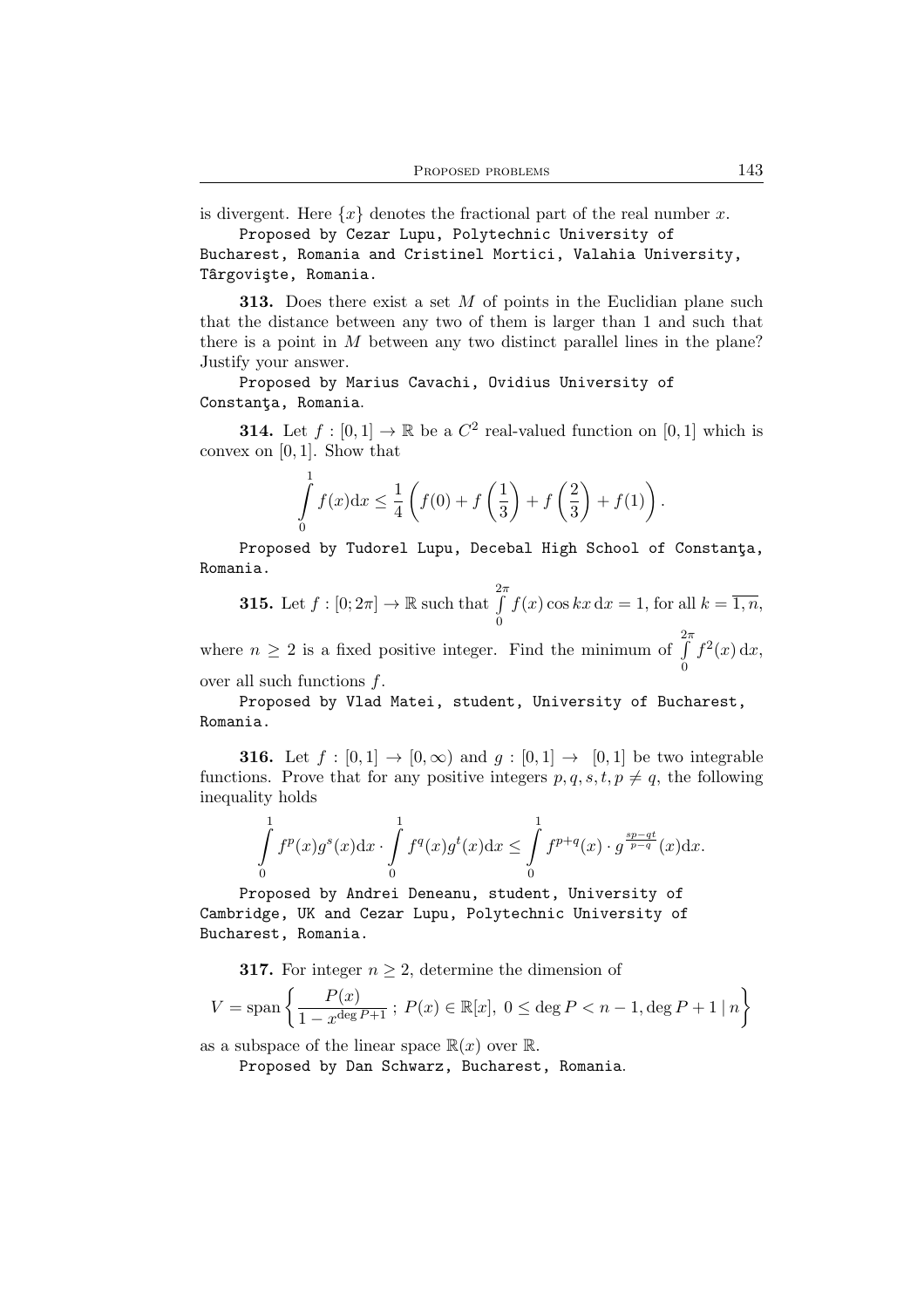**318.** Let f be a polynomial with integer coefficients,  $\deg(f) \geq 1$  and  $k$  a positive integer. Show that there are infinitely many positive integers n such that  $f(n)$  can be written in the form  $f(n) = d_1 d_2 \dots d_k d_{k+1}$ , where  $1 \leq d_1 < d_2 < \ldots < d_k < n.$ 

Proposed by Marian Tetiva, Gheorghe Roşca Codreanu National College, Bârlad, Romania.

**319.** Let  $\mu$  be the Möbius function defined by  $\mu(1) = 1$ ,  $\mu(p_1p_2...p_k) =$  $= (-1)^k$ , for all distinct primes  $p_1, p_2, \ldots, p_k$  and  $\mu(n) = 0$  for any other positive integer n and let  $q > 1$  and  $n > 2$ . Define

$$
N_j = \frac{1}{j} \sum_{\frac{d}{j}} \mu\left(\frac{n}{d}\right) q^d,
$$

for all positive integers  $j \geq 1$ . Show that

$$
\sum_{x_1+2x_2+\ldots+nx_n=n, x_i\geq 0} \binom{N_1}{x_1} \binom{N_2}{x_2} \ldots \binom{N_n}{x_n} = q^n - q^{n-1}.
$$

Proposed by Gabriel Dospinescu, École Polytechnique, Paris, France, and Marian Tetiva, Gheorghe Rosca Codreanu National College, Bârlad, Romania.

**320.** For  $n > 1$ , does there exist a quadratic polynomial  $f \in \mathbb{Q}[X]$  such that  $f^{2^n} + 1$  is reductible over  $\mathbb{Q}$ ?

Proposed by Gabriel Dospinescu, École Polytechnique, Paris, France and Marian Tetiva, Gheorghe Rosca Codreanu National College, Bârlad, Romania.

**321.** Find the probability that, by choosing a positive integer  $n$ , the numbers  $n\sqrt{2}$  and  $n\sqrt{3}$  have even integral parts both.

Proposed by Radu Gologan, The Simion Stoilow Institute of Mathematics of the Romanian Academy, Bucharest.

**322.** Let K be an algebrically closed field and let  $P \in K[X_1, \ldots, X_n]$ ,  $P = aX_1^{i_1}\cdots X_n^{i_n} + bX_1^{j_1}\cdots X_n^{j_n} + cX_1^{k_1}\cdots X_n^{k_n}$ , where  $abc \neq 0$ . Assume that  $X_t \nmid P$  for all t and the points of coordinates  $(i_1, \ldots, i_n)$ ,  $(j_1, \ldots, j_n)$  and  $(k_1, \ldots, k_n)$  are non-colinear (in  $\mathbb{R}^n$ ).

Prove that P is reducible if and only if  $\text{char } K = p$  and  $p \mid i_t, j_t, k_t$  for all  $t$  for some prime  $p$ .

Proposed by Constantin Nicolae Beli, The Simion Stoilow Institute of Mathematics of the Romanian Academy, Bucharest.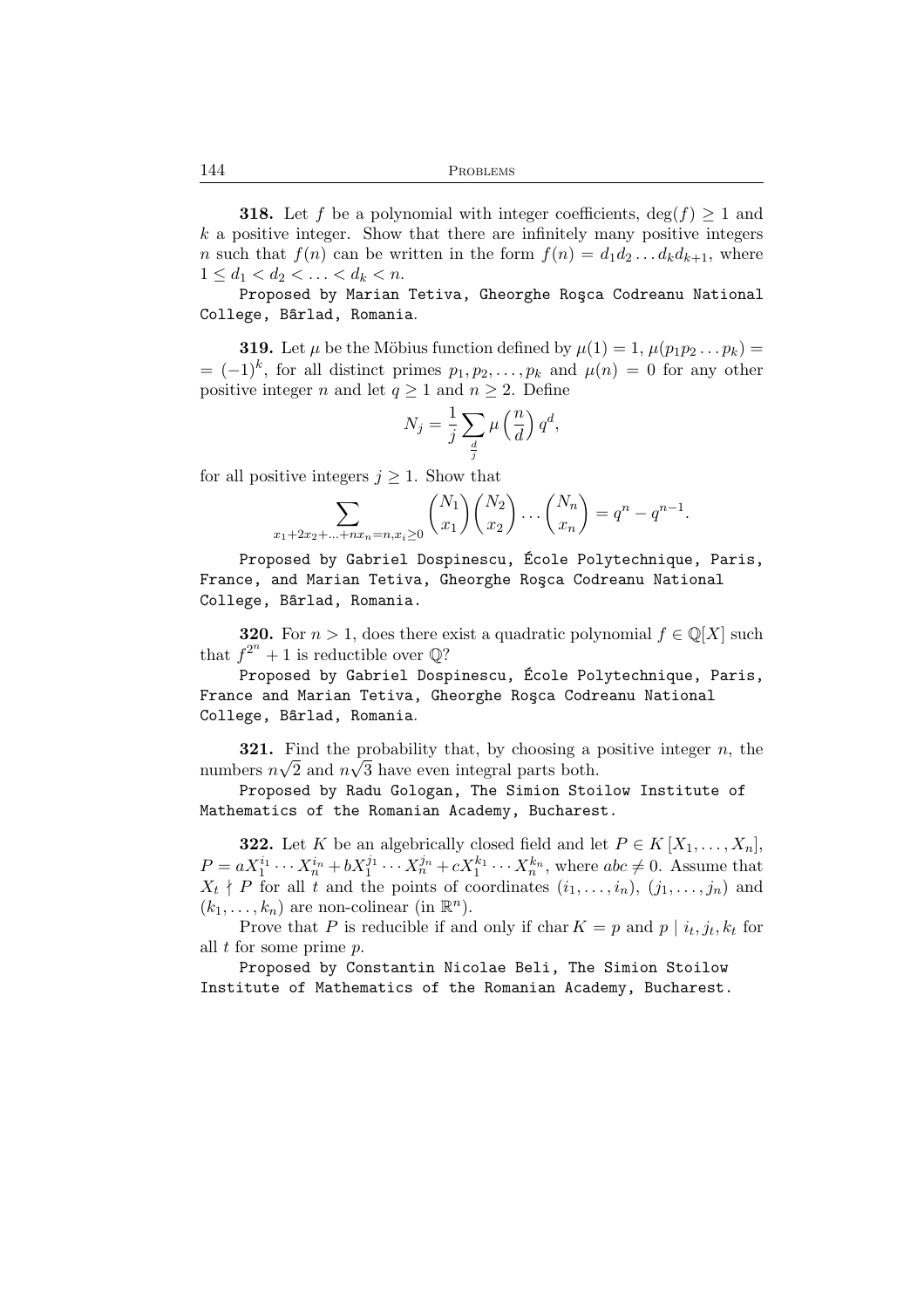### SOLUTIONS

**285.** Prove that for all sequences  $x_k$  of positive numbers

$$
\sum_{k=1}^{\infty} \frac{x_k}{1 + (x_1 + x_2 + \ldots + x_{k-1})^2} > \frac{\pi}{2}.
$$

In addition, if  $x_1 + x_2 + \ldots + x_n = 1$ , then

$$
\sum_{k=1}^{\infty} \frac{x_k}{1 + (x_1 + x_2 + \ldots + x_{k-1})^2} > \frac{\pi}{4}.
$$

Moreover these are the best constants.

*(Correction)*

Proposed by Radu Gologan, Institute of Mathematics of the Romanian Academy, Bucharest.

*Solution by Marian Tetiva, Gheorghe Ro¸sca Codreanu High School,*  $B\hat{a}rlad$ , Romania. To prove the inequality we denote with  $f$  the function defined by  $f(x) = 1/(1 + x^2)$  for all  $x \in [0, \infty)$ , which, surely, is decreasing on  $[0, \infty)$ . We have then

$$
\sum_{k=1}^{\infty} \frac{x_k}{1 + (x_1 + x_2 + \dots + x_{k-1})^2} = \sum_{k=1}^{\infty} x_k f(x_1 + \dots + x_{k-1}) >
$$
  
> 
$$
\sum_{k=1}^{\infty} \int_{x_1 + \dots + x_{k-1}}^{x_1 + \dots + x_k} f(x) dx = \int_{0}^{\infty} f(x) dx = \frac{\pi}{2}.
$$

 $(x_1 + \cdots + x_{k-1})$  is considered to be 0 for  $k = 1$ ). We note that

$$
\sum_{k=1}^{\infty} \frac{x_k}{1 + (x_1 + x_2 + \dots + x_{k-1})^2} - \frac{\pi}{2} =
$$
  
= 
$$
\sum_{k=1}^{\infty} x_k f(x_1 + \dots + x_{k-1}) - \sum_{k=1}^{\infty} \int_{x_1 + \dots + x_{k-1}}^{x_1 + \dots + x_k} f(x) dx <
$$
  
< 
$$
< \sum_{k=1}^{\infty} x_k (f(x_1 + \dots + x_{k-1}) - f(x_1 + \dots + x_k)) \le \sum_{k=1}^{\infty} x_k^2
$$

(we used again the monotony of function  $f$ , and for the last inequality we used the fact that  $f(u) - f(v) \le v - u$  for all  $0 \le u \le v$  - it is proven easily). It is sufficifient that, given  $\varepsilon > 0$ , to choose  $x_k = \frac{a}{k}$  $\frac{a}{k}$ , for which  $\sum_{k=1}^{\infty}$  $\sum_{k=1} x_k = \infty$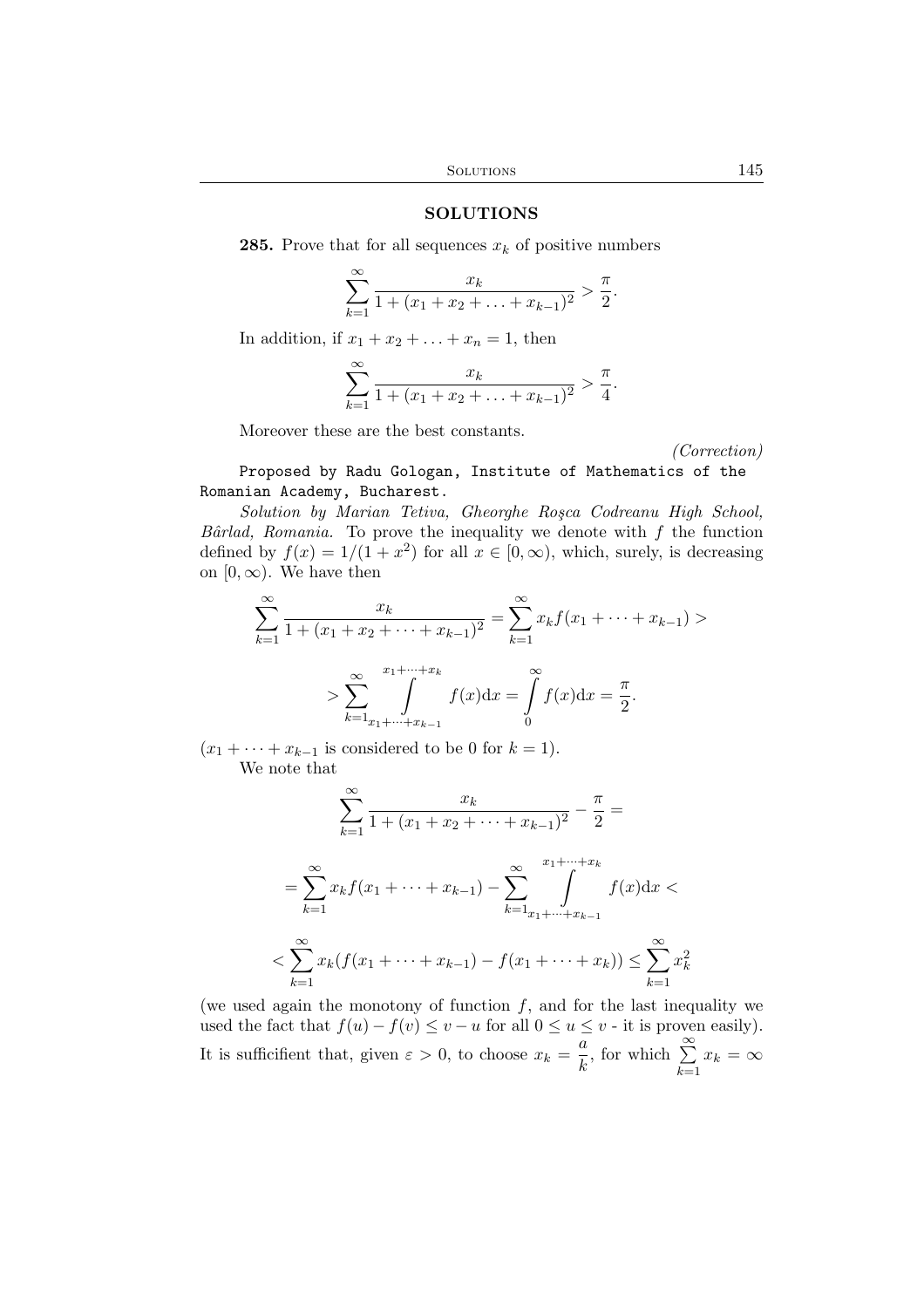holds and  $\sum_{n=1}^{\infty}$  $k=1$  $x_k^2 = \frac{a^2 \pi^2}{6} < \varepsilon$  if we pick a so that  $0 < a < \sqrt{\frac{6\varepsilon}{\pi}}$ ; for this choice of  $x_k$ , and the inequalities above, we get

$$
\sum_{k=1}^{\infty} \frac{x_k}{1 + (x_1 + x_2 + \dots + x_{k-1})^2} < \frac{\pi}{2} + \varepsilon.
$$

Concerning the second part, it seems that there is also some doubt. The inequality follows, but not that  $\frac{\pi}{4}$  is the best constant. For example, take  $n = 2$ , so if we have  $x_1 + x_2 = 1$ , then

$$
\sum_{k=1}^{\infty} \frac{x_k}{1 + (x_1 + \dots + x_{k-1})^2} > x_1 + \frac{x_2}{1 + x_1^2} > \frac{4}{5} > \frac{\pi}{4}.
$$

Indeed, we have (with the notation  $x_1 = x$ ) to prove the inequality

$$
x + \frac{1 - x}{1 + x^2} > \frac{4}{5}
$$

for all  $x \in (0,1)$ . This follows using  $0 < 4x(1-x) \leq 1$  and  $0 < x < 1$ ; multiplied term by term, these give  $4x^2 - 4x^3 < 1 \Rightarrow 4x^3 - 4x^2 + 1 > 0$ . The more we would have  $5x^3 - 4x^2 + 1 > 0$ , for all  $x \in (0, 1)$ , which is equivalent with the inequality we wanted proved; this shows that  $\pi/4$  is the best lower bound for the left member(my intuition tells me that this happens for all  $n$ ). The correction we make is the following.

Prove that for any sequence  $(x_k)$  of pozitive numbers with  $\sum_{k=1}^{\infty}$  $k=1$  $x_k = 1$ , we have

$$
\sum_{k=1}^{\infty} \frac{x_k}{1 + (x_1 + \dots + x_{k-1})^2} > \frac{\pi}{4}
$$

the constant  $\frac{\pi}{4}$  being the best lower bound. The proof is similar to the one above, we use in addition the fact that  $\int_0^1$  $\boldsymbol{0}$  $f(x)dx = \frac{\pi}{4}$  $\frac{\pi}{4}$  (we use the same notation for  $f$  ). We have, using the monotony of  $f$ ,

$$
\sum_{k=1}^{\infty} \frac{x_k}{1 + (x_1 + x_2 + \dots + x_{k-1})^2} = \sum_{k=1}^{\infty} x_k f(x_1 + \dots + x_{k-1}) >
$$
  
> 
$$
\sum_{k=1}^{\infty} \int_{x_1 + \dots + x_{k-1}}^{x_1 + \dots + x_k} f(x) dx = \int_0^1 f(x) dx = \frac{\pi}{4}.
$$

Then

$$
\sum_{k=1}^{\infty} \frac{x_k}{1 + (x_1 + x_2 + \dots + x_{k-1})^2} - \frac{\pi}{4} =
$$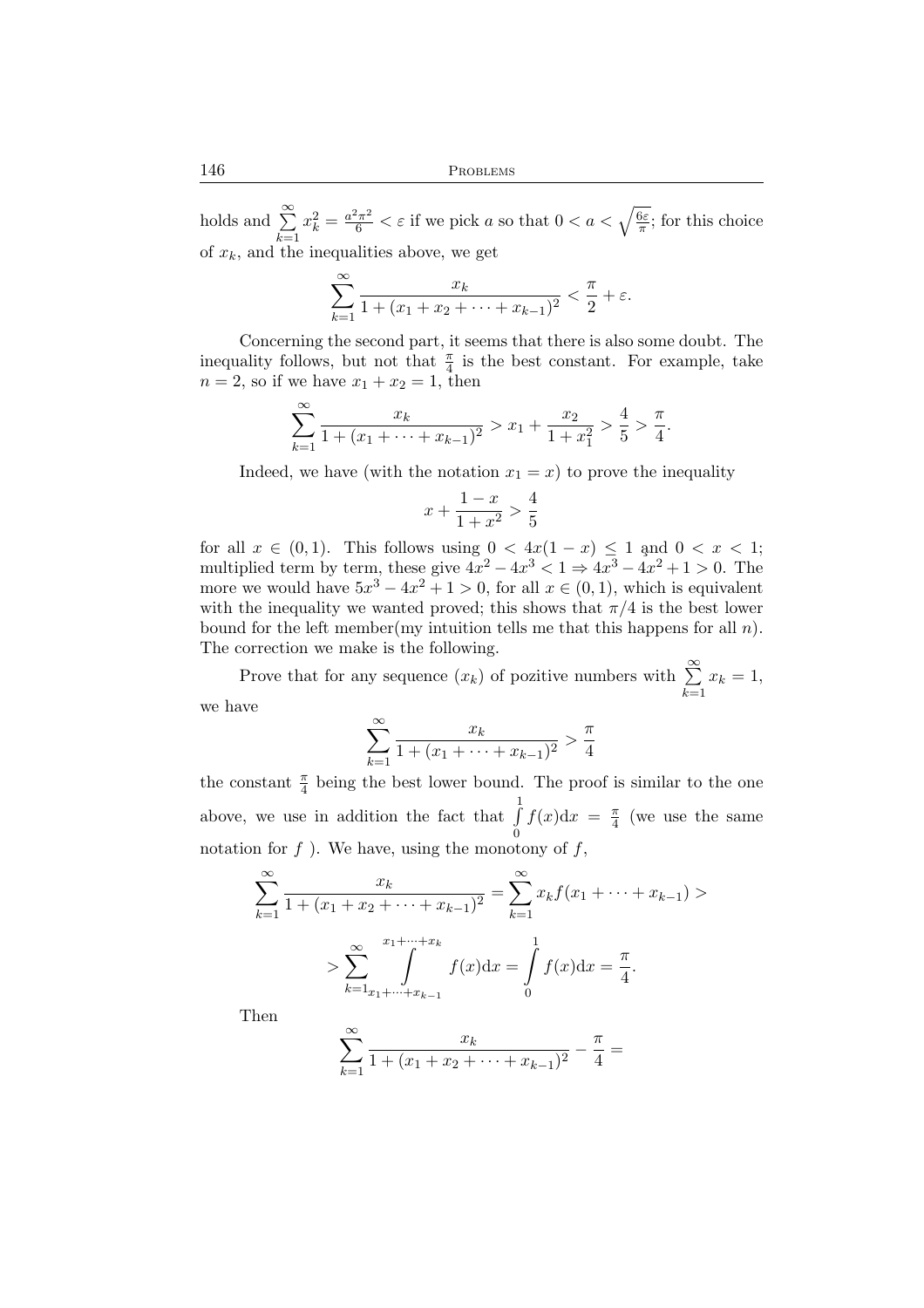$$
= \sum_{k=1}^{\infty} x_k f(x_1 + \dots + x_{k-1}) - \sum_{k=1}^{\infty} \int_{x_1 + \dots + x_{k-1}}^{x_1 + \dots + x_k} f(x) dx <
$$
  

$$
< \sum_{k=1}^{\infty} x_k (f(x_1 + \dots + x_{k-1}) - f(x_1 + \dots + x_k)) \le \sum_{k=1}^{\infty} x_k^2
$$

and we can make this difference small enough (smaller then  $\varepsilon > 0$  given) if we choose

$$
x_k = \frac{1}{p} \left( 1 - \frac{1}{p} \right)^{k-1},
$$

with p large enough. Indeed, we would have  $\sum^{\infty}$  $k=1$  $x_k = 1$  și

$$
\sum_{k=1}^{\infty} x_k^2 = \frac{1}{2p-1} < \varepsilon
$$

if we pick  $p > (1+\varepsilon)/(2\varepsilon)$  (and  $p > 1$ , of course). With these the proof ends.  $\Box$ 

*Also solved by the author.*

**286.** Let  $f:(0,\infty) \to (0,\infty)$  be a decreasing and differentiable function on  $(0, \infty)$  and F be its antiderivative. Assume that the following hold:

i) the sequence  $\left(\frac{f(n+1)}{f(n+1)}\right)$  $f(n)$  $\setminus$  $n \geq 1$ has limit 1;

ii) the sequence  $(F_n)_{n\geq 1}$  converges to 0;

iii) the function  $\frac{f'}{f}$  is increasing on the interval  $(0, \infty)$ .

Show that:

a) the sequence  $(x_n)_{n\geq 1}$  defined by

$$
x_n = f(1) + f(2) + \ldots + f(n)
$$

converges to  $x$ , where  $x$  is a real number.

b) the sequence  $(u_n)_{n\geq 1}$  defined by

$$
u_n = \frac{x - x_n}{F(n)}
$$

is stritcly monoton and convergent. Find its limit.

Proposed by Marian Tetiva, Gheorghe Rosca Codreanu High School, Bârlad, Romania.

*Solution by the author.* a) We will prove that actually the sequence  $(t_n)_{n>1}$  defined by

$$
t_n = x_n - F(n) = f(1) + f(2) + \ldots + f(n) - F(n), \quad \forall n \ge 1,
$$

is convergent. To prove we make us of the inequalities

$$
f(n+1) < F(n+1) - F(n) < f(n), \quad \forall n \ge 1
$$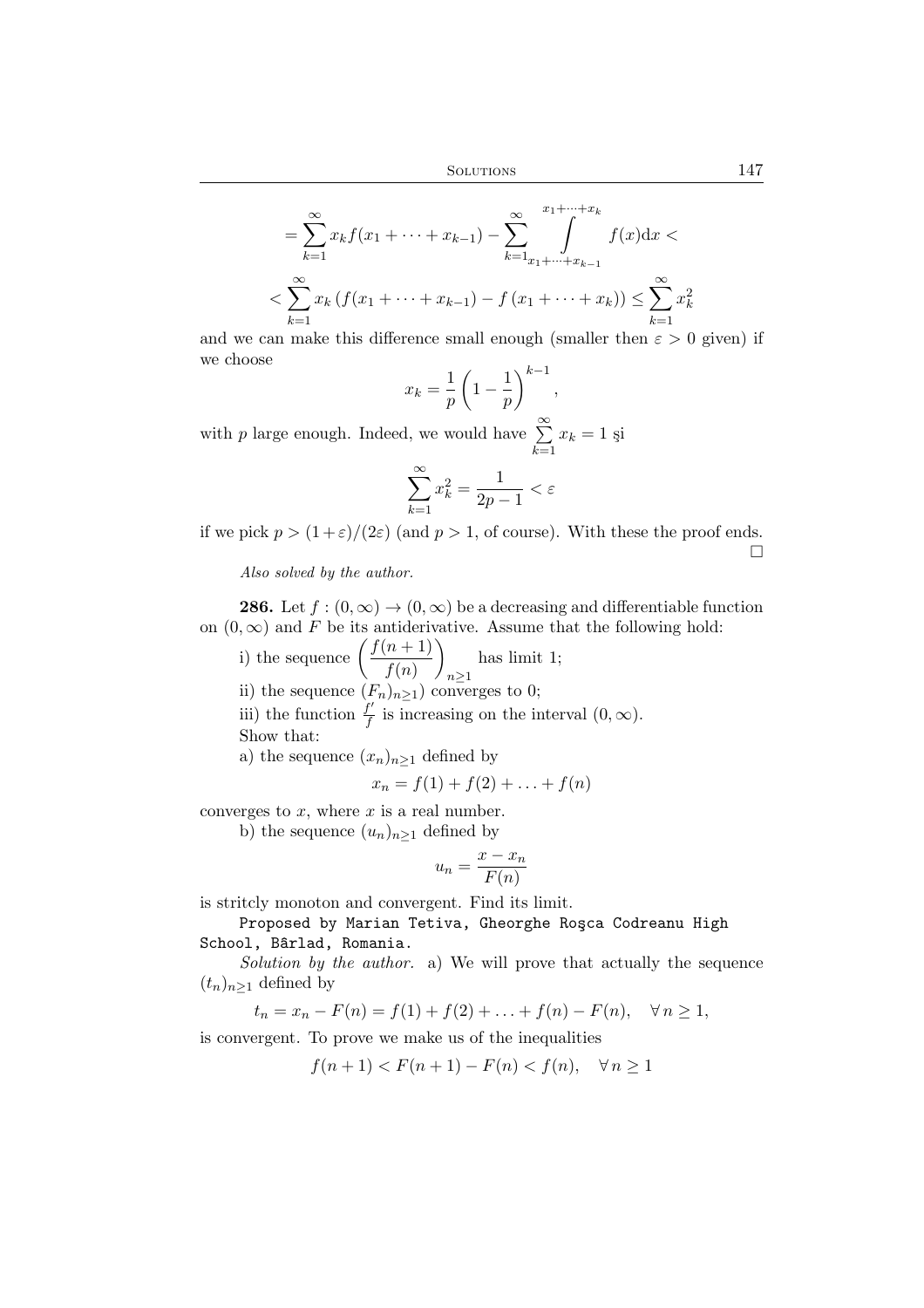148 PROBLEMS

(these can be proven using Lagrange's theorem for the function  $F$  and the monotony of  $f$ ). We have

$$
t_{n+1} - t_n = f(n+1) - (F(n+1) - F(n)) < 0, \quad \forall n \ge 1,
$$

according to the first inequality, so the sequence  $(t_n)_{n\geq 1}$  is decreasing. On the other hand summing up the inequalities

$$
F(2) - F(1) < f(1)
$$
\n
$$
F(3) - F(2) < f(2)
$$
\n
$$
\dots
$$
\n
$$
F(n) - F(n - 1) < f(n - 1)
$$
\n
$$
F(n + 1) - F(n) < f(n)
$$

we obtain  $F(n + 1) - F(1) < f(1) + f(2) + \ldots + f(n) \Leftrightarrow t_n > F(n + 1) -F(n) - F(1) > -F(1), \forall n \ge 1$ , so the sequence  $(t_n)_{n \ge 1}$  is lower bounded (we also used the montony of function F: since  $F' = f > 0$ , F is increasing on  $(0, \infty)$ , therefore convergent.

To wrapp up, since the limit of the sequence  $(F(n))_{n\geq 1}$  is 0, we have that  $\lim_{n\to\infty}x_n=\lim_{n\to\infty}(t_n+F(n))=\lim_{n\to\infty}t_n$ , thus it exists and it is finite (we denote it by  $x$ ).

b) For the second part we will begin by proving the inequalities

$$
x_n - \frac{F(n)f(n+1)}{F(n+1) - F(n)} < x < x_n - \frac{F(n+1)f(n)}{F(n+1) - F(n)}
$$

hold for all natural numbers  $n \geq 1$ .

Let us note that since F is increasing, the sequence  $(F_n)_{n\geq 1}$  is also increasing; because it tends to 0 it follows that all it's terms are negative  $F(n) < 0$  for all  $n \geq 1$  natural number. Next

$$
\lim_{n \to \infty} \frac{f(n+1)}{F(n+1) - F(n)} = \lim_{n \to \infty} \frac{f(n)}{F(n+1) - F(n)} = 1;
$$

indeed, for all *n* there is  $c_n \in (n, n+1)$  such that  $F(n+1) - F(n) = f(c_n)$  (from Lagrange's theorem), so, taking into account the monotony of the function f, we obtain  $f(n+1) < F(n+1) - F(n) < f(n)$ , even further

$$
\frac{f(n+1)}{f(n)} < \frac{f(n+1)}{F(n+1) - F(n)} < 1, \quad \forall n \ge 1
$$

and

$$
1 < \frac{f(n)}{F(n+1) - F(n)} < \frac{f(n)}{f(n+1)}, \quad \forall n \ge 1.
$$

Using the hypothesis i) the proof of the limits is done. This relations show that the sequences  $(y_n)_{n>1}$  and  $(z_n)_{n>1}$  defined as

$$
y_n = x_n - \frac{F(n)f(n+1)}{F(n+1) - F(n)}, \quad z_n = x_n - \frac{F(n+1)f(n)}{F(n+1) - F(n)}, \quad \forall n \ge 1
$$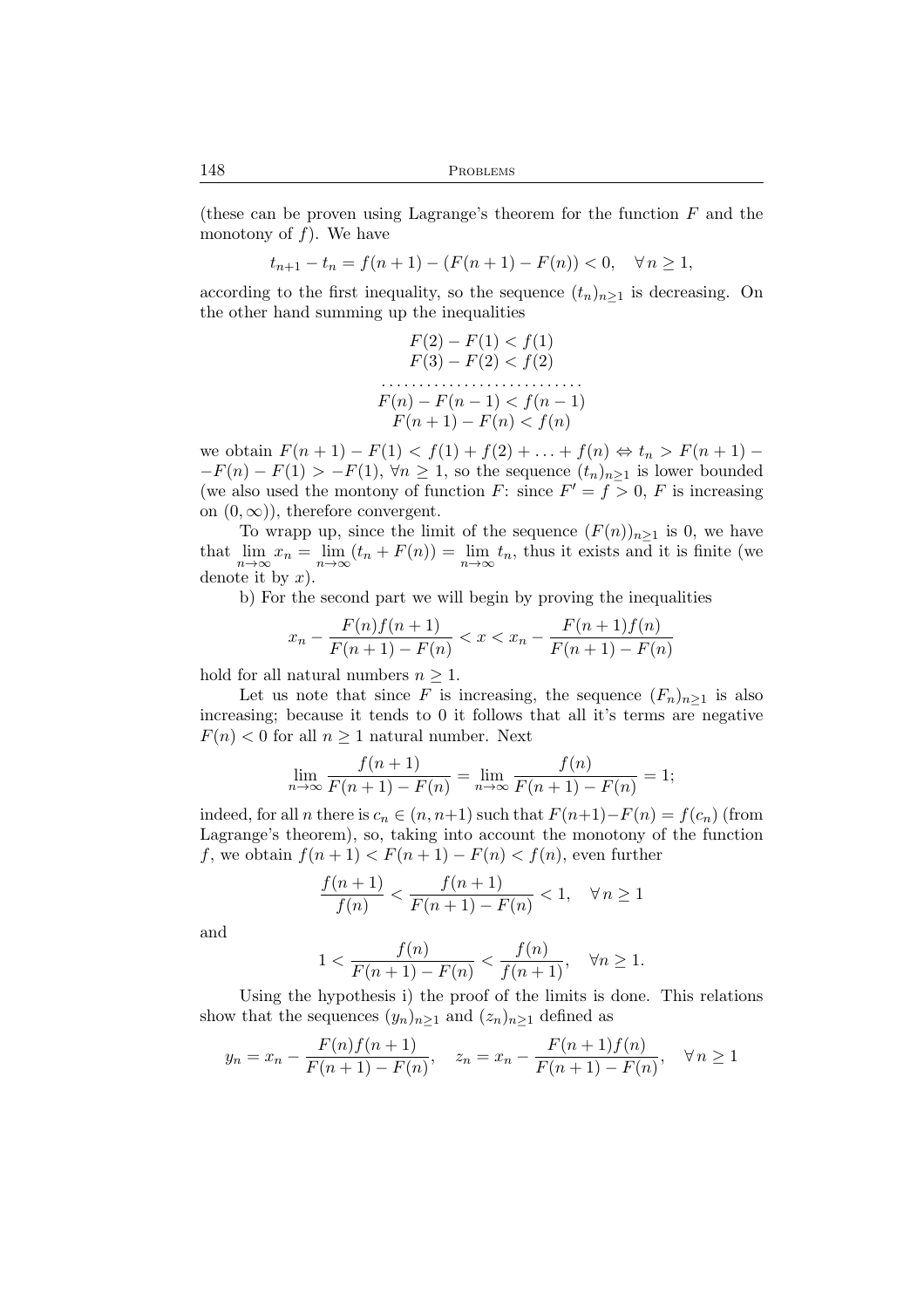have the limit x (making use of hypothesis ii)); if we could show that  $(y_n)_{n\geq 1}$ is increasing, and  $(z_n)_{n\geq 1}$  is decreasing, the inequalities  $y_n < x < z_n$ ,  $\forall n \geq 1$ would follow.

Firstly, let us show, that the sequence  $(y_n)_{n\geq 1}$  is increasing (which proves the left inequality). We have that

$$
y_{n+1} > y_n \Leftrightarrow x_{n+1} - \frac{F(n+1)f(n+2)}{F(n+2) - F(n+1)} > x_n - \frac{F(n)f(n+1)}{F(n+1) - F(n)}
$$

inequality which is equivalent further with

$$
f(n+1) + \frac{F(n)f(n+1)}{F(n+1) - F(n)} > \frac{F(n+1)f(n+2)}{F(n+2) - F(n+1)}
$$

and we rewrite as

$$
\frac{F(n+1)f(n+1)}{F(n+1)-F(n)} > \frac{F(n+1)f(n+2)}{F(n+2)-F(n+1)}.
$$

Since we showed that  $F(n + 1) < 0$ , it should suffice to prove

$$
\frac{f(n+1)}{F(n+1) - F(n)} < \frac{f(n+2)}{F(n+2) - F(n+1)}
$$

holds for all natural numbers  $n \geq 1$ . This would result if we knew the monotony of the function

$$
g:(0; \infty) \to (0; \infty), \quad g(x) = \frac{f(x+1)}{F(x+1) - F(x)}, \quad \forall x > 0
$$

morever if it is increasing. We note that

$$
g'(x) = \frac{f'(x+1)(F(x+1) - F(x)) - f(x+1)(F'(x+1) - F(x))}{(F(x+1) - F(x))^2} =
$$
  
= 
$$
\frac{f'(x+1)(F(x+1) - F(x)) - F'(x+1)(f(x+1) - f(x))}{(F(x+1) - F(x))^2}
$$

for all  $x > 0$ , which is equivalent to

$$
\frac{f'(x+1)}{F'(x+1)} > \frac{f(x+1) - f(x)}{F(x+1) - F(x)}, \quad \forall x > 0.
$$

This we can show using applying *Cauchy*'s theorem to the functions f and F; according to this, there is  $\alpha \in (x, x+1)$  such that

$$
\frac{f(x+1)-f(x)}{F(x+1)-F(x)} = \frac{f'(\alpha)}{F'(\alpha)}.
$$

To end this assertion we make use of the hypothesis iii): since  $\alpha < x+1$ and the function  $\frac{f'}{f} = \frac{f'}{F'}$  is incresing, we have

$$
\frac{f(x+1) - f(x)}{F(x+1) - F(x)} = \frac{f'(\alpha)}{F'(\alpha)} < \frac{f'(x+1)}{F'(x+1)}
$$

which is exactly what we needed to show.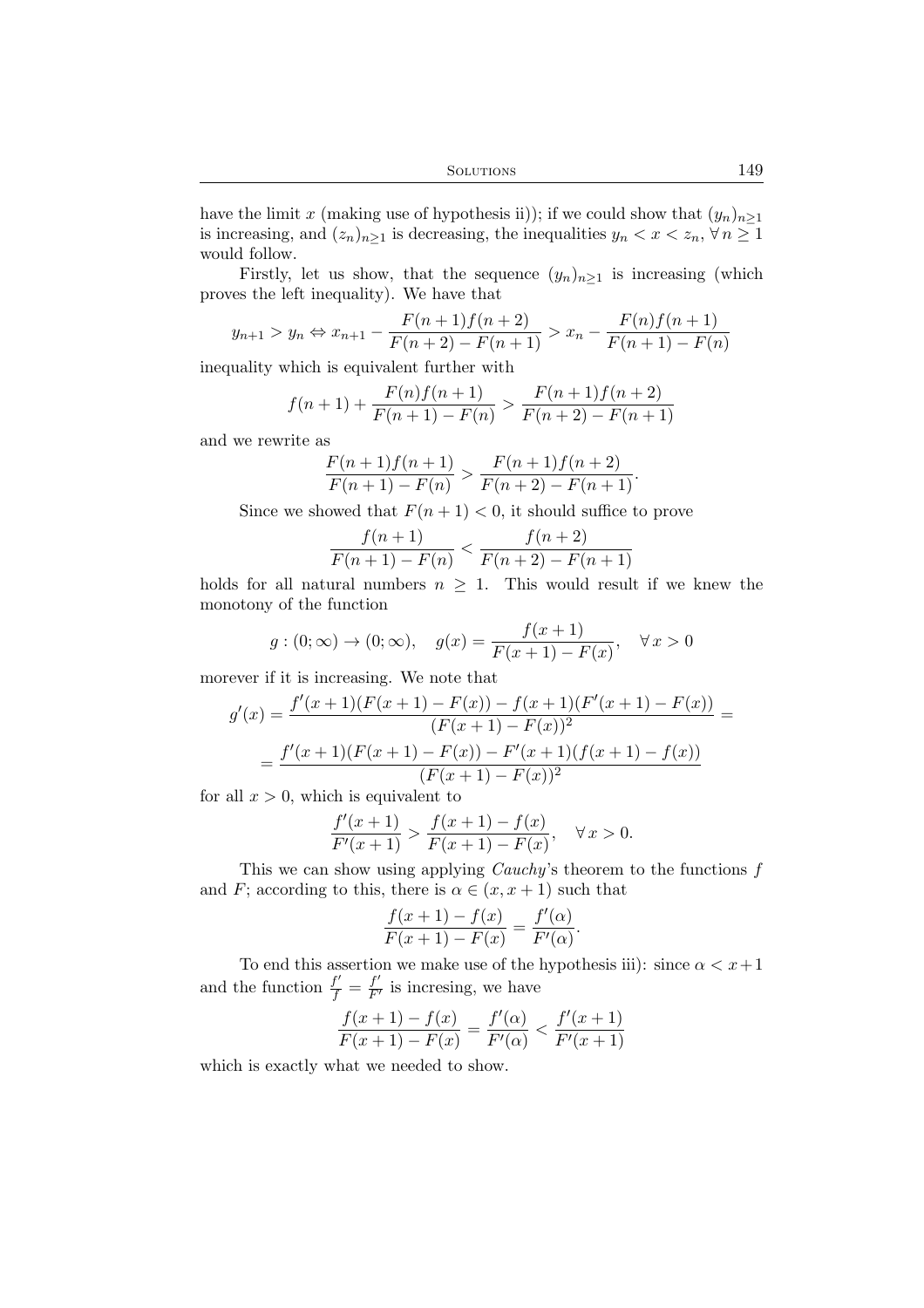150 PROBLEMS

Secondly we must prove  $(z_n)_{n\geq 1}$  is decreasing; we have:

$$
z_{n+1} > z_n \Leftrightarrow x_{n+1} - \frac{F(n+2)f(n+1)}{F(n+2) - F(n+1)} < x_n - \frac{F(n+1)f(n)}{F(n+1) - F(n)} \Leftrightarrow
$$
\n
$$
\Leftrightarrow f(n+1) - \frac{F(n+2)f(n+1)}{F(n+2) - F(n+1)} < -\frac{F(n+1)f(n)}{F(n+1) - F(n)} \Leftrightarrow
$$
\n
$$
\Leftrightarrow -\frac{F(n+1)f(n+1)}{F(n+2) - F(n+1)} < -\frac{F(n+1)f(n)}{F(n+1) - F(n)}
$$
\nwith  $x_n \geq 0$ , then  $x_n \geq 0$ .

we divide by  $-F(n+1) > 0$  and it remains to show

$$
\frac{f(n+1)}{F(n+2)-F(n+1)} < \frac{f(n)}{F(n+1)-F(n)},
$$

which would be obtained that the function

$$
h: (0; \infty) \to (0; \infty), \quad h(x) = \frac{f(x)}{F(x+1) - F(x)}, \quad \forall x > 0
$$

is decreasing on  $(0, \infty)$ . Proceeding as above we have that

$$
h'(x) < 0 \Leftrightarrow f'(x)(F(x+1) - F(x)) < f(x)(F'(x+1) - F(x)) \Leftrightarrow
$$
\n
$$
\Leftrightarrow \frac{f'(x)}{F'(x)} < \frac{f(x+1) - f(x)}{F(x+1) - F(x)}, \quad \forall x > 0.
$$

Similarly this inequality like above (using *Cauchy* and the hypothesis iii):

$$
\frac{f(x+1) - f(x)}{F(x+1) - F(x)} = \frac{f'(\alpha)}{F'(\alpha)} > \frac{f'(x)}{F'(x)}.
$$

Thus the inequalities

$$
x_n - \frac{F(n)f(n+1)}{F(n+1) - F(n)} < x < x_n - \frac{F(n+1)f(n)}{F(n+1) - F(n)}
$$

are completely proved. We can rewrite them as

$$
-\frac{f(n)}{F(n+1) - F(n)} \cdot \frac{F(n+1)}{F(n)} < \frac{x - x_n}{F(n)} < -\frac{f(n+1)}{F(n+1) - F(n)}
$$

.

As we have shown, we have

$$
\lim_{n \to \infty} \frac{f(n+1)}{F(n+1) - F(n)} = \lim_{n \to \infty} \frac{f(n)}{F(n+1) - F(n)} = 1
$$

and it follows

$$
\lim_{n\to\infty}\frac{F(n+2)-F(n+1)}{F(n+1)-F(n)}=
$$

$$
= \lim_{n \to \infty} \frac{F(n+2) - F(n+1)}{f(n+1)} \cdot \frac{f(n)}{F(n+1) - F(n)} \cdot \frac{f(n+1)}{f(n)} = 1
$$

so according to *Cesaro-Stolz*'s theorem (case  $\frac{0}{0}$ ), we have that  $\lim_{n\to\infty} \frac{F(n+1)}{F(n)} = 1$ .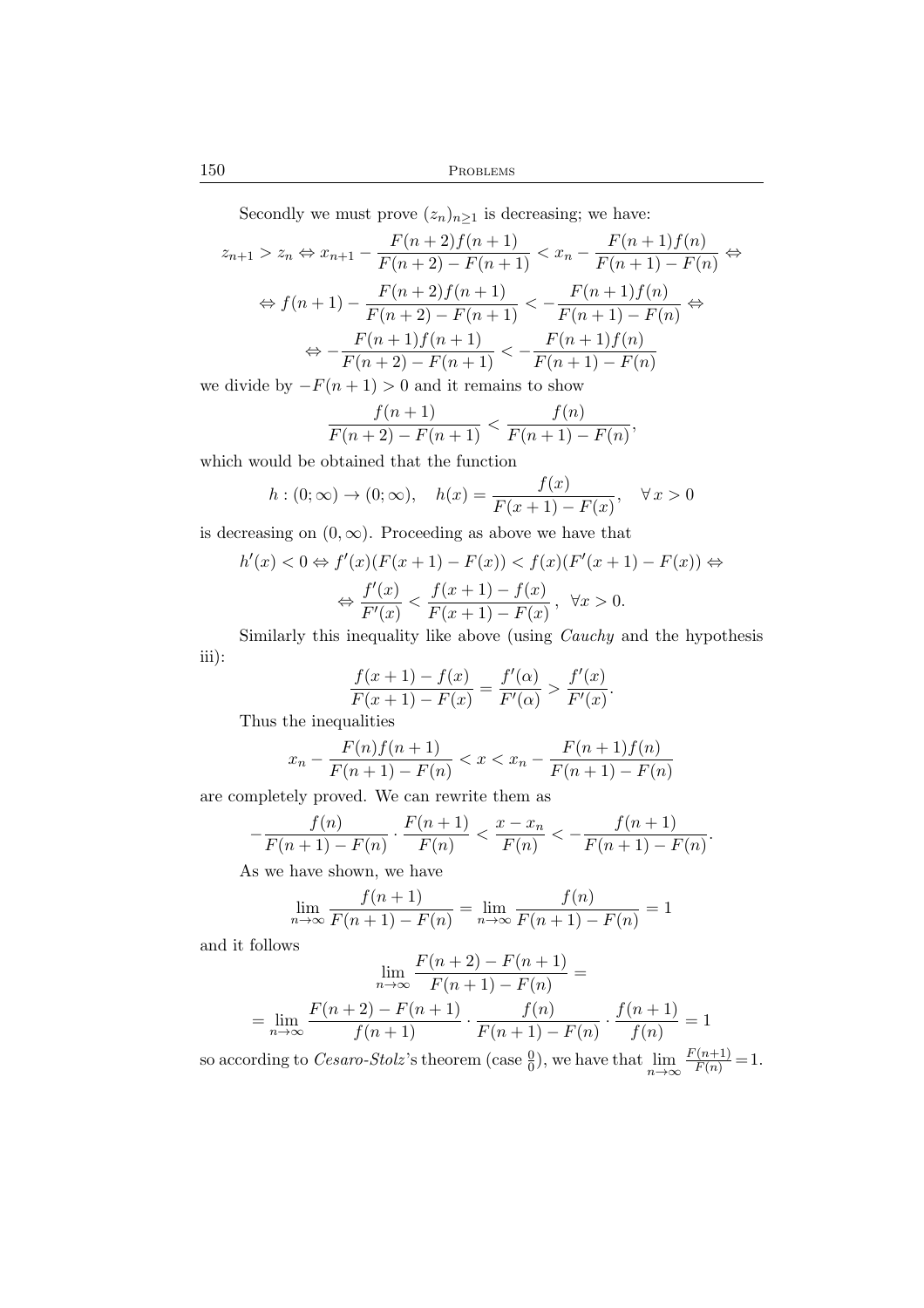It remains to prove the monotony of this sequence. Summing up all the information, we can conclude that the sequence  $\left(\frac{x-x_n}{F(n)}\right)$ is convergent  $n \geq 1$ and morever  $\lim_{n \to \infty} \frac{x - x_n}{F(n)} = -1.$ 

It remains to prove the monotony of this sequence. For this let us rewrite the inequality  $x > x_n - \frac{F(n)f(n+1)}{F(n+1)-F(n)}$  $\frac{F(n)J(n+1)}{F(n+1)-F(n)}$  as

$$
(F(n+1) - F(n))x > (F(n+1) - F(n))x_n - F(n)f(n+1)
$$

and further (since  $f(n+1) = x_{n+1} - x_n$ ),

 $(F(n+1) - F(n))x > F(n+1)x_n - F(n)x_{n+1} \Leftrightarrow$  $\langle \cdot \rangle$  F(n + 1)(n = x) > F(n)(n

$$
\Leftrightarrow F(n+1)(x-x_n) > F(n)(x-x_{n+1}).
$$

We divide it by  $F(n)F(n+1) > 0$  to obtain

$$
\frac{x - x_n}{F(n)} > \frac{x - x_{n+1}}{F(n+1)}, \quad \forall n \ge 1,
$$

which is exactly the fact that the sequence asked is decreasing.

**287.** Let  $f : [a, b] \to \mathbb{R}$  be a continuous function such that

$$
\int_{a}^{t} f(x)dx \int_{b}^{t} f(x)dx \neq 0, t \in (a, b).
$$

Show that there exists  $c \in (a, b)$  such that

$$
(c-a)f(c)\left(\int\limits_c^b f(x)\mathrm{d}x - \int\limits_a^c f(x)\mathrm{d}x\right) = \frac{1}{2}\int\limits_a^c f(x)\mathrm{d}x \int\limits_c^b f(x)\mathrm{d}x.
$$

Proposed by Cezar Lupu, student University of Bucharest, Romania, and Tudorel Lupu, Decebal High School, Constanta, Romania.

*Solution by the authors.* We have the following.

**Lemma.** Let  $g : [a, b] \rightarrow \mathbb{R}$  be a differentiable function such that  $g'(a) = g'(b)$ *. Then there exists*  $c \in (a, b)$  *such that* 

$$
g'(c) = \frac{g(c) - g(a)}{c - a}.
$$

A proof of the above lemma can be found in [1]. Now, returning to our solution, let us define the following auxiliary function  $\phi : [a, b] \to \mathbb{R}$  given by

$$
\phi(t) = \left(\int_a^t f(x) dx \int_t^b f(x) dx\right)^2, \forall t \in [a, b].
$$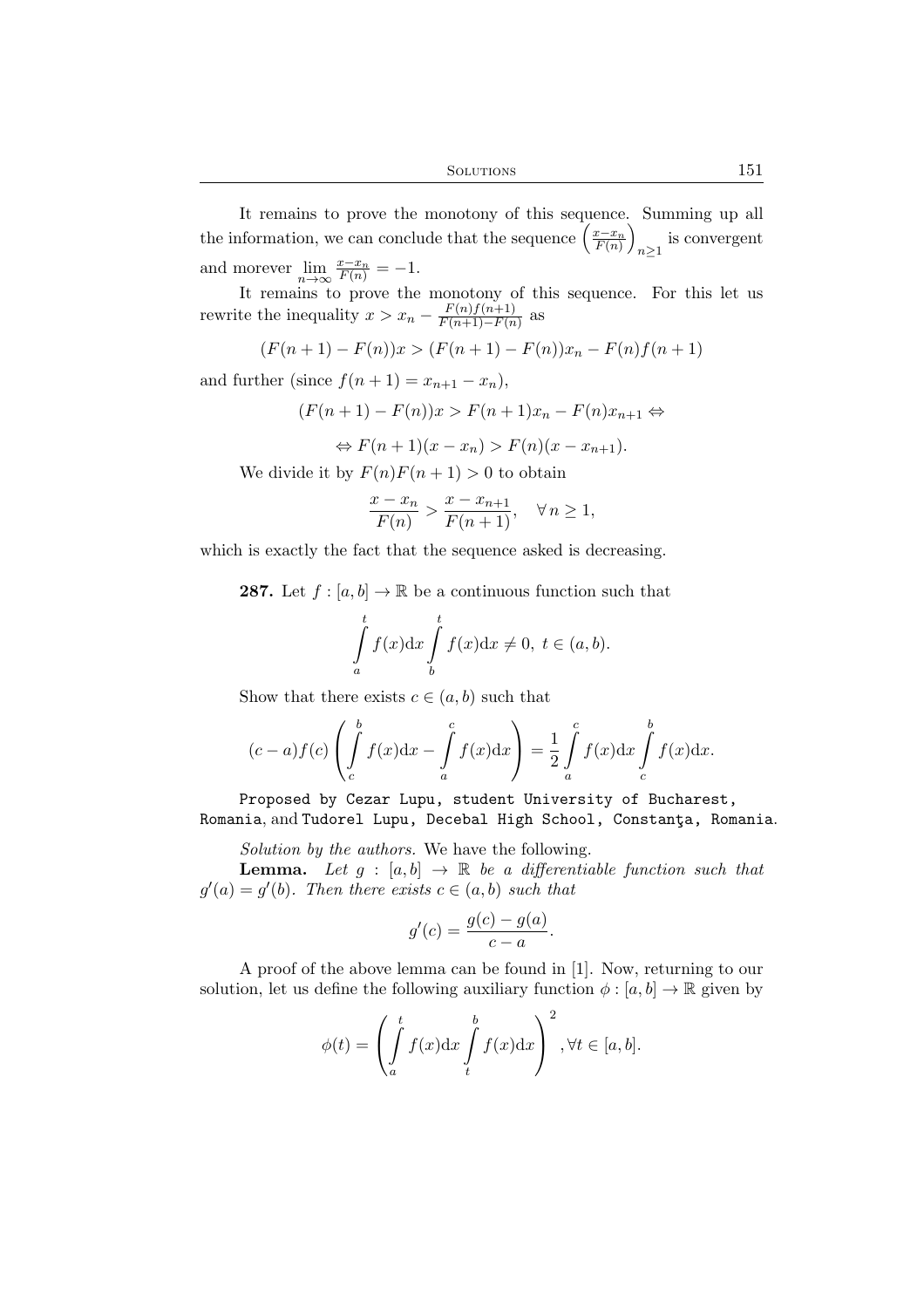A short computation of the derivatives shows that

$$
\phi'(t) = 2 \int_a^t f(x) dx \int_t^b f(x) dx f(t) \left( \int_t^b f(x) dx - \int_a^t f(x) dx \right)
$$

and it is quite clear that  $\phi'(a) = \phi'(b)$ . So, applying the lemma for  $\phi$ , there exists  $c \in (a, b)$  such that

$$
2\int_{a}^{c} f(x)dx \int_{c}^{b} f(x)dx f(c) \left(\int_{c}^{b} f(x)dx - \int_{a}^{c} f(x)dx\right)(c-a) =
$$

$$
= \left(\int_{a}^{c} f(x)dx \cdot \int_{c}^{b} f(x)dx\right)^{2}.
$$
Simplifying by  $\int_{a}^{c} f(x)dx \cdot \int_{c}^{b} f(x)dx \neq 0$ , we obtain our conclusion.  $\Box$ 

## References

[1] T.M. Flett, *A mean value theorem*, The Mathematical Gazette 42(1958), 38–39.

*Second solution by Marian Tetiva, Gh. Ro¸sca Codreanu High School, Bârlad, Romania.* Let  $F$  the primitive of  $f$  which is null in  $a$ , explicitily the function defined by

$$
F(t) = \int_{a}^{t} f(x) \mathrm{d}x
$$

for all  $t \in [a, b]$ .

We know that F is differentiable on  $[a, b]$  with  $F'(t) = f(t), \forall t \in [a, b]$ and that

$$
\lim_{t \to a} \frac{F(t)}{t - a} = f(a),
$$

from which

$$
\lim_{t \to \infty} \frac{F(t)}{\sqrt{t - a}} = 0.
$$

We denote with  $A = \int$ b a  $f(x)dx$ , so we have that

$$
\int_{t}^{b} f(x)dx = A - \int_{a}^{t} f(x)dx = A - F(t),
$$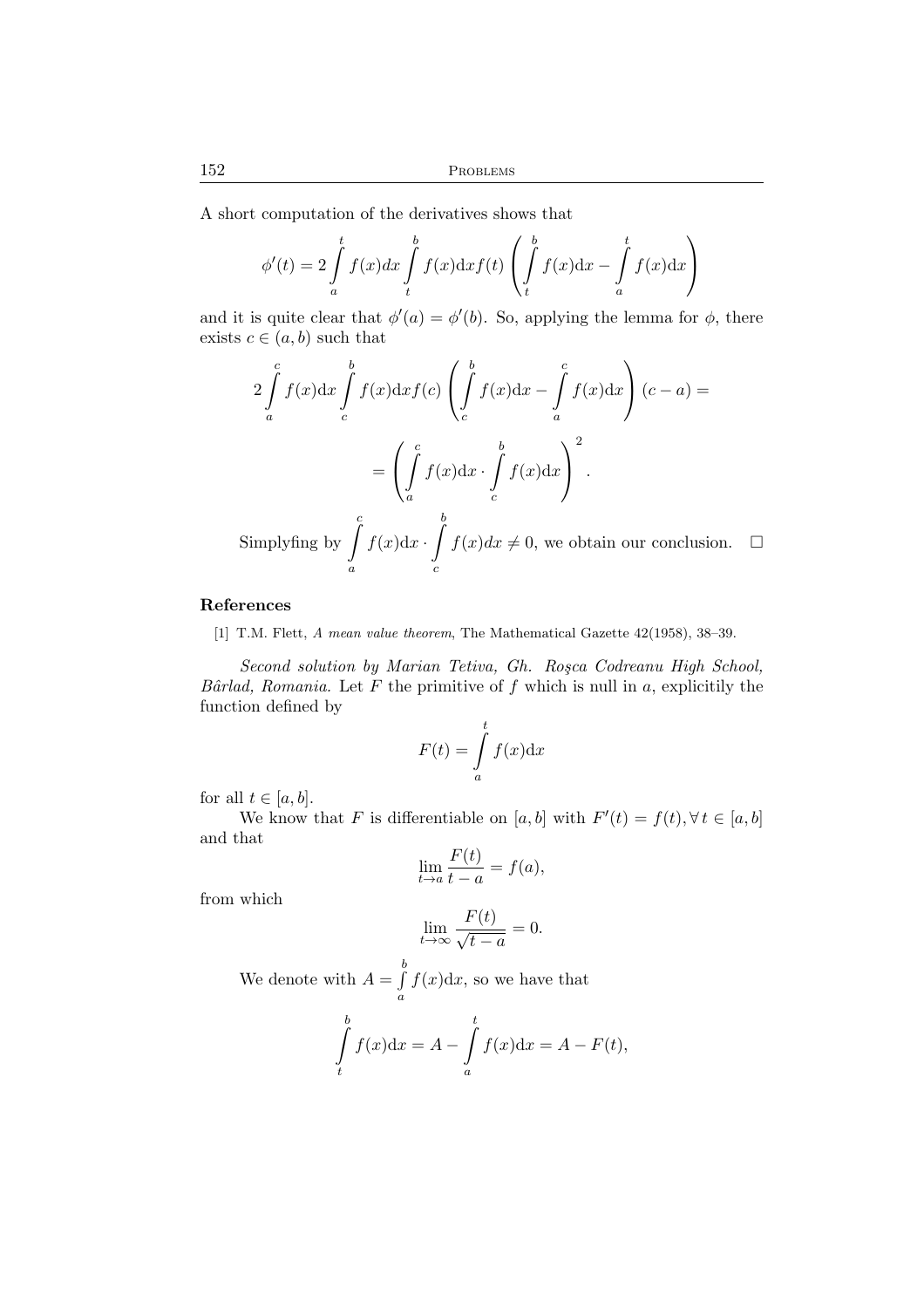for all  $t \in [a, b]$  and we consider the function G defined on [a, b] by

$$
G(t) = \frac{F(t)(A - F(t))}{\sqrt{t - a}}
$$

for  $t \in (a, b]$  and  $G(a) = 0$ . It follows easily that G is continuous on [a, b] (the continuity in a is obtained from the considerations above ) and differentiable on  $(a, b)$  with

$$
G'(t) = \frac{(t-a)f(t)(A - F(t) - F(t)) - \frac{1}{2}F(t)(A - F(t))}{(t-a)\sqrt{t-a}}
$$

for all  $t \in (a, b)$ .

Morever  $G(a) = G(b) = 0$ ; *Rolle*'s theorem gives us that there is  $c \in (a, b)$ such that  $G'(c) = 0$ , which is equivalent to

$$
(c-a) f(c) (A - F(c) - F(c)) = \frac{1}{2} F(c) (A - F(c));
$$

this being identical to the identity asked by the problem.  $\Box$ 

*Remark.* The condition given in the hypothesis is superfluous.

Also solved by Marius Olteanu (Râmnicu Vâlcea) and Nicuşor Min*culete (Bra¸sov).*

**288.** Let  $p, q \ge 2$  integers such that  $gcd(p, q) = 1$ . Show that the number  $\log_p q$  is transcedental.

Proposed by Adrian Troie, Sfântul Sava National College, Bucharest, Romania.

Solution by the editors. It is easy to see that  $\log_p q$  is irrational because otherwise, if  $\log_p q = \frac{a}{b}$  with  $a, b \ge 1$ , then one has  $p^a = q^b$  which is in b contradiction with the hypothesis  $gcd(p, q) = 1$ . Now, we shall use *Gelfond*'s criterion:

**Lemma.** *If*  $\alpha > 0$ ,  $\alpha \neq 1$ , *is algebraic and*  $\beta$  *is algebraic and irrational*, *then*  $\alpha^{\beta}$  *is transcedental.* 

Assume, by contradiction that  $\log_p q$  is algebraic. Using the fact that is irrational, it follows from the lemma that  $p^{\log_p q} = p$  is transcendental, contradiction. Thus, the number  $\log_p q$  is transcedental.

*Also solved by Marius Olteanu (Rˆımnicu Vˆalcea).*

289. Find all curves in the plane such that the angle between the vector radius of the curve and the tangent of the curve in a point is  $\alpha \in \left(0, \frac{\pi}{2}\right)$ 2 .

Proposed by Adrian Corduneanu, Iaşi, Romania.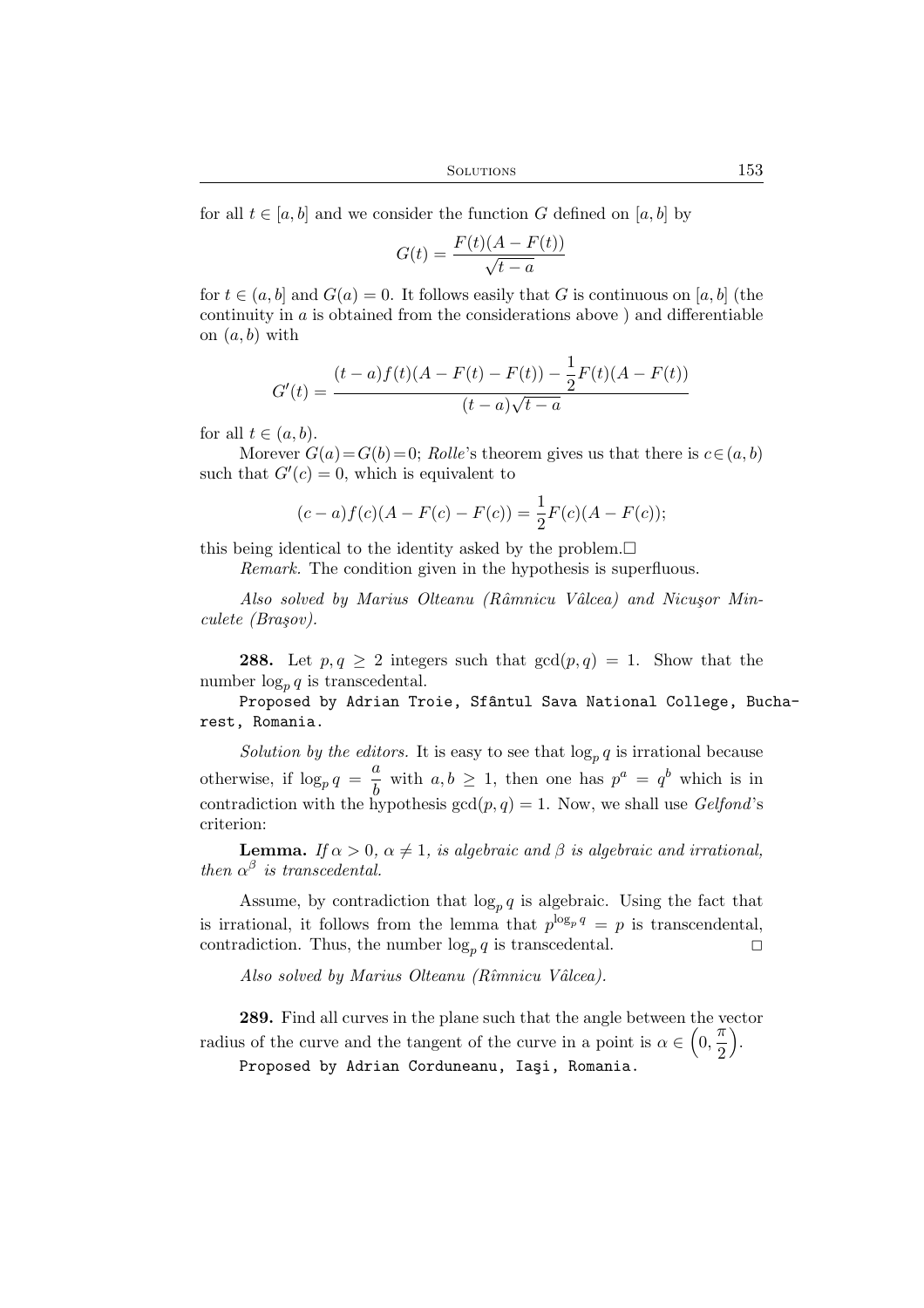154 PROBLEMS

*Solution by the author.* We have that  $\alpha = \beta + \gamma$  and we denote with  $tg\alpha = a = \text{const} > 0$ . We refer to the point  $P(x, y)$  on the curve  $(y = y(x))$ ;  $\overline{\text{tg}}\beta = \frac{y}{x}$  $\frac{y}{x}$   $(x \neq 0)$ , tg $\gamma = y'(x)$ , tg $\gamma = -y'(x)$  and it follows

$$
a = \frac{\frac{y}{x} - y'(x)}{1 + \frac{y}{x} \cdot y'(x)} \Rightarrow y' = \frac{-ax + y}{x + ay}
$$
(4)

This equation can be easily integrated by the substitution  $y = xz$  $(z =$  the new unknown function), but this leads to an equation of the type  $F(x, z) =$ const, from which we cannot gather any information about the curve searched. We will aply the parametric method, letting  $x = x(t)$  and  $y = y(t)$ , obtaining the homogeneus liniar system

$$
\dot{x} = x + ay \quad \dot{y} = -ax + y
$$

whose matrix  $A = \begin{pmatrix} 1 & a \\ a & 1 \end{pmatrix}$  $-a$  1 has eigenvalues are  $\lambda_1 = 1 + ia$ ,  $\lambda_2 = 1 - ia$ . Replacing  $x = \alpha_1 e^{\lambda_1 t}$ ,  $y = \alpha_2 e^{\lambda_2 t}$  we obtain the solution

$$
x = -\frac{1}{a}e^{(1+ia)t}
$$
  $y = -\frac{1}{a}e^{(1+ia)t}$ .

It follows taking real and imaginary in one of this equalities, that a fundamental system of solutions for the parametric equation is

$$
\begin{cases}\nx = e^t \sin at \\
y = e^t \cos at\n\end{cases}\n\qquad\n\begin{cases}\nx = -e^t \cos at \\
y = e^t \sin at\n\end{cases}
$$

so the general solution is

$$
\begin{cases}\nx = e^t(C_1 \sin at - C_2 \cos at) \\
y = e^t(C_1 \cos at + C_2 \sin at)\n\end{cases}
$$

with  $C_1$ ,  $C_2$  arbitrary real constants. In a certain classification for the parametric equation we say that the origin  $(0, 0)$  is a focal point. We note that  $x^2 + y^2 = (C_1^2 + C_2^2)e^{2t} \to \infty$  as  $t \to \infty$ , it follows that it is an unstable focal point. Along the line  $-ax + y = 0$ , in the point of intersections, the tangent at the curve is parallel with  $Ox$  ( $\dot{y} = 0$ ), while along the line  $x + ay = 0$ , the tangent at the curve, is parallel to  $Oy$  ( $\dot{x} = 0$ ). Trough each point of the plane, passes a unique such curve.

*Remark. Marius Olteanu* informed us that in the book *G. Milu*, *I.P. Iambor* – "Curbe Plane", Ed. Tehnică, București, 1989, such curves are called the logarithm spirals.

290. Study the convergence of the sequence defined by

$$
x_1 = a, 1 + x_n = (1 + x_n)^{x_{n+1}}, n \ge 1.
$$

Proposed by Radu Gologan, The Simion Stoilow Institute of Mathematics of the Romanian Academy, Bucharest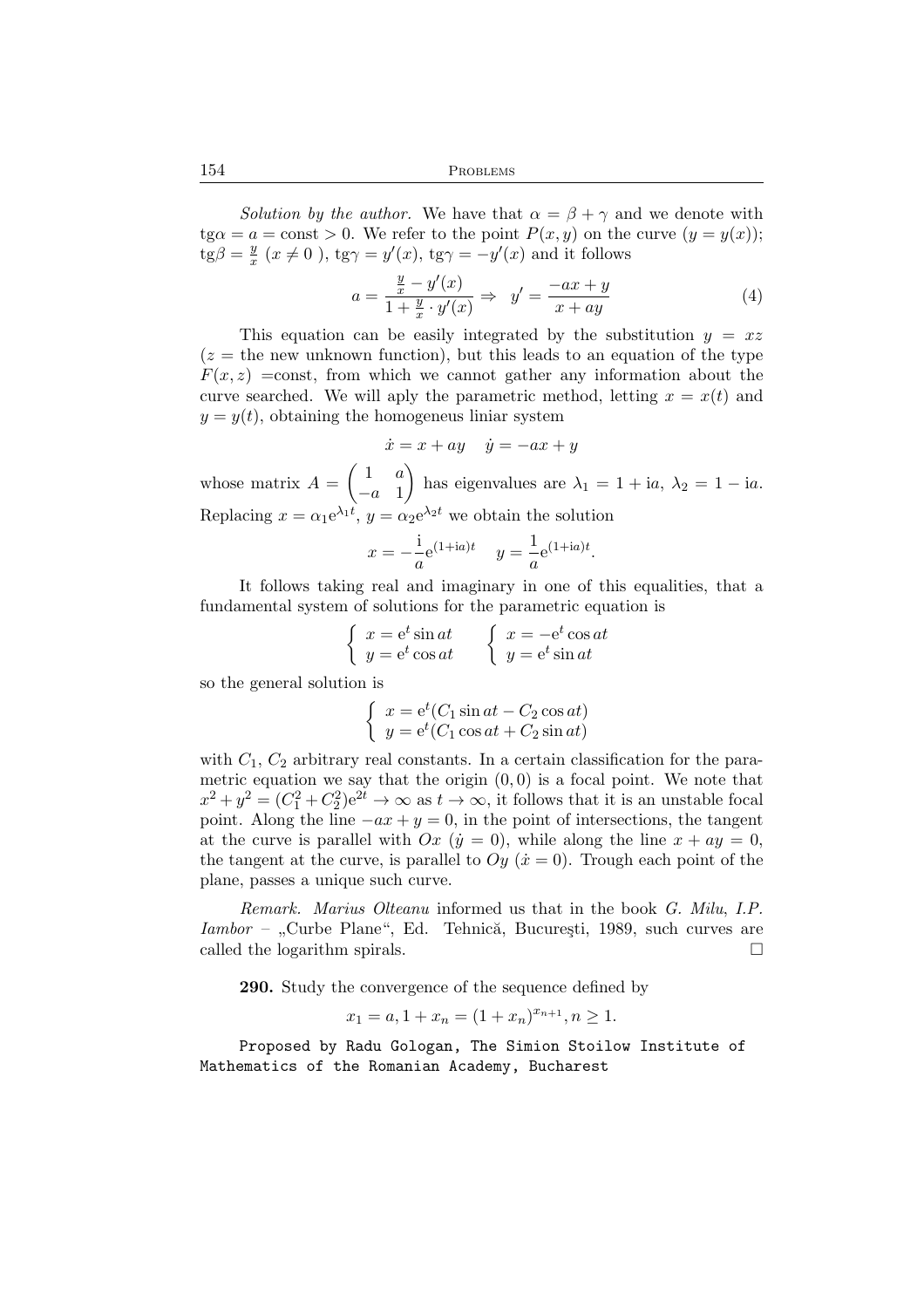*Solution by the author.* The following proof will contain and the fact that the sequence is correctly defined. Let  $f : (0, \infty) \to (0, \infty)$  given by  $f(x) = \frac{\ln(1+x)}{x}$ . It can be proved without any difficulty that is decreasing and bijective.

Let  $g:(0,\infty) \to (0,\infty)$  defined by  $g(x) = \ln(1+x)$ . The recurrence can be rewritten as  $x_{n+1} = f^{-1} \circ g(x_n)$ , so the sequences  $(x_{2n})_n, (x_{2n+1})_n$ are monotone sequences, of different monotonies. Since  $x_n > 1$  it follows  $x_{n+1}$  < 1 and thus the boundness of the sequence is proven.

Take  $\lim_{n\to\infty} x_{2n} = l$  and  $\lim_{n\to\infty} x_{2n+1} = l'$ . Taking limits in both sides of recurrence we obtain  $1 + l = (1 + l')^l$  and  $1 + l' = (1 + l)^{l'}$ , and a simple argument leads to  $ll' = 1$  and afterwards to  $l = l' = 1$ .

Thus  $\lim_{n\to\infty} x_n = 1.$ 

**291.** For  $n, k \in \mathbb{N}, n \geq 1$ , determine the dimension of the linear space of polynomials in *n* variables over some field  $K$ , of degree at most  $k$ , as a subspace of  $K[x_1, x_2, \ldots, x_n]$ .

Proposed by Dan Schwarz, Bucharest, Romania.

*Solution by the author.* Let us denote by  $\dim(n, k)$  the dimension sought after. We claim the answer is  $\dim(n, k) = \binom{n+k}{n}$  $\binom{+k}{n}$ . The proof goes by double induction.

For  $n = 1$  it is clear that  $\dim(1, k) = k + 1 = \binom{1 + k}{1}$  $\binom{+\kappa}{1}$ .

For  $k = 0$  it is trivial that  $\dim(n, 0) = 1 = \binom{n}{n}$  $\binom{n}{n}$ .

Now, the following recurrence relation holds

$$
\dim(n, k) = \sum_{i=0}^{k} \dim(n - 1, i),
$$

by looking at a polynomial in  $n$  variables, of degree at most  $k$ , as a polynomial in the  $n^{\text{th}}$  variable, with coefficients in  $K[x_1, \ldots, x_{n-1}].$ 

Assume  $\dim(n-1,k) = \binom{n+k-1}{n-1}$  $\binom{+k-1}{n-1}$ , and also  $\dim(n, k-1) = \binom{n+k-1}{n}$  $\binom{k-1}{n}$ , as induction hypothesis; therefore having

$$
\dim(n,k) = \dim(n-1,k) + \sum_{i=0}^{k-1} \dim(n-1,i) = \dim(n-1,k) + \dim(n,k-1) =
$$

$$
= \binom{n+k-1}{n-1} + \binom{n+k-1}{n} = \binom{n+k}{n},
$$

thus proving our claim.

*Remarks.* If we denote by  $N(n, k)$  the number of distinct monomials in  $n$  variables, of degree  $k$ , we get the relation

$$
N(n,k) = \dim(n,k) - \dim(n,k-1) = \dim(n-1,k) = \binom{n+k-1}{n-1}.
$$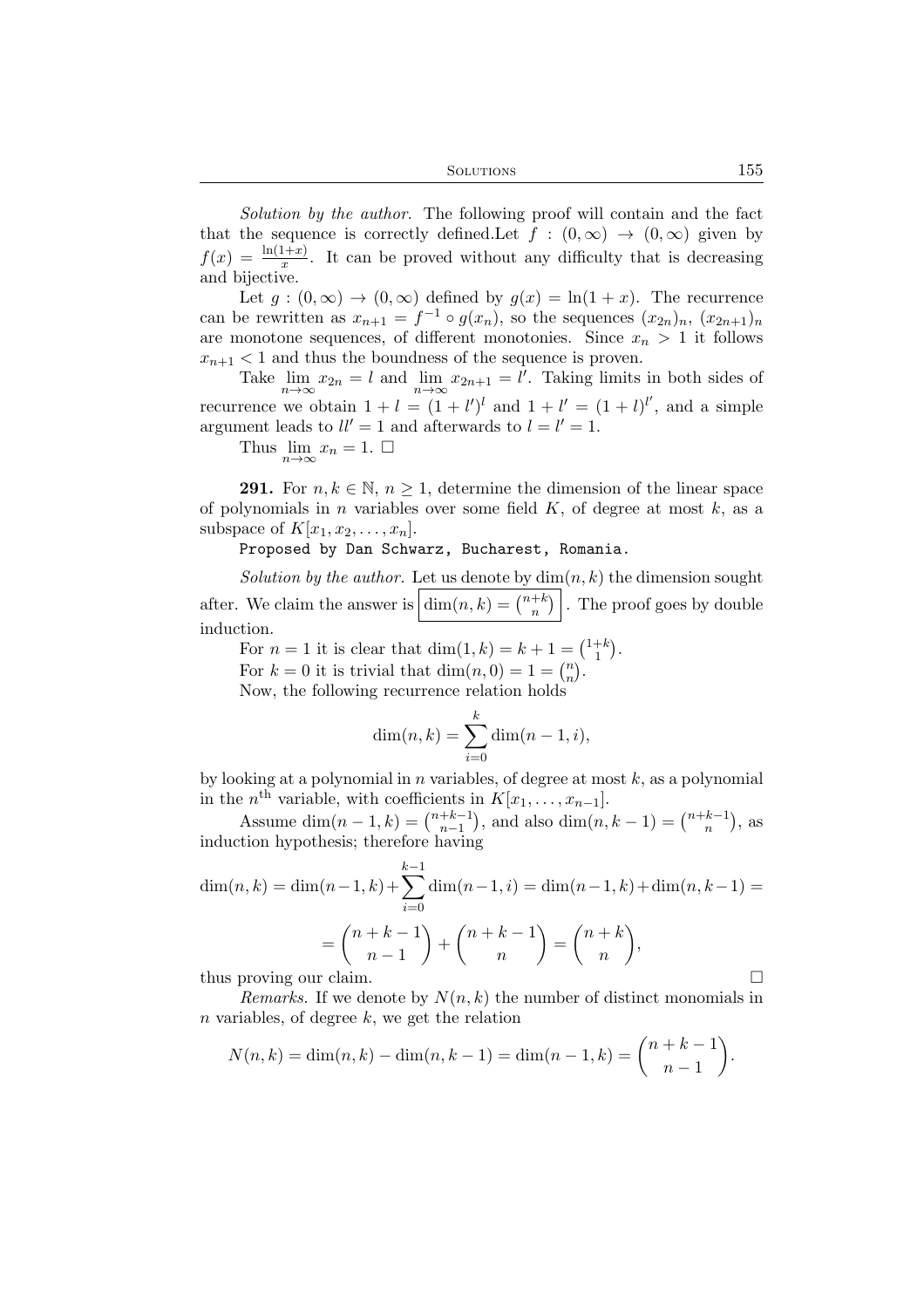In particular,  $N(n, n) = \dim(n-1, n) = \dim(n, n-1)$  (and as a byproduct,  $\dim(n, n) = 2 \dim(n, n - 1)$ , hence even).

Another way to put it is that, when  $K = \mathbb{Z}_2$ , the total number of such polynomials in *n* variables, of degree at most *k*, is  $2^{n+k \choose n}$ , the total number of the polynomials of degree exactly k is  $2^{n+k}_{n} - 2^{n+k-1}_{n}$ , while the number of the homogeneous polynomials of degree k is  $2^{\binom{n+k-1}{n-1}} - 1$ .

*Solution by Marian Tetiva, Gh. Ro¸sca Codreanu High School, Bˆarlad, Romania.* The monomials which form a base of the subspaces of polynomials of degree at most k from  $K[x_1, x_2, \ldots, x_n]$  are the monomials of degree at most k from the expansion of the product of formal series

$$
\prod_{i=1}^{n} (1 + x_i + x_i^2 + \cdots).
$$

Therefore the dimension required is the sum of the coefficients of  $x$  at power at most k from the expansion of

$$
(1+x+x^2+\cdots)^n.
$$

However this expansion is equal to

$$
(1 + x + x2 + \cdots)n = \sum_{j \ge 0} {n + j - 1 \choose j} xj
$$

so the dimension of the subspace  $K[x_1, x_2, \ldots, x_n]$  formed by polynomials of degree at most  $k$  eis

$$
\sum_{j=0}^{k} \binom{n+j-1}{j} = \binom{n+k}{k}.
$$

For example, the monomials  $1, x_1, x_2, \ldots, x_n$  (in number of  $n + 1 =$  $= \binom{n+1}{1}$  $\binom{+1}{1}$  form a base of the subspace of polynomials of degree  $\leq 1$ , and the same monomials togheter with  $x_1^2, x_2^2, \ldots, x_n^2$  and with  $x_1x_2, x_1x_3, \ldots, x_{n-1}x_n$ (in total  $n + 1 + n + n(n - 1)/2 = (n + 1)(n + 2)/2 = {n+2 \choose 2}$  $\binom{+2}{2}$ ) form a base of the of the subspace of polynomials of degree at most 2.

*Remark.* The equality

$$
(1 + x + x2 + \cdots)n = \sum_{j \ge 0} {n + j - 1 \choose j} xj
$$

can be proved, for example, by induction. The step of induction is made using the identity

$$
\sum_{j=0}^{k} \binom{n+j-1}{j} = \binom{n+k}{k}
$$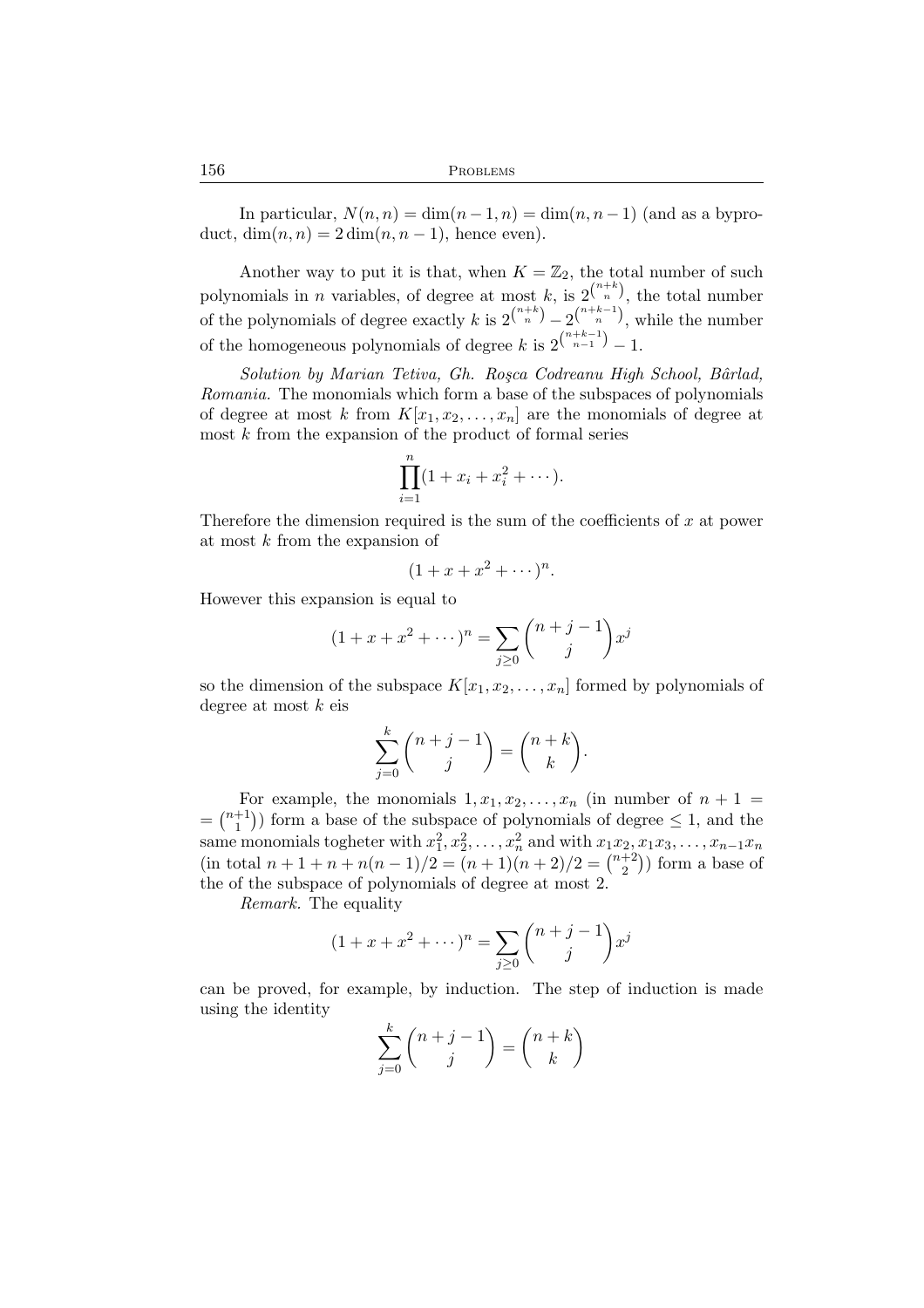which is done easily if we note that we can transform it in a telescopic sum; indeed:

$$
\binom{n+j-1}{j} = \binom{n+j}{j} - \binom{n+j-1}{j-1}
$$

(so, fundamentally, both identities are based on the recurrence formula of binomial coefficients ). Another proof of the first identity is based on the definition of binomials with repetition (look up, for example, problem 1. 23 from "Probleme de combinatorică și teoria grafurilor" by *Ioan Tomescu*); of course, in essence, the same proof.

**292.** For  $n \geq 1$  positive integer,  $I \subseteq \mathbb{R}$  is an interval and define the function  $f: I \to \mathbb{R}$ .

a) Assume that f is  $n-1$  times differentiable on I and the derivative  $f^{(n-1)}$  is increasing on I. Show that

$$
f(b) - \binom{n}{1} f\left(\frac{(n-1)b+a}{n}\right) + \binom{n}{2} f\left(\frac{(n-2)b+2a}{n}\right) - \ldots + (-1)^n f(a) \ge 0,
$$

for all  $a \leq b, a, b \in I$ . (For *n* even the inequality holds for all  $a, b \in I$ );

b) Assume that f is n times differentiable and  $f^{(n)}$  is continuous on I. If the following inequality

$$
\sum_{k=0}^{n} (-1)^k \binom{n}{k} f\left(\frac{(n-k)b + ka}{n}\right) \ge 0
$$

holds for all  $a \leq b, a, b \in I$ , then  $f^{(n)}$  is nonnegative on I.

Proposed by Marian Tetiva, Gh. Roşca Codreanu High School, B^arlad, Romania.

*Solution by the author.* a) The proof goes by induction on n. For  $n = 1$  (we make the convention that the derivative of order 0 of f is f), the hypothesis tells us that  $f$  is increasing on  $I$  and the inequality to be proved is  $f(b) - f(a) \geq 0$ , for all  $b \geq a$ , obvious.

Assume that we have proved the inequality stated in the problem for all functions  $n-2$  times differentiable on I with the derivative of order  $n-2$ increasing, and let  $f: I \to \mathbb{R}$  a function  $n-1$  times differentiable, with  $f^{(n-1)}$  increasing on I; this means, that we can apply the hypothesis to  $f'$ the derivative of  $f$ , the hypothesis of induction.

Let  $u: I \cap [a, \infty) \to \mathbb{R}$  defined by

$$
u(x) = \sum_{k=0}^{n} (-1)^k {n \choose k} f\left(\frac{(n-k)x + ka}{n}\right),
$$

for all  $x \geq a$ ; u is certainly differentiable on I and morever

$$
u'(x) = \sum_{k=0}^{n-1} (-1)^k \frac{n-k}{n} {n \choose k} f' \left( \frac{(n-k)x + ka}{n} \right) =
$$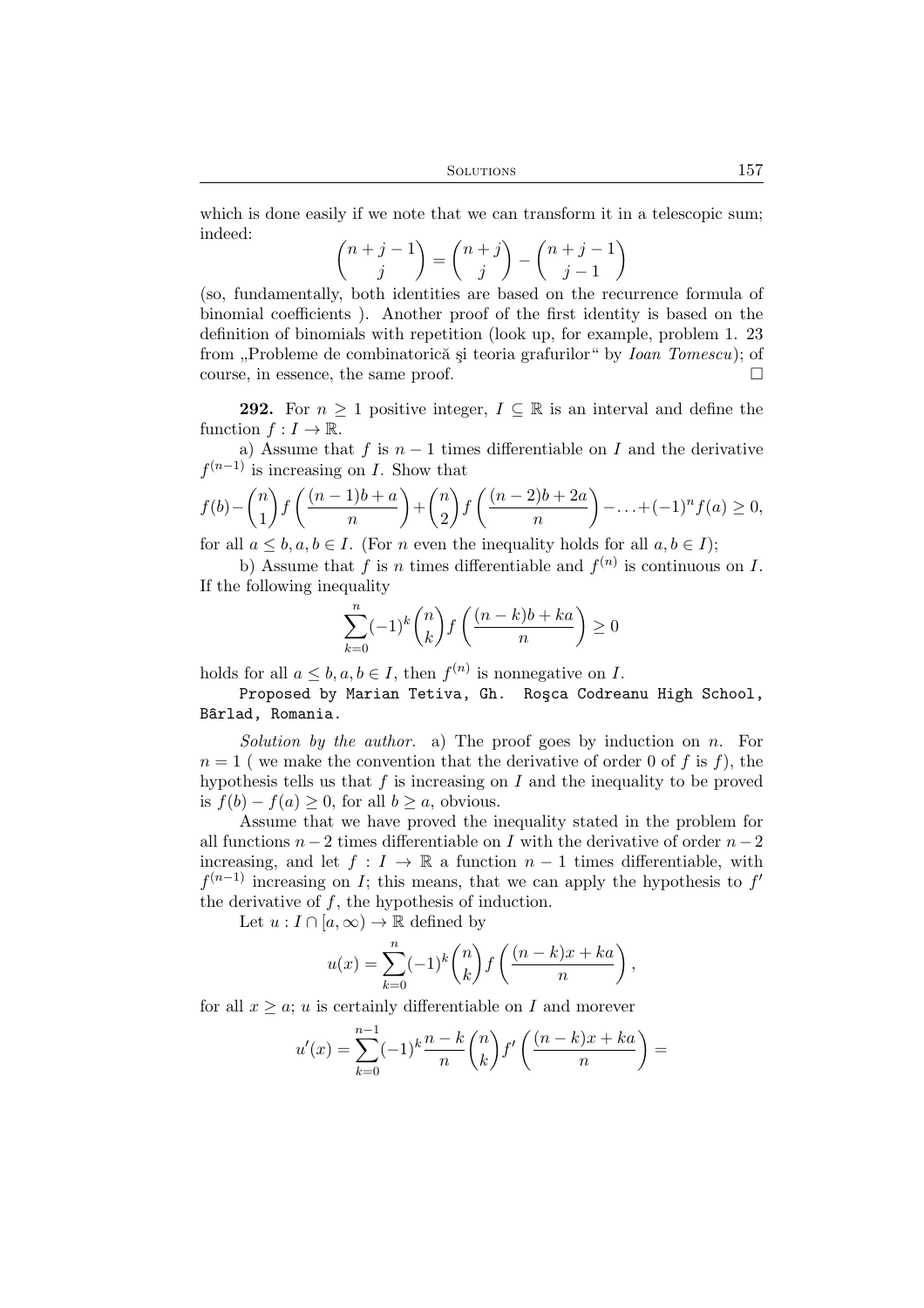$$
=\sum_{k=0}^{n-1}(-1)^k\binom{n-1}{k}f'\left(\frac{(n-k)x+ka}{n}\right)\geq 0\,,\ \ \forall x\in I\,,\ \ x\geq a.
$$

To obtain the inequality stated, we applied the hypothesis of induction to the derivative of  $f$ ; the numbers  $a$  and  $b$  from the hypothesis must be replaced with  $\frac{x+(n-1)a}{n}$  and respectively with  $x$  (we have  $\frac{x+(n-1)a}{n} \leq x \Leftrightarrow a \leq x$ ). Thus we obtain that the derivative of u is nonnegative pe  $I \cap [a,\infty)$ , so u is increasing on this interval; so  $u(x) \ge u(a) = 0$ ,  $\forall x \in I$ ,  $x \ge a$ , which is exactly the inequality we wanted to prove (with x instead of b) and the first part ends. We note that the inequality for  $n$  even, holds no matter of the choice for a, b since it is symmetric.

b) We first prove:

**Claim.** Let  $I \subset \mathbb{R}$  an interval and  $f : I \to \mathbb{R}$  a function n times *differentiable on I: then, for all*  $a < b$  *from I, there is*  $a \zeta \in (a, b)$  *such that* 

$$
\frac{\displaystyle\sum_{k=0}^n(-1)^k\binom{n}{k}f\left(\frac{(n-k)b+ka}{n}\right)}{(b-a)^n}=\frac{1}{n^n}f^{(n)}(\zeta).
$$

*Proof of the claim.* We will do it with induction over  $n \geq 1$ . For  $n = 1$ the statement of the claim is nothing but Lagrange's theorem let us assume it true for functions  $n-1$   $(n \geq 2)$  times differentiable on I and let us prove it for  $f$  n times differentiable on  $I$ .

Let  $a, b \in I$ ,  $a < b$  and define  $g, h : [a, b] \to \mathbb{R}$  as:

$$
g(x) = \sum_{k=0}^{n} (-1)^k {n \choose k} f\left(\frac{(n-k)x + ka}{n}\right) \text{ and } h(x) = (x-a)^n, \ \forall x \in [a, b].
$$

It is noted easily that f and g are both differentiable on  $[a, b]$  and that h does not cancel over  $(a, b)$ ; thus, they fulfill the conditions of Cauchy's theorem on the interval [a, b]. According to it, there is an  $\xi \in (a, b)$  such that

$$
\frac{g(b) - g(a)}{h(b) - h(a)} = \frac{g'(\xi)}{h'(\xi)}
$$

which means

$$
\frac{\sum_{k=0}^{n}(-1)^{k}\binom{n}{k}f\left(\frac{(n-k)b+ka}{n}\right)}{(b-a)^{n}} = \frac{\sum_{k=0}^{n-1}(-1)^{k}\binom{n-1}{k}f'\left(\frac{(n-k)\xi+ka}{n}\right)}{n(\xi-a)^{n-1}}.
$$

We can rewrite as

$$
\frac{\sum_{k=0}^{n}(-1)^{k}\binom{n}{k}f\left(\frac{(n-k)b+ka}{n}\right)}{(b-a)^{n}} = \frac{\sum_{k=0}^{n-1}(-1)^{k}\binom{n-1}{k}f'\left(\frac{(n-k)\xi+ka}{n}\right)}{\frac{n^{n}}{(n-1)^{n-1}}\left(\xi-\frac{\xi+(n-1)a}{n}\right)^{n-1}}.
$$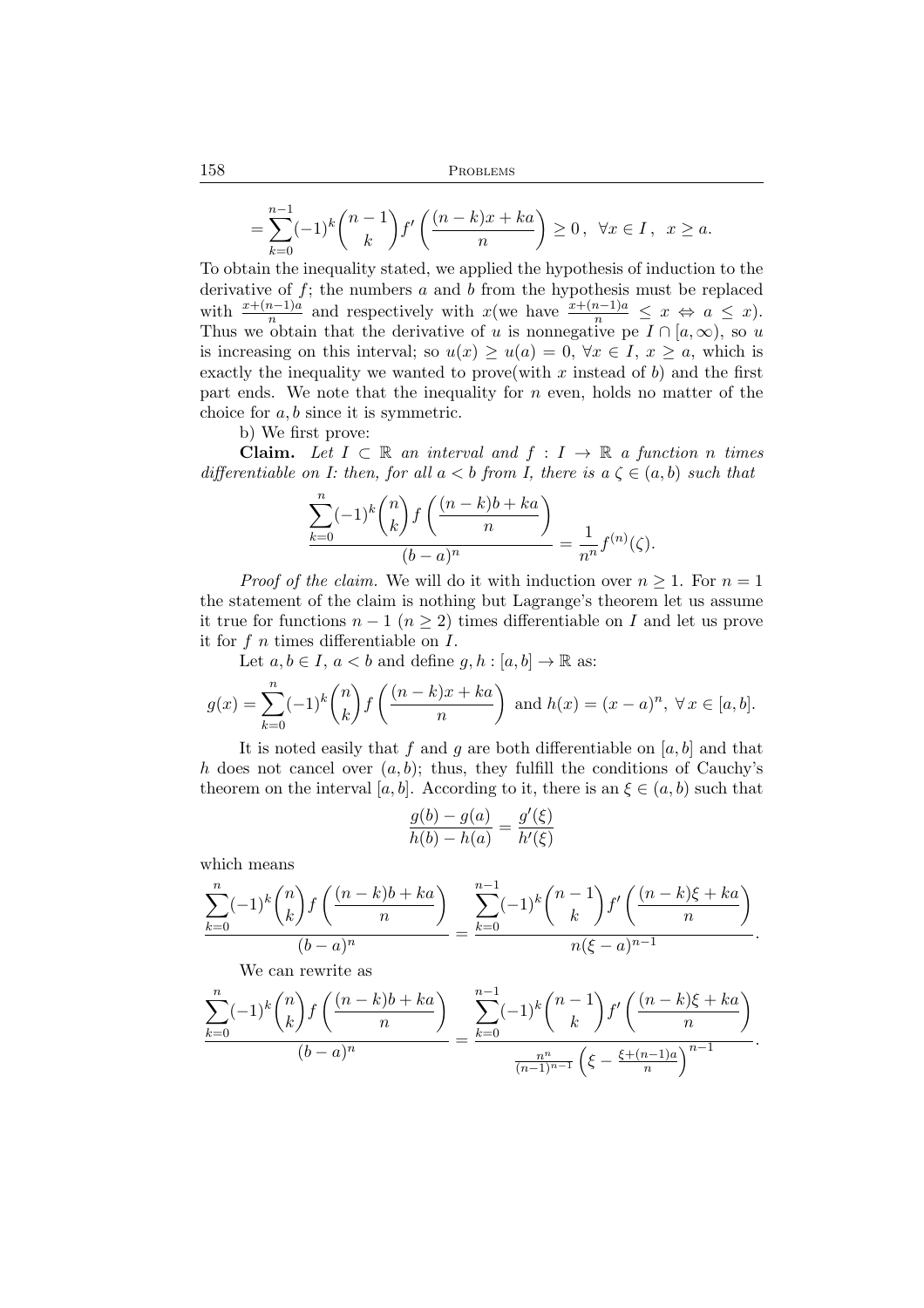If we denote with  $R_n(f; a; b)$  the expression in the statement of the lemma we obtained the existence of  $\xi \in (a, b)$  such that

$$
R_n(f;a;b) = \frac{(n-1)^{n-1}}{n^n} R_{n-1}\left(f';a; \frac{\xi + a(n-1)}{n}\right)
$$

We use the hypothesis of induction for the derivative of  $f$  which is  $n-1$  times differentiable therefore there is  $\zeta \in \left(a, \frac{\xi + a(n-1)}{n}\right)$  $\binom{(n-1)}{n}$  (which implies  $\zeta \in (a, b)$  such that

$$
R_{n-1}\left(f';a;\frac{\xi+a(n-1)}{n}\right) = \frac{1}{(n-1)^{n-1}}(f')^{(n-1)}(\zeta) = \frac{1}{(n-1)^{n-1}}f^{(n)}(\zeta)
$$

and the conclusion follows.

Now to finish the proof of part b). According to the hypothesis and the claim, we can find for any  $a < b$  from I,  $a \zeta \in (a, b)$  which satisfies:

$$
\frac{1}{n^n}f^{(n)}(\zeta) = \frac{\sum_{k=0}^n (-1)^k \binom{n}{k} f\left(\frac{(n-k)b + ka}{n}\right)}{(b-a)^n} \ge 0
$$

thus it we also have  $f^{(n)}(\zeta) \geq 0$ . In other words, the set of points in which  $f^{(n)}$  takes nonnegative values is dense in the interval I; that this means that any point  $t \in I$  is the limit of a sequence  $(t_p)_{p\geq 1}$  of points from this set  $(f(t_p) \geq 0, \forall p \geq 1)$ . Using the continuity of the *n*-th derivative of f we obtain

$$
f^{(n)}(t) = \lim_{p \to \infty} f^{(n)}(t_p) \ge 0
$$

since all the terms of the sequence are nonnegative; however  $t$  was chosen arbitrarly in I, the problem is solved.  $\square$ 

**293.** Prove that for any continuous function  $f : [-1, 1] \to \mathbb{R}$  the following inequality is valid:

$$
\int_{-1}^{1} f(x) dx \ge \frac{5}{2} \left( \int_{-1}^{1} x^2 f(x) dx \right)^2 + \frac{3}{2} \left( \int_{-1}^{1} x f(x) dx \right)^2.
$$

Proposed by Cezar Lupu, student, University of Bucharest and Tudorel Lupu, Decebal High School, Constanta, Romania.

*First solution given by the authors.* In what follows we shall prove an inequality in a linear space  $\mathcal V$  endowed with the inner product  $(\cdot, \cdot)$ . This is basically a *Cauchy-Schwarz* -type inequality for three vectors.

**Lemma.** For any vectors  $u, v, w \in V$  the following inequality holds

 $||u||<sup>2</sup>|(v, w)|<sup>2</sup> + ||v||<sup>2</sup>|(w, u)|<sup>2</sup> + ||w||<sup>2</sup>|(u, v)|<sup>2</sup> \le ||u||<sup>2</sup>||v||<sup>2</sup>||w||<sup>2</sup> +$ 

.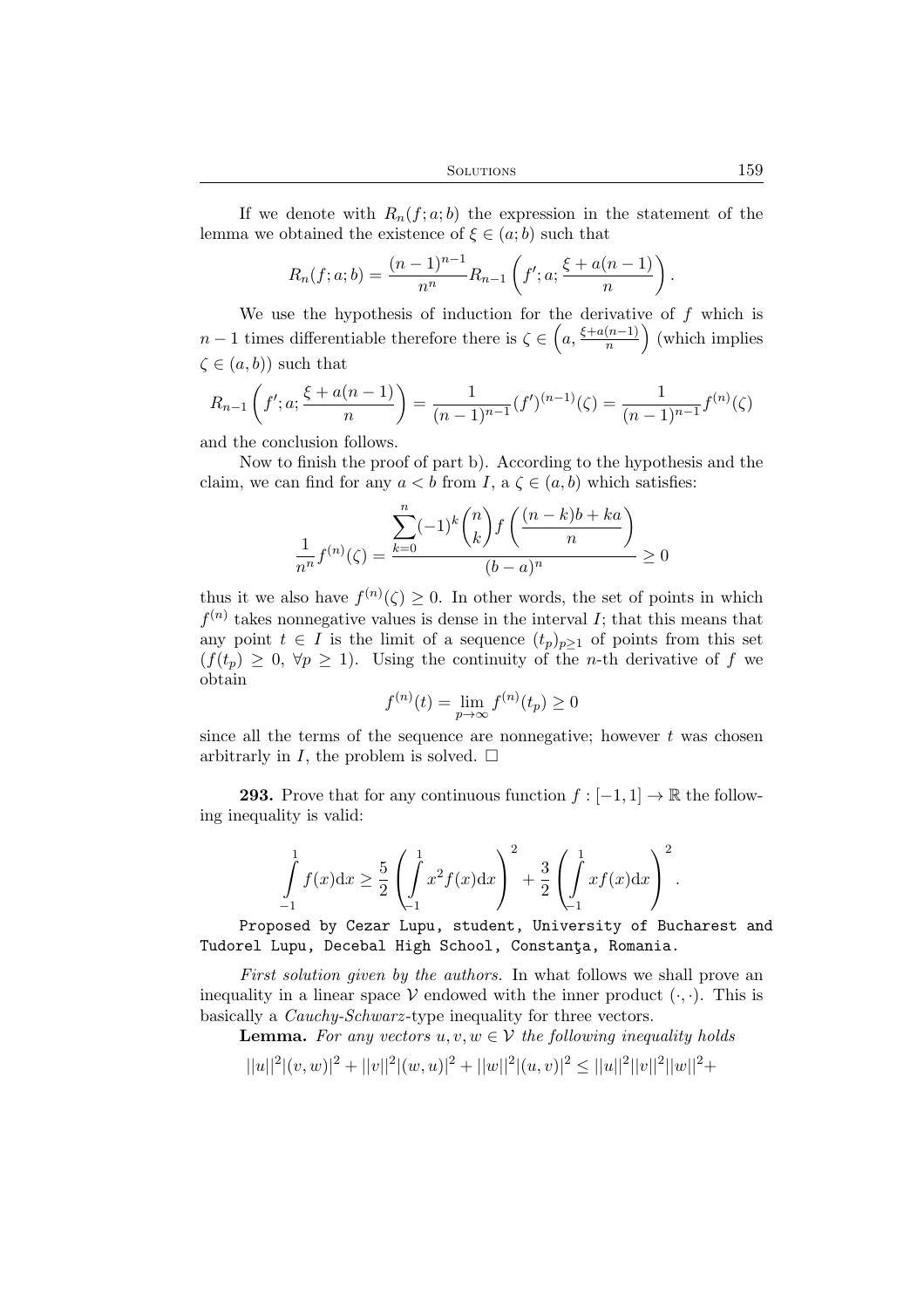$$
+2|(u,v)||(w,v)||(w,u)|.\t\t(1)
$$

*Proof of the lemma.* For  $u, v, w \in V$  we consider the *Gram* matrix

$$
G(u, v, w) = \begin{pmatrix} ||u||^2 & (u, v) & (u, w) \\ (v, u) & ||v||^2 & (v, w) \\ (w, u) & (w, v) & ||w||^2 \end{pmatrix}.
$$

It is a well-known fact that  $\det G(u, v, w) \geq 0$ , so by computing the determinant by *Sarrus* or triangle rule, we have

$$
0 \le \det G(u, v, w) = ||u||^2 ||v||^2 ||w||^2 + 2|(u, v)||(v, w)||(w, u)| -
$$
  
-(||u||<sup>2</sup>|(v, w)|<sup>2</sup> + ||v||<sup>2</sup>|(w, u)|<sup>2</sup> + ||w||<sup>2</sup>|(u, v)|<sup>2</sup>),

which is equivalent to the inequality (1).  $\Box$ 

Consider the inner product of two continuous functions  $f, g : [a, b] \to \mathbb{R}$ given by  $(f, g) := \int$ b  $f(x)g(x)dx$ .

In our case, let  $a = -1$  and  $b = 1$  and let us define the continuous functions  $g(x) = x$  and  $h(x) = x^2$  where  $g, h : [-1, 1] \to \mathbb{R}$ . By the lemma, we have

$$
\int_{-1}^{1} f^{2}(x) dx \int_{-1}^{1} x^{2} dx \int_{-1}^{1} x^{4} dx \ge \left( \int_{-1}^{1} x^{4} dx \right) \left( \int_{-1}^{1} x f(x) dx \right)^{2} + \left( \int_{-1}^{1} x^{5} dx \right)^{2} \int_{-1}^{1} f^{2}(x) dx + \left( \int_{-1}^{1} x^{2} f(x) dx \right)^{2} \int_{-1}^{1} x^{4} dx
$$

which is equivalent to

$$
\frac{4}{15} \int_{-1}^{1} f^{2}(x) dx \ge \frac{2}{5} \left( \int_{-1}^{1} x f(x) dx \right)^{2} + \frac{2}{3} \left( \int_{-1}^{1} x^{2} f(x) dx \right)^{2},
$$

and thus we finally obtain the desired inequality.  $\square$ 

*Second solution by the authors.* Our inequality remains true in  $L^2[-1,1]$ . Indeed, it can be rewritten as

$$
||f||_{L^{2}[-1,1]}^{2} \geq \left| \left(f; \sqrt{\frac{5}{2}}x^{2}\right) \right|_{L^{2}[-1,1]}^{2} + \left| \left(f; \sqrt{\frac{3}{2}}x\right) \right|_{L^{2}[-1,1]}^{2},
$$

where  $(\cdot, \cdot)_{L^2[-1,1]}$  is the scalar product on  $L^2[-1,1]$  and  $||\cdot||_{L^2[-1,1]}$  is the norm on  $L^2[-1,1]$ . Denote  $e_1(x) = \sqrt{\frac{5}{2}}$  $\frac{1}{2}x^2$  and  $e_2(x) = \sqrt{\frac{3}{2}}$  $\frac{3}{2}x$ , where  $e_1, e_2$ :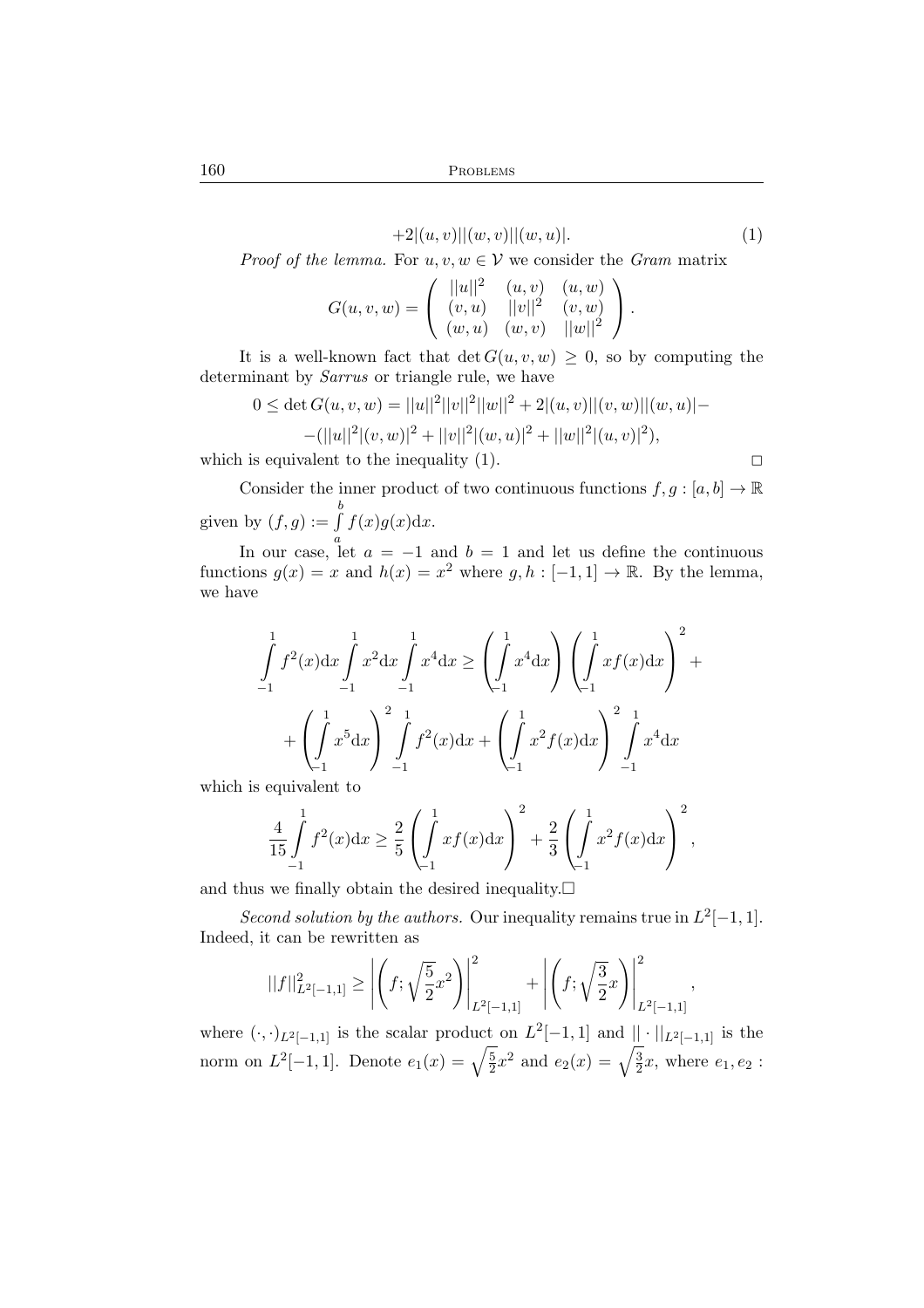$[-1, 1] \rightarrow \mathbb{R}$ . Now, it is easy to see that  $e_1, e_2$  are orthonormal in  $L^2[-1, 1]$ and thus by *Bessel*'s inequality the conclusion follows.

*Third solution by Marius Olteanu, Rˆamnicu Vˆalcea, Romania.* From *Cauchy-Buniakowski-Schwarz* (denoted by C.B.S) inequality in integral form applied for the function  $h : [0,1] \to \mathbb{R}$ , Riemann integrable and  $u : [0,1] \to \mathbb{R}$ ,  $u(x) = x^2$ , the following holds:

$$
\int_{0}^{1} h^{2}(x) dx \cdot \int_{0}^{1} x^{4} dx \ge \left( \int_{0}^{1} x^{2} h(x) dx \right)^{2} \Rightarrow \int_{0}^{1} h^{2}(x) dx \ge 5 \left( \int_{0}^{1} x^{2} h(x) dx \right)^{2}.
$$

Similarly, considering the functions  $h : [0,1] \to \mathbb{R}$  and  $v : [0,1] \to \mathbb{R}$ ,  $v(x) = x$ , from the same C.B.S we have:

$$
\int_{0}^{1} h^{2}(x) dx \cdot \int_{0}^{1} x^{2} dx \ge \left( \int_{0}^{1} xh(x) dx \right)^{2} \Rightarrow \int_{0}^{1} h^{2}(x) dx \ge 3 \left( \int_{0}^{1} xh(x) dx \right)^{2}.
$$

Let, in the following sequel, the continuous functions  $f_1, f_2$ , defined on the interval  $[-1, 1]$  with real values, such that  $f_1(x) = \frac{f(x)+f(-x)}{2}$ ,  $f_2(x) = \frac{f(x)-f(-x)}{2}$ . It is obvious that  $f_1$  is an even function and that  $f_2$ is an odd function, morever  $f = f_1 + f_2$ . Also the function  $p : [-1, 1] \to \mathbb{R}$ ,  $p = f_1 f_2$  is odd and continuous on  $[-1, 1]$ .

It is well known that for an odd function  $r : [-1,1] \to \mathbb{R}$  that  $\int_{a}^{1}$ −1  $r(x) dx = 0.$ 

Thus we have

$$
\int_{-1}^{1} f^{2}(x)dx = \int_{-1}^{1} (f_{1}(x) + f_{2}(x))^{2}dx = \int_{-1}^{1} f_{1}^{2}(x)dx + \int_{-1}^{1} f_{2}^{2}(x)dx +
$$

$$
+2\int_{-1}^{1} p(x)dx = \int_{-1}^{1} f_{1}^{2}(x)dx + \int_{-1}^{1} f_{2}^{2}(x)dx,
$$

since  $p$  is odd.

It can be proved without any difficulty, that if  $s$  is an odd or even function,  $s^2$  is certainly an even function. We deduce that both  $f_1^2$  and  $f_2^2$  are both even. Another general result we make use of is the following: For an even function  $F : [-1,1] \rightarrow \mathbb{R}$ , *Riemann* integrable we have that  $\int$ −1  $F(x) dx = 2 \int_0^1$ 0  $F(x) dx$ .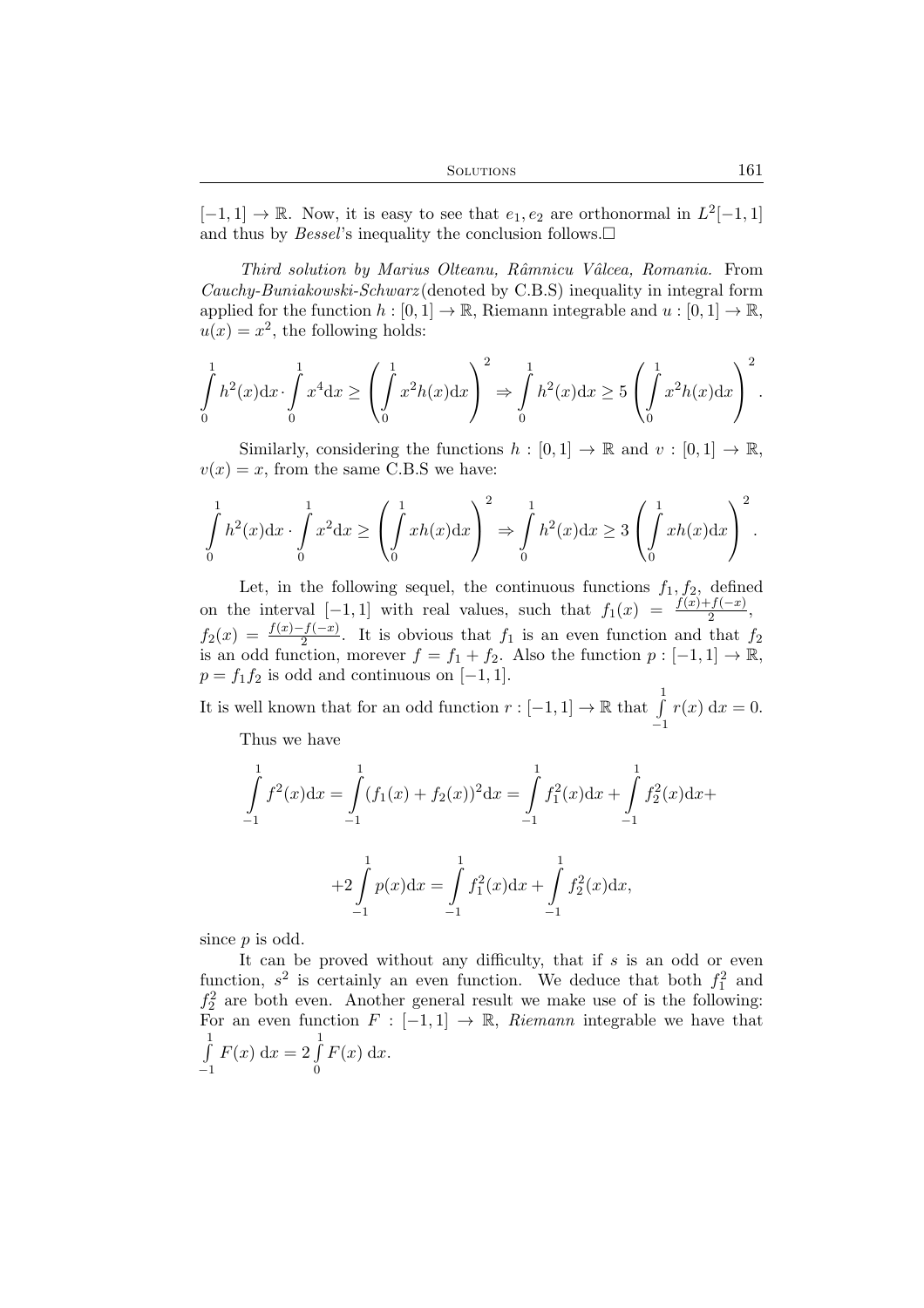With these we note that

$$
\int_{-1}^{1} f_1^2(x) dx = 2 \int_{0}^{1} f_1^2(x) dx
$$

and

$$
\int_{-1}^{1} f_2^2(x) dx = 2 \int_{0}^{1} f_2^2(x) dx; \quad \int_{-1}^{1} f^2(x) dx = 2 \int_{0}^{1} f_1^2(x) dx + 2 \int_{0}^{1} f_2^2(x) dx.
$$

In the rightside

$$
\left(\int_{-1}^{1} x^2 f(x) dx\right)^2 + \left(\int_{-1}^{1} x f(x) dx\right)^2 =
$$
\n
$$
= \left(\int_{-1}^{1} x^2 (f_1(x) + f_2(x)) dx\right)^2 + \left(\int_{-1}^{1} x (f_1(x) + f_2(x)) dx\right)^2 =
$$
\n
$$
= \left(\int_{-1}^{1} x^2 f_1(x) dx + \int_{-1}^{1} x^2 f_2(x) dx\right)^2 + \left(\int_{-1}^{1} x f_1(x) dx + \int_{-1}^{1} x f_2(x) dx\right)^2.
$$
\nIf we look at the functions  $K_1$ ,  $[1, 1]$ ,  $\mathbb{P}$ ,  $K(x) = x f_1(x)$  is an  $x$ .

If we look at the functions  $K : [-1,1] \to \mathbb{R}$ ,  $K(x) = xf_1(x)$  is an odd function, and the function  $L : [-1,1] \to \mathbb{R}, L(x) = x^2 f_2(x)$  is also odd, and thus

$$
\int_{-1}^{1} x f_1(x) dx = \int_{-1}^{1} x^2 f_2(x) dx = 0.
$$

So we can modify the right term to become

$$
\frac{5}{2} \left( \int_{-1}^{1} x^2 f(x) dx \right)^2 + \frac{3}{2} \left( \int_{-1}^{1} x f(x) dx \right)^2 =
$$
  
=  $\frac{5}{2} \left( \int_{-1}^{1} x^2 f_1(x) dx \right)^2 + \frac{3}{2} \left( \int_{-1}^{1} x f_2(x) dx \right)^2$ .

Denoting by  $M(x) = x^2 f_1(x)$ ,  $M : [-1, 1] \rightarrow \mathbb{R}$  and  $N(x) = x f_2(x)$ ,  $N: [-1, 1] \to \mathbb{R}$  they are both even functions and based on the result stated above the following are true:

$$
\left(\int_{-1}^{1} x^2 f_1(x) dx\right)^2 = 4 \left(\int_{0}^{1} x^2 f_1(x) dx\right)^2
$$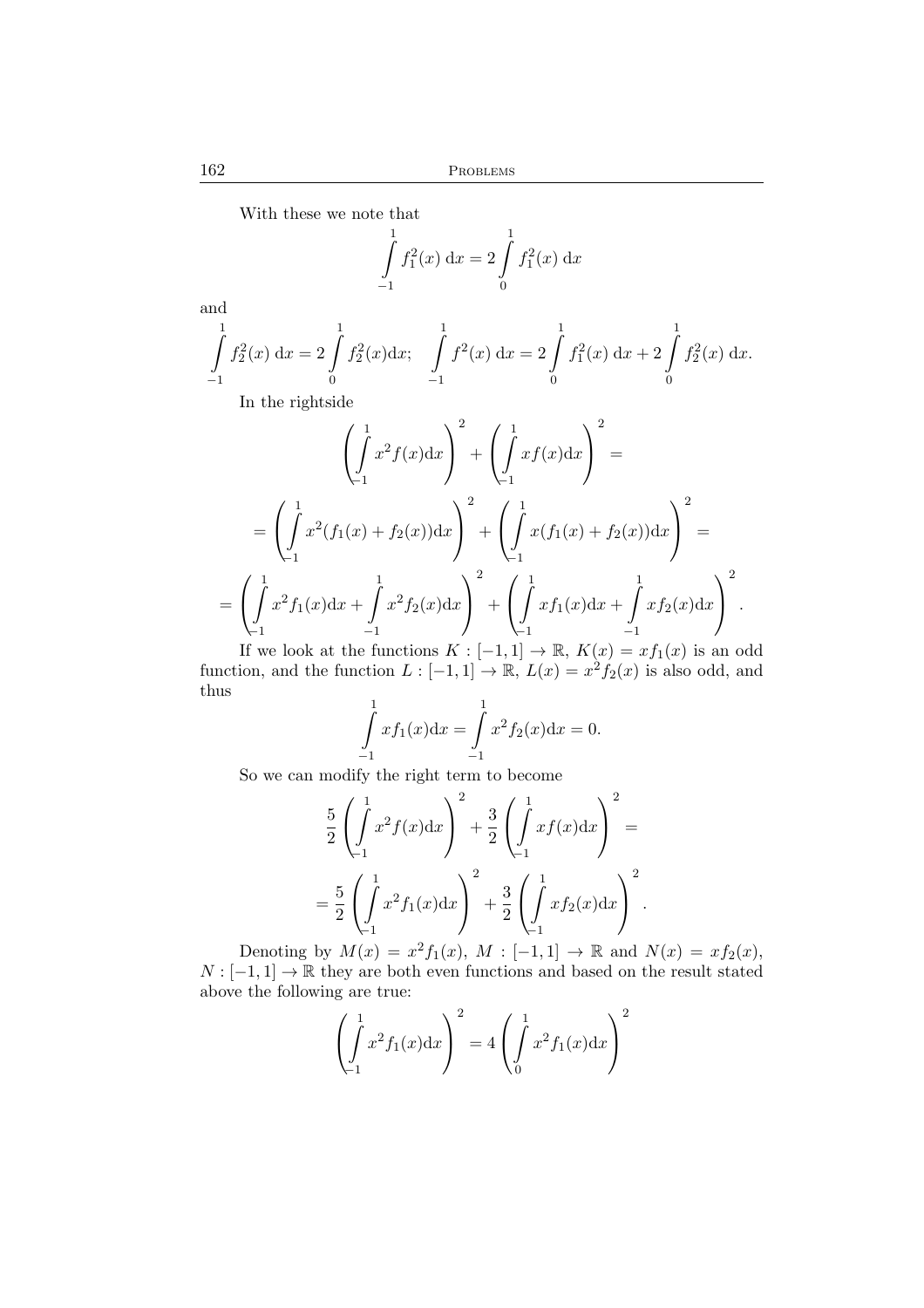and

thus

5

$$
\left(\int_{-1}^{1} x f_2(x) dx\right)^2 = 4 \left(\int_{0}^{1} x f_2(x) dx\right)^2;
$$
  

$$
\left(\int_{-1}^{1} x^2 f_1(x) dx\right)^2 + \frac{3}{2} \left(\int_{-1}^{1} x f_2(x) dx\right)^2
$$

$$
2\left(\int_{-1}^{1} x^2 f_1(x) dx\right) + 2\left(\int_{-1}^{1} x f_2(x) dx\right)
$$
  
=  $10\left(\int_{0}^{1} x^2 f_1(x) dx\right)^2 + 6\left(\int_{0}^{1} x f_2(x) dx\right)^2$ .

Finally we return to the inequalities from the beggining. If we take firstly  $h(x) = f_1(x)$ , we obtain:

$$
\int_{0}^{1} f_1^2(x) dx \ge 5 \left( \int_{0}^{1} x^2 f_1(x) dx \right)^2.
$$

Secondly take  $h(x) = f_2(x)$ , so  $\int_0^1$ 0  $f_2^2(x) dx \ge 3 \left( \int_0^1$  $\boldsymbol{0}$  $xf_2(x) dx$  $\bigg)$ <sup>2</sup>. We summ them up to obtain

$$
2\int_{0}^{1} f_{1}^{2}(x) dx + 2\int_{0}^{1} f_{2}^{2}(x) dx \ge 10\left(\int_{0}^{1} x^{2} f_{1}(x) dx\right)^{2} + 6\left(\int_{0}^{1} x f_{2}(x) dx\right)^{2}.
$$

From the identities obtained trough the solution, the inequality stated in the problem holds.

*Remark.* It can be proven, following the same steps of proof that the more general inequality holds

$$
\int_{-1}^{1} f^{2p}(x) dx \ge \frac{4p+1}{2} \left( \int_{-1}^{1} x^{2p} \cdot f^p(x) dx \right)^2 + \frac{2p+1}{2} \left( \int_{-1}^{1} x^p \cdot f^p(x) dx \right)^2,
$$

where  $p \in \mathbb{N}^*$  is odd and  $f : [-1, 1] \to \mathbb{R}$  is a continuous function.

**294.** Let  $\mathcal{S}(O, R)$  be the circumscribed sphere of the tetrahedron  $[ABCD]$  and r is inscribed radius of the sphere. If x, y, z, t are the normal coordinates of  $O$ , then

$$
x + y + z + t \le 4\sqrt{R^2 - 8r^2}.
$$

Proposed by Marius Olteanu, Râmnicu Vâlcea, Romania.

=